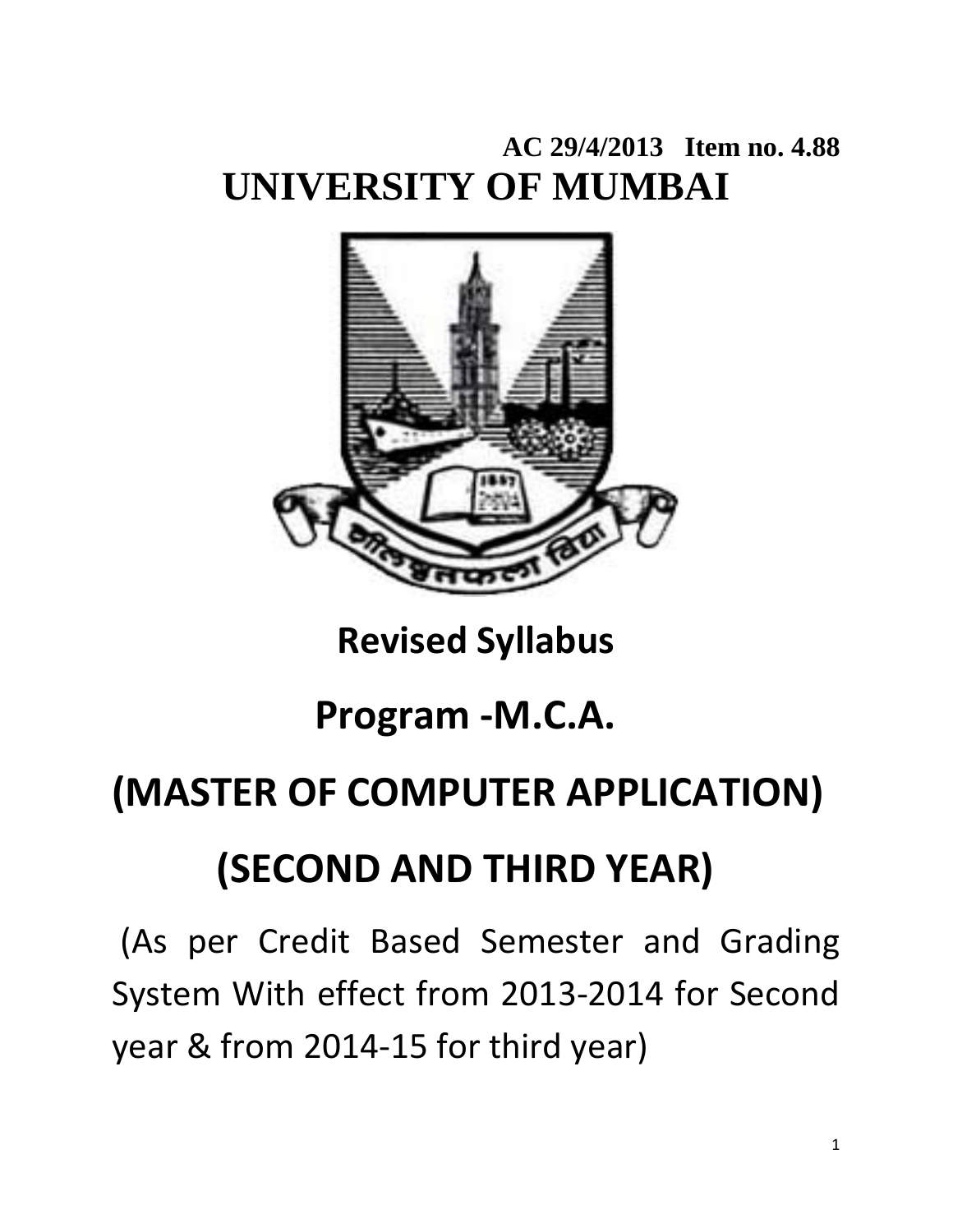## **Program Structure for Master in Computer Application (MCA) University of Mumbai, Mumbai**

### **MCA Second Year Syllabus Scheme**

| <b>Subject</b> | <b>Subject Name</b>                               |               | <b>Teaching Scheme</b><br>(Contact Hours) |               |                           | <b>Credits Assigned</b> |                      |                         |  |  |
|----------------|---------------------------------------------------|---------------|-------------------------------------------|---------------|---------------------------|-------------------------|----------------------|-------------------------|--|--|
| Code           |                                                   | <b>Theory</b> | Pract.                                    | Tut.          | <b>Theory</b>             | Pract.                  | Tut.<br><b>Total</b> |                         |  |  |
| <b>MCA301</b>  | Database management<br>System                     | 04            | $-1$                                      | $-$           | 04                        | $-$                     |                      | 04                      |  |  |
| <b>MCA302</b>  | <b>Computer Graphics</b>                          | 04            | $-$                                       | $-$           | 04                        | $-$                     | $-$                  | 04                      |  |  |
| <b>MCA303</b>  | Network security                                  | 04            | $-$                                       | $-$           | 04                        | $-$                     | $- -$                | 04                      |  |  |
| <b>MCA304</b>  | <b>Operation Research</b>                         | 04            | $-$                                       | $-$           | 04                        | $-$                     | $-$                  | 04                      |  |  |
| <b>MCA305</b>  | Software Project<br>Management                    | 04            | $- -$                                     | $-$           | 04                        | $-$                     | $-$                  | 04                      |  |  |
| L301           | Laboratory $I$ – Computer<br>Graphics             | $-$           | 06                                        | $-$           | $-$                       | 03                      | $-$                  | 03                      |  |  |
| L302           | Laboratory II - DBMS +<br><b>Software Testing</b> | $-1$          | 06                                        | $-$           | $-1$                      | 03                      | $-$                  | 03                      |  |  |
| <b>PR301</b>   | <b>MINI PROJECT</b>                               | $- -$         | $-$                                       | $-$           | $-$                       | $-$                     | $-$                  | 02                      |  |  |
|                | <b>Total</b>                                      | 20            | 12                                        |               | 20                        | 06                      | 28                   |                         |  |  |
|                |                                                   |               |                                           |               | <b>Examination Scheme</b> |                         |                      |                         |  |  |
| <b>Subject</b> |                                                   |               |                                           | <b>Theory</b> |                           |                         |                      | Oral                    |  |  |
| Code           | <b>Subject Name</b>                               |               | <b>Internal Assessment</b>                |               | <b>End Sem.</b>           | <b>Term</b>             | Pract.               | /Project                |  |  |
|                |                                                   | Test1         | Test 2                                    | Avg.          | Exam.                     | Work                    |                      | <b>Present</b><br>ation |  |  |
| <b>MCA301</b>  | Database management<br>System                     | 20            | 20                                        | 20            | 80                        | $-$                     |                      |                         |  |  |
| <b>MCA302</b>  | <b>Computer Graphics</b>                          | 20            | 20                                        | 20            | 80                        | $-$                     | $-$                  | $-$                     |  |  |
| <b>MCA303</b>  | Network security                                  | 20            | 20                                        | 20            | 80                        | $-$                     | $-$                  | $-$                     |  |  |
| <b>MCA304</b>  | <b>Operation Research</b>                         | 20            | 20                                        | 20            | 80                        | $-$                     | $-$                  | $-$                     |  |  |
| <b>MCA305</b>  | Software Project<br>Management                    | 20            | 20                                        | 20            | 80                        | $-$                     | $-$                  | $-$                     |  |  |
| L301           | Laboratory I - Computer<br>Graphics               | $-$           | $-$                                       |               |                           | 25                      | 50                   | 25                      |  |  |

#### **Semester III**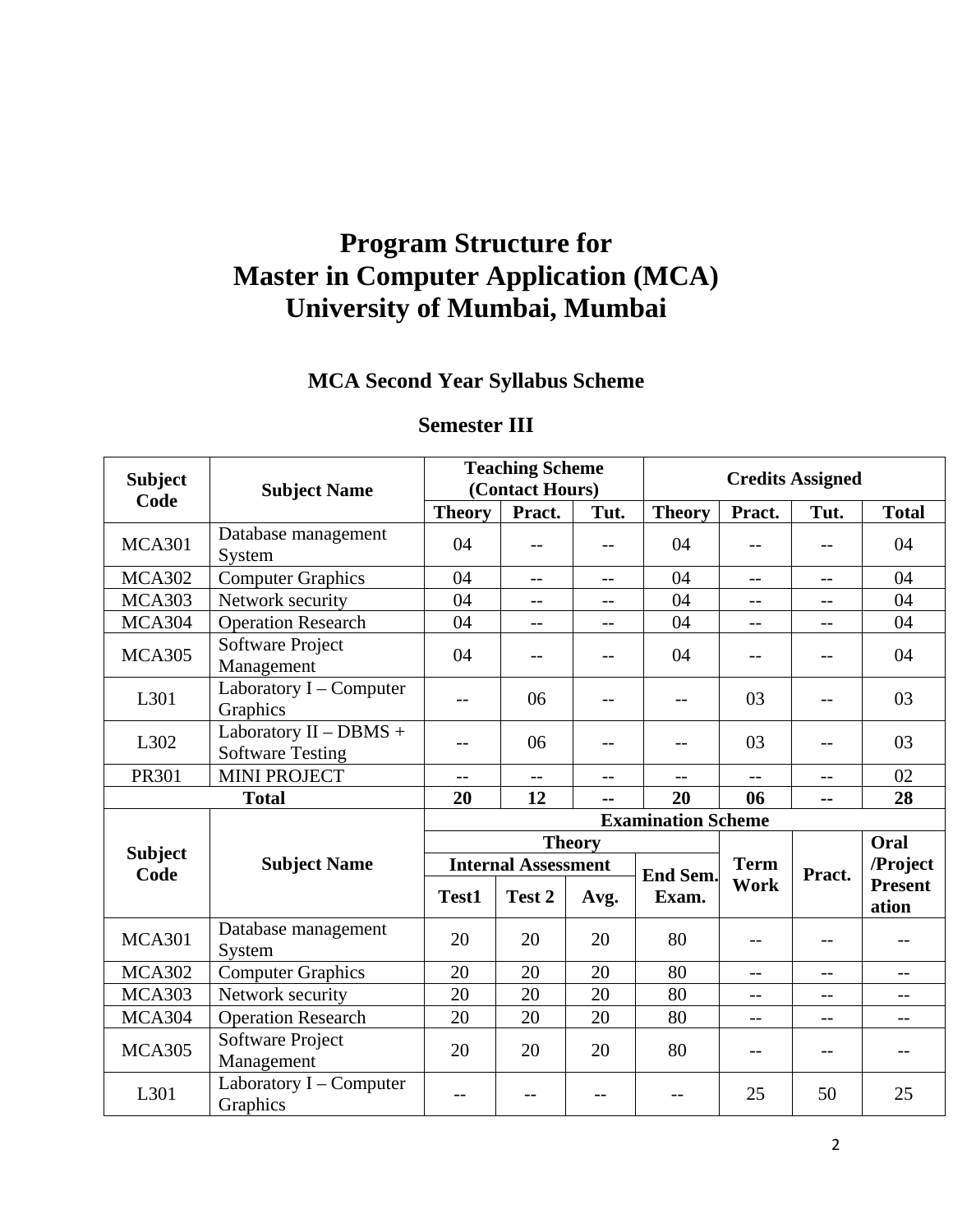| L302         | Laboratory $II - DBMS +$<br><b>Software Testing</b> | $- -$ | $- -$ | $- -$ | $- -$ | ت     | 50    | ∼   |
|--------------|-----------------------------------------------------|-------|-------|-------|-------|-------|-------|-----|
| <b>PR301</b> | <b>MINI PROJECT</b>                                 | $- -$ | $- -$ | $- -$ | $- -$ | $- -$ | $- -$ | υc  |
|              | <b>Total</b>                                        |       |       | 100   | 400   | 50    | 100   | 100 |

#### **Semester IV**

| <b>Teaching Scheme</b><br>(Contact Hours)<br><b>Subject</b> |                                                     |                   |                            |               | <b>Credits Assigned</b>              |                |        |              |
|-------------------------------------------------------------|-----------------------------------------------------|-------------------|----------------------------|---------------|--------------------------------------|----------------|--------|--------------|
| Code                                                        | <b>Subject Name</b>                                 | <b>Theor</b><br>y | Pract.                     | Tut.          | <b>Theory</b>                        | Pract.<br>Tut. |        | <b>Total</b> |
| <b>MCA401</b>                                               | Core & Advanced JAVA                                | 04                | $-$                        | $-$           | 04                                   | $-$            | $-$    | 04           |
| <b>MCA402</b>                                               | <b>Advanced Database</b><br>Theory and Applications | 04                |                            | --            | 04                                   | --             | 04     |              |
| <b>MCA403</b>                                               | System Modeling and<br>Simulation                   | 04                | $-$                        | $-$           | 04                                   | $-1$           | $-$    | 04           |
| <b>MCA404</b>                                               | Soft skill development                              | 04                | $-$                        | $-$           | 04                                   | $- -$          | $-$    | 04           |
|                                                             | <b>Elective I (SELECT ANY ONE)</b>                  |                   |                            |               |                                      |                |        |              |
| MCA4051 GIS                                                 |                                                     |                   |                            |               |                                      |                |        |              |
|                                                             | MCA4052 Embedded Systems                            | 04                |                            |               | 04                                   | --             |        | 04           |
| MCA4053 SOA                                                 |                                                     |                   |                            |               |                                      |                |        |              |
| MCA4054 E Business                                          |                                                     |                   |                            |               |                                      |                |        |              |
|                                                             | MCA4055 Human Computer Interface                    |                   |                            |               |                                      |                |        |              |
| L <sub>401</sub>                                            | Lab I - Core & Advanced<br><b>JAVA</b>              |                   | 06                         | $-$           |                                      | 03             |        | 03           |
| L402                                                        | Lab II-ADTA + UML                                   | $-$               | 06                         | $-$           | 03<br>03<br>$-$<br>$-$<br>26         |                |        |              |
|                                                             | <b>Total</b>                                        | 20                | 12                         | --            | 20<br>06<br>$\overline{\phantom{a}}$ |                |        |              |
|                                                             |                                                     |                   |                            |               | <b>Examination Scheme</b>            |                |        |              |
| <b>Subject</b>                                              | <b>Subject Name</b>                                 |                   |                            | <b>Theory</b> |                                      | <b>Term</b>    |        |              |
| Code                                                        |                                                     |                   | <b>Internal Assessment</b> |               | <b>End Sem.</b>                      | Work           | Pract. | Oral         |
|                                                             |                                                     | Test1             | Test 2                     | Avg.          | Exam.                                |                |        |              |
| <b>MCA401</b>                                               | Core & Advanced JAVA                                | 20                | 20                         |               |                                      |                |        |              |
| <b>MCA402</b>                                               |                                                     |                   |                            | 20            | 80                                   | $-$            | $-$    | $-$          |
|                                                             | <b>Advanced Database</b><br>Theory and Applications | 20                | 20                         | 20            | 80                                   | --             | --     | --           |
| <b>MCA403</b>                                               | System Modeling and<br>Simulation                   | 20                | 20                         | 20            | 80                                   | $-$            |        | $-$          |
| <b>MCA404</b>                                               | Soft skill development                              | 20                | 20                         | 20            | 80                                   | $-$            | $-$    | $--$         |
|                                                             | <b>Elective I (SELECT ANY ONE)</b>                  |                   |                            |               |                                      |                |        |              |
| MCA4051 GIS                                                 |                                                     |                   |                            |               |                                      |                |        |              |
|                                                             | MCA4052 Embedded Systems                            |                   |                            |               |                                      |                |        |              |
| MCA4053 SOA                                                 |                                                     | 20                | 20                         | 20            | 80                                   |                |        |              |
| MCA4054 E Business                                          |                                                     |                   |                            |               |                                      |                |        |              |
|                                                             | MCA4055 Human Computer Interface                    |                   |                            |               |                                      |                |        |              |
| L <sub>401</sub>                                            | Lab I- Core & Advanced<br><b>JAVA</b>               | --                | --                         |               |                                      | 25             | 50     | 25           |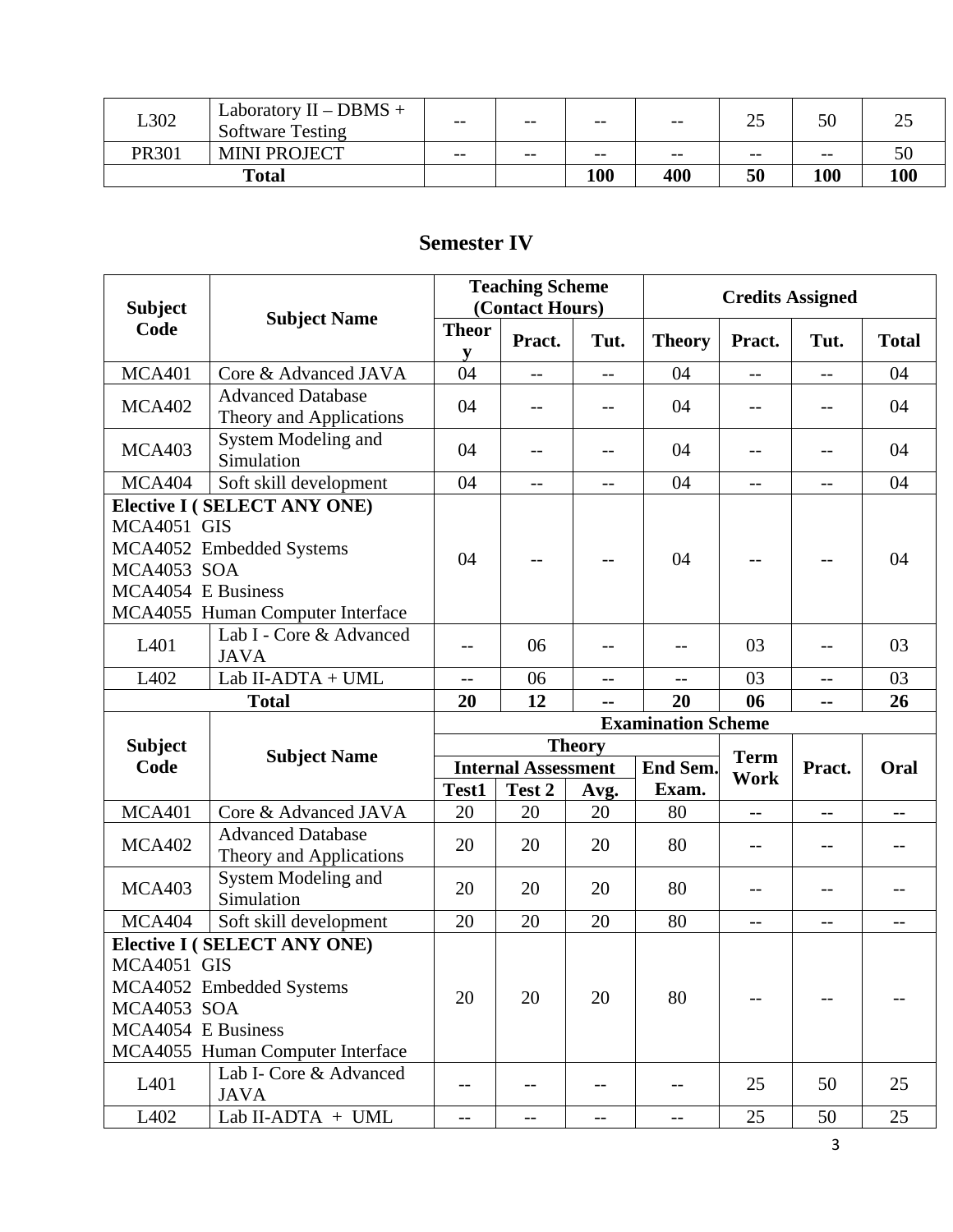|  | Total |  |  | 100<br>___ | 400<br>$ -$ | $\sim$<br>ЭU<br>___ | $\mathbf{\Omega}$<br>'06 | ЭU<br>__ |
|--|-------|--|--|------------|-------------|---------------------|--------------------------|----------|
|--|-------|--|--|------------|-------------|---------------------|--------------------------|----------|

## **MCA Third Year Syllabus Scheme**

### **Semester V**

| <b>Teaching Scheme</b><br><b>Credits Assigned</b><br>(Contact Hours)<br><b>Subject</b><br><b>Subject Name</b> |                                                     |                          |                            |               |                           |             |        |              |
|---------------------------------------------------------------------------------------------------------------|-----------------------------------------------------|--------------------------|----------------------------|---------------|---------------------------|-------------|--------|--------------|
| Code                                                                                                          |                                                     | <b>The</b><br>ory        | Pract.                     | Tut.          | <b>Theory</b>             | Pract.      | Tut.   | <b>Total</b> |
| <b>MCA501</b>                                                                                                 | Advanced web technology $\&$<br>Dot Net             | 04                       |                            | $-$           | 04                        | $-$         |        | 04           |
| <b>MCA502</b>                                                                                                 | Wireless & Mobile<br>Technology                     | 04                       | $-$                        | $-$           | 04                        | $-$         | $-$    | 04           |
| <b>MCA503</b>                                                                                                 | <b>Soft Computing</b>                               | 04                       | $-$                        | --            | 04                        | $-$         | $-$    | 04           |
| <b>MCA504</b>                                                                                                 | Distributed computing and<br><b>Cloud Computing</b> | 04                       | $-$                        | $-$           | 04                        | $-$         | $-$    | 04           |
|                                                                                                               | <b>Elective II ( SELECT ANY ONE)</b>                |                          |                            |               |                           |             |        |              |
|                                                                                                               | MCA5051 Cyber Security                              |                          |                            |               |                           |             |        |              |
|                                                                                                               | MCA5052 Multimedia Technology                       |                          |                            |               |                           |             |        |              |
|                                                                                                               | MCA5053 Information System security                 | 04                       |                            | --            | 04                        | --          | 04     |              |
|                                                                                                               | and Audit                                           |                          |                            |               |                           |             |        |              |
|                                                                                                               | MCA5054 Bioinformatics                              |                          |                            |               |                           |             |        |              |
|                                                                                                               | MCA5055 Software Quality Assurance                  |                          |                            |               |                           |             |        |              |
| L501                                                                                                          | Lab I-AWT + Dot Net                                 | $\overline{\phantom{m}}$ | 06                         | $-$           | $\qquad \qquad -$         | 03          | $-$    | 03           |
| L <sub>5</sub> 02                                                                                             | Lab II- Wireless & Mobile                           | $-$                      | 06                         | --            | --                        | 03          | $-$    | 03           |
|                                                                                                               | $Technology + Mini project$                         |                          |                            |               |                           |             |        |              |
| <b>PR501</b>                                                                                                  | <b>MINI PROJECT</b>                                 | $\overline{\phantom{a}}$ | $-$                        | $-$           | $-$                       | $-$<br>$-$  |        | 02           |
|                                                                                                               |                                                     | 20                       | 12                         | --            | 20                        | 06          | --     | 28           |
|                                                                                                               |                                                     |                          |                            |               | <b>Examination Scheme</b> |             |        |              |
| <b>Subject</b>                                                                                                |                                                     |                          |                            | <b>Theory</b> |                           |             |        |              |
| Code                                                                                                          | <b>Subject Name</b>                                 |                          | <b>Internal Assessment</b> |               | <b>End Sem.</b>           | <b>Term</b> | Pract. | Oral         |
|                                                                                                               |                                                     | <b>Tes</b><br>t1         | Test 2                     | Avg.          | Exam.                     | <b>Work</b> |        |              |
| <b>MCA501</b>                                                                                                 | Advanced web technology &<br>Dot Net                | 20                       | 20                         | 20            | 80                        | $-$         |        |              |
| <b>MCA502</b>                                                                                                 | Wireless & Mobile<br>Technology                     | 20                       | 20                         | 20            | 80                        | --          |        |              |
| <b>MCA503</b>                                                                                                 | <b>Soft Computing</b>                               | 20                       | 20                         | 20            | 80                        | $-$         | $-$    | --           |
| MCA504                                                                                                        | Distributed computing and<br>Cloud Computing        | 20                       | 20                         | 20            | 80                        | --          |        | --           |
|                                                                                                               | <b>Elective II ( SELECT ANY ONE)</b>                |                          |                            |               |                           |             |        |              |
|                                                                                                               | MCA5051 Cyber Security                              | 20                       | 20                         | 20            | 80                        |             |        |              |
|                                                                                                               | MCA5052 Multimedia Technology                       |                          |                            |               |                           |             |        |              |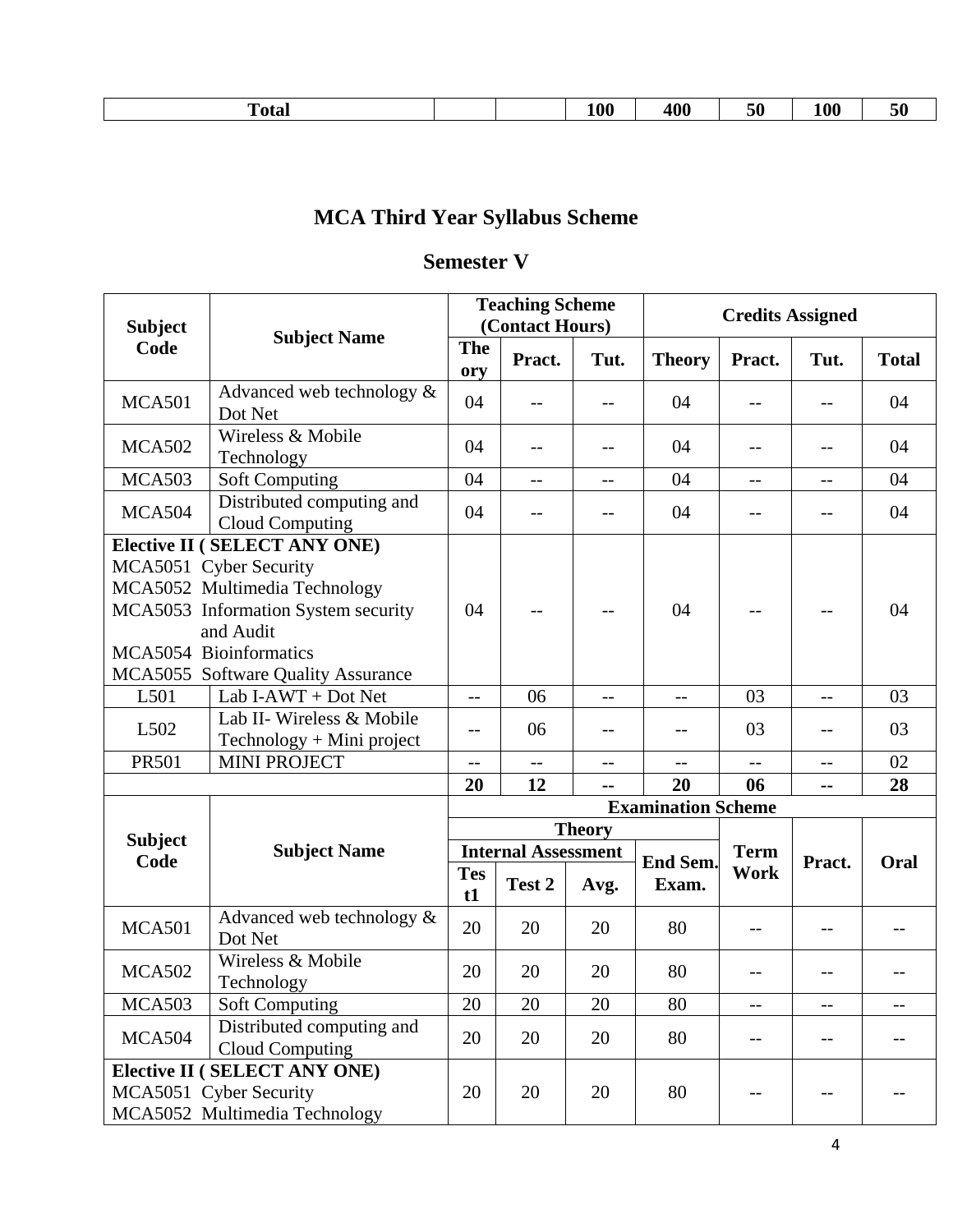| and Audit        | MCA5053 Information System security<br>MCA5054 Bioinformatics<br>MCA5055 Software Quality Assurance |          |  |     |  |    |     |    |
|------------------|-----------------------------------------------------------------------------------------------------|----------|--|-----|--|----|-----|----|
| L <sub>501</sub> | Lab I-AWT + Dot Net                                                                                 |          |  |     |  | 25 | 50  | 25 |
|                  | Lab II- Wireless & Mobile                                                                           |          |  |     |  |    |     |    |
| L <sub>502</sub> | Technology + Mini Project                                                                           | 25<br>50 |  |     |  | 25 |     |    |
| <b>PR501</b>     | <b>MINI PROJECT</b>                                                                                 |          |  | --  |  | -- |     | 50 |
|                  | <b>Total</b>                                                                                        |          |  | 100 |  | 50 | 100 | 50 |

#### **Semester VI**

| <b>Subject</b>         |                             |                          | <b>Teaching Scheme</b><br>(Contact Hours)   |                           | <b>Credits Assigned</b> |              |              |  |  |
|------------------------|-----------------------------|--------------------------|---------------------------------------------|---------------------------|-------------------------|--------------|--------------|--|--|
| Code                   | <b>Subject Name</b>         |                          | <b>Intermediate</b><br><b>Presentations</b> |                           | Project                 | <b>Total</b> |              |  |  |
| <b>MCA601</b>          | <b>INTERNSHIP - Project</b> |                          | 30                                          |                           | 15                      |              | 15           |  |  |
| <b>MCA602</b>          | Seminar                     |                          | 5                                           |                           | --                      |              |              |  |  |
|                        |                             |                          |                                             |                           |                         |              |              |  |  |
|                        |                             |                          |                                             | <b>Examination Scheme</b> |                         |              |              |  |  |
|                        |                             |                          | <b>Theory</b>                               |                           |                         |              |              |  |  |
| <b>Subject</b><br>Code | <b>Subject Name</b>         |                          | <b>Internal Assessment</b>                  |                           |                         |              |              |  |  |
|                        |                             | <b>Presenta</b><br>tion1 | <b>Present</b><br>ation <sub>2</sub>        | <b>Total</b>              | End Sem. Exam.          |              | <b>Total</b> |  |  |
| <b>MCA601</b>          | <b>INTERNSHIP - Project</b> | 25                       | 25                                          | 50                        | 100                     |              | 150          |  |  |
| <b>MCA602</b>          | Seminar                     | ---                      | ---                                         | ---                       | 50                      |              | 50           |  |  |
|                        | <b>Total</b>                | 25                       | 25                                          | 50                        | 150                     |              |              |  |  |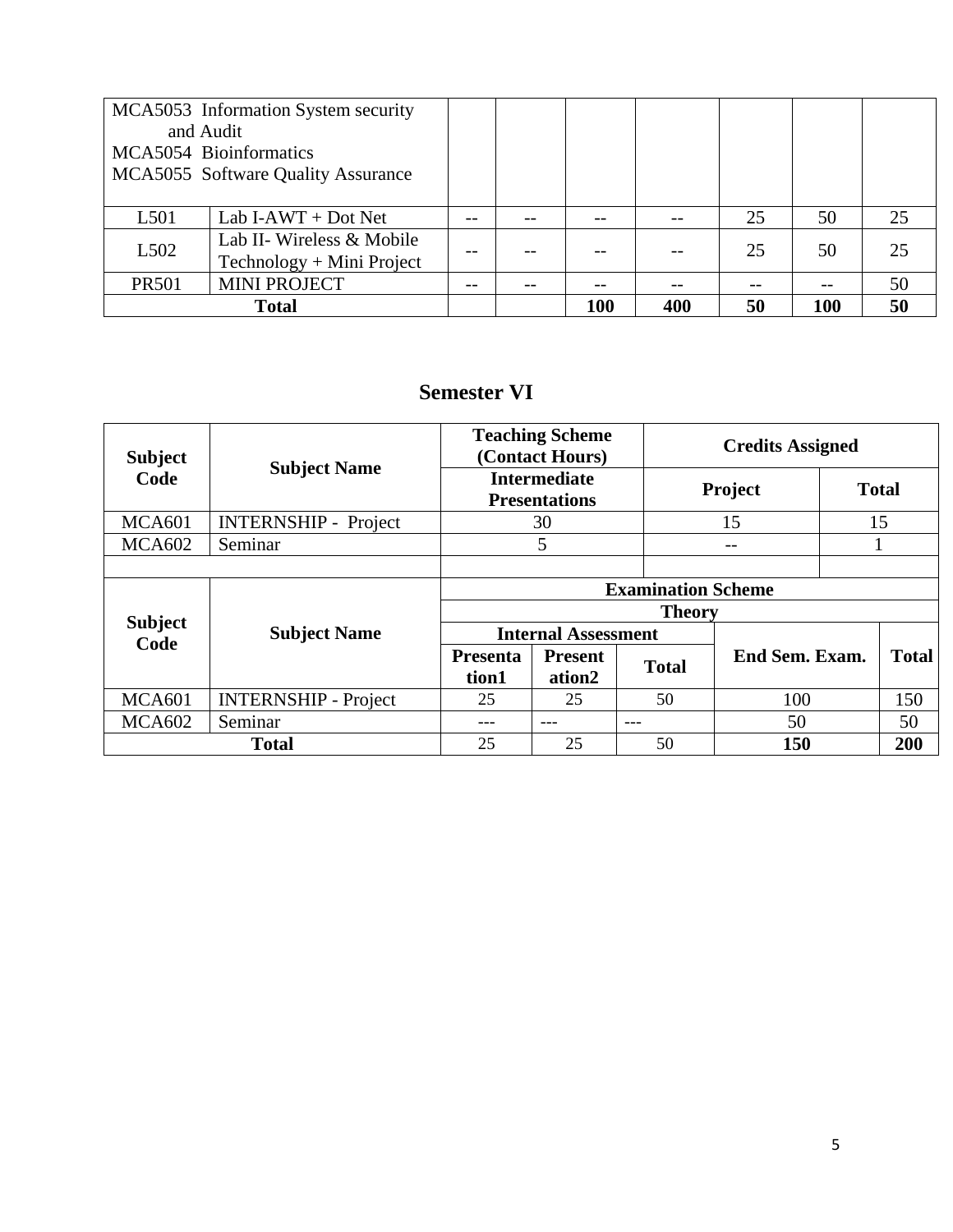# **MCA** Semester III Syllabus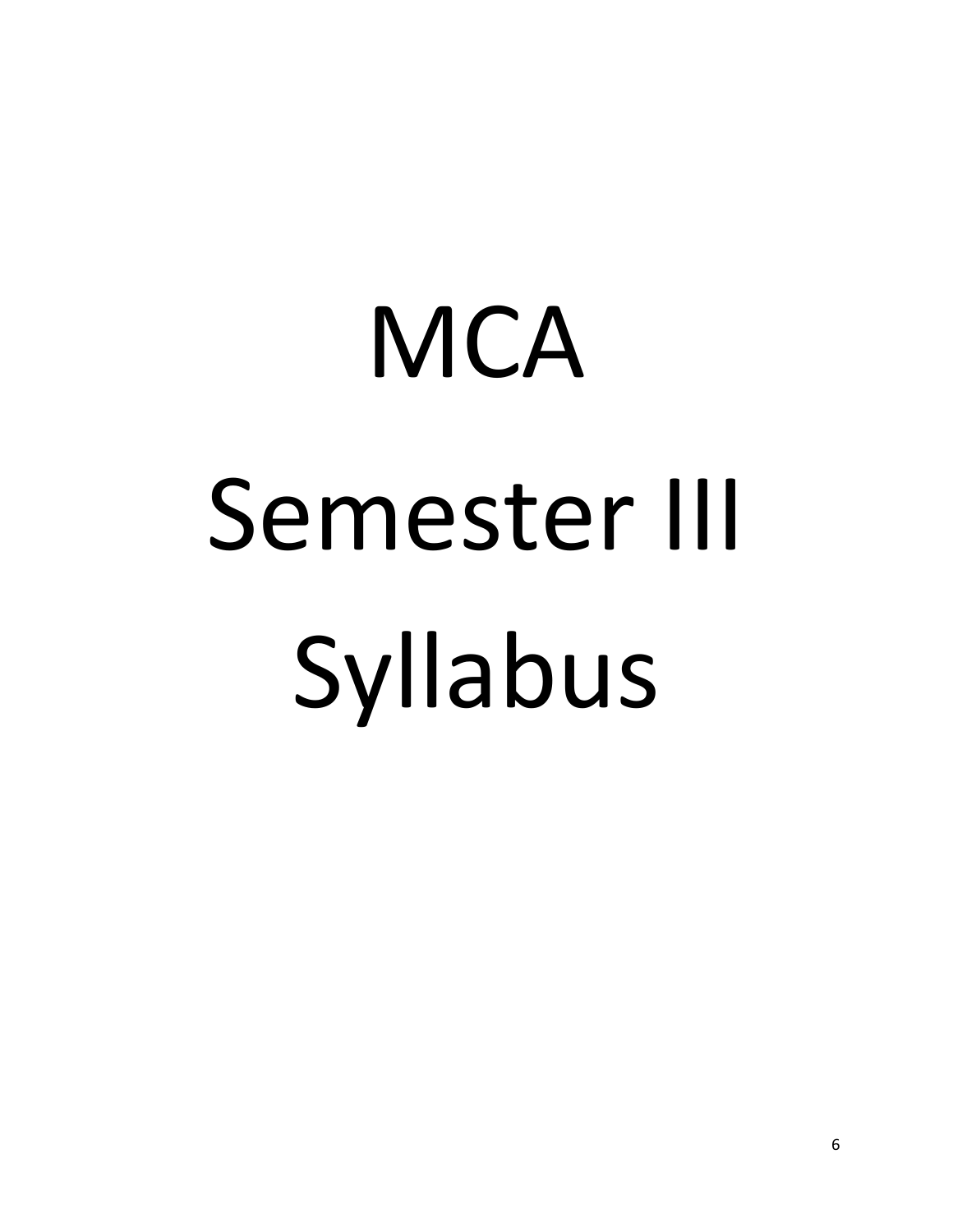|                            | <b>MCA301</b> |                            | <b>Database Management System</b> |                                      |  |       |                         |       |              |
|----------------------------|---------------|----------------------------|-----------------------------------|--------------------------------------|--|-------|-------------------------|-------|--------------|
| <b>Subject</b>             |               | <b>Subject Name</b>        |                                   | <b>Teaching Scheme</b>               |  |       | <b>Credits Assigned</b> |       |              |
| Code                       |               |                            | (Contact Hours per week)          |                                      |  |       |                         |       |              |
|                            |               |                            | <b>Theory</b>                     | Tut<br><b>Theory</b><br><b>Pract</b> |  |       | <b>Pract</b>            | Tut   | <b>Total</b> |
| <b>MCA301</b>              |               | <b>Database Management</b> | 04<br>$- -$<br>$- -$              |                                      |  | 04    |                         | $- -$ | 04           |
|                            | <b>System</b> |                            |                                   |                                      |  |       |                         |       |              |
|                            |               |                            | <b>Examination Scheme</b>         |                                      |  |       |                         |       |              |
|                            |               | <b>Theory</b>              |                                   |                                      |  |       | <b>Pract</b>            | Oral  | <b>Total</b> |
| <b>Internal Assessment</b> |               |                            |                                   | End Sem. Exam.                       |  |       |                         |       |              |
| Test 1                     | Test 2        | Average                    |                                   | [Once in a semester ]                |  |       |                         |       |              |
| 20                         | 20            | 20                         |                                   | 80                                   |  | $- -$ |                         | --    | 100          |

| <b>Objectives</b>           | The major objective of this subject is to provide a strong foundation in database concepts,<br>technology and practice to the students to groom them into well-informed database<br>application developers. The subject will emphasis on basic concepts, how to organize,                                                                                                                                                                                                                                                                          |              |
|-----------------------------|----------------------------------------------------------------------------------------------------------------------------------------------------------------------------------------------------------------------------------------------------------------------------------------------------------------------------------------------------------------------------------------------------------------------------------------------------------------------------------------------------------------------------------------------------|--------------|
| <b>Outcomes</b><br>Unit No. | maintain and retrieve-efficiently, and effectively--information from a DBMS.<br>The students will be able to understand, appreciate and effectively explain the underlying<br>concepts of database technologies. Design and implement a database schema for a given<br>problem-domain, Normalize a database, Populate and query a database using SQL<br>DML/DDL commands, Declare and enforce integrity constraints on a database, Worked<br>successfully in a team by design and development of a database application system.<br><b>Contents</b> | No. of       |
| Unit I                      | <b>Overview:</b> Overview of Database management system: Limitation of data<br>processing environment, data independence, three levels of abstraction, data<br>models, DBMS Architecture, people who with database, overview of conventional<br>data models-Hierarchical, and Network models. Codd's Rule, DBMS v/s RDBMS,<br>Types Of databases.                                                                                                                                                                                                  | Hrs.<br>4Hrs |
| Unit II                     | Entity Relation Model: Entity, attributes, keys, relation. Cardinality,<br>participation. Weak entities, ER Diagram Generalization Specialization and<br>aggregation. Conceptual design with ER model. Entity v/s attributes. Entity v/s<br>Relationship, Binary v/s ternary relationship. Aggregate v/s ternary relationship.<br><b>Studies – ER Diagram</b>                                                                                                                                                                                      | 7 Hrs        |
| Unit III                    | <b>Relational Model:</b> Introduction to relational model, Integrity Constraints over<br>relation. Logical database design: ER to relational                                                                                                                                                                                                                                                                                                                                                                                                       | 2 Hrs        |
| <b>Unit IV</b>              | <b>Overview of Storage and Indexing:</b> Storage hierarchies, Tree structured indexing<br>and hash based indexing.                                                                                                                                                                                                                                                                                                                                                                                                                                 | 6 Hrs        |
| Unit V                      | <b>Schema refinement and Normal Forms:</b> Functional<br>dependencies,<br>first,<br>second, third, fourth and fifth normal form, BCNF, Comparison of 3NF and BCNF<br>Lossless and dependency preserving decomposition, closure of dependencies,<br>minimal closure                                                                                                                                                                                                                                                                                 | 8 Hrs        |
| Unit VI                     | Query Evaluation Overview: Overview of query optimization, Measures of 3 Hrs<br>query cost, Evaluation of query, Query evaluation plans, relational optimization.                                                                                                                                                                                                                                                                                                                                                                                  |              |
| <b>Unit VII</b>             | Transaction processing: Transaction concurrency control recovery of Transaction<br>failure, Serilazibility, locking techniques. Granularity in locks. Time stamping<br>techniques, two phase locking system, deadlock handling                                                                                                                                                                                                                                                                                                                     | 8 Hrs        |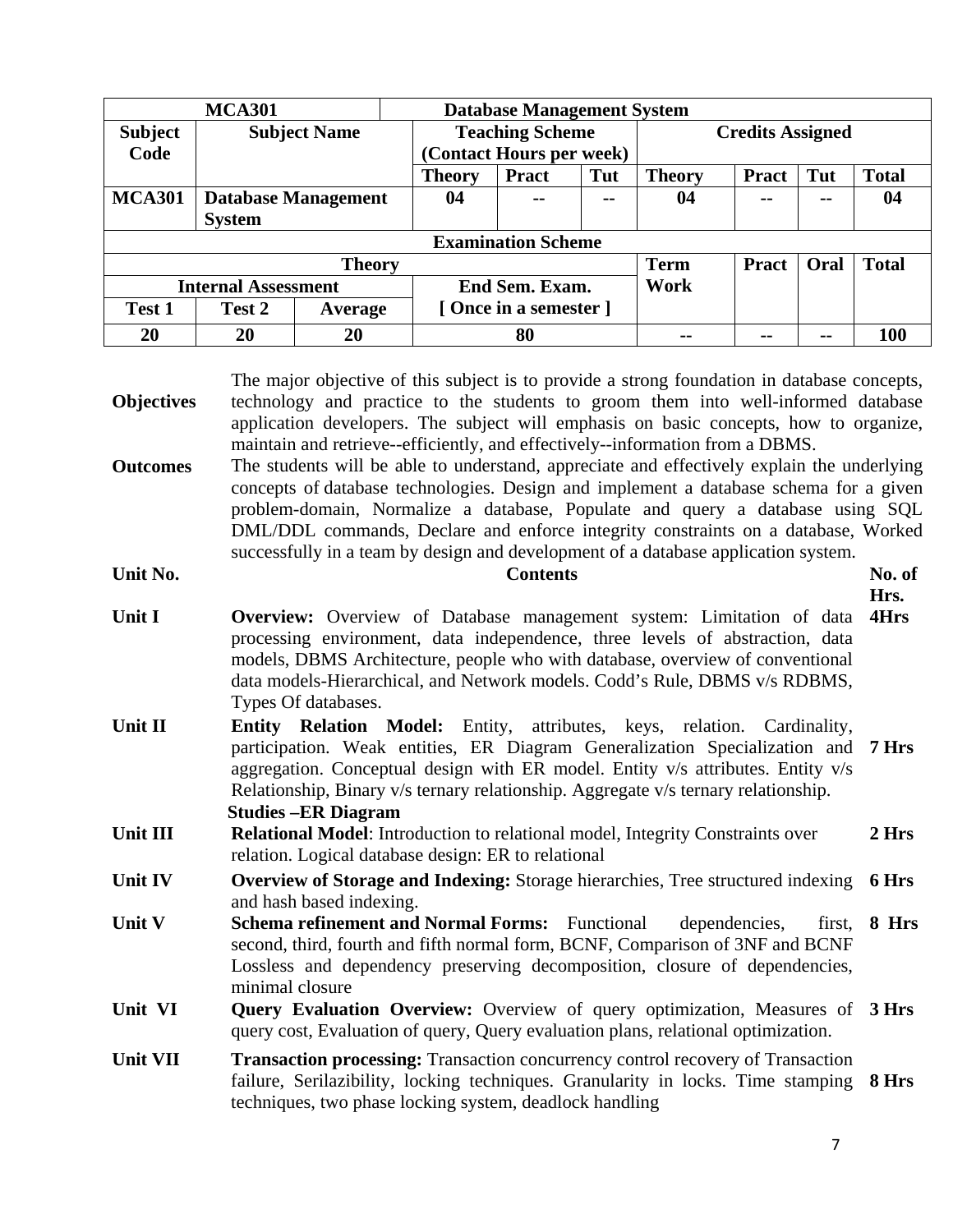Recovery, Types Of failure, Techniques of Recoverability Unit VIII Security and Authorization: Introduction to database security, Issues, Control 4 Hrs Measure, Grant and revoke. Permissions Access Control-Discretionary, Manadatory, Bell La Pedula Model, Audit Trail, Challenges in database security **Unit IX Case Study: One database application development (Oracle\SQL Server) 3 Hrs** 

#### **Reference Books:**

- 1. Korth, Silberchatz, Sudarshan, "Databse system Concepts", McGraw Hill ,2006
- 2. RiniChakarabarti and ShilbhadraDasgupta, ,"Advanced Database Management System Dreamtech,2011
- 3. C. J. Date ,"An Introduction to Database Systems", 8/e,Pearson Education,2002
- 4. Rob Coronel ,"Database Systems Design, Implementation and Management", Cengage Publication,2009
- 5. Raghu Ramakrishnan, Johannes Gehrke ,"Database Management Systems", Third Edition, McGraw Hill ,2003
- 6. Mark Gillenson ,"Fundamental of Database System" ,Wiley Publication,2011
- 7. Elmasari and Navathe, Benjamin Cummins ,"Fundamental of Database System", Pearson Education ,2009
- 8. Murach,"Murach's Oracle SQL and PL/SQL" ,SPD,2012
- 9. P.S Deshpande ,"SQL & Pl\SQL for Oracle 11g Black Book",Dreamtech,2011
- 10. Sharnam Shah ,Vaishali Shah ,"Oracle for professionals" ,SPD,2011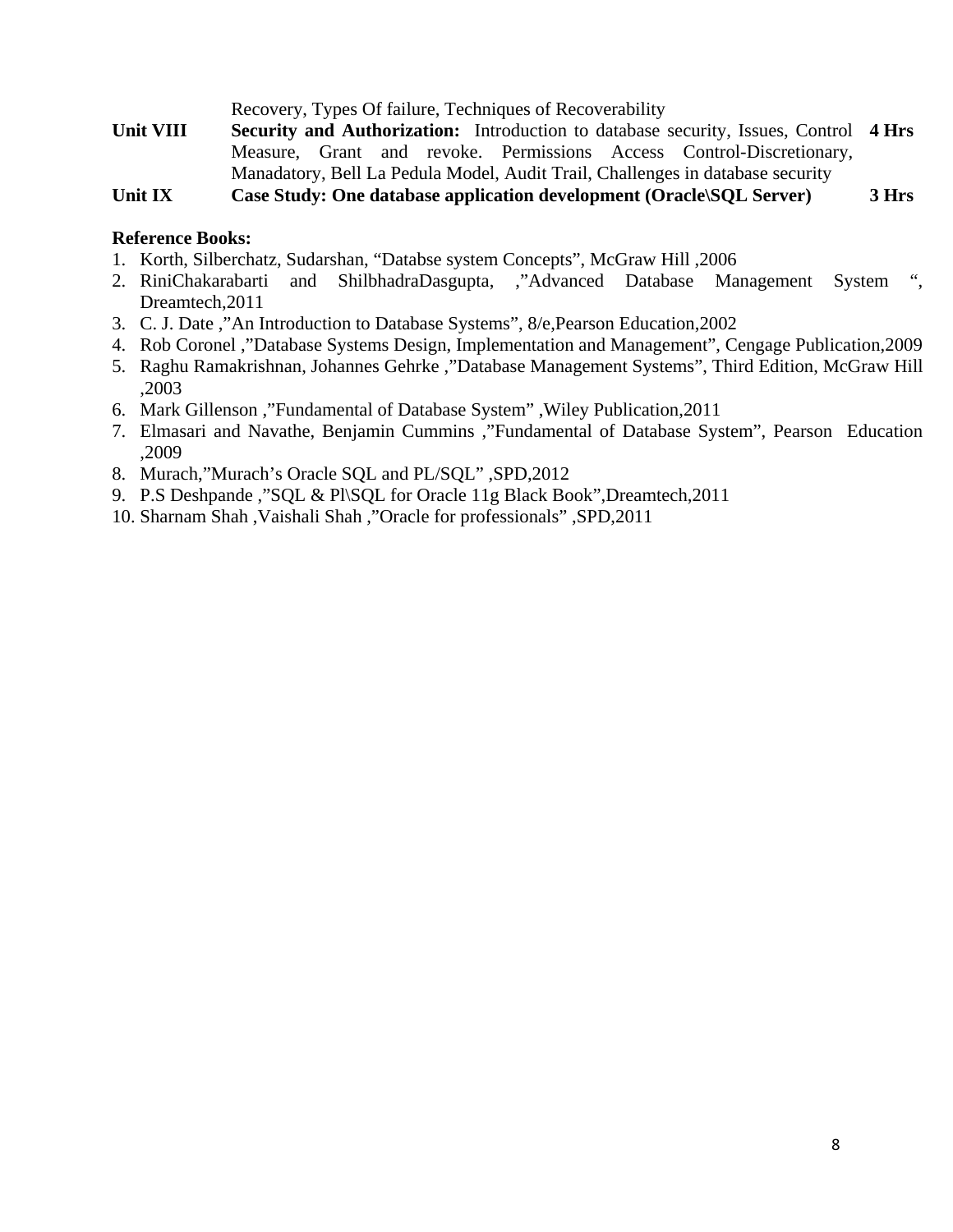| <b>MCA302</b>              |                          |                     | <b>Computer Graphics</b>             |                           |                         |               |                |              |              |
|----------------------------|--------------------------|---------------------|--------------------------------------|---------------------------|-------------------------|---------------|----------------|--------------|--------------|
| <b>Subject</b>             |                          | <b>Subject Name</b> | <b>Teaching Scheme</b>               |                           | <b>Credits Assigned</b> |               |                |              |              |
| Code                       |                          |                     | (Contact Hours per week)             |                           |                         |               |                |              |              |
|                            |                          |                     | <b>Theory</b>                        | <b>Pract</b>              | <b>Theory</b>           | Pract         | Tut            | <b>Total</b> |              |
| <b>MCA302</b>              | <b>Computer Graphics</b> |                     | 04<br>$\sim$ $\sim$<br>$\sim$ $\sim$ |                           |                         | 04            | $\blacksquare$ | $- -$        | 04           |
|                            |                          |                     |                                      | <b>Examination Scheme</b> |                         |               |                |              |              |
|                            |                          | <b>Theory</b>       |                                      |                           |                         | <b>Term</b>   | <b>Pract</b>   | Oral         | <b>Total</b> |
| <b>Internal Assessment</b> |                          |                     | End Sem. Exam.                       |                           |                         | Work          |                |              |              |
| <b>Test 1</b>              | Test 2                   | Average             | [Once in a semester]                 |                           |                         |               |                |              |              |
| 20                         | 20                       | 20                  |                                      | 80                        |                         | $\sim$ $\sim$ | --             | --           | 100          |

- **Objectives** Through this course students are introduced to fundamental principles and algorithms underlying computer graphics, including line drawing algorithms, circle/ellipse drawing algorithms, 2D geometrical transformation, 3D geometric transformations, viewing in 3D (orthographic projection and perspective projection), visible surface detection algorithms. They are also introduced to different image enhancement techniques.
- **Outcomes** After completion of this course students are expected to know how to a rasterize line, circle etc. and implement 2D-3D transformations such as translation, rotation, scaling, shearing, and reflection. They are also expected to understand and be able use them to implement them in animation. They are expected to know how to apply different image transformation on an image.

| Unit No. | <b>Contents</b>                                                                                                                                                                                                                                                                                                                                                                                                  | No of.<br><b>Hrs</b> |
|----------|------------------------------------------------------------------------------------------------------------------------------------------------------------------------------------------------------------------------------------------------------------------------------------------------------------------------------------------------------------------------------------------------------------------|----------------------|
| Unit I   | <b>Introduction:</b> Introduction to computer graphics and Image Processing and their<br>applications, Raster-Scan System, Random-Scan Systems.                                                                                                                                                                                                                                                                  | 2 Hrs                |
| Unit II  | <b>Basic Drawing Algorithms: Line-Drawing Algorithms: DDA Algorithm,</b><br>Bresenham's Line Algorithm. Circle-Generating Algorithms: Midpoint Circle<br>Algorithm, Bresenham's Circle Algorithm. Ellipse-Generating Algorithm:<br>Midpoint Ellipse Algorithm. Two Dimensional Curve Generation: Bezier curves<br>and Cubic B-Spline Curves.                                                                     | 6 Hrs                |
| Unit III | <b>Region Filling Algorithms :Scan-Line Polygon fill Algorithm, Inside-Outside 2 Hrs.</b><br>Tests, Boundary-Fill Algorithm, Flood-fill Algorithm                                                                                                                                                                                                                                                                |                      |
| Unit IV  | Two-Dimensional Geometric Transformations: Translation, Rotation, Scaling, 7 Hrs.<br>and Homogeneous Coordinates, Composite<br>Representations<br>Matrix<br>Transformations, Inverse transformations, General Pivot-Point Rotation, General<br>Fixed-Point Scaling, Concatenation Properties, General Composite Transformations,<br>Rotation about any arbitrary line. Other Transformations: Reflection, Shear. |                      |
| Unit V   | Two-Dimensional Viewing and Clipping: The Viewing Pipeline, Viewing<br>Coordinate Reference Frame, Window-to viewport Coordinate transformation.<br>Clipping Operations: Point Clipping, Line Clipping, Cohen-Sutherland Line<br>Clipping, Liang-Barsky Line Clipping Polygon Clipping, Midpoint subdivision line<br>clipping algorithm, Sutherland-Hodgeman Polygon Clipping.                                   | 6 Hrs.               |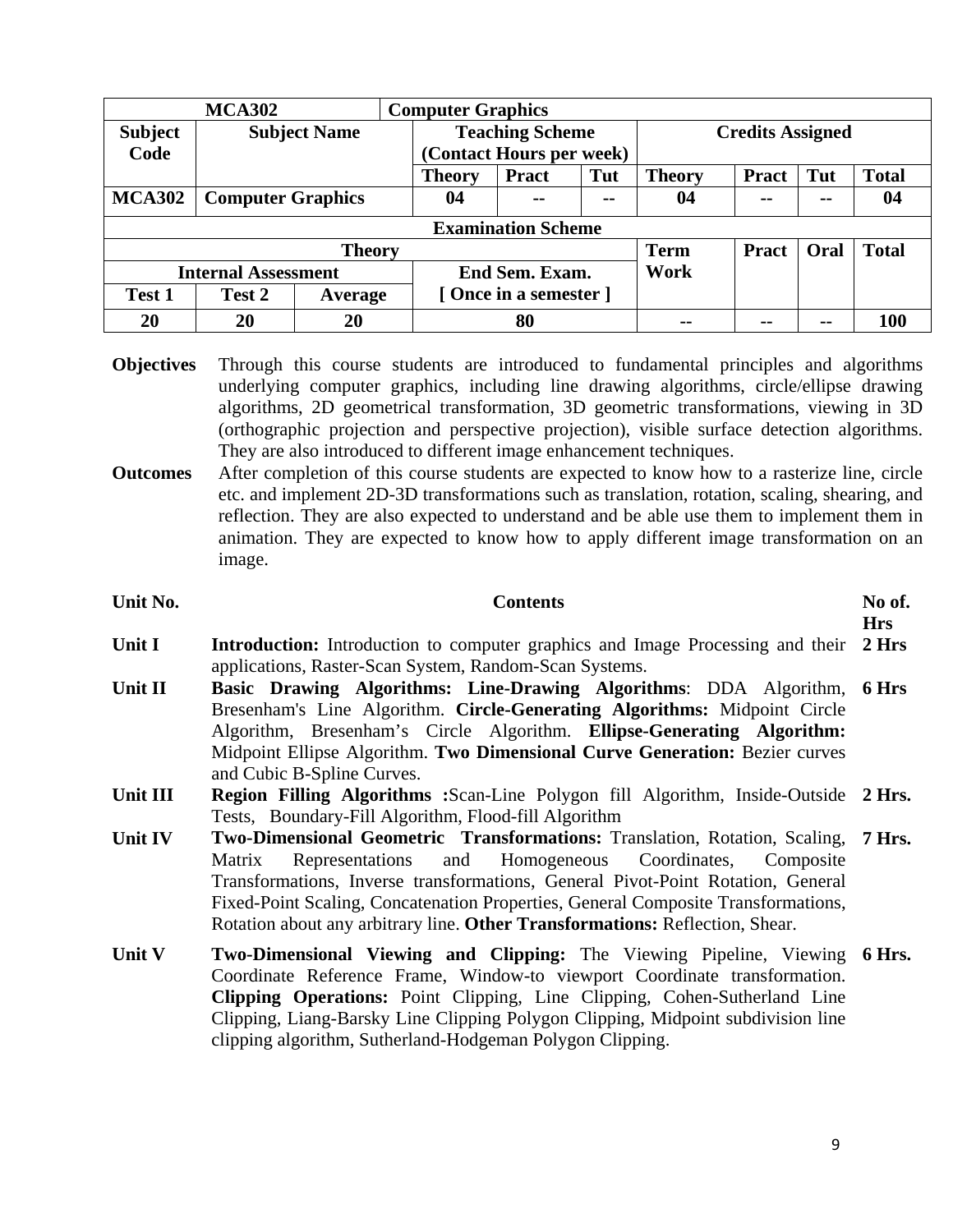- Unit VI Three-Dimensional Concepts and Object Representation: Three-dimensional 5 Hrs. transformations: Translation, Rotation, Scaling, and their Matrix Representations. **Three-Dimensional Display Methods:** Parallel Projection, Perspective Projection and their types. **Three-Dimensional Object Representations:** Octrees.
- **Unit VII Visible-Surface Detection Methods:** Classification of Visible-Surface Detection **2 Hrs.**  Algorithms, Depth-Buffer Method, A-Buffer Method, Scan-Line Method.
- **Unit VIII Shading Techniques:** Constant intensity shading, Gourd shading, Halftoning and **2 Hrs.**  Dithering. **Other Applications Areas: Fractals:** Fractal Geometry methods. Fractal-Generation Procedures, Classification of Fractals, Fractal Dimension, Koch Curve. **Animation:** Introduction to animation.
- Unit IX **Introduction:** Fundamental Steps in Digital Image Processing: Components of an 2Hrs. Image Processing System, Basic Concepts in Sampling and Quantization, Representing Digital Images, Spatial and Gray-Level Resolution.
- Unit X **Image Enhancement in the Spatial Domain: Some Basic Intensity 11 Hrs. Transformation Functions**: Image Negatives, Log Transformations, and Power-Law Transformations. **Piecewise-Linear Transformation Functions:** Contrast stretching, Gray-level slicing, Bit plane slicing**. Histogram Processing**: Image Histogram and Histogram Equalization, Image Subtraction, and Image Averaging. **Spatial Filtering**: Basics of Spatial Filtering, **Smoothing Spatial Filters** Smoothing Linear Filters, Order-Statistics Filters. **Sharpening Spatial Filters:** Use of Second Derivatives for Enhancement–The Laplacian, **Unsharp masking and High-Boost Filtering**: Use of First Derivatives for (Nonlinear) image sharpening - The Gradient– Robert, Prewitt and Sobel Masks. **Combining Spatial Enhancement Methods.**

- 1. AmrendraSinha, ArunUdai, Computer Graphics –Tata McGraw-Hill Education, Pub Date: AUG-07
- 2. Rajesh K. Maurya- Computer Graphics -- Wiley India Pvt. Limited, 2011
- 3. Computer Graphics, 1e,Shirley, Cengage Learning
- 4. Donald Hearn and M Pauline Baker, Computer Graphics C Version -- Computer Graphics, C Version, 2/E, Pearson Education.
- 5. Rafael C. Gonzalez and Richard E. Woods, Digital Image Processing (3rd Edition), Pearson Education.
- 6. Roy A. Plastock, Roy A. Plastock- Schaum's Outline of Computer Graphics 2/E
- 7. Computer Graphics: Principles and Practice in C -- James D. Foley, Andries van Dam, Steven K. Feiner, John F. Hughes, Pearson Education.
- 8. David F. Rogers, James Alan Adams, Mathematical elements for computer graphics , McGraw-Hill, 1990
- 9. Peter Shirley, Stephen Robert Marschner-- Fundamentals of Computer Graphics A K Peters, Limited, 3rd ed. 2009.
- 10. S. Annadurai, R Shanmugalakshmi-Fundamentals of Digital Image Processing, Pearson Education.
- 11. Anil K. Jain -Fundamentals of digital image processing. Prentice Hall, 1989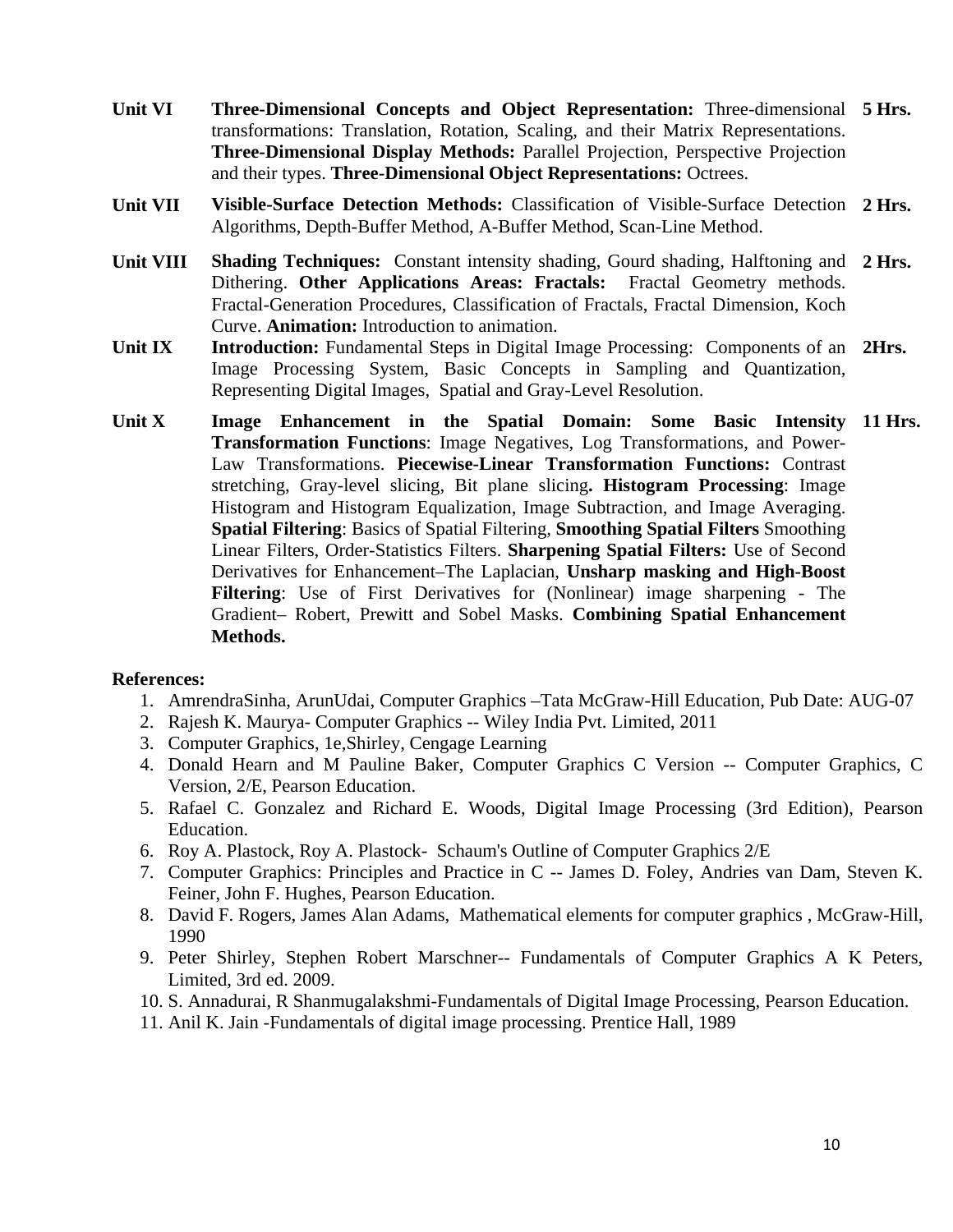| <b>MCA303</b>  |                            |                     |  | <b>Network security</b> |                           |                         |               |              |       |              |
|----------------|----------------------------|---------------------|--|-------------------------|---------------------------|-------------------------|---------------|--------------|-------|--------------|
| <b>Subject</b> |                            | <b>Subject Name</b> |  |                         | <b>Teaching Scheme</b>    | <b>Credits Assigned</b> |               |              |       |              |
| Code           |                            |                     |  |                         | (Contact Hours per week)  |                         |               |              |       |              |
|                |                            |                     |  | <b>Theory</b>           | <b>Pract</b>              | Tut                     | <b>Theory</b> | <b>Pract</b> | Tut   | <b>Total</b> |
| <b>MCA303</b>  | <b>Network security</b>    |                     |  | 04                      | --                        | 04                      | $-$           | --           | 04    |              |
|                |                            |                     |  |                         | <b>Examination Scheme</b> |                         |               |              |       |              |
|                |                            | <b>Theory</b>       |  |                         |                           |                         | <b>Term</b>   | <b>Pract</b> | Oral  | <b>Total</b> |
|                | <b>Internal Assessment</b> |                     |  | End Sem. Exam.          |                           |                         | Work          |              |       |              |
| <b>Test 1</b>  | Test 2                     | Average             |  | [Once in a semester ]   |                           |                         |               |              |       |              |
| 20             | 20                         | 20                  |  | 80                      |                           |                         | $\sim$ $\sim$ | $- -$        | $- -$ | 100          |
|                |                            |                     |  |                         |                           |                         |               |              |       |              |

| <b>Objectives</b> | In this course students will learn about different aspects of security., major hash functions,<br>various forms authentications and cryptographic algorithms such as public key<br>cryptographic algorithm, secret key cryptographic algorithm etc. Students are introduced to<br>different security protocols required for E-mail security and for secure electronic<br>transactions last but not the list they will learn two most important security threats i.e.<br>Viruses and Intruders. |                |
|-------------------|------------------------------------------------------------------------------------------------------------------------------------------------------------------------------------------------------------------------------------------------------------------------------------------------------------------------------------------------------------------------------------------------------------------------------------------------------------------------------------------------|----------------|
| <b>Outcomes</b>   | Students will learn importance of security over internet. They will be familiar with how the<br>security is achieved using as various cryptographic algorithms such as public key<br>cryptographic algorithm, secret key cryptographic algorithm, hashing algorithms etc.<br>Students will have knowledge of different security protocols required for E-mail security<br>and for secure electronic transactions as well as most important security threats.                                   |                |
| <b>Unit No</b>    | <b>Contents</b>                                                                                                                                                                                                                                                                                                                                                                                                                                                                                | No of.         |
| Unit I            | Introduction: Attacks, Services and Mechanisms, Security Attacks, Security<br>Services, Integrity check, digital Signature, authentication, hash algorithms                                                                                                                                                                                                                                                                                                                                    | Hrs.<br>4 Hrs. |
| Unit II           | Secret Key Cryptography: Block Encryption, DES rounds, S- Boxes IDEA:<br>overview, comparison with DES, Key expansion, IDEA rounds,<br>Uses of Secret key Cryptography; ECB, CBC, OFB, CFB, Multiple<br>encryptions DES.                                                                                                                                                                                                                                                                       | 6 Hrs.         |
| Unit III          | Public Key Cryptography: Introduction to modular arithmetic, RSA, Digital<br>Signature, Deffie-Hellman Key Exchange.                                                                                                                                                                                                                                                                                                                                                                           | <b>5 Hrs.</b>  |
| Unit IV           | Hash Functions and Message Digests: MD2, MD5, SHA and HMAC<br>algorithms                                                                                                                                                                                                                                                                                                                                                                                                                       | 6 Hrs.         |
| Unit V            | Authentication: Types of Authentication- Password-based authentication,<br>address-based authentication, cryptographic authentication,<br>smart cards.<br>biometrics, mutual authentications, reflection attacksDigital Certificate- creation,<br>verification, revocation, cross-certification KDC-working, multi domain KDC                                                                                                                                                                  | 7 Hrs.         |
| <b>Unit VI</b>    | Standard: Introduction to Kerberos, working of Kerberos, Inter-realm 4 Hrs.<br>authentication, Kerberos versions and comparison, names,<br>inter-realm<br>authentication, Key version numbers delegation, forwarding and proxies, ticket<br>lifetimes, revoking tickets                                                                                                                                                                                                                        |                |
| <b>Unit VII</b>   | Internet Security Protocols: SSL, SET, Email Security- PGP, PEM, S/MIME, 6 Hrs.<br>IPSec-Overview, Authentication Header, ESP                                                                                                                                                                                                                                                                                                                                                                  |                |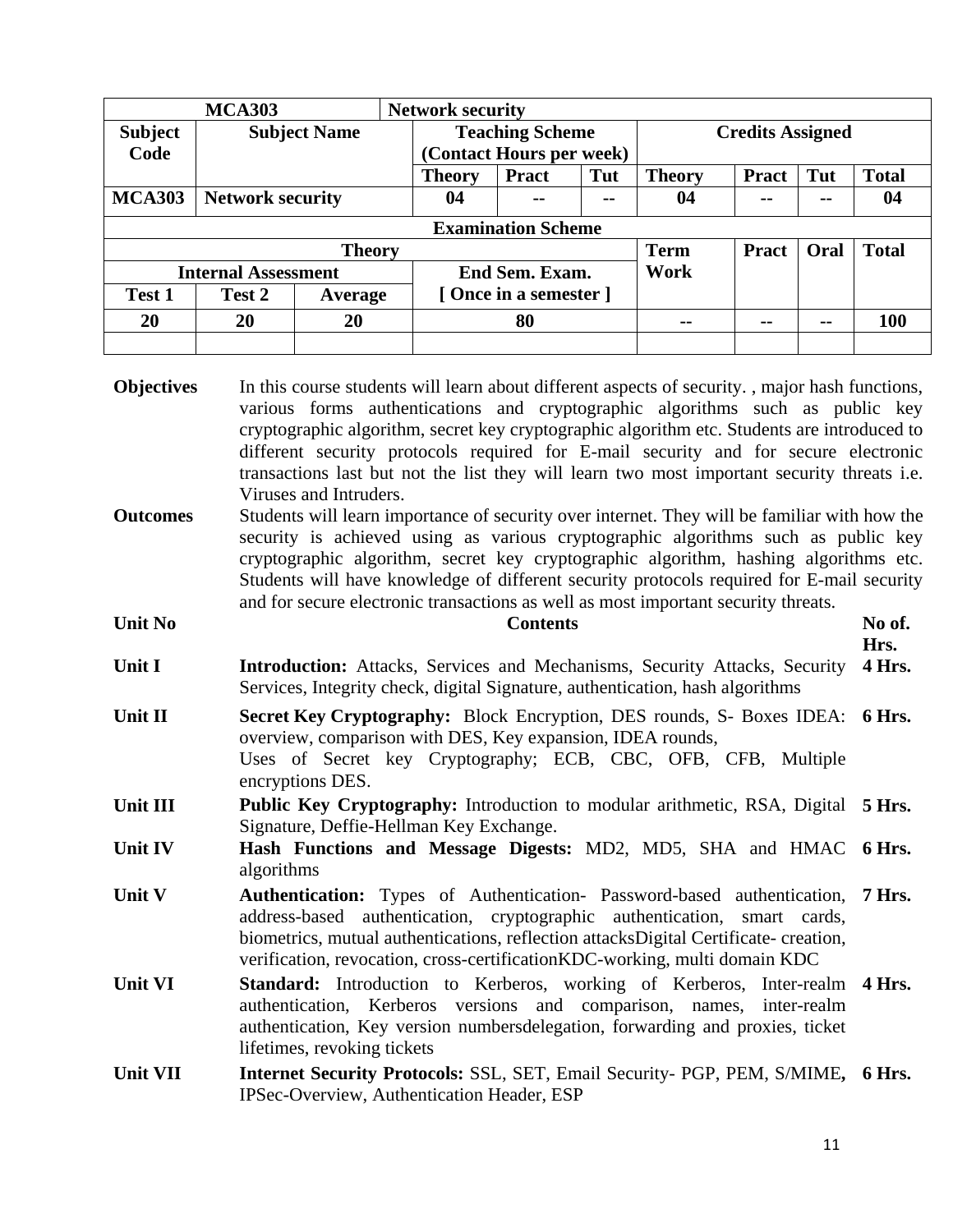#### **Unit VIII Firewall and Intrusion detection System:** Introduction to Firewalls, its types**, 7Hrs***.* Intrusion Detection: Methods and Modes, Response, Detection mechanism**,**  Honeypots-purpose, categories, use.

#### **Instructions for conducting Tutorials: At least 08 tutorials**

- 1. Numerical problems on DES, IDEA, MD2, MD5, Deffie-Helmann and RSA
- 2. Tutorial on Comparative study of network Tools: TCPDUMP, Wireshark,NMap
- 3. Tutorial on SHTTP
- 4. Tutorial on TLS

- 1. AtulKahate, "Cryptography and Network Security", McGraw Hill
- 2. Kaufman C., Perlman R., and Speciner, "Network Security", Private Communication in a public world, 2nd ed., Prentice Hall PTR.,2002
- 3. Eric Cole, "Network Security Bible", Wiley India Edition
- 4. Network Security & Cryptography, 1e, Bernard Menezes, Cengage Learning
- 5. Willam Stallings, "Cryptography and Network Security: Principles and Practice", 3rd ed., Prentice Hall PTR.,2003.
- 6. Stallings, "W.Network security Essentials: Applications and standards", Prentice Hall, 2000
- 7. Behrouz A Forouzan, "Cryptography & Network Security" ,McGraw-Hill
- 8. Cloud security and privacy by Tim Mather kumaraswamyoreilly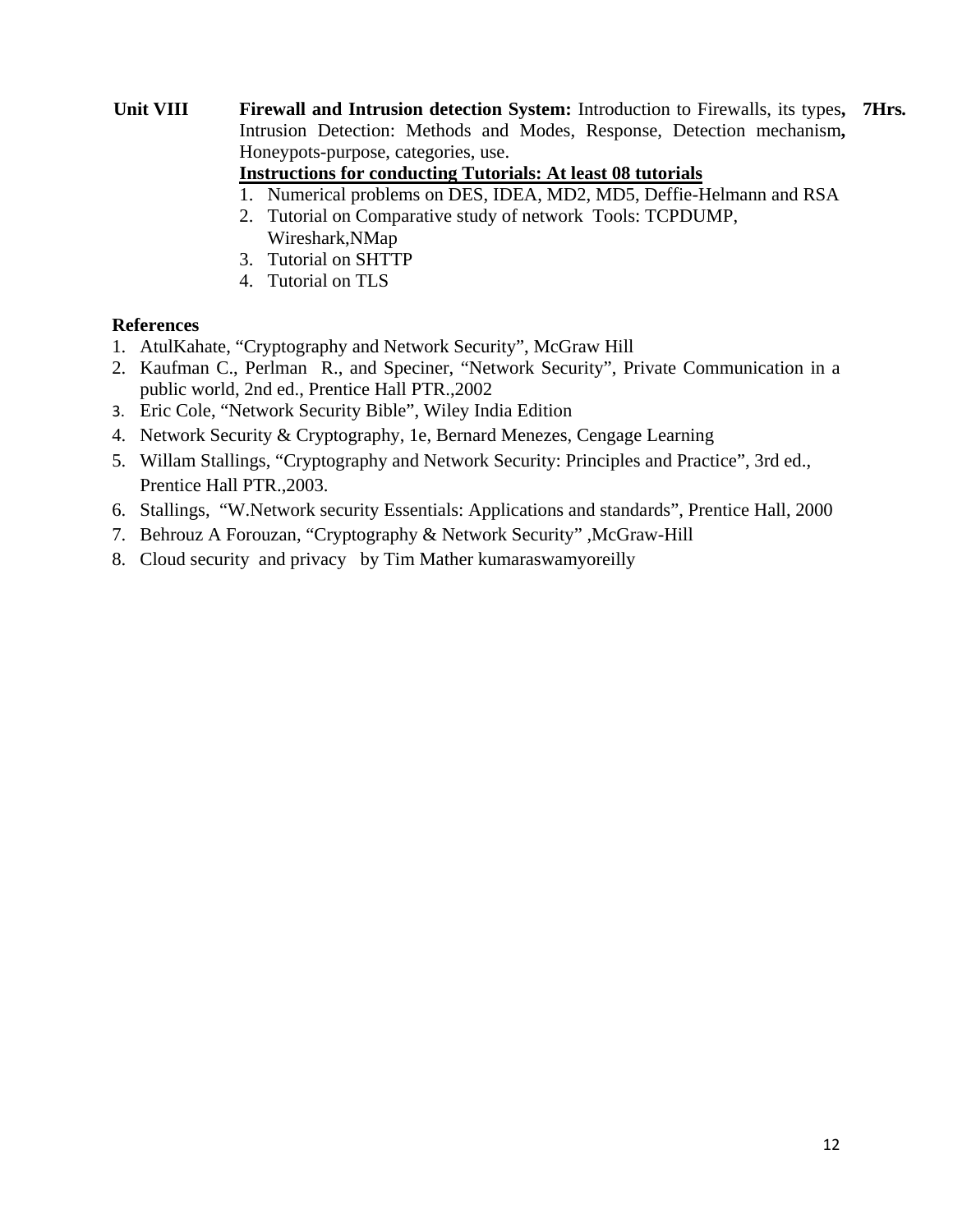|                | <b>MCA304</b>              |                     | <b>Operation Research</b> |                           |               |               |                         |      |              |
|----------------|----------------------------|---------------------|---------------------------|---------------------------|---------------|---------------|-------------------------|------|--------------|
| <b>Subject</b> |                            | <b>Subject Name</b> | <b>Teaching Scheme</b>    |                           |               |               | <b>Credits Assigned</b> |      |              |
| Code           |                            |                     |                           | (Contact Hours per week)  |               |               |                         |      |              |
|                |                            |                     | <b>Theory</b>             | <b>Pract</b>              | Tut           | <b>Theory</b> | <b>Pract</b>            | Tut  | <b>Total</b> |
| <b>MCA304</b>  | <b>Operation Research</b>  |                     | 04                        | $- -$                     | $\sim$ $\sim$ | 04            | $\blacksquare$          | $-$  | 04           |
|                |                            |                     |                           | <b>Examination Scheme</b> |               |               |                         |      |              |
|                |                            | <b>Theory</b>       |                           |                           |               | <b>Term</b>   | <b>Pract</b>            | Oral | <b>Total</b> |
|                | <b>Internal Assessment</b> |                     |                           | End Sem. Exam.            |               | Work          |                         |      |              |
| <b>Test 1</b>  | Test 2                     | Average             |                           | [Once in a semester]      |               |               |                         |      |              |
| 20             | 20                         | 20                  |                           | 80                        |               | --            |                         | --   | <b>100</b>   |

**Objectives** Operations research is a scientific approach to analyzing problems and making decisions. It uses mathematics and mathematical modeling on computers to forecast the implications of various choices and identify the best alternatives.

**Outcomes** Operations research methodology is applied to a broad range of problems in both the public and private sectors. Many problems deal with the allocation of scarce human resources, money, materials, equipment or facilities. Applications include staff scheduling, vehicle routing, warehouse location, product distribution, quality control, traffic light phasing, police patrolling, preventive maintenance scheduling, economic forecasting, design of experiments, power plant fuel allocation, stock portfolio optimization, costeffective environmental protection, inventory control and university course scheduling.

| <b>Unit No</b>   | <b>Contents</b>                                                                                                                                                                                                                                                                                                                                                     | No of.<br>Hrs. |
|------------------|---------------------------------------------------------------------------------------------------------------------------------------------------------------------------------------------------------------------------------------------------------------------------------------------------------------------------------------------------------------------|----------------|
| Unit I           | <b>Nature of Operation Research : History , Nature of OR , Impact of OR</b><br>,Application Areas                                                                                                                                                                                                                                                                   | 1 Hrs.         |
| Unit II          | <b>Overview of modeling approach</b> Formulating the problem, Constructing a 1 Hrs.<br>mathematical model, Deriving a solution, Testing a model and the solution,<br>Establishing control over the solution, Implementation issues                                                                                                                                  |                |
| Unit III         | Linear Programming : Introduction , Graphical solution , Graphical sensitivity<br>analysis. The standard form of linear programming problems , Basic feasible<br>solutions , Simplex algorithm , Artificial variables , Big M and two phase method<br>, Solution to Problems based on Degeneracy, Alternative optima, Unbounded<br>solutions , Infeasible solutions | 10<br>Hrs.     |
| Unit IV          | <b>Dual Problem : Relation between primal and dual problems, Dual simplex 5 Hrs.</b><br>method, Sensitivity analysis                                                                                                                                                                                                                                                |                |
| Unit V           | <b>Transportation problem :</b> Starting solutions. North-west corner Rule – lowest 5 Hrs.<br>cost methods – Vogels approximation method, MODI Method, Minimization and<br><b>Maximization problem</b>                                                                                                                                                              |                |
| Unit VI          | <b>Assignment problem :</b> Hungarian method (Minimization and Maximization)<br><b>Travelling salesman problem :</b> Branch & Bound technique, Hungarian method                                                                                                                                                                                                     | 4 Hrs.         |
| <b>Unit VII</b>  | <b>Sequencing Problem :</b> 2 machines n jobs , 3 machines n jobs,<br>n machines m jobs                                                                                                                                                                                                                                                                             | 2 Hrs.         |
| <b>Unit VIII</b> | <b>PERT and CPM</b> : Arrow network, Time estimates, earliest expected time, latest<br>allowable occurrence time, latest allowable occurrence time and slack time,                                                                                                                                                                                                  | 6 Hrs.         |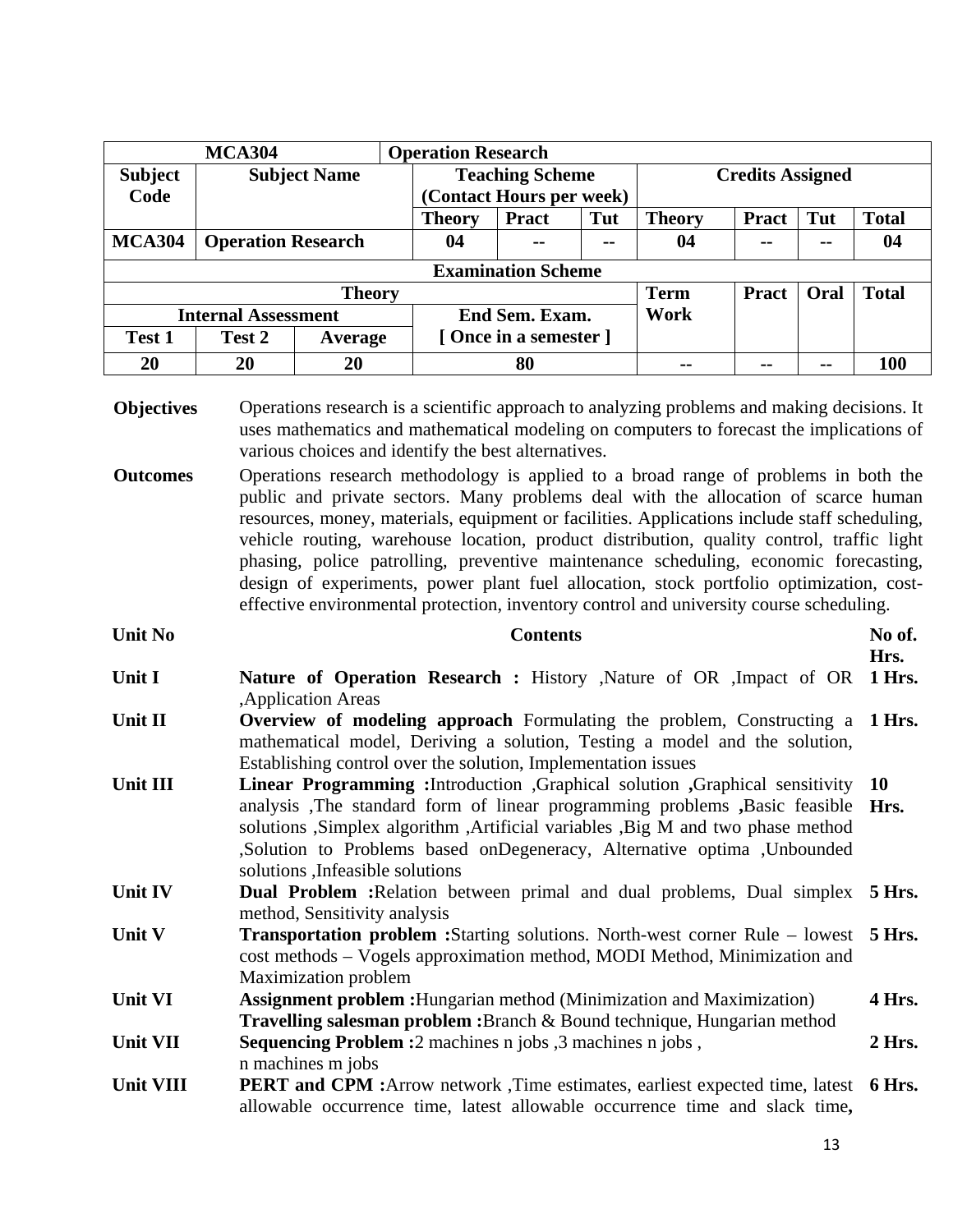|         | Critical path, Probability of meeting scheduled date of completion of project                  |          |
|---------|------------------------------------------------------------------------------------------------|----------|
|         | Calculation of CPM network , Various floats for activities , Project crashing                  |          |
| Unit IX | <b>Replacement theory:</b> Replacement of items that deteriorate,                              | 3 Hrs.   |
|         | Replacement of items that fail group replacement and individual replacement.                   |          |
| Unit X  | <b>Decision Theory:</b> Classification of Decisions, Steps in decision theory approach, 6 Hrs. |          |
|         | Decision making under certainty, Decision making under uncertainty, Decision                   |          |
|         | making under risk, Decision making under conflict, SIMONS's Model                              |          |
| Unit XI | <b>Game theory:</b> Two person Zero sum games, Solving simple games                            | $2$ Hrs. |
|         | Instructions for Students' Assignments: Each candidate will submit a journal                   |          |
|         | which will have case studies on Decision Theory, PERT-CPM and Replacement                      |          |
|         | theory.                                                                                        |          |

- 1. Hillier F., and Lieberman, G.J. "Introduction to Operation Research", Holden Day
- 2. Operations Research Applications and Algorithms Waynel L. Winston Thomson
- 3. Kambo, N.S., "Mathematical Programming Techniques", McGraw Hill
- 4. Operations Research : Principles and Practice 2nd edition Ravindran Wiley Production
- 5. Operations Research, 1e, Prasad, Cengage Learning
- 6. Optimization methods K.V. Mital& Mohan New Age
- 7. KantiSwaroop, Gupta P.K. Man Mohan, "Operations Research", Sultan Chand and Sons
- 8. Taha, H.A. "Operations Research An Introduction", McMillan Publishing Company, NY
- 9. Operation Research S.D. Sharma
- 10. Operations Research by P. K. Gupta &Hira S. Chand
- 11. Principles of Operation Research ( with applications to managerial decisions) H.M Wagher, PHI, New Delhi
- 12. Operation Research –Ravindran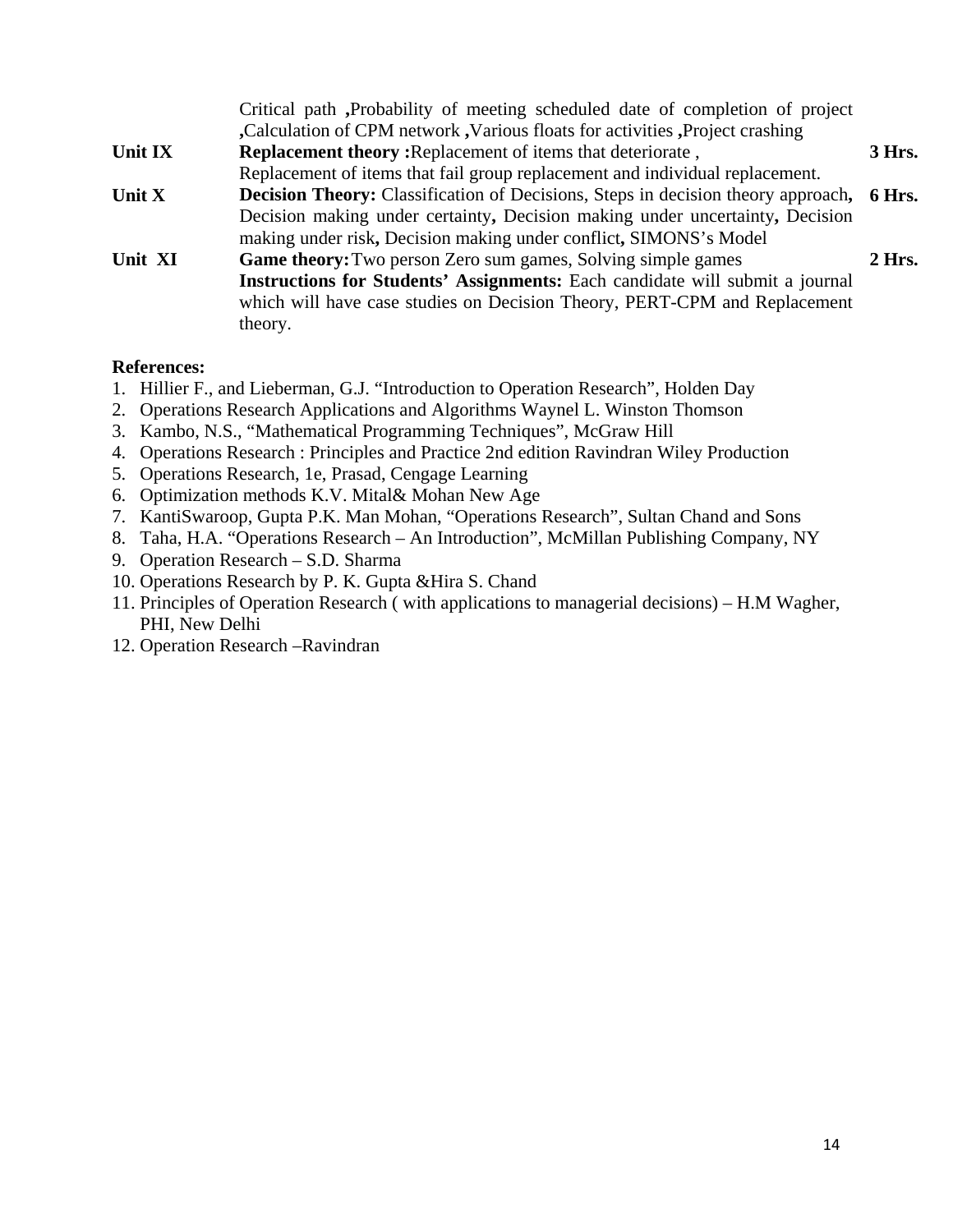|                 | <b>MCA305</b>              |                                                                                                                                                    | <b>Software Project Management</b> |                           |     |                     |                         |      |                      |
|-----------------|----------------------------|----------------------------------------------------------------------------------------------------------------------------------------------------|------------------------------------|---------------------------|-----|---------------------|-------------------------|------|----------------------|
| <b>Subject</b>  |                            | <b>Subject Name</b>                                                                                                                                |                                    | <b>Teaching Scheme</b>    |     |                     | <b>Credits Assigned</b> |      |                      |
| Code            |                            |                                                                                                                                                    |                                    | (Contact Hours per week)  |     |                     |                         |      |                      |
|                 |                            |                                                                                                                                                    | <b>Theory</b>                      | Pract                     | Tut | <b>Theory</b>       | <b>Pract</b>            | Tut  | <b>Total</b>         |
| <b>MCA305</b>   | <b>Software Project</b>    |                                                                                                                                                    | 04                                 |                           |     | 04                  |                         |      | 04                   |
|                 | <b>Management</b>          |                                                                                                                                                    |                                    |                           |     |                     |                         |      |                      |
|                 |                            |                                                                                                                                                    |                                    | <b>Examination Scheme</b> |     |                     |                         |      |                      |
|                 | <b>Internal Assessment</b> | <b>Theory</b>                                                                                                                                      |                                    | End Sem. Exam.            |     | <b>Term</b><br>Work | <b>Pract</b>            | Oral | <b>Total</b>         |
| Test 1          | Test 2                     | Average                                                                                                                                            |                                    | [Once in a semester]      |     |                     |                         |      |                      |
| 20              | 20                         | 20                                                                                                                                                 |                                    | 80                        |     |                     |                         |      |                      |
|                 |                            | Understand iterative development and its benefits. Identify the responsibilities, types of                                                         |                                    |                           |     |                     |                         | --   | 100                  |
| Objectives      |                            | deliverables and interdependencies of the iterative development team. Describe the                                                                 |                                    |                           |     |                     |                         |      |                      |
|                 |                            | changing emphasis of Project management as a project progresses through phases and                                                                 |                                    |                           |     |                     |                         |      |                      |
|                 |                            | iteration. And to understand important consideration when analyzing a completed iterative                                                          |                                    |                           |     |                     |                         |      |                      |
|                 | project.                   |                                                                                                                                                    |                                    |                           |     |                     |                         |      |                      |
| <b>Outcomes</b> |                            | Gives in-depth knowledge on system view of project management and its iterative                                                                    |                                    |                           |     |                     |                         |      |                      |
|                 |                            | development and benefits. Provides knowledge on changing emphasis and quality. And                                                                 |                                    |                           |     |                     |                         |      |                      |
|                 |                            | gives deep knowledge on risk management and closing on project                                                                                     |                                    |                           |     |                     |                         |      |                      |
| <b>Unit No</b>  |                            |                                                                                                                                                    |                                    | <b>Contents</b>           |     |                     |                         |      | No of.<br><b>Hrs</b> |
| Unit I          |                            | An Overview of IT Project Management: What is project? What is project                                                                             |                                    |                           |     |                     |                         |      | 3 Hrs.               |
|                 |                            | Management, The role of project Manager, The project Management Profession                                                                         |                                    |                           |     |                     |                         |      |                      |
|                 |                            | Understanding organizations, Stakeholder management, Project phases and the                                                                        |                                    |                           |     |                     |                         |      |                      |
|                 | project life cycle         |                                                                                                                                                    |                                    |                           |     |                     |                         |      |                      |
| Unit II         |                            | Conceptualizing and Initializing IT project : Information Technology Project                                                                       |                                    |                           |     |                     |                         |      | 4 Hrs.               |
|                 |                            | Methodology, Business case, Project selection and Approval, Project management                                                                     |                                    |                           |     |                     |                         |      |                      |
|                 |                            | processes, Project charter, Project Planning Framework                                                                                             |                                    |                           |     |                     |                         |      |                      |
| <b>Unit III</b> |                            | <b>Project Scope management:</b> Scope definition and Project Scope management,                                                                    |                                    |                           |     |                     |                         |      | 4 Hrs.               |
| <b>Unit IV</b>  |                            | Creating the Work Breakdown Structures, Scope Verification, Scope Control                                                                          |                                    |                           |     |                     |                         |      |                      |
|                 |                            | Scheduling and Budgeting: Developing the Project Schedule, Schedule<br>Control, Basic Principles of Cost Management, CostEstimating: Types of cost |                                    |                           |     |                     |                         |      | 8 Hrs.               |
|                 |                            | estimates, Cost estimation Tools and Techniques, Cost Budgeting, Cost                                                                              |                                    |                           |     |                     |                         |      |                      |
|                 |                            | Control: Earned Value Management, Project Portfolio Management.                                                                                    |                                    |                           |     |                     |                         |      |                      |
| Unit V          |                            | <b>Project Quality and Communication management:</b> Tools and Techniques for 6 Hrs.                                                               |                                    |                           |     |                     |                         |      |                      |
|                 |                            | Quality Control, Pareto Analysis, Statistical Sampling, Six Sigma, Quality,                                                                        |                                    |                           |     |                     |                         |      |                      |
|                 |                            | Control Charts and the seven Run Rule, Modern Quality management:                                                                                  |                                    |                           |     |                     |                         |      |                      |
|                 |                            | Juran and the importance of Top management, commitment to Quality, Crosby                                                                          |                                    |                           |     |                     |                         |      |                      |
|                 |                            | and Striving for Zero defects, Ishikawa and the Fishbone Diagram, Improving                                                                        |                                    |                           |     |                     |                         |      |                      |
|                 |                            | Information Technology Project Quality, The Project Communication Plan                                                                             |                                    |                           |     |                     |                         |      |                      |
|                 |                            | Reporting Performance and Progress, Information Distribution                                                                                       |                                    |                           |     |                     |                         |      |                      |
| Unit VI         |                            | <b>The Importance of Project Procurement Management:</b><br>Planning Purchases and Acquisitions, Planning Contracting, Requesting Seller           |                                    |                           |     |                     |                         |      | 6 Hrs.               |
|                 |                            | Responses, Selecting Sellers, Administering the Contract, Closing the Contract                                                                     |                                    |                           |     |                     |                         |      |                      |
|                 |                            | Using Software to Assist in project Procurement Management, Out Sourcing:                                                                          |                                    |                           |     |                     |                         |      |                      |
|                 |                            | The Beginning of the outsourcing phenomenon, Types of outsourcing                                                                                  |                                    |                           |     |                     |                         |      |                      |
|                 |                            | relationship, The realities of outsourcing, Managing the outsourcing relationship                                                                  |                                    |                           |     |                     |                         |      |                      |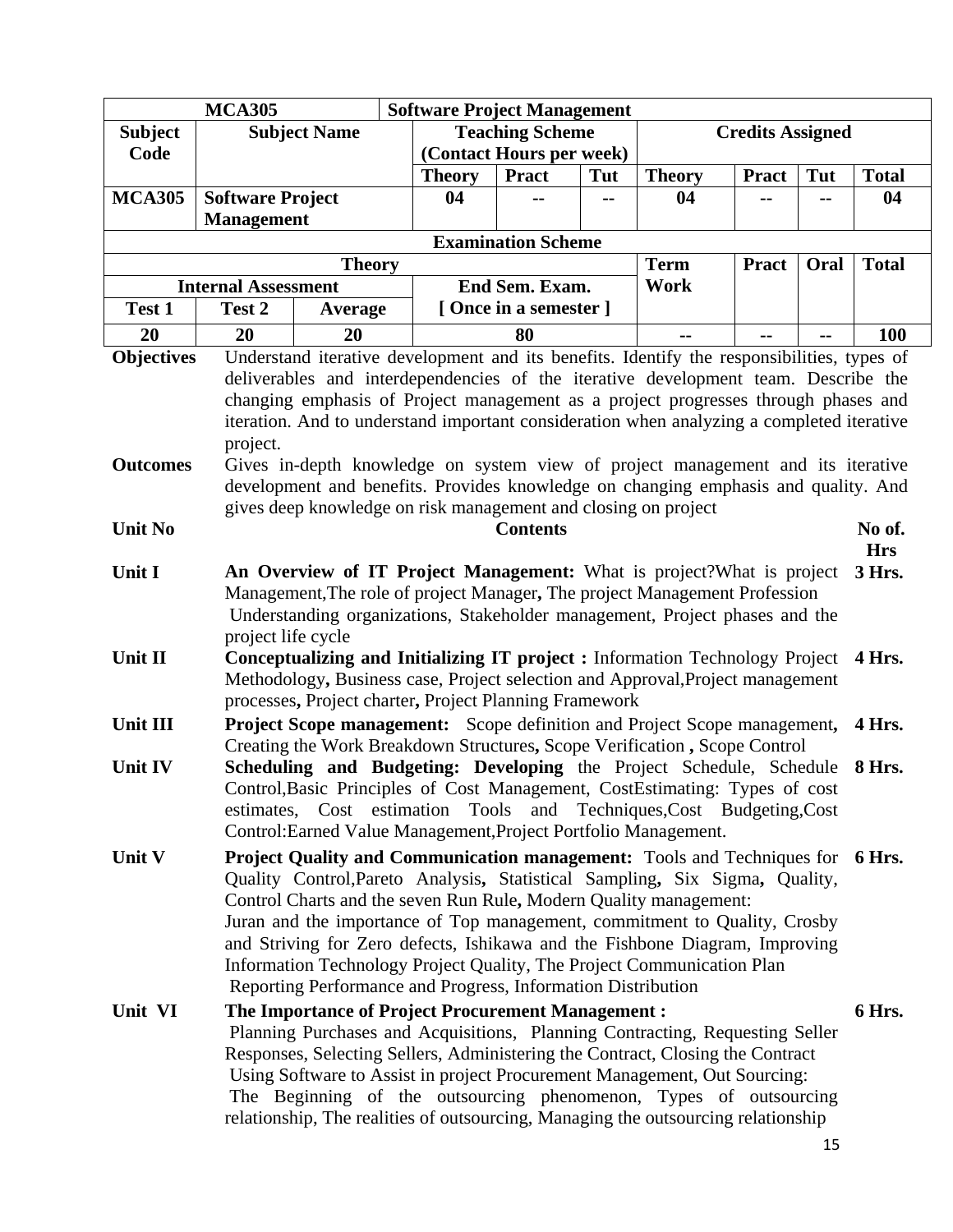| <b>Unit VII</b>  |     |                               | The Risk Management Plan: Introduction, IT Project Risk Management, 4 Hrs.          |     |         |                      |         |        |
|------------------|-----|-------------------------------|-------------------------------------------------------------------------------------|-----|---------|----------------------|---------|--------|
|                  |     |                               | Planning Process, Identify IT Project Risk, Risk Analysis and Assessment, Risk      |     |         |                      |         |        |
|                  |     |                               | Strategies, Risk Monitoring and Control, Risk Response and Evaluation               |     |         |                      |         |        |
| <b>Unit VIII</b> |     |                               | <b>Human Resource Management:</b> Human Resource Planning, Acquiring the 4 Hrs.     |     |         |                      |         |        |
|                  |     |                               | Project Team: Resource Assignment, Resource Loading, Resource Leveling              |     |         |                      |         |        |
|                  |     |                               | Developing the Project Team, Managing the Project Team, Change management           |     |         |                      |         |        |
|                  |     |                               | : Dealing with Conflict & Resistance Leadership $\&$ Ethics                         |     |         |                      |         |        |
| Unit IX          | The | Project                       | <b>Implementation</b> Plan                                                          | and | Closure | $\ddot{\phantom{a}}$ | Project | 6 Hrs. |
|                  |     |                               | ImplementationAdministrative Closure, Project Evaluation                            |     |         |                      |         |        |
|                  |     |                               | <b>Leadership &amp; Ethics in Projects: Project Leadership, Ethics in Projects,</b> |     |         |                      |         |        |
|                  |     | <b>Multicultural Projects</b> |                                                                                     |     |         |                      |         |        |

- 1. Information Technology Project Management : Jack T. Marchewka Wiley Publication
- 2. Managing Information Technology Projects, 6e, Kathy Schwalbe, Cengage Learning
- 3. Project Management Core Textbook : Samuel J. Mantel, Jack R. Meredith, Scott M. Shafer, Margaret M. Sutton with M. R. Gopalan
- 4. Quantitive techniques for project management by Rettyvelayudam SPD
- 5. Information Technology Project Management : Kathy Schwalbe Thomson Publication
- 6. Software Project Management (SIE): HUGHES McGraw Hill
- 7. Software Engineering Project Management by Richard Thayer , Edward Yourdon WILEY INDIA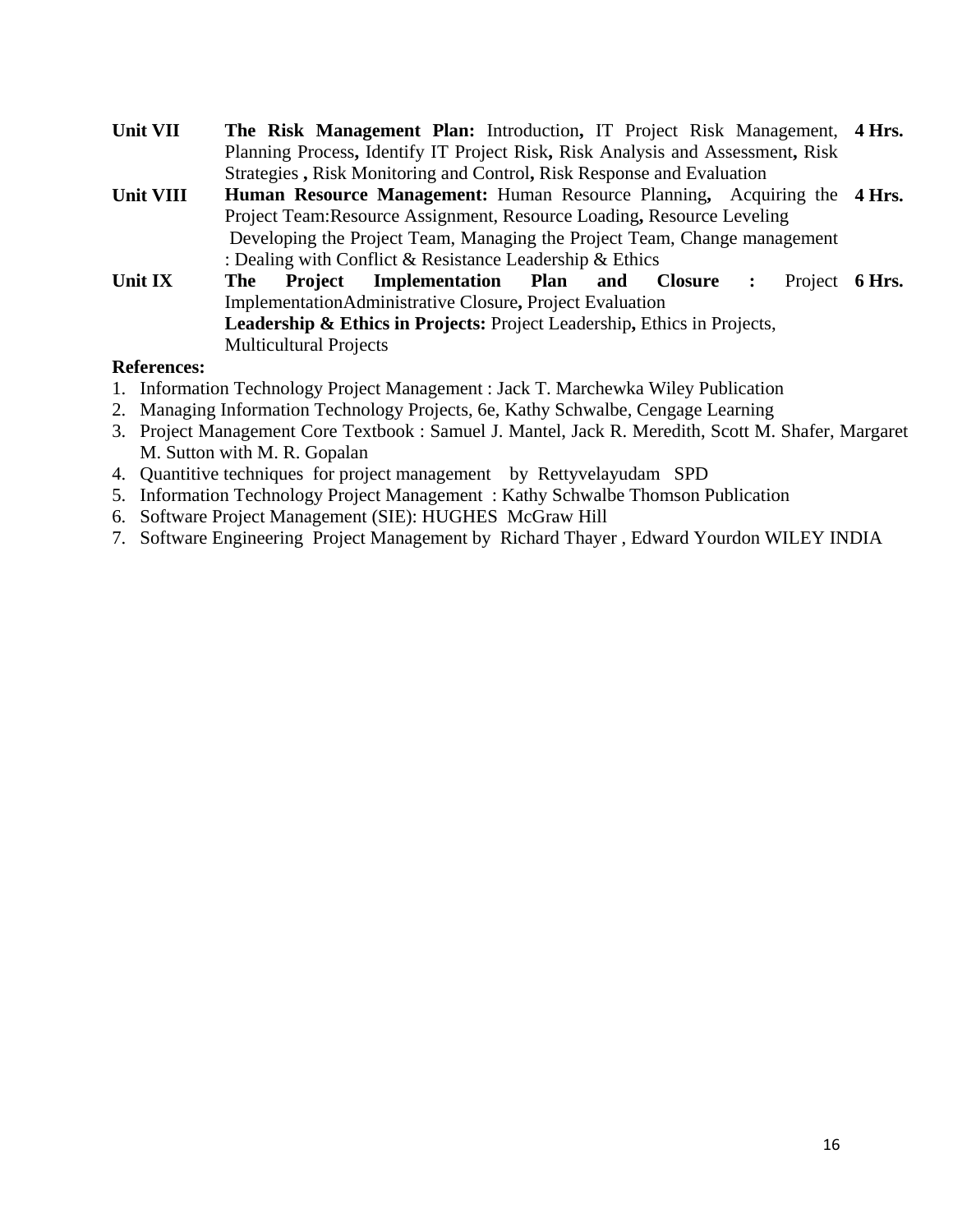|                   | L301                                                                                                                  | <b>Laboratory I – Computer Graphics</b> |                           |     |               |                         |      |                      |
|-------------------|-----------------------------------------------------------------------------------------------------------------------|-----------------------------------------|---------------------------|-----|---------------|-------------------------|------|----------------------|
| <b>Subject</b>    | <b>Subject Name</b>                                                                                                   |                                         | <b>Teaching Scheme</b>    |     |               | <b>Credits Assigned</b> |      |                      |
| Code              |                                                                                                                       | (Contact Hours per week)                |                           |     |               |                         |      |                      |
|                   |                                                                                                                       | <b>Theory</b>                           | <b>Pract</b>              | Tut | <b>Theory</b> | <b>Pract</b>            | Tut  | <b>Total</b>         |
| L301              | Laboratory I-                                                                                                         |                                         | 06                        | --  |               | 0 <sub>3</sub>          | --   | 03                   |
|                   | <b>Computer Graphics</b>                                                                                              |                                         | <b>Examination Scheme</b> |     |               |                         |      |                      |
|                   |                                                                                                                       | End Sem. Exam. [ Once in a semester]    |                           |     |               |                         |      |                      |
|                   | <b>Laboratory Name</b>                                                                                                |                                         |                           |     | <b>Term</b>   | <b>Pract</b>            | Oral | <b>Total</b>         |
| L301              | <b>Computer Graphics</b>                                                                                              |                                         |                           |     | Work          |                         |      |                      |
|                   | <b>Computer Graphics</b>                                                                                              |                                         |                           |     | 25            | 50                      | 25   | 100                  |
|                   | <b>Assessment / Practical Examination in Computer</b>                                                                 |                                         |                           |     | 25            | 40                      | 25   | 90                   |
|                   | <b>Graphics</b>                                                                                                       |                                         |                           |     |               |                         |      |                      |
|                   | <b>Journal/Documentation</b><br>Through this course students are introduced to Implementation of fundamental computer |                                         |                           |     | --            | 10                      | --   | 10                   |
| <b>Objectives</b> | graphics algorithms and basic image enhancement techniques.                                                           |                                         |                           |     |               |                         |      |                      |
| <b>Outcomes</b>   | After completion of this course students are expected to know how to a rasterize line, circle                         |                                         |                           |     |               |                         |      |                      |
|                   | etc. and implement 2D-3D transformations such as translation, rotation, scaling, shearing,                            |                                         |                           |     |               |                         |      |                      |
|                   | and reflection. They are also expected to understand and be able use them to implement them                           |                                         |                           |     |               |                         |      |                      |
|                   | in animation. They are expected to know how to apply different image transformation on an                             |                                         |                           |     |               |                         |      |                      |
|                   | image.                                                                                                                |                                         |                           |     |               |                         |      |                      |
| <b>Unit No</b>    |                                                                                                                       |                                         | <b>Contents</b>           |     |               |                         |      | No of.<br><b>Hrs</b> |
|                   | <b>Computer Graphics</b>                                                                                              |                                         |                           |     |               |                         |      |                      |
|                   | Unit I to Unit X & Unit XII to Unit XVI to be implemented in $C++$                                                    |                                         |                           |     |               |                         |      |                      |
| Unit I            | Introduction to graphics coordinates system and demonstration of simple inbuilt                                       |                                         |                           |     |               |                         |      | 1 Hour               |
|                   | graphic functions                                                                                                     |                                         |                           |     |               |                         |      |                      |
| Unit II           | Implementation of line generation                                                                                     |                                         |                           |     |               |                         |      | 4 Hrs.               |
| Unit III          | Implementation of circle drawing                                                                                      |                                         |                           |     |               |                         |      | 4 Hrs.               |
| <b>Unit IV</b>    | Implementation of ellipse drawing                                                                                     |                                         |                           |     |               |                         |      | 2 Hrs.               |
| Unit V            | Implementation of curve drawing                                                                                       |                                         |                           |     |               |                         |      | 4 Hrs.               |
| <b>Unit VI</b>    | Implementation of filling algorithms                                                                                  |                                         |                           |     |               |                         |      | 4 Hrs.               |
| <b>Unit VII</b>   | Implementation of two dimensional transformations                                                                     |                                         |                           |     |               |                         |      | 4 Hrs.               |
| <b>Unit VIII</b>  | Implementation of clipping algorithms                                                                                 |                                         |                           |     |               |                         |      | 6 Hrs.               |
| <b>Unit IX</b>    | Implementation of 3D Transformations (only coordinates calculation)                                                   |                                         |                           |     |               |                         |      | 2 Hrs.               |
| Unit X            | Implementation of fractal generation                                                                                  |                                         |                           |     |               |                         |      | 4 Hrs.               |
| <b>Unit XI</b>    | Implementation of animation programs (using any software)                                                             |                                         |                           |     |               |                         |      | 10 Hrs.              |
|                   | Image Processing Practical to be implemented in C++                                                                   |                                         |                           |     |               |                         |      |                      |
| <b>Unit XII</b>   | <b>Implementation of Basic Intensity Transformations</b>                                                              |                                         |                           |     |               |                         |      | 4 Hrs.               |
| <b>Unit XIII</b>  | <b>Implementation of Piecewise-Linear Transformation Functions</b>                                                    |                                         |                           |     |               |                         |      | 4 Hrs.               |
| <b>Unit XIV</b>   | Implementation of histogram equalization                                                                              |                                         |                           |     |               |                         |      | 4 Hrs.               |
| <b>Unit XV</b>    | <b>Implementation of Smoothing Spatial Filters</b>                                                                    |                                         |                           |     |               |                         |      | 4 Hrs.               |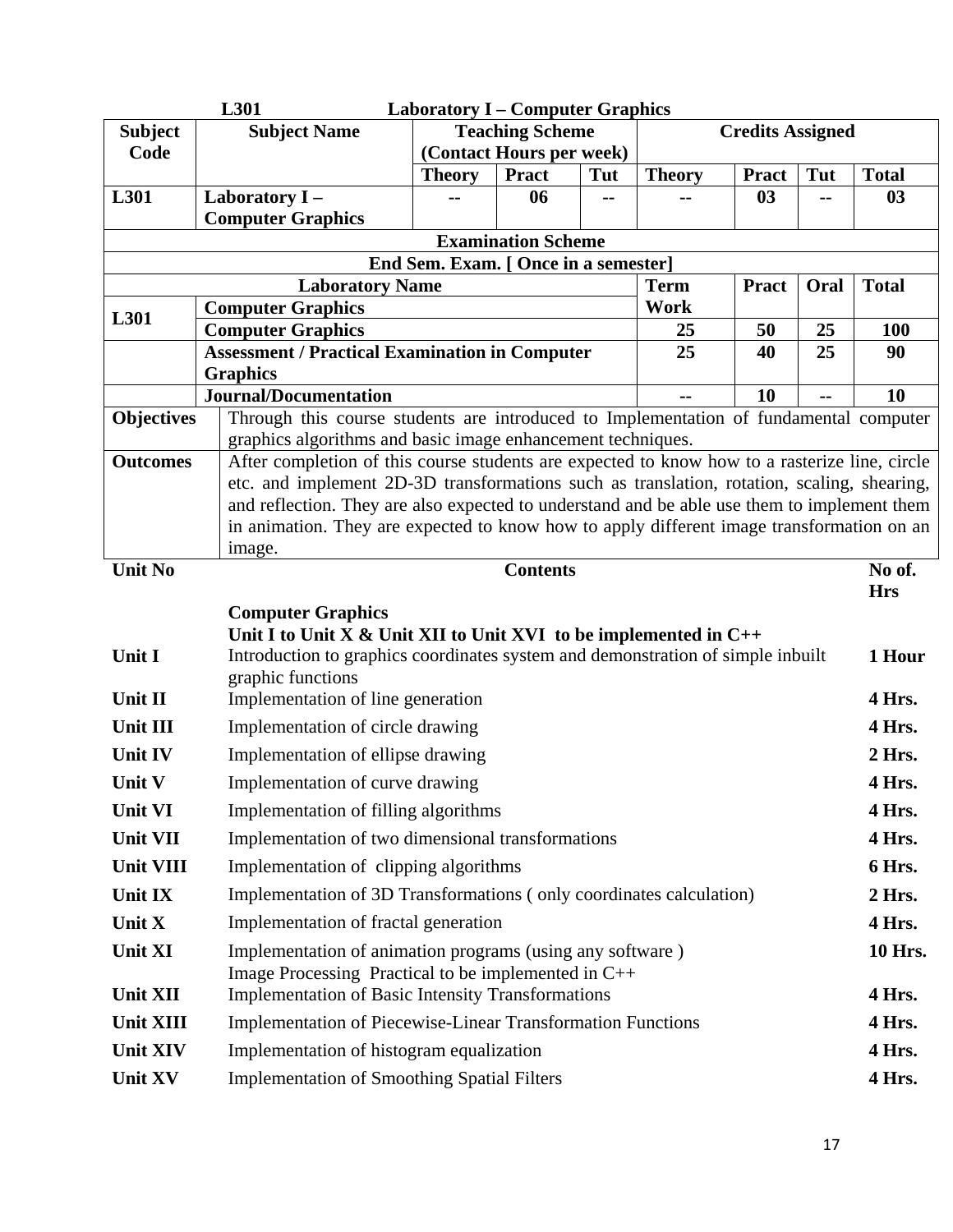| <b>Subject</b> | <b>Subject Name</b>                     |                          | <b>Teaching Scheme</b>               |     | <b>Credits Assigned</b> |              |      |                 |
|----------------|-----------------------------------------|--------------------------|--------------------------------------|-----|-------------------------|--------------|------|-----------------|
| Code           |                                         | (Contact Hours per week) |                                      |     |                         |              |      |                 |
|                |                                         | <b>Theory</b>            | <b>Pract</b>                         | Tut | <b>Theory</b>           | <b>Pract</b> | Tut  | <b>Total</b>    |
| L302           | <b>Laboratory II - DBMS</b>             |                          | 06                                   | --  | --                      | 03           | --   | 03              |
|                | $+$ Software Testing(ST)                |                          | 04                                   |     |                         | 02           |      |                 |
|                |                                         |                          | (DBMS)                               |     |                         | (DBMS)       |      |                 |
|                |                                         |                          | $\pm$                                |     |                         | $\pm$        |      |                 |
|                |                                         |                          | 02(ST)                               |     |                         | 01(ST))      |      |                 |
|                |                                         |                          | <b>Examination Scheme</b>            |     |                         |              |      |                 |
|                |                                         |                          | End Sem. Exam. [ Once in a semester] |     |                         |              |      |                 |
|                | <b>Laboratory Name</b>                  |                          |                                      |     | <b>Term</b>             | <b>Pract</b> | Oral | <b>Total</b>    |
|                |                                         |                          |                                      |     | Work                    |              |      |                 |
|                | Laboratory II – DBMS + Software Testing |                          |                                      |     |                         |              |      |                 |
| L302           |                                         |                          |                                      |     | 25                      | 50           | 25   | 100             |
|                | <b>DBMS</b>                             |                          |                                      |     | 15                      | 25           | 15   | 55              |
|                | <b>Software Testing</b>                 |                          |                                      |     | 10                      | 15           | 10   | 35 <sup>5</sup> |
|                | <b>Journal/Documentation</b>            |                          |                                      |     | --                      | 10           | --   | 10              |
|                |                                         |                          |                                      |     |                         | $(5+5)$      |      |                 |

#### **DBMS Practical**

| Objectives       | To teach database handling (creation, manipulation)                                        |        |
|------------------|--------------------------------------------------------------------------------------------|--------|
|                  | To teach queries on the databases (single, multiple)                                       |        |
|                  | To teach PL/SQL programming                                                                |        |
| <b>Outcomes</b>  | Students should be able to create and handle databases                                     |        |
|                  | Students should be able to write and execute queries on the databases                      |        |
|                  | Students should be able to write and execute PL/SQL programming                            |        |
| <b>Practical</b> | <b>Contents</b>                                                                            | No of  |
| No.              |                                                                                            | Hrs.   |
| Unit I           | <b>SOL Practical</b>                                                                       | 4 Hrs. |
|                  | Data Definition Language: Create, Alter, Drop, Rename, Truncate                            |        |
|                  | Data Manipulation Language: Insert, Update, Delete, Select                                 |        |
| Unit II          | Data Control Language: Grant, Revoke, Roles                                                | 4 Hrs. |
|                  | <b>Transaction Control: Commit, Rollback, Savepoint</b>                                    |        |
|                  | SQL SELECT Statements: Selecting All Columns, Selecting Specific Columns,                  |        |
|                  | Column Alias, Concatenation Operator, Arithmetic Operators, Comparison                     |        |
|                  | Conditions, Logical Conditions, ORDER BY Clause                                            |        |
| Unit III         | <b>Functions:</b> Single Row Functions, Character Functions, Number Functions, Date 4 Hrs. |        |
|                  | Functions, Conversion Functions, General Functions, Multiple Row Functions,                |        |
|                  | Group Function                                                                             |        |
|                  | <b>Subquery:</b> Subquery, Types of Subquery, Group Function, Having Clause                |        |
| Unit IV          | Joins: Equijoins, Non-Equijoins, Joining Three Tables, Self Joins, Left Outer 4 Hrs.       |        |
|                  | Joins, Right Outer Joins, Full Outer Joins, Cross Joins, Natural Joins                     |        |
|                  | <b>Other Concepts:</b> Sequence, View, Index, Synonyms                                     |        |
| Unit V           | Constraints: Not Null, Unique Key, Primary Key, Foreign Key, Check, Dropping               | 4 Hrs. |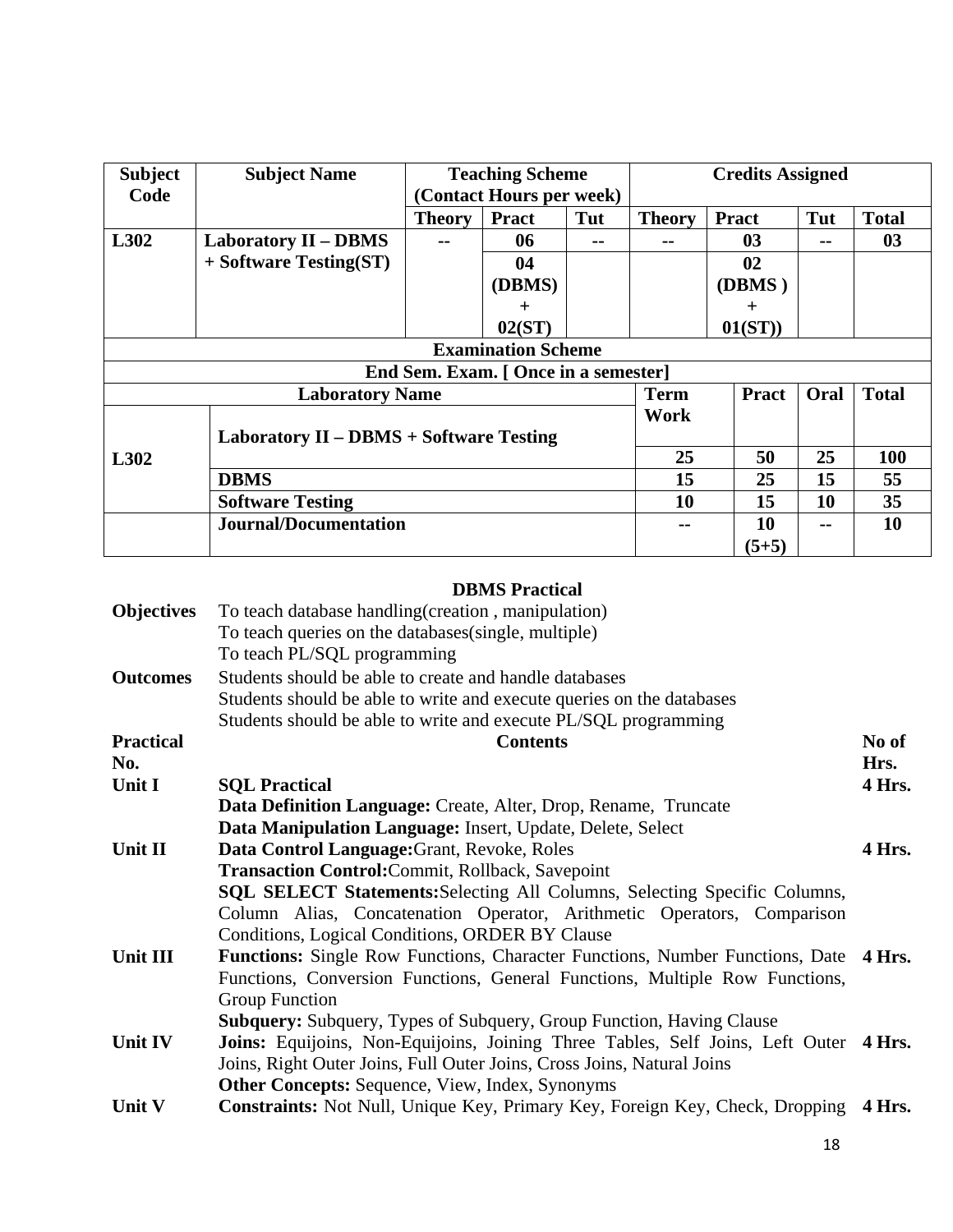|           | a Constraint, Enabling & Disabling                                                     |        |
|-----------|----------------------------------------------------------------------------------------|--------|
| Unit VI   | <b>PL/SQL Practical</b>                                                                | 4 Hrs. |
|           | <b>Programming:</b> Variables, Identifiers, Comment, PL/SQL Block Structure            |        |
|           | <b>IF Statements:</b> Simple IF Statements, Compound IF Statements                     |        |
|           | <b>IF-THEN-ELSE Statements</b>                                                         |        |
|           | Loop: Basic Loop, WHILE Loop, FOR Loop                                                 |        |
| Unit VII  | <b>DML Operations Using PL/SQL:</b> Insert, Update, Delete, Merge                      | 4 Hrs. |
| Unit VIII | <b>Cursor:</b> Types of Cursor, Explicit Cursor Life Cycle, Explicit Cursor Attributes | 4 Hrs. |
|           | Trigger: Trigger, Statement Trigger, Row Trigger, Using Conditional Operations,        |        |
|           | <b>DML</b> Operations                                                                  |        |
| Unit IX   | <b>Exceptions:</b> Block Structure, Exception Handlers, Types of Exceptions            | 4 Hrs. |
|           | Records: Table-Based, Cursor-Based, Programmer-Defined                                 |        |
| Unit X    | Functions: Create Function, Function with Arguments, Executing Function,               | 4 Hrs. |
|           | <b>Dropping Function</b>                                                               |        |
|           | <b>Procedures:</b> Block Structure of Subprogram, Types of Subprograms, Procedure      |        |
|           | with Parameters, Executing Procedures, Dropping Procedures                             |        |
|           | Packages: Package Specification, Package Body, Creating Package, Execution,            |        |
|           | <b>Dropping Package</b>                                                                |        |

#### **Reference Books:**

- 1. Joel Murach, "Murach's oracle PL /SQL" Joel Murach's publication Murachs and **Assocites**
- 2. Sharnam shah, Vaishali Shah, "Oracle for Professionals"Publication SPD-Shroff Publishers and Distributors 2011
- 3. RiniChakrabarti, ShilbhadraDasgupta, KLSI, "Advanced Data Base Management System ", Publication DreamTech
- 4. Chakravarti ,"Advance Data Base Management System", Wiley -Dreamtech
- 5. Kogent Learning Solutions Inc, "Advanced Database Theory and ApplicationOracle 11 G Black Book", Publication DreamTech
- 6. Kogent Learning Solutions Inc, "SQL Server Programming-Black Book " Publication DreamTech
- 7. RajshekharSundaram, "Oracle 10g Programming: A Premier", Publication Pearson Education 2009
- 8. Peter Rob and Coronel, "Database Principals fundamentals of Design, Implementation and Management", Publication Cengage Learning 2011
- 9. Catherine Ricardo, "Database Illuminated " Publication Jones &Barlet Students edition 2011
- 10. Patrick O'NEIL , Elizabeth O'NEIL, "Database principles, programming and performance " Publication Elsevier 2010,2011.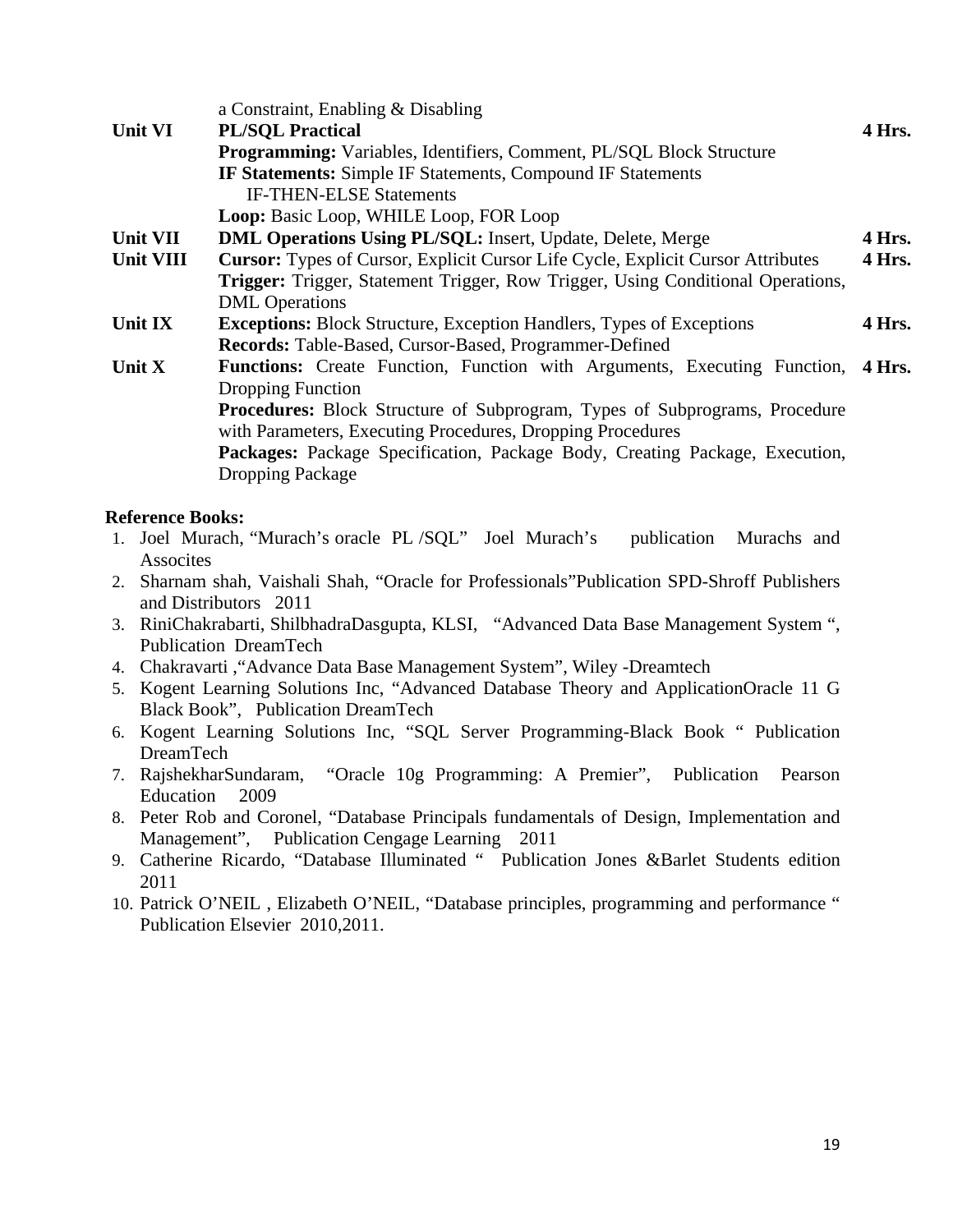#### **Software Testing Practical**

**Objectives** Identify the need of software testing in current industry scenario, understanding and knowledge of foundations, techniques and tools in area of software testing , also to demonstrate the ability to apply multiple methods to develop, to check reliability for a software system, to identify and apply redundancy and fault tolerance for a medium-sized application, to identify methods that will lead to the realization of a software, to have architecture that achieves a specified reliability level, to identify the Fault in program logic that fails to validate data and values properly before they are used, to discuss the distinctions between validation, for testing and defect testing, to understand types of testing, to understand the essential characteristics of tool used for test automation, to identify requirements and usage of Automation tools

**Outcomes** At the end of this course the student should be able to: Understand the concept and need of software testing, to understand current scenario in the field of Software testing, to have thorough knowledge of software testing and its types, should have the knowledge of testing methodology and framework, should be expert in writing test cases for any given module, to understand the need and usage of software tools, to identify types of software testing tools as, test management tools, functional testing tools and performance testing tools, have hands on experience on any industry popular Software Tools. **Testing Lab :**

• Manual Testing (MT)<sup>\*</sup> Automation Testing (AT)

| <b>Unit No</b>  | <b>Contents</b>                                                                                                                                                                            | No of<br>Hrs. |
|-----------------|--------------------------------------------------------------------------------------------------------------------------------------------------------------------------------------------|---------------|
| <b>Unit I</b>   | MT: Introduction to Software Testing: Functional and non Functional<br>Testing, Writing Test cases, Testing Framework, Test Documents                                                      | 2 Hrs.        |
| Unit II         | MT: Static Testing: Data Flow Analysis, Control Flow Analysis, Cyclomatic<br>Complexity                                                                                                    | $2$ Hrs.      |
|                 | MT: White Box Testing: Statement Coverage, Branch Coverage, Path<br>Coverage, State Transition                                                                                             |               |
| <b>Unit III</b> | MT: Black Box Testing: Equivalence Class Partitioning, Boundary Value<br>Analysis, Cause Effect Graphing and Decision table technique, Use case<br>testing                                 | 2 Hrs.        |
| Unit IV         | MT: Manual Testing on a Existing Project/IRCTC/Face book/Currency<br>Converter                                                                                                             | 2 Hrs.        |
| Unit V          | AT: QTP Introduction, recording and replaying test cases                                                                                                                                   | 2 Hrs.        |
| Unit VI         | <b>AT:QTP Synchronization Point</b>                                                                                                                                                        | $2$ Hrs.      |
| Unit VII        | AT: QTP Parameterization                                                                                                                                                                   | 2 Hrs.        |
| Unit VIII       | AT: QTP Checkpoints (Windows and Web application)                                                                                                                                          | 2 Hrs.        |
| Unit IX         | AT: Recording modes in QTP                                                                                                                                                                 | 2 Hrs.        |
| Unit X          | AT: Virtual object creation and environment variables                                                                                                                                      | 2 Hrs.        |
| Unit XI         | AT: Action reusability                                                                                                                                                                     | 2 Hrs.        |
| <b>Unit XII</b> | AT: Bugzilla Introduction and usage                                                                                                                                                        | 2 Hrs.        |
| Unit XIII       | AT: Bugzilla: Creating / Reporting a new bug, Viewing Bug reports,<br>Modifying Bug reports                                                                                                | 2 Hrs.        |
| Unit XIV        | AT: Performance Testing Concepts : Load Testing, Stress Testing<br>References 1. Testing in 30 + open source tools by shende SPD<br>2. Software testing foundations 2edandreasspillner SPD | 2 Hrs.        |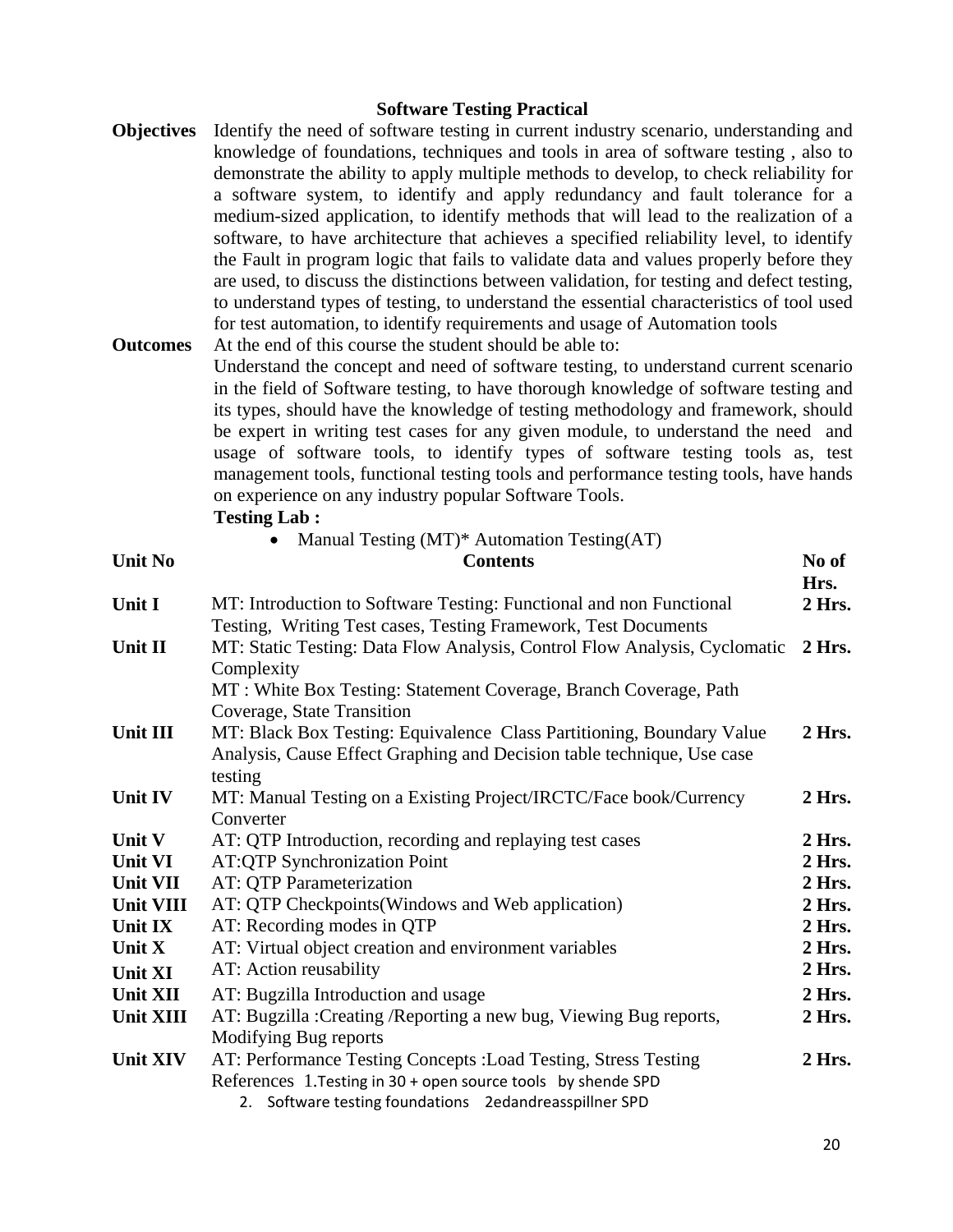# **MCA** Semester IV Syllabus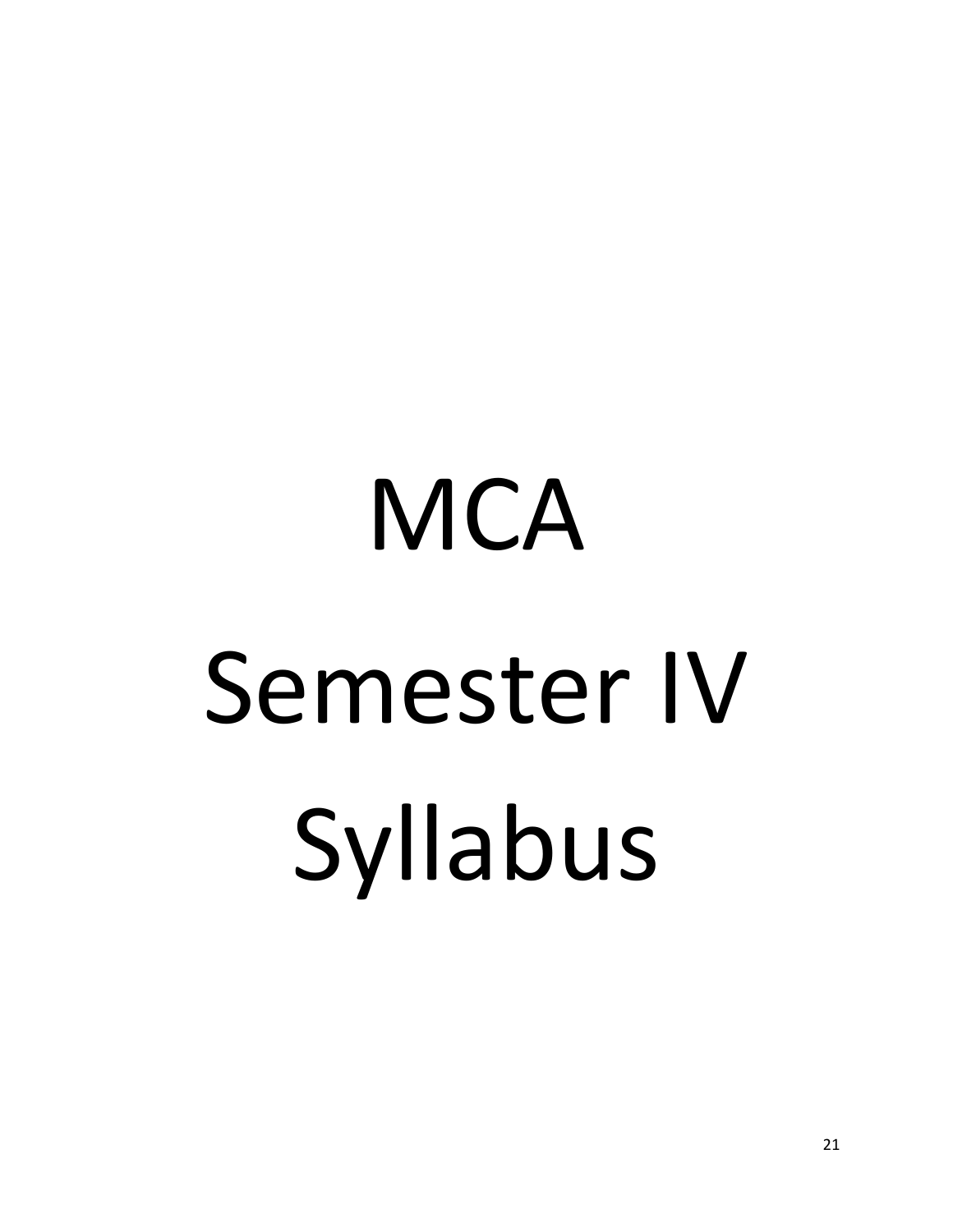|                | <b>MCA401</b>              |                                 |                                                   | <b>Core &amp; Advanced JAVA</b>        |     |               |              |      |              |
|----------------|----------------------------|---------------------------------|---------------------------------------------------|----------------------------------------|-----|---------------|--------------|------|--------------|
| <b>Subject</b> |                            | <b>Subject Name</b>             | <b>Teaching Scheme</b><br><b>Credits Assigned</b> |                                        |     |               |              |      |              |
| Code           |                            |                                 |                                                   | (Contact Hours per week)               |     |               |              |      |              |
|                |                            |                                 | <b>Theory</b>                                     | <b>Pract</b>                           | Tut | <b>Theory</b> | <b>Pract</b> | Tut  | <b>Total</b> |
| <b>MCA401</b>  |                            | <b>Core &amp; Advanced JAVA</b> | 04                                                |                                        |     | 04            |              |      | 04           |
|                |                            |                                 |                                                   | <b>Examination Scheme</b>              |     |               |              |      |              |
|                |                            | <b>Theory</b>                   |                                                   |                                        |     | <b>Term</b>   | <b>Pract</b> | Oral | <b>Total</b> |
|                | <b>Internal Assessment</b> |                                 |                                                   | End Sem. Exam.<br>[Once in a semester] |     | Work          |              |      |              |
| Test 1         | Test 2                     | Average                         |                                                   |                                        |     |               |              |      |              |
| 20             | 20                         | 20                              |                                                   | 80                                     |     |               |              |      | 100          |

| <b>Name of Subject</b> | <b>Core &amp; Advanced JAVA</b>                                                                                                                                                                                                                                                                                                                                                                                      |
|------------------------|----------------------------------------------------------------------------------------------------------------------------------------------------------------------------------------------------------------------------------------------------------------------------------------------------------------------------------------------------------------------------------------------------------------------|
| <b>Semester</b>        | IV                                                                                                                                                                                                                                                                                                                                                                                                                   |
| <b>Objectives</b>      | To enable the students to understand the core principles of the Java Language. To<br>enable students to learn to produce well designed, effective standalone applications.<br>To enable students to learn to produce well designed, dynamic Web applications. To<br>introduce tools, technologies and framework hence Java Beans, Servlets, JSP, EJB<br>and struts are introduced to enhance web development skills. |
| <b>Outcomes</b>        | Students understand the core principles of the Java Language. Students learn to<br>produce well designed, effective standalone applications. Students learn to produce<br>well designed, dynamic Web applications. Students learn latest technologies, tools<br>and frameworks.                                                                                                                                      |

| <b>Unit No</b> | No of.<br><b>Contents</b>                                                                                                                                                                                                                                                                                                                 |       |  |  |  |  |  |
|----------------|-------------------------------------------------------------------------------------------------------------------------------------------------------------------------------------------------------------------------------------------------------------------------------------------------------------------------------------------|-------|--|--|--|--|--|
| Unit I         | <b>Fundamentals of java:</b> History of Java, Features of Java, Object oriented concepts<br>related to java, Java environment and tools (javac, java, appletviewer, javadoc,<br>jdb), Garbage collection and finalize method, Data types, variable, expressions,<br>operators, and control structures, arrays, string and mutable string. | 2 Hrs |  |  |  |  |  |
| Unit II        | <b>Objects and classes:</b> Instance variables and instance methods, Constructors, 4 Hrs<br>Method overloading and constructor overloading, Access specifies, Abstract<br>classes, Wrapper classes, Inheritance in java, Single, multilevel, Hierarchical,                                                                                |       |  |  |  |  |  |

Static and final keyword, Runtime polymorphism, Method overriding, Use of super and this keyword. Visibility control**:** public access, friendly access, protected access, private access, private protected access.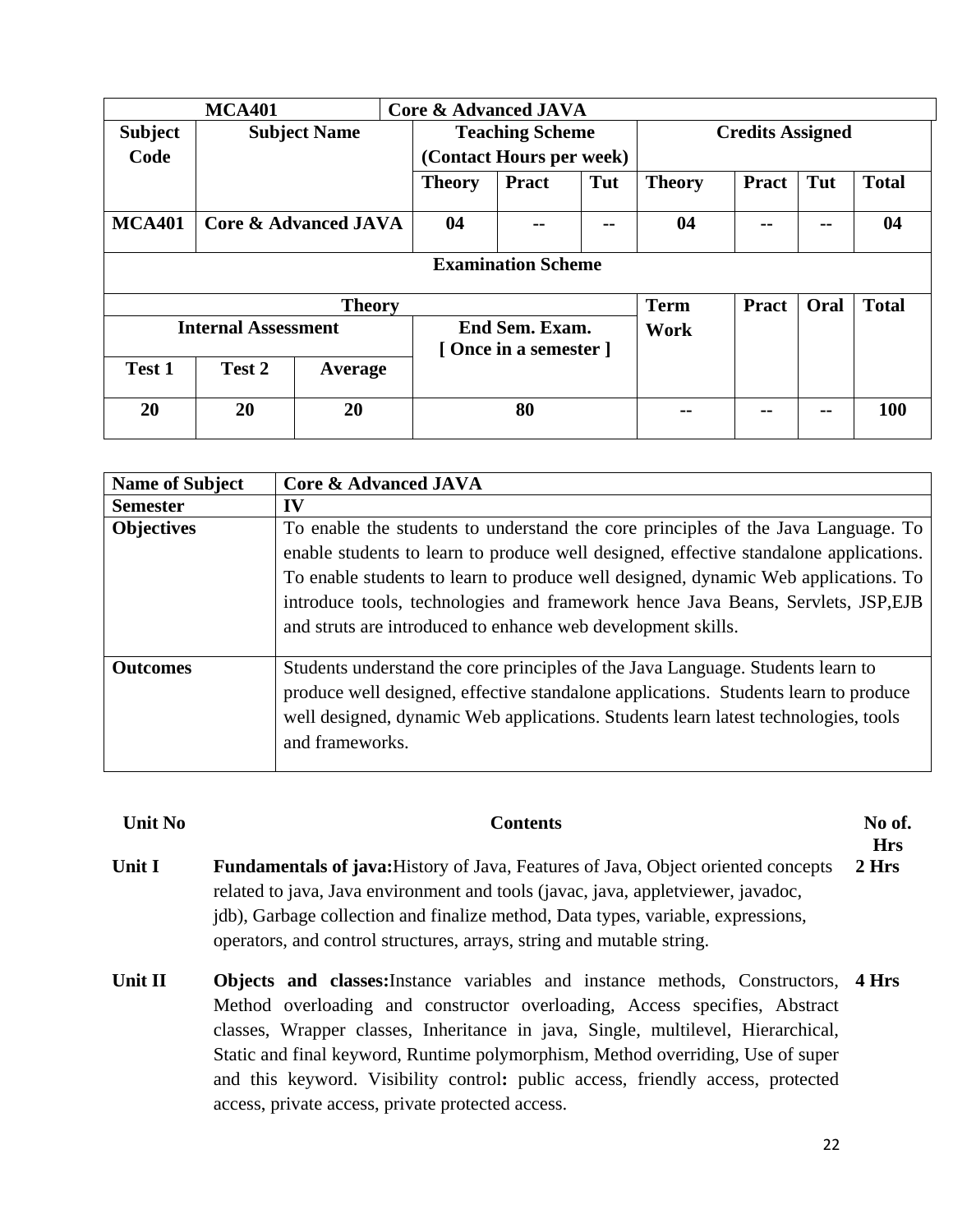| Unit III         | Packages and Interfaces : Package concept, Creating user defined package,<br>Access control protection, Defining interface, Implementing interface.                                                                                                                                                             | 2Hrs |
|------------------|-----------------------------------------------------------------------------------------------------------------------------------------------------------------------------------------------------------------------------------------------------------------------------------------------------------------|------|
| Unit IV          | <b>Exception handling:</b> Exception handling fundamentals, Exception types,<br>Exception as objects, Exception hierarchy, Try, catch, finally, throw, throws.                                                                                                                                                  | 2Hrs |
| Unit V           | Multi threading: Java thread model, Working with Thread class and the Runnable<br>interface, Thread priorities, Inter thread communication, Synchronization.                                                                                                                                                    | 2Hrs |
| Unit VI          | Input /Output: Exploring java.io : Input streams and Output streams,<br>FileInputStream and FileOutputStream, Binary and Character streams, Buffered<br>Reader/Writer, Object serialization and Deserialization.                                                                                                | 2Hrs |
| Unit VII         | Event handling and GUI programming: Event handling mechanisms, Event<br>classes, event listener interfaces Swing components, JApplet, Exploring controls,<br>menus and layout managers, Adapter class, Inner class.                                                                                             | 3Hrs |
| <b>Unit VIII</b> | Database Connectivity: JDBC architecture, Types of drivers, Java.sql package,<br>Establishing connectivity and working with connection interface, Working with<br>statement interface, Working with PreparedStatement interface, Working with<br>ResultSet interface, Working with ResultSetMetaData interface. | 3Hrs |
| <b>Unit IX</b>   | Web development using Servlets: Introduction to servlets, Servlet vs CGI,<br>Servelet API overview, Servlet Life cycle, Generic servlet, HTTPServlet,<br>ServletConfig, ServletContest, Handling HTTP Request and response -GET /<br>POST method, Using cookies, Session tracking.                              | 6Hrs |
| Unit X           | Web development using JSP: Introduction to JSP, JSP Architecture, JSP<br>Directives, JSP scripting elements, Default objects in JSP, JSP Actions, JSP with<br>beans and JSP with Database, Error handling in JSP, Session tracking techniques in<br>JSP, Introduction to custom tags.                           | 6Hrs |
| Unit XI          | Enterprise Java Beans: Introduction to Enterprise java beans, Types of EJB<br>(session bean , entity bean and message driven bean), Sample program on EJB.                                                                                                                                                      | 3Hrs |
| <b>Unit XII</b>  | Java and XML: Introduction XML, DTD, XML schema, XML Parser, Validator,<br>Processor and programming, XML related standards like XHTML AND DOM.                                                                                                                                                                 | 3Hrs |
| <b>Unit XIII</b> | <b>Introduction to Frameworks: History of Struts, Introduction to Struts 2</b><br>: features, Struts Architecture, Struts 1.X vsStructs 2.X, Sample program on struts<br>framework, Struts Action, Redirect Action, Validations, I18N in struts.                                                                | 7Hrs |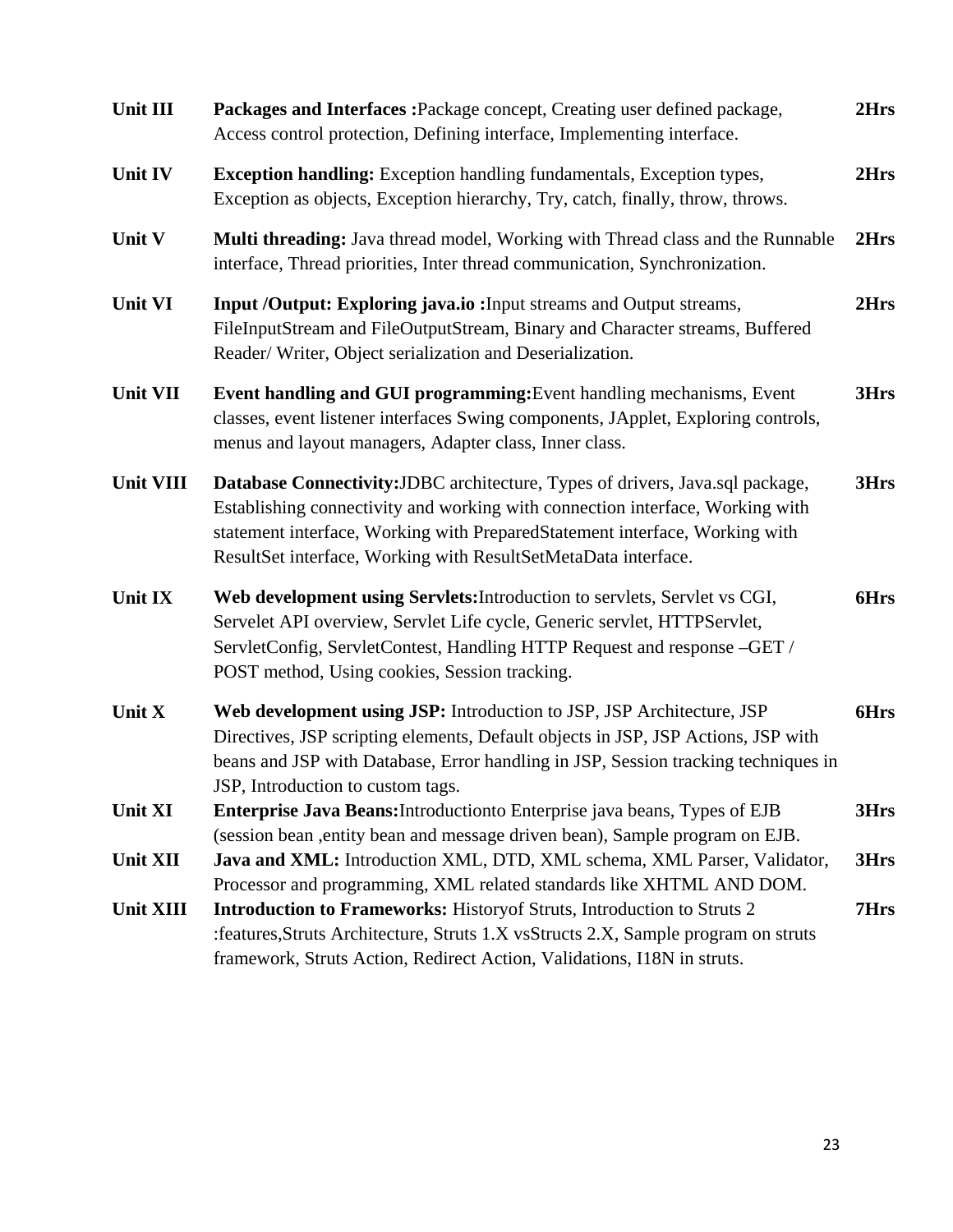- 1. The complete reference JAVA2, Herbert schildt. Tata McGraw Hill
- 2. Core Java for beginners, Sharanam Shah and vaishali shah, SPD
- 3. Struts 2 for beginners, Sharanam Shah and vaishali shah, SPD
- 4. Advance Java-Savalia,Core,Java 6 Programming Black Book, Wiley –Dreamtech
- 5. Java Programming Advanced Topics w/2CDs ,3e, Wigglesworth, Cengage Learning
- 6. Commercial web development using java 2.0, Ivan Byaross, BPB
- 7. Struts in Action, Donald Brown, Dreamteach press
- 8. Java Server Programming java EE6, Black book, Dreamtech press.
- 9. Core Servlets and Java Server Pages :Vol I: Core Technologies 2/e , Marty Hall and Larry Brown, Pearson
- 10. Java EE 6 for Server Programming for professionals, Sharnam Shah and vaishali shah, SPD
- 11. Java 6 Programming, Black Book, Dreamtech Press.
- 12. Programming with Java A Primer, E.Balaguruswamy Tata McGraw Hill
- 13. XML Complete Reference, Tata McGraw Hill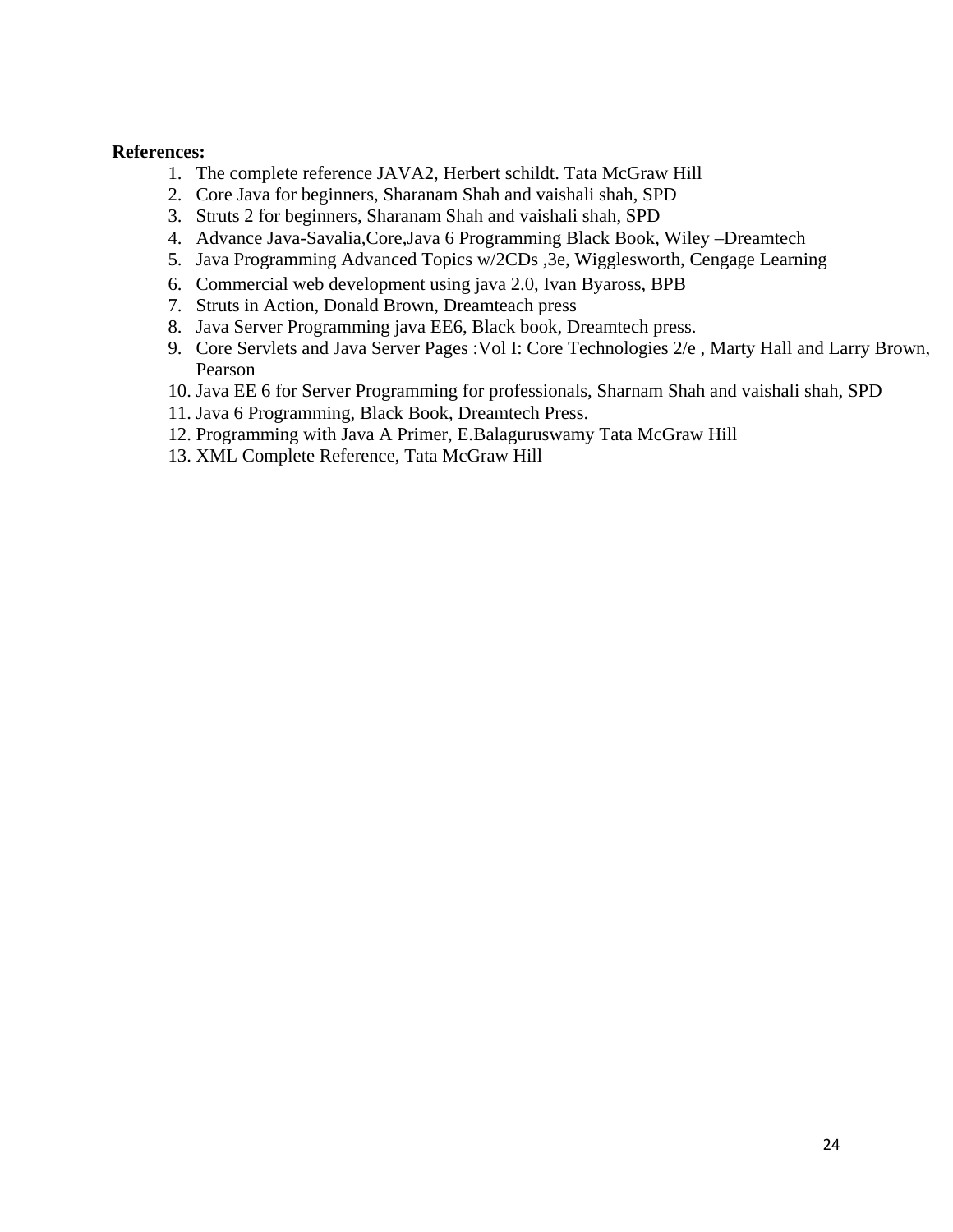| <b>MCA402</b>             |                                                                                                                                                                                                                                                                                                                                                                                                                                                             |                            | <b>Advanced Database Theory and Applications</b>                                                                               |                          |                        |     |                |                         |      |              |  |  |
|---------------------------|-------------------------------------------------------------------------------------------------------------------------------------------------------------------------------------------------------------------------------------------------------------------------------------------------------------------------------------------------------------------------------------------------------------------------------------------------------------|----------------------------|--------------------------------------------------------------------------------------------------------------------------------|--------------------------|------------------------|-----|----------------|-------------------------|------|--------------|--|--|
| <b>Subject</b>            |                                                                                                                                                                                                                                                                                                                                                                                                                                                             |                            | <b>Subject Name</b>                                                                                                            |                          | <b>Teaching Scheme</b> |     |                | <b>Credits Assigned</b> |      |              |  |  |
| Code                      |                                                                                                                                                                                                                                                                                                                                                                                                                                                             |                            |                                                                                                                                | (Contact Hours per week) |                        |     |                |                         |      |              |  |  |
|                           |                                                                                                                                                                                                                                                                                                                                                                                                                                                             |                            |                                                                                                                                | <b>Theory</b>            | <b>Pract</b>           | Tut | <b>Theory</b>  | <b>Pract</b>            | Tut  | <b>Total</b> |  |  |
| <b>MCA402</b>             |                                                                                                                                                                                                                                                                                                                                                                                                                                                             |                            | <b>Advanced Database</b>                                                                                                       | 04                       |                        |     | 04             |                         |      | 04           |  |  |
|                           |                                                                                                                                                                                                                                                                                                                                                                                                                                                             |                            | <b>Theory and Applications</b>                                                                                                 |                          |                        |     |                |                         |      |              |  |  |
| <b>Examination Scheme</b> |                                                                                                                                                                                                                                                                                                                                                                                                                                                             |                            |                                                                                                                                |                          |                        |     |                |                         |      |              |  |  |
|                           |                                                                                                                                                                                                                                                                                                                                                                                                                                                             |                            | <b>Theory</b>                                                                                                                  |                          |                        |     | <b>Term</b>    | <b>Pract</b>            | Oral | <b>Total</b> |  |  |
|                           |                                                                                                                                                                                                                                                                                                                                                                                                                                                             | <b>Internal Assessment</b> |                                                                                                                                |                          | End Sem. Exam.         |     | <b>Work</b>    |                         |      |              |  |  |
| Test 1                    |                                                                                                                                                                                                                                                                                                                                                                                                                                                             | Test 2                     | <b>Average</b>                                                                                                                 |                          | [Once in a semester]   |     |                |                         |      |              |  |  |
|                           |                                                                                                                                                                                                                                                                                                                                                                                                                                                             |                            |                                                                                                                                |                          |                        |     |                |                         |      |              |  |  |
| 20                        |                                                                                                                                                                                                                                                                                                                                                                                                                                                             | 20                         | 20                                                                                                                             |                          | 80                     |     | --             | --                      |      | 100          |  |  |
| Name of<br><b>Subject</b> |                                                                                                                                                                                                                                                                                                                                                                                                                                                             |                            | <b>Advanced Database Theory and Applications (ADTA)</b>                                                                        |                          |                        |     |                |                         |      |              |  |  |
| <b>Semester</b>           |                                                                                                                                                                                                                                                                                                                                                                                                                                                             | IV                         |                                                                                                                                |                          |                        |     |                |                         |      |              |  |  |
| <b>Objectives</b>         |                                                                                                                                                                                                                                                                                                                                                                                                                                                             |                            | To acquaint the students with some relatively advanced issues in modern data management,<br>information storage and retrieval. |                          |                        |     |                |                         |      |              |  |  |
| <b>Outcomes</b>           | Students should be able to gain an awareness of the basic issues parallel and distributed<br>data organizations, Students learn about the emerging database models including<br>multimedia, spatial and temporal databases, Web-DBMS integration technology with XML<br>for Internet database applications, acquaint themselves with the data-warehousing and data-<br>mining techniques and its applications, apply the knowledge acquired to solve simple |                            |                                                                                                                                |                          |                        |     |                |                         |      |              |  |  |
| Unit No.                  | <b>Contents</b>                                                                                                                                                                                                                                                                                                                                                                                                                                             |                            |                                                                                                                                |                          |                        |     | No of<br>hours |                         |      |              |  |  |
| Unit I                    |                                                                                                                                                                                                                                                                                                                                                                                                                                                             |                            | <b>Parallel and Distributed Databases:</b>                                                                                     |                          |                        |     |                |                         |      |              |  |  |
|                           |                                                                                                                                                                                                                                                                                                                                                                                                                                                             |                            | Parallel Databases: Architecture for Parallel Databases, Parallelizing Individual<br>operations, Parallel query Evaluation     |                          |                        |     |                |                         |      |              |  |  |
|                           |                                                                                                                                                                                                                                                                                                                                                                                                                                                             |                            | Distributed Detabases: Introduction to DDRAC Architecture of DDRs. Distributed                                                 |                          |                        |     |                |                         |      | 10Hrs        |  |  |

**Distributed Databases:** Introduction to DDBMS, Architecture of DDBs, Distributed Storage, Distributed Database Design and Query Processing , Distributed transaction Processing , Distributed concurrency Control & Recovery, Distributed catalog management.

**Unit II Datawarehousing:**Data warehouse overview and concepts: Need for data warehousing, Basic elements of data warehousing, Data warehouse Architecture And Infrastructure: Architectural components, Infrastructure and metadata. DW life cycle. Data extraction, transformation and loading, Data Quality **4Hrs** 

#### **Unit III Principles of Dimensional Modeling**  Dimensional Modeling: Star Schema, Snowflake Schema, Fact Constellation Schema **6Hrs**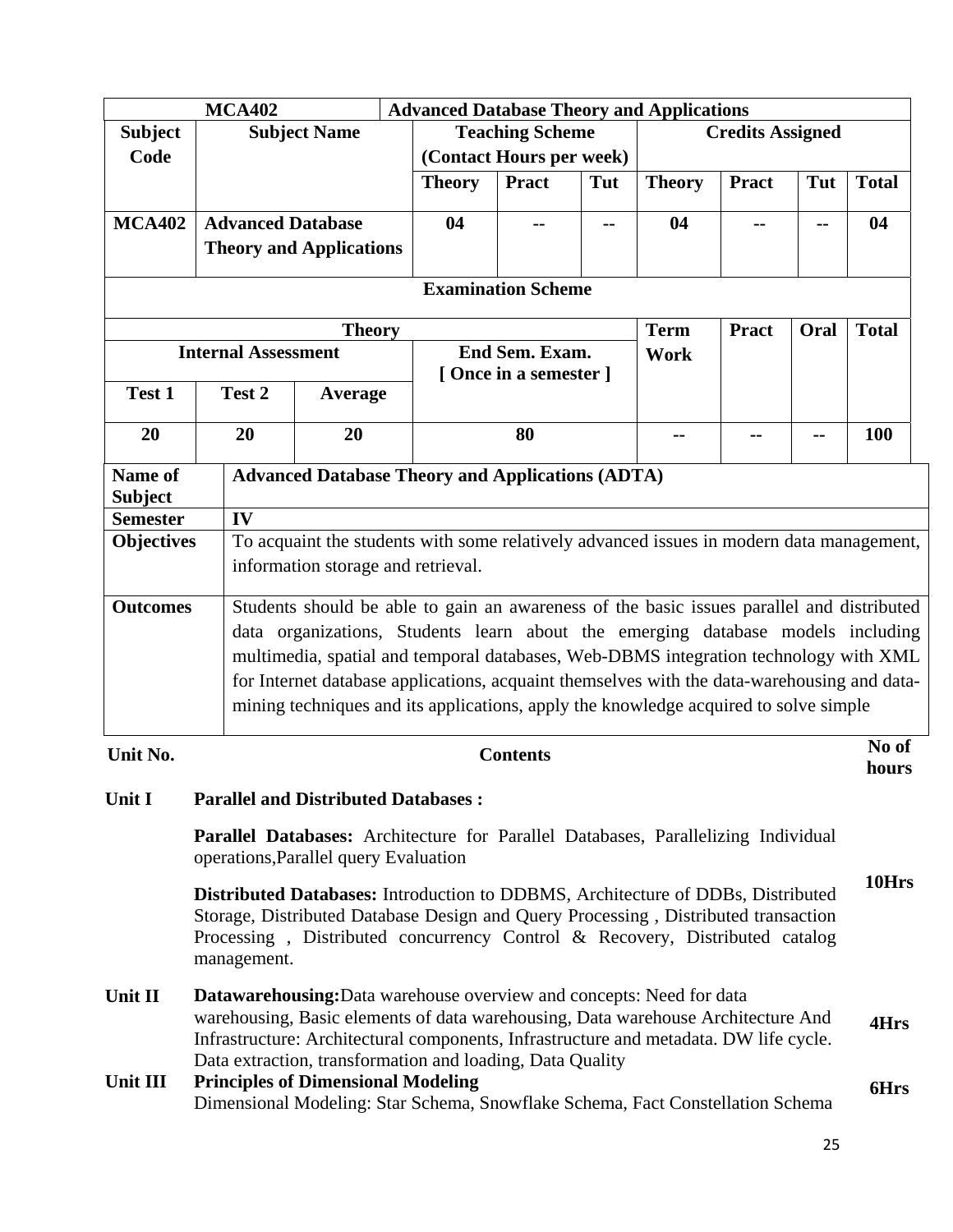OLAP Architecture, Relational OLAP, Multidimensional OLAP, Relational vs. Multidimensional OLAP, Web based OLAP, Major features & functions- Drill-Down and Roll-Up, Slice-and- Dice or Rotation, Implementation techniques for OLAP- Bitmap Indexes, Join Indexes.

#### **Unit IV Data Mining**

Introduction to data mining, Knowledge discovery- KDD process, **Classification techniques**- Statistical-based algorithm (Bayesian Classification), Distance-based algorithm(K-Nearest Neighbor), Decision tree-based algorithm(ID3, C4.5 and CART),Neural Network-Based Algorithm:Propagation **Clustering**-HierarchicalAlgorithm(Agglomerative lgorithms),Partitional Algorithms ( K-mean clustering, Nearest Neighbor), Clustering large database(BIRCH) **Association Rule mining**- Basic algorithm (Apriori Algorithm and Partitioning) **Web Mining**: Web Content Mining , Web Structure Mining , Web Usage Mining **14Hrs** 

#### **Unit V Object based databases**

Overview, Complex data types, structured types and inheritance in SQL, Table inheritance , Array and Multiset types in SQL, Object identity and reference types in SQL , Persistent programming languages , Object oriented versus Object relational Database design for ORDBMS New Challenges in implementing ORDBMS: Storage & access methods, Query

processing and Optimization **Unit VI Emerging Database Models, Technologies and Applications:** 

 XML and Internet Databases**:**Structured , Semistructured and Unstructured data, XML Hierarchical data model , XML documents , DTD and XML Schema,XML documents and databases, XML Querying

Time-in databases, Spatial & Geographic data , multimedia databases

**Instructions for assignment and Tutorials**:- Each candidate will submit a journal in which at

least 03 assignments/seminar based on the above syllabus and appear for two internal test papers.

#### **References:**

- 1. Raghu Ramakrishnan, Johannes Gerhke, "Database Management Systems" McGraw Hill
- 2. PaulrajPonniah, Data Warehousing fundamental –JohnWiley.
- 3. M.H. Dunham &S.Sridhar, "Data Mining Introductory and Advanced Topics", Pearson Education.
- 4. Ralph Kimball, "The Data Warehouse Lifecycle Toolkit", John Wiley.
- 5. Introduction to data mining with case studies –G.K. Gupta
- 6. Elmasri ,Navathe, Somayajulu and Gupta"Fundamentals of Database Systems",Pearson Education
- 7. Korth, Silberchatz, Sudarshan, "Database System Concepts"McGraw Hill
- 8. Daniel T Larose, Data Mining Methods & Models, Wiley India Edition.
- 9. Peter Rob and Coronel, "Database Systems, Design, Implementation and Management", Thomson Learning.

**6Hrs** 

**5Hrs**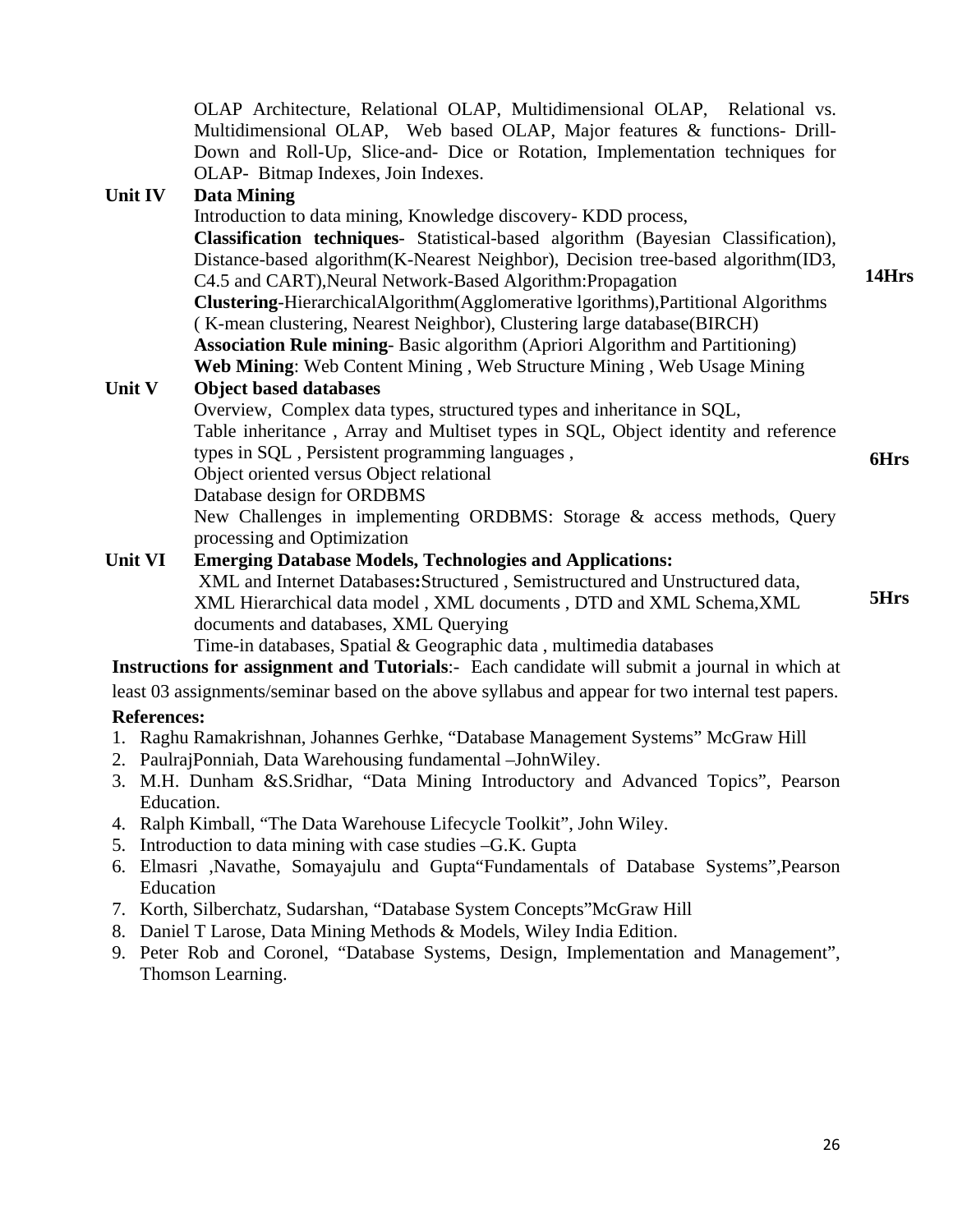|                            | <b>MCA403</b>                                   | <b>System Modeling and Simulation</b> |                                        |                           |     |               |                         |      |              |  |
|----------------------------|-------------------------------------------------|---------------------------------------|----------------------------------------|---------------------------|-----|---------------|-------------------------|------|--------------|--|
| <b>Subject</b>             |                                                 | <b>Subject Name</b>                   |                                        | <b>Teaching Scheme</b>    |     |               | <b>Credits Assigned</b> |      |              |  |
| Code                       |                                                 |                                       |                                        | (Contact Hours per week)  |     |               |                         |      |              |  |
|                            |                                                 |                                       | <b>Theory</b>                          | <b>Pract</b>              | Tut | <b>Theory</b> | <b>Pract</b>            | Tut  | <b>Total</b> |  |
| <b>MCA403</b>              | <b>System Modeling and</b><br><b>Simulation</b> |                                       | 04                                     |                           | --  | 04            |                         |      | 04           |  |
|                            |                                                 |                                       |                                        | <b>Examination Scheme</b> |     |               |                         |      |              |  |
|                            |                                                 | <b>Theory</b>                         |                                        |                           |     | <b>Term</b>   | <b>Pract</b>            | Oral | <b>Total</b> |  |
| <b>Internal Assessment</b> |                                                 |                                       | End Sem. Exam.<br>[Once in a semester] |                           |     | Work          |                         |      |              |  |
| Test 1                     | Test 2                                          | Average                               |                                        |                           |     |               |                         |      |              |  |
| 20                         | 20                                              | 20                                    |                                        | 80                        |     | --            | --                      |      | <b>100</b>   |  |

| Name of<br><b>Subject</b> | <b>System Modeling and Simulation</b>                                                                                                                                                                                                                                                                                                                                                                                                                  |
|---------------------------|--------------------------------------------------------------------------------------------------------------------------------------------------------------------------------------------------------------------------------------------------------------------------------------------------------------------------------------------------------------------------------------------------------------------------------------------------------|
| <b>Semester</b>           | IV                                                                                                                                                                                                                                                                                                                                                                                                                                                     |
| <b>Objectives</b>         | Modeling and Simulation, commonly referred as MODSIM, is becoming one of the<br>academic programs of choice for students in all disciplines. Through it students are<br>introduced to the fundamental notion of modeling, approximating, and simulating the<br>real - world scenarios such as Computer systems, manufacturing systems, Banking<br>Systems, Network models, and Business Models.                                                        |
| <b>Outcomes</b>           | In Modeling and Simulation study students will study the basics of <b>modeling</b> as a way<br>to understand the various modeling paradigms appropriate for conducting digital<br>computer simulations. They will understand simulation and the methodology,<br>development, verification and validation, and design of simulation experiments. They<br>will be introduced to the Multidisciplinary Real World Problems of Modeling and<br>Simulation. |
| Unit No.                  | No. of<br>Contents                                                                                                                                                                                                                                                                                                                                                                                                                                     |

**Hrs Unit I** Introduction: What is modeling and Simulation: History, Application areas, Advantages and Disadvantages, Role of modeling and simulation for Problem solving, Types of simulation models and examples: static (Monte Carlo simulation and its application to industries), dynamic (Bank), deterministic (arrivals at scheduled appointment time), stochastic (random arrivals and service time), Discrete event simulation (queuing system), continuous (communication and traffic system). List Processing in Simulation. Steps in simulation study. Uses of simulationwith examples(Experimentation, experience, ethics, human interaction) **4Hrs**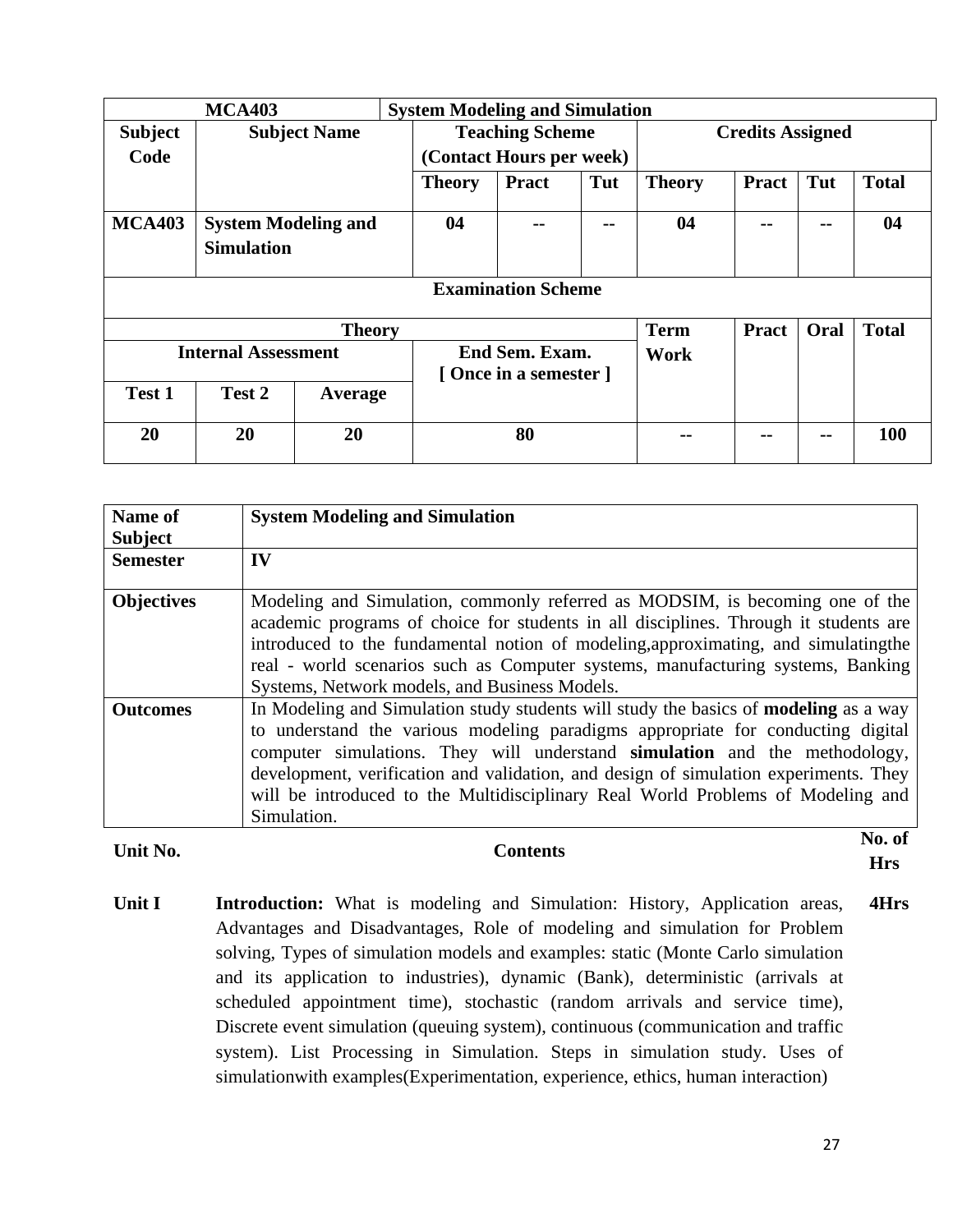- Unit II **Description and Solution of Simulation Examples:** Simulation Examples based 10Hrs on statistical distributions: Discretedistributions,Continuousdistributions,Poissonprocess,Empiricaldistribution . Simulation of Queuing system: characteristics, notation, Measures of performance of Queuing system, example of single channel of Queue, the Able Baker call center problem, Simulation of inventory system (News Paper seller problem), Other examples: Reliability problem, Use of random normal numbers for simulation, project simulation, Lead Time Demand, Job Shop Model.
- **Unit III Simulation Model using Random Numbers and Random variates:** Random-**10Hrs** Number Generation: Properties of Random Numbers, Generation of Pseudo-Random Numbers, Techniques for Generating Random Numbers, Tests for Random Numbers. Random Variate Generation:Inverse Transformation Technique – Uniform Distribution, Exponential Distribution, Weibull Distribution, Discrete Distribution, Direct Transformation for the Normal Distribution. Convolution Method for Erlang Distribution, Acceptance-Rejection Technique – Poisson Distribution, Gamma Distribution.
- Unit IV **Input Analysis: Input Models with Data:** Data Collection, Identifying the 10Hrs Distribution with Data - Parameter Estimation, Goodness of Fit Tests: Chi-Square Test, Kolmogorov-Smirnov Test; Selecting Input Models without Data: Multivariate and Time-Series Input Models.

**Output Analysis:** Stochastic Nature of Output Data - Types of Simulation with respect to Output Analysis - Measures of Performance and their Estimation - Output Analysis for Terminating Simulations - Output Analysis for Steady-State Simulation

- **Unit V Verification & Validation and Optimization of Simulation Models:** Model Building, Verification and Validation; Verification of Simulation Models - Calibration and Validation of Models:- Face Validity, Validation of Model Assumptions, Validating Input-Output Transformations - Input-Output Validation using Historical Input Data, Input-Output . Validation using a Turing Test. Optimization via simulation examples. **6Hrs**
- **Unit VI** Modeling and Simulation of Real World Problem: Simulation of manufacturing systems,Simulationofcomputersystems,Simulationofsupermarket,Simulationofpertn etwork. Simulation of Transportation model, business model, Medical models, Social Science models. **5Hrs**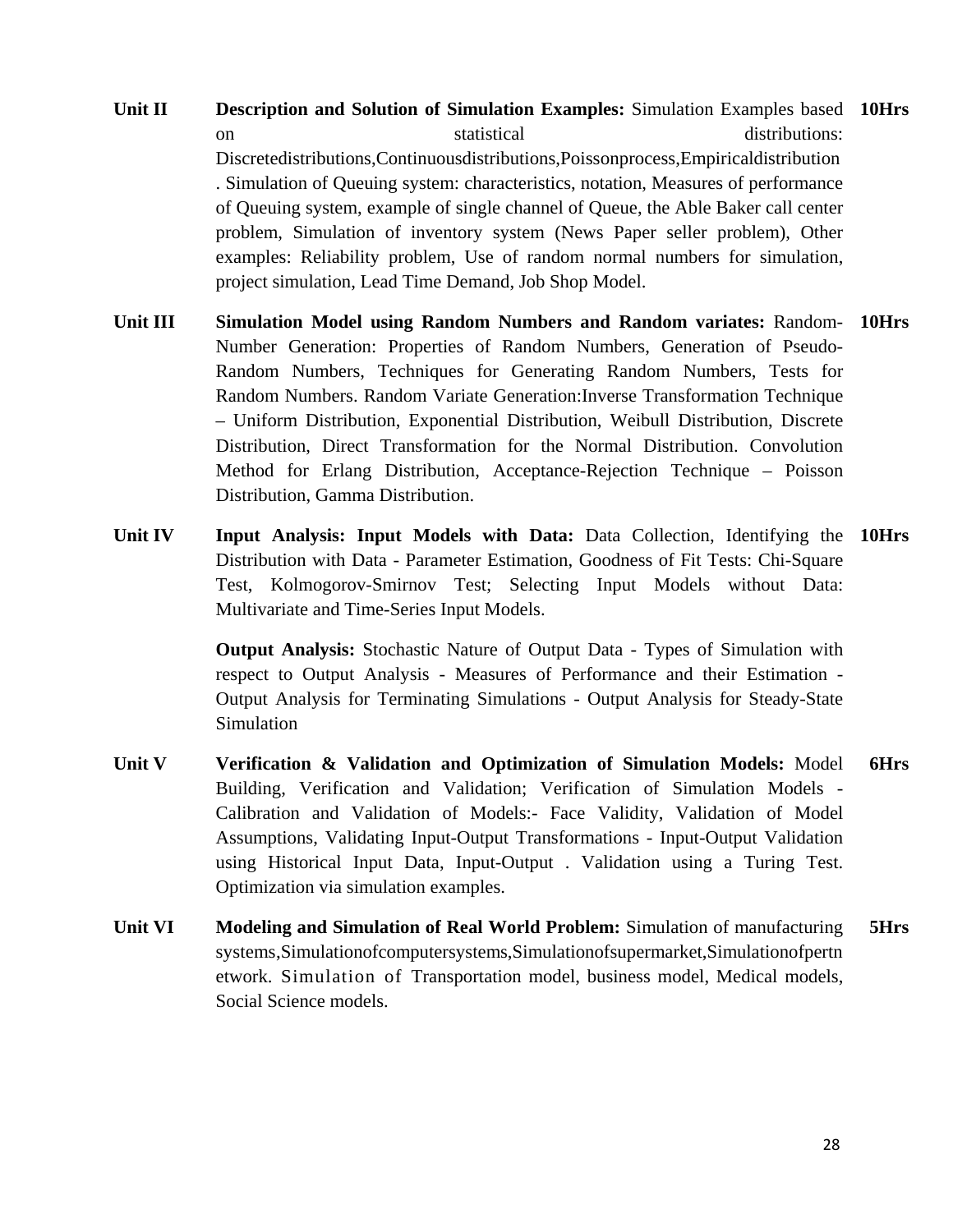- **1.** J. Banks, J. S.Carson II and B. L. Nelson,, "Discrete-Event System Simulation", 2nd Edition, Prentice Hall of India, New Delhi, 1995.
- **2.** Simulation &Modelling- Jain, Wiley -Dreamtech
- **3.** J. A. Sokolowski, C.M. Banks, " Principles of Modeling and Simulation: A multidisciplinary Approach", John Wiley & Sons Publications, edited 2011.
- **4.** Averill M.Law and W.DavidKelton, "Simulation Modeling & Analysis", 2nd Edn., Tata McGraw Hill, 1991.
- **5.** Geoffrey Gardon, "System Simulation", 2nd Edn.,Printice Hall of India, 1992.
- **6.** NarsinghDeo, " System Simulation with Digital Computers", Prentice Hall of India, 1979.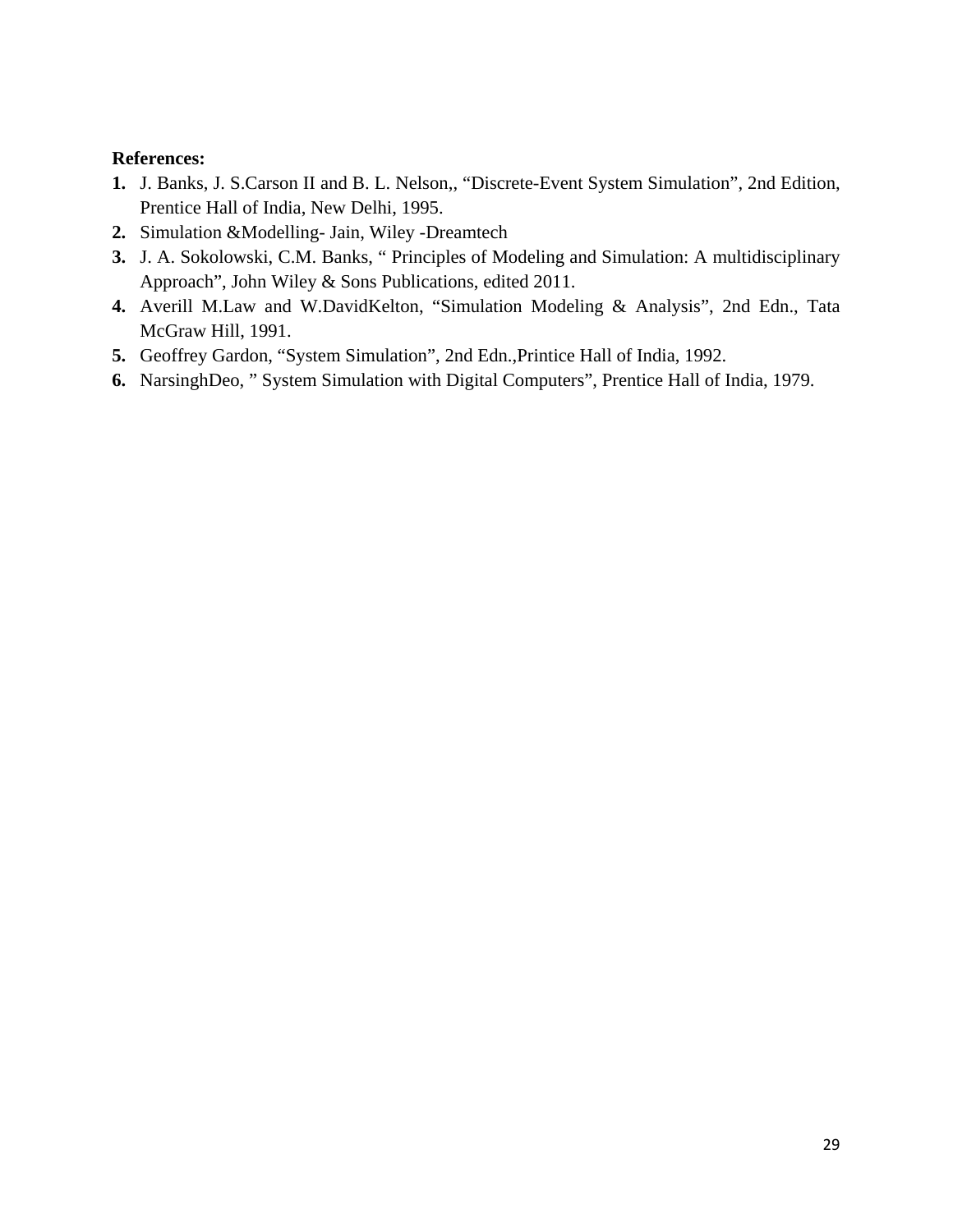| <b>MCA404</b>              |                        |                     | Soft skill development |                                         |     |               |                         |      |              |  |
|----------------------------|------------------------|---------------------|------------------------|-----------------------------------------|-----|---------------|-------------------------|------|--------------|--|
| <b>Subject</b>             |                        | <b>Subject Name</b> |                        | <b>Teaching Scheme</b>                  |     |               | <b>Credits Assigned</b> |      |              |  |
| Code                       |                        |                     |                        | (Contact Hours per week)                |     |               |                         |      |              |  |
|                            |                        |                     | <b>Theory</b>          | <b>Pract</b>                            | Tut | <b>Theory</b> | <b>Pract</b>            | Tut  | <b>Total</b> |  |
| <b>MCA404</b>              | Soft skill development |                     | 04                     |                                         | --  | 04            | --                      | --   | 04           |  |
|                            |                        |                     |                        | <b>Examination Scheme</b>               |     |               |                         |      |              |  |
|                            |                        | <b>Theory</b>       |                        |                                         |     | <b>Term</b>   | <b>Pract</b>            | Oral | <b>Total</b> |  |
| <b>Internal Assessment</b> |                        |                     |                        | End Sem. Exam.<br>[Once in a semester ] |     |               |                         |      |              |  |
| Test 1                     | Test 2                 | Average             |                        |                                         |     |               |                         |      |              |  |
| 20                         | 20                     | 20                  |                        | 80                                      |     | --            | --                      | --   | 100          |  |

| <b>Name of Subject</b> | <b>Soft Skill Development</b>                                                                                                                                                                                                                                                                                                                                                                                                                                                                                                                                                                                                                                                                                                                                                                                                                                    |
|------------------------|------------------------------------------------------------------------------------------------------------------------------------------------------------------------------------------------------------------------------------------------------------------------------------------------------------------------------------------------------------------------------------------------------------------------------------------------------------------------------------------------------------------------------------------------------------------------------------------------------------------------------------------------------------------------------------------------------------------------------------------------------------------------------------------------------------------------------------------------------------------|
| <b>Semester</b>        | IV                                                                                                                                                                                                                                                                                                                                                                                                                                                                                                                                                                                                                                                                                                                                                                                                                                                               |
| <b>Objectives</b>      | A strong knowledge base alone does not guarantee a new graduate employment.<br>Personal attributes and capabilities of the graduate are considered to have a<br>greater influence on success in the workplace. This interactive program will<br>focus on essential skills that professionals need to distinguish themselves and<br>make a positive impact on their work and social lives. The course content aims at<br>providing to the students understanding on the corporate culture and the ability<br>to navigate various situations. The participants shall improve their etiquette<br>skills and professional image.                                                                                                                                                                                                                                     |
| <b>Outcomes</b>        | Students should be able to respond proactively and communicate more<br>effectively $\&$ confidently. They should also learn to analyze their audience's<br>needs, how to structure their thoughts and develop key information & to present<br>it appropriately.<br>This program is designed to teach students write e-mails, reports, meeting<br>documents or other business correspondence. The activities in this program are<br>designed to help students recognize the importance of teamwork $\&$ motivate<br>them to pool their talents and perform to the best of their ability, both<br>individually and as team players. They will learn valuable strategies thereby<br>making themselves more productive and better capable to lead others. Students<br>should be able to handle their emotions and gear them towards a positive<br>outcome.<br>No of. |

| Unit No | <b>Contents</b>                                                                                               | <b>Hrs</b> |
|---------|---------------------------------------------------------------------------------------------------------------|------------|
|         | <b>Life Skills</b>                                                                                            |            |
| Unit I  | Personality: Meaning, Personality Determinants, Traits, Personality types and its<br>impact on career growth. | 4 Hrs      |
|         | <b>Learning as Individual:</b> Diversity in Organizations, Emotions and Moods,                                |            |
|         | Personality and Values, Perception and Individual Decision Making,                                            |            |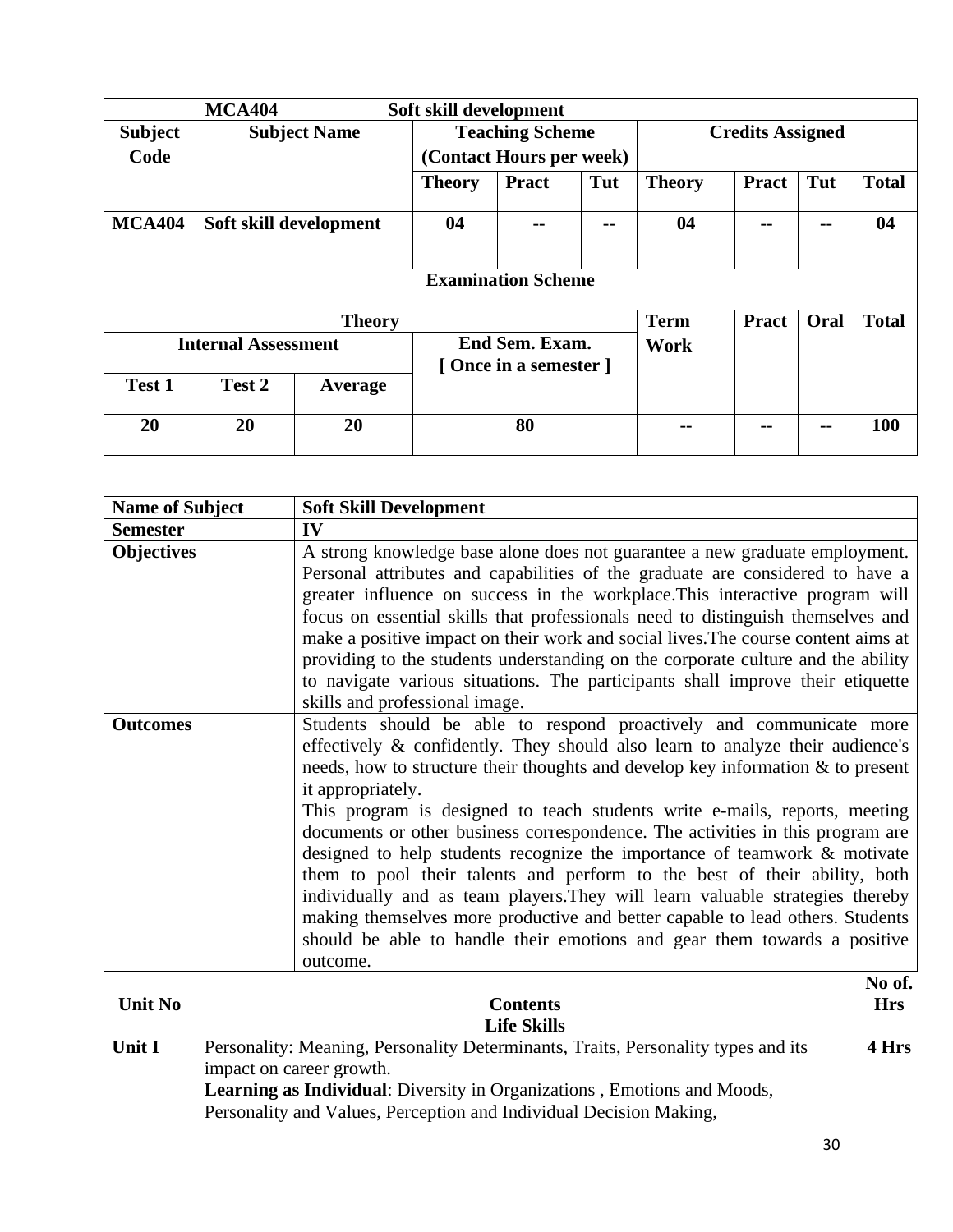| Unit II         | Attitude: Meaning, Components of Attitude, Functions, changing attitude and its                                                                                                   | 4 Hrs |
|-----------------|-----------------------------------------------------------------------------------------------------------------------------------------------------------------------------------|-------|
|                 | impact on career growth,<br>Learning as Individual:: Attitudes and Job Satisfaction, Motivation, Motivation:<br>From Concepts to Applications Positive thinking.                  |       |
| <b>Unit III</b> | Goal setting: SMART (Specific, Measurable, Attainable, Realistic, Timely) Goals,<br>personal and professional goals, impact of goals on work life balance, Time<br>Management.    | 4 Hrs |
|                 | Learning in a Group: Foundations of Group Behavior, Understanding Work Teams,                                                                                                     |       |
|                 | Dynamics of Group Behavior, Techniques for effective participation,                                                                                                               |       |
|                 | Communication, Leadership, Power and Politics, Conflict and Negotiation                                                                                                           |       |
| Unit IV         | Learning in an Organization System: Foundations of Organization Structure,<br>Organizational Culture, Human Resource Policies and Practices.                                      | 5 Hrs |
|                 | Stress management: Meaning, practical aspects of stress, causes and symptoms of                                                                                                   |       |
|                 | stress, role of counseling in managing stress, Organizational Change and Stress                                                                                                   |       |
|                 | Management                                                                                                                                                                        |       |
| Unit V          | Learning Interpersonal Skills: Emotional intelligence, Motivation, Assertiveness,                                                                                                 | 3 Hrs |
|                 | Leadership, Team-building.                                                                                                                                                        |       |
| Unit VI         | <b>Employability Skills</b><br>Communication: Concept and meaning of communication, barriers to                                                                                   | 7 Hrs |
|                 | communication, methods of communication, techniques to improve                                                                                                                    |       |
|                 | communication.Communication in a business organization:                                                                                                                           |       |
|                 | Internal (Upward, Downward, Horizontal, Grapevine, Problems, Solutions). External                                                                                                 |       |
|                 | Communication.<br>Strategies for<br>conducting<br>successful<br>business<br>meeting.                                                                                              |       |
|                 | Documentation (notice, agenda, minutes) of meeting. Introduction to modern<br>communication techniques (e-mail, internet, video-conferencing. etc.)                               |       |
| <b>Unit VII</b> | Written Communication: Summarization techniques. Principles of Correspondence,                                                                                                    | 7 Hrs |
|                 | language and style in official letter, formats of letters, Application letter and CV                                                                                              |       |
|                 | writing, Business letters (enquiry to complaints and redressal), E-mail etiquette,                                                                                                |       |
|                 | Blogging, Business and Technical Reports. Documentation of Meetings. Aptitude<br>tests.                                                                                           |       |
| Unit VIII       | <b>Oral Communication:</b> Public speaking, GD skills, Presentation techniques.                                                                                                   | 5 Hrs |
| <b>Unit IX</b>  |                                                                                                                                                                                   | 6 Hrs |
|                 | Interview techniques: Preparing for job interviews, verbal and non-verbal                                                                                                         |       |
|                 | communication during interviews. Observation sessions and role-play techniques to                                                                                                 |       |
|                 | be used to demonstrate interview strategies.                                                                                                                                      |       |
|                 |                                                                                                                                                                                   |       |
|                 | <b>Instructions for Assignment / Presentations/ Group Activities:</b>                                                                                                             |       |
|                 | Each student is to appear for at least one written test during the semester Throughout the<br>semester students will undergo rigorous training for improving English Language and |       |

#### **Reference:**

- 1. Business Communication Meenakshi Raman, Prakash Singh, Oxford Publication
- 2. Business correspondence and report writing, R.C.Sharma& Krishna Mohan, Tata McGraw Hill

Communication through Presentations, group discussion, writing skills and interpersonal skills

- 3. Soft Skill for managers-Chakravarthi, Wiley –Dreamtech
- 4. Soft Skills for Everyone w/CD,1e, Butterfield, Cengage Learning
- 5. Strategies to improve your Business communication by Prof. M S Rao, SPD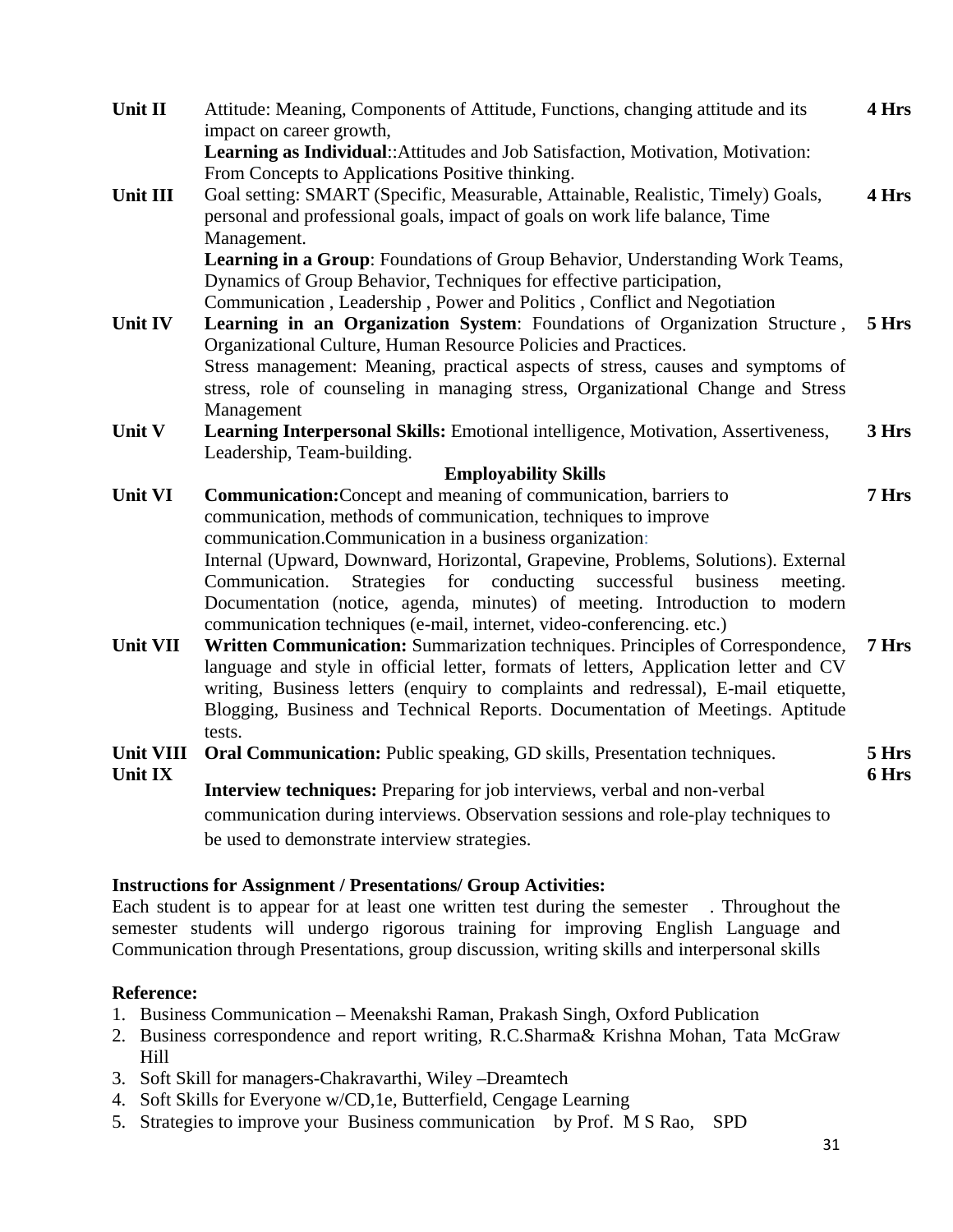- 6. Enhancing soft skills by Dipalibiswas
- 7. Personality Development and Soft Skills BarunMitra (Oxford University Press)
- 8. Pareek, Udai, Understanding OrganisationlBehaviour, Oxford University Press, New Delhi.
- 9. Stephen Robbins & Judge Timothy: Organization Behavior, Pearson Education
- 10. Business Communication (Revised Edition),Rai&Rai , Himalaya Publishing House.
- 11. Lesiker&Petit : Business Communication. Mcgraw Hill Publications.
- 12. Modern Business Correspondence, Mc Commas &Satterwhite, Sixth Edition, Mcgraw-Hill Publication.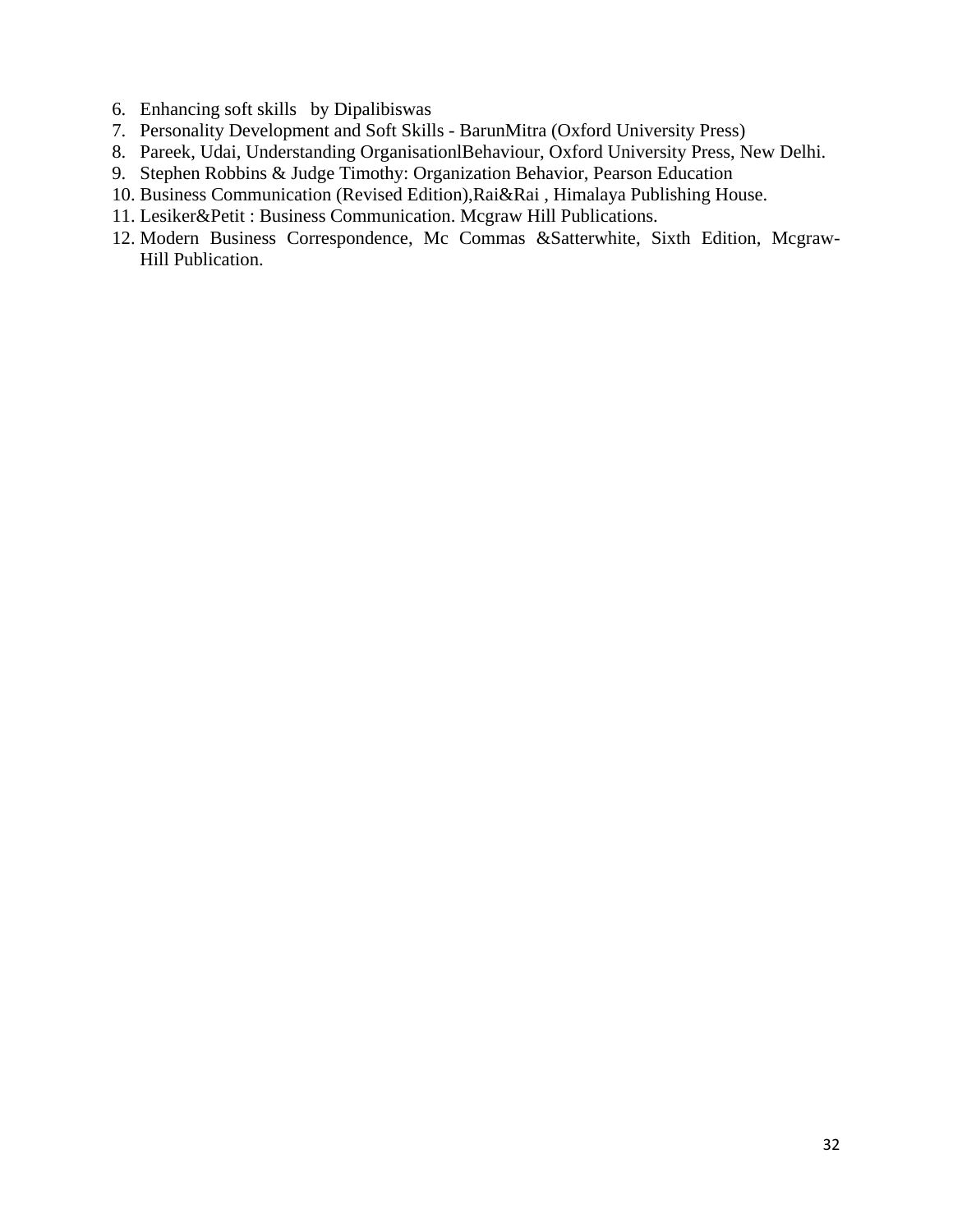| <b>MCA405</b>              |                                                 |               | <b>Elective I</b> |                                        |                           |       |                         |              |      |              |
|----------------------------|-------------------------------------------------|---------------|-------------------|----------------------------------------|---------------------------|-------|-------------------------|--------------|------|--------------|
| <b>Subject</b>             | <b>Subject Name</b>                             |               |                   | <b>Teaching Scheme</b>                 |                           |       | <b>Credits Assigned</b> |              |      |              |
| Code                       |                                                 |               |                   |                                        | (Contact Hours per week)  |       |                         |              |      |              |
|                            |                                                 |               |                   | <b>Theory</b>                          | <b>Pract</b>              | Tut   | <b>Theory</b>           | <b>Pract</b> | Tut  | <b>Total</b> |
| <b>MCA4051</b>             | <b>Geographic Information</b><br><b>Systems</b> |               |                   | 04                                     | $- -$                     | $- -$ | 04                      | --           | --   | 04           |
|                            |                                                 |               |                   |                                        | <b>Examination Scheme</b> |       |                         |              |      |              |
|                            |                                                 | <b>Theory</b> |                   |                                        |                           |       | <b>Term</b>             | <b>Pract</b> | Oral | <b>Total</b> |
| <b>Internal Assessment</b> |                                                 |               |                   | End Sem. Exam.<br>[Once in a semester] |                           | Work  |                         |              |      |              |
| Test 1                     | Test 2                                          | Average       |                   |                                        |                           |       |                         |              |      |              |
| 20                         | 20                                              | 20            |                   | 80                                     |                           | --    | --                      | --           | 100  |              |

| <b>Name of Subject</b> | <b>GIS (Geographic Information Systems)</b>                                                                                                                                                                                                                                                                                                                                                                                                                              |
|------------------------|--------------------------------------------------------------------------------------------------------------------------------------------------------------------------------------------------------------------------------------------------------------------------------------------------------------------------------------------------------------------------------------------------------------------------------------------------------------------------|
| <b>Semester</b>        | IV                                                                                                                                                                                                                                                                                                                                                                                                                                                                       |
| <b>Objectives</b>      | This course is designed to introduce students to geographic information systems<br>(GIS). The purpose of the course is as follows<br>The course emphasizes geographic information and how it is represented and<br>analyzed with computers.<br>2. Examine the broad context in which GIS is adopted and used.<br>Understand core concepts of GIS.<br>3. Gain hands-on experience using ArcGIS software and methods in an<br>integrative fashion with other technologies. |
| <b>Outcomes</b>        | 1. Students will learn the coordinate system in GIS and its Application.<br>2. Students are expected to understand elementary GIS theory and have a working<br>knowledge of Arc GIS.<br>3. Students will learn the research areas in GIS.                                                                                                                                                                                                                                |

| Unit<br>N <sub>0</sub> | <b>Contents</b>                                                                                  | N <sub>0</sub><br>of.<br><b>Hrs</b> |
|------------------------|--------------------------------------------------------------------------------------------------|-------------------------------------|
| Unit I                 | <b>Introduction:</b> What is GIS, The Evolution of GIS                                           | 5 Hrs                               |
|                        | Component Of GIS, Approaches to the Study of GIS, Geospatial Data, GIS<br><b>Operations</b>      |                                     |
| Unit II                | <b>Coordinate System:</b> Geographic Coordinate System, Map Projections                          | 5 Hrs                               |
|                        | Commonly Used Map Projections, Application: Coordinate System                                    |                                     |
| Unit                   | <b>Digital Representation of Geographical Data:</b> Introduction, Technical Issues Related 7 Hrs |                                     |
| $\mathbf{III}$         | to Geographic Data, Raster Geographic Data Representation, Vector Data                           |                                     |
|                        | Representation, Object Oriented Geographic Data Representation, Relationship B/w                 |                                     |
|                        | Data Representation and Data Analysis in GIS                                                     |                                     |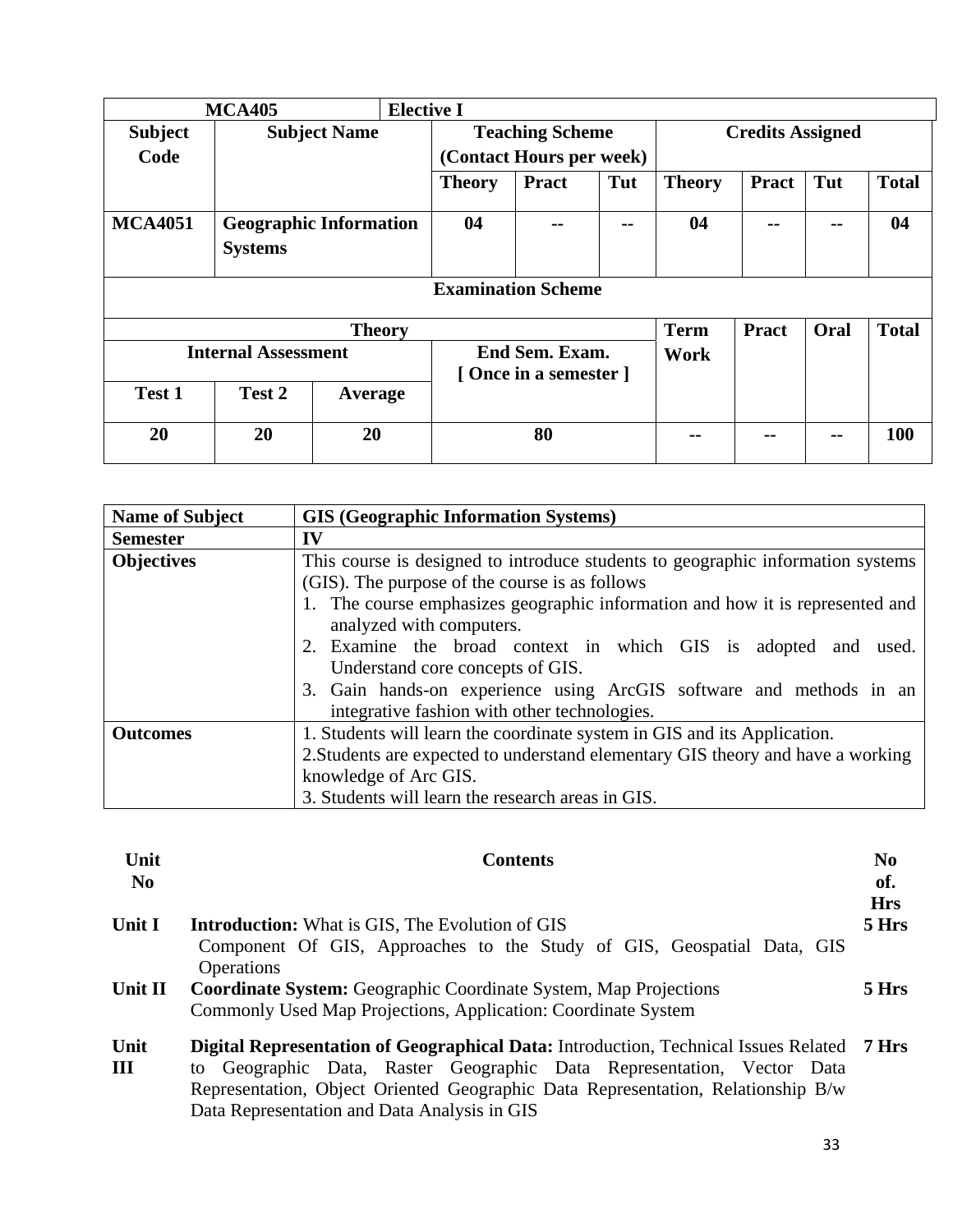| Unit IV     | Data Exploration: Data exploration, Attribute Data Query, Spatial Data Query, Raster 6 Hrs   |       |
|-------------|----------------------------------------------------------------------------------------------|-------|
|             | Data Query, Map Based Data Manipulation                                                      |       |
|             | <b>Application: Data Exploration</b>                                                         |       |
| Unit V      | Vector Data Analysis: Buffering, Overlay, Pattern Analysis                                   | 4 Hrs |
|             | <b>Application: Vector Data Analysis</b>                                                     |       |
| Unit VI     | Geo-coding and Dynamic Segmentation: Geocoding, Applications Of Geo-coding,                  | 5 Hrs |
|             | Dynamic Segmentation, Application of Dynamic, Segmentation                                   |       |
| Unit        | GIS issues and Prospects: Introduction, Issues of Implementing GIS                           | 5 Hrs |
| <b>VII</b>  | The Trend of GIS development, Frontiers of GIS Research                                      |       |
| Unit        | <b>Student Activity:</b> Study of various Research Papers on GIS and, resent The Brief 8 Hrs |       |
| <b>VIII</b> | about the Papers., Explore the GIS Tool-Arc View/Arc GIS                                     |       |

**Instructions for Assignment:** Each candidate will submit a journal containing assignments based on the above syllabus.

- 1. Introduction to Geographic Information Systems-Kang-tsung Chang, TMH, 4th edition.
- 2. Concepts and Techniques of Geographic Information Systems-C.P.Lo, Albert K.W.Yeung,PHI.
- 3. Learning and Using Geographic Information System-Wilpen L Gorr, KristenS Kurland-Cengage Learning India Pvt Ltd.
- 4. GIS-Demers- WIELY PUBLICATION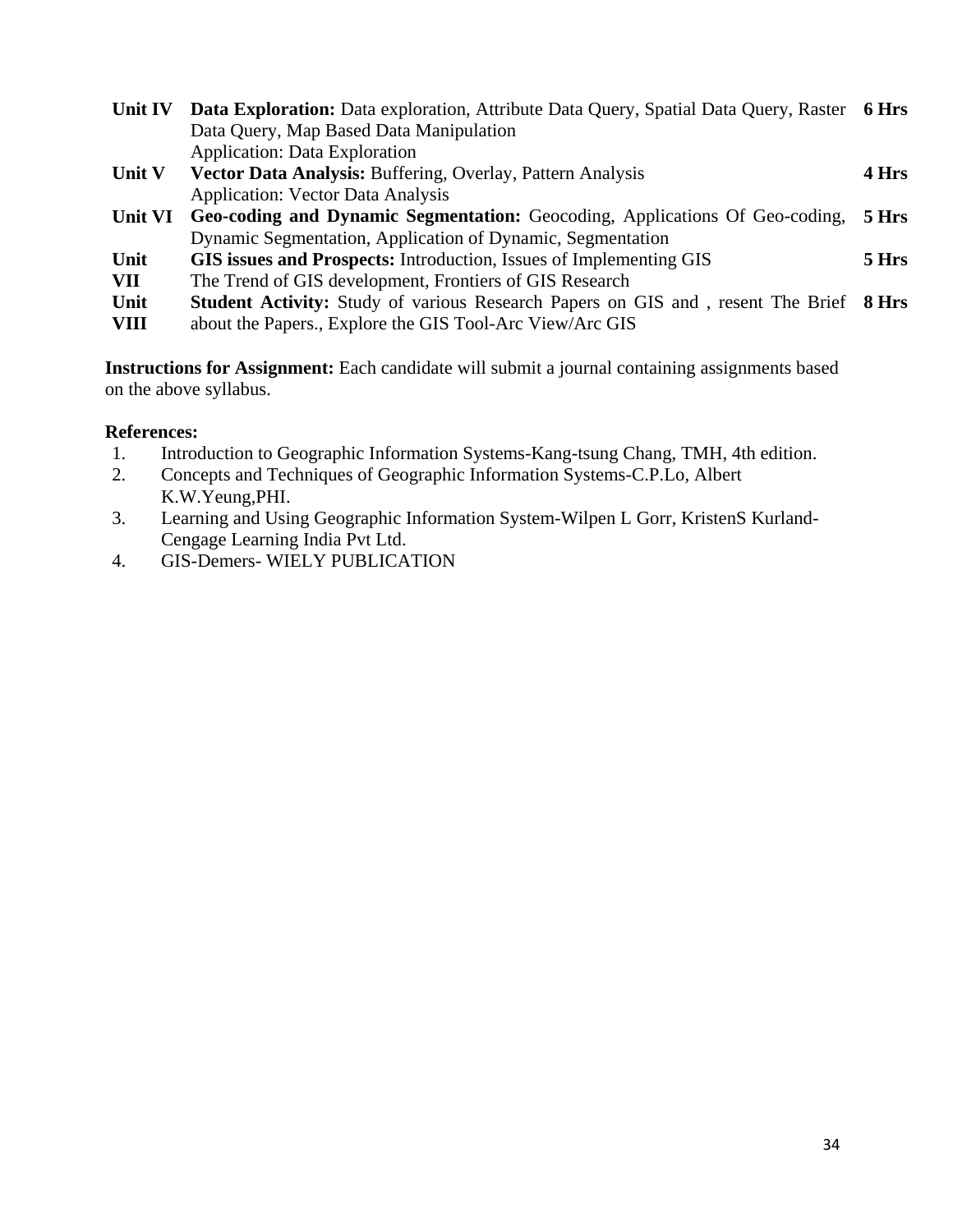| <b>MCA405</b>              |                         |                                        | <b>Elective I</b>        |              |       |               |                         |     |              |
|----------------------------|-------------------------|----------------------------------------|--------------------------|--------------|-------|---------------|-------------------------|-----|--------------|
| <b>Subject</b>             | <b>Subject Name</b>     |                                        | <b>Teaching Scheme</b>   |              |       |               | <b>Credits Assigned</b> |     |              |
| Code                       |                         |                                        | (Contact Hours per week) |              |       |               |                         |     |              |
|                            |                         |                                        | <b>Theory</b>            | <b>Pract</b> | Tut   | <b>Theory</b> | <b>Pract</b>            | Tut | <b>Total</b> |
| <b>MCA4052</b>             | <b>Embedded Systems</b> |                                        | 04                       | --           | --    | 04            | --                      | --  | 04           |
| <b>Examination Scheme</b>  |                         |                                        |                          |              |       |               |                         |     |              |
|                            |                         |                                        |                          | <b>Term</b>  | Pract | Oral          | <b>Total</b>            |     |              |
| <b>Internal Assessment</b> |                         | End Sem. Exam.<br>[Once in a semester] |                          | Work         |       |               |                         |     |              |
| Test 1                     | Test 2                  | Average                                |                          |              |       |               |                         |     |              |
| 20                         | 20                      | 20                                     |                          | 80           |       | --            | --                      | --  | 100          |

| <b>Name of Subject</b> | <b>Embedded System</b>                                                       |
|------------------------|------------------------------------------------------------------------------|
| <b>Semester</b>        | IV                                                                           |
| <b>Objectives</b>      | To give sufficient background for undertaking embedded and real time         |
|                        | systems design.                                                              |
| <b>Outcomes</b>        | 1. To introduce students to the embedded systems, its hardware and software. |
|                        | To introduce devices and buses used for embedded networking.<br>2.           |
|                        | To explain real time operating systems and inter-task communication.<br>3.   |
|                        |                                                                              |

| Unit No. | <b>Content</b>                                                                                                                                  |  |  |  |  |
|----------|-------------------------------------------------------------------------------------------------------------------------------------------------|--|--|--|--|
| Unit I   | Introduction to embedded systems:                                                                                                               |  |  |  |  |
|          | Categories of embedded systems, overview of embedded system architecture,<br>requirements of embedded systems, challenges and issues related to |  |  |  |  |
|          | embedded software development, recent trends in embedded systems, applications<br>of embedded systems.                                          |  |  |  |  |
| Unit II  | 8051 and Advanced Processor Architectures, Memory organization and Real 10 Hrs                                                                  |  |  |  |  |
|          | world Interfacing                                                                                                                               |  |  |  |  |
|          | • 8051 Architecture – (Block diagram, explanation of block diagram)                                                                             |  |  |  |  |
|          | • A brief about 8051 Instruction Set                                                                                                            |  |  |  |  |
|          | • Device addresses in Real world interfacing- address bus, data bus, control bus,                                                               |  |  |  |  |
|          | memory mapping techniques- I/O mapped I/O, memory mapped I/O                                                                                    |  |  |  |  |
|          | • Interrupts in 8051 processor                                                                                                                  |  |  |  |  |
|          | • Introduction to advanced architectures:                                                                                                       |  |  |  |  |
|          | • ARM 7 processor, DSP processor                                                                                                                |  |  |  |  |
|          | (Block diagram level), CISC, RISC                                                                                                               |  |  |  |  |
|          | • Instruction level parallelism (pipelining and superscalar architecture)                                                                       |  |  |  |  |
|          | • Memory: ROM: Masked ROM,                                                                                                                      |  |  |  |  |
|          |                                                                                                                                                 |  |  |  |  |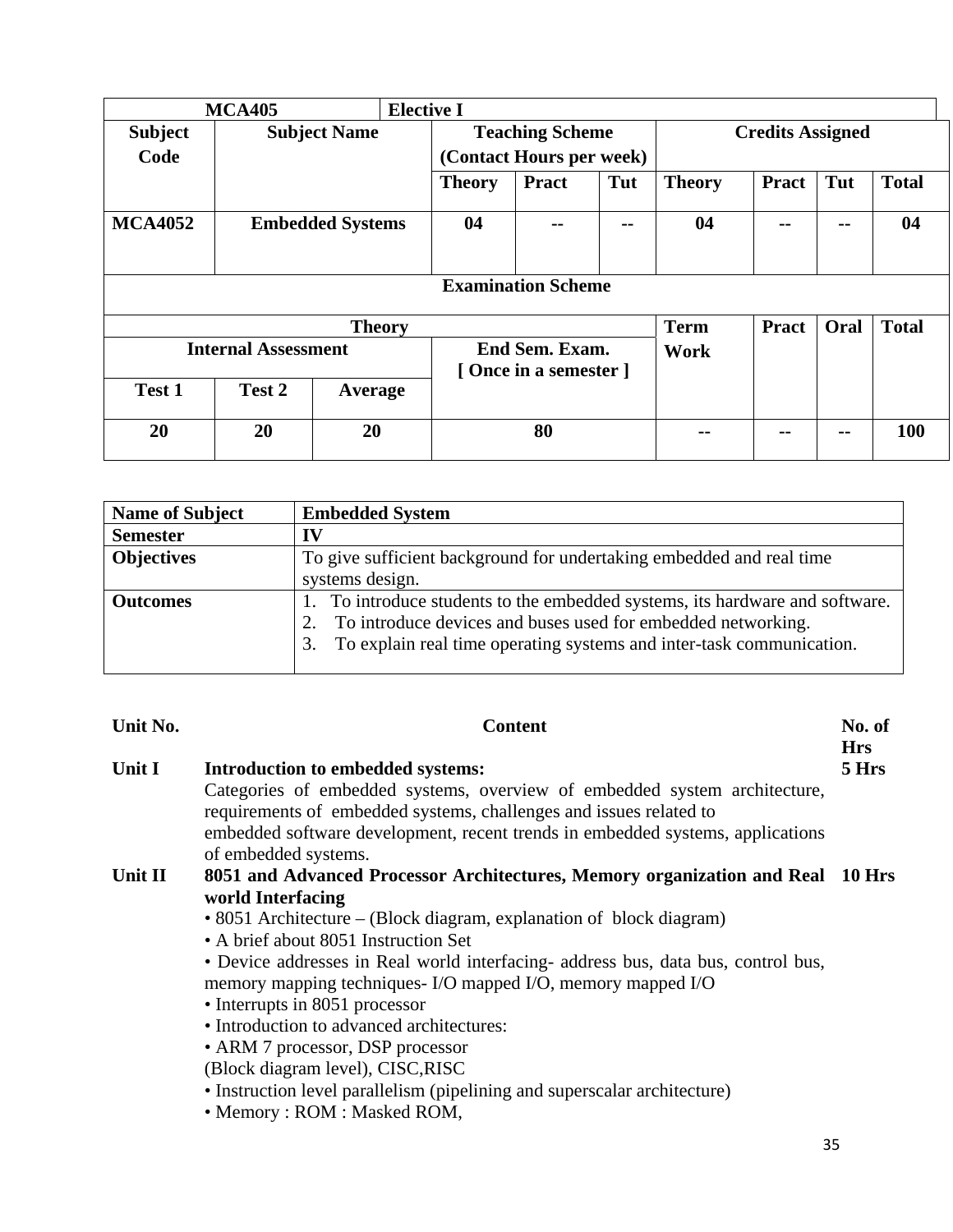EPROM, EEPROM, OTP ROM, Flash memory, RAM : SRAM,DRAM, SDRAM,RDRAM, Address allocation in memory.

• Peripheral Devices: Different I/O types, serial devices, parallel port devices, timers and counters, watchdog timer

#### **Unit III Communication interface standards:**  Need for communication interface, RS232/UART: RS232 communication parameters, RS232 connector configurations, UART, Null Modem cable connection, USB:USB physical interface, features of USB, IEEE 1394: features, protocol architecture, PCI Bus **8 Hrs Unit IV Embedded/Real time operating systems:**  Architecture of the Kernel, Tasks and task schedule r- task states, context switching, scheduling algorithms, rate monotonic analysis, task management function calls, Interrupt service routines, Semaphores- semaphore management function calls, Mutex- mutex management function calls, Mailboxes- mailbox management function calls, Message queuesmessage queue management function calls, Event registers- event register management function calls, Pipes- pipe management function calls, Signals- signal management function calls, Timers- timer management function calls, Memory management, priority inversion problem-priority inheritance. Mechanism of Washing Machine in detail. **12 Hrs 5 Hrs**

**Unit V Testing, Debugging and simulation techniques Compilation process:** Cross compilation (concept only) , Linker/Loader, linker/loader options , High level language simulation, Low level language simulation, Onboard debugger, Emulation techniques : JTAG, OnCE **5 Hrs** 

**Unit VI Overview of Embedded/ Real- time operating systems:**  Embedded operating systems: Embedded NT, Windows XP Embedded, Embedded Linux, Real –time operating systems: QNX Neutrino, VX works, Micro C/OS- II, RT Linux. Handheld OS: iOS, Windows OS

#### **References:**

**1.** Embedded System Design – A Unified Hardware/Software Introduction - Frank Vahid, Tony

- D. Givargis, John Wiley, 2002.
- 2. Embedded / Real Time Systems KVKK Prasad, WileyDreamtech Press.
- 3. Embedded Systems: Architecture, programming and design Raj Kamal, TMH, 2002.
- 4. Steve Heath, 'Embedded System design', 2nd Ed., Elsevier, 2009.

5. Embedded Microcomputer Systems – Jonathan W. Valvano, Brooks / Cole, Thompson Learning.

6. An Embedded Software Primer – David E. Simon, Pearson Ed., 2005.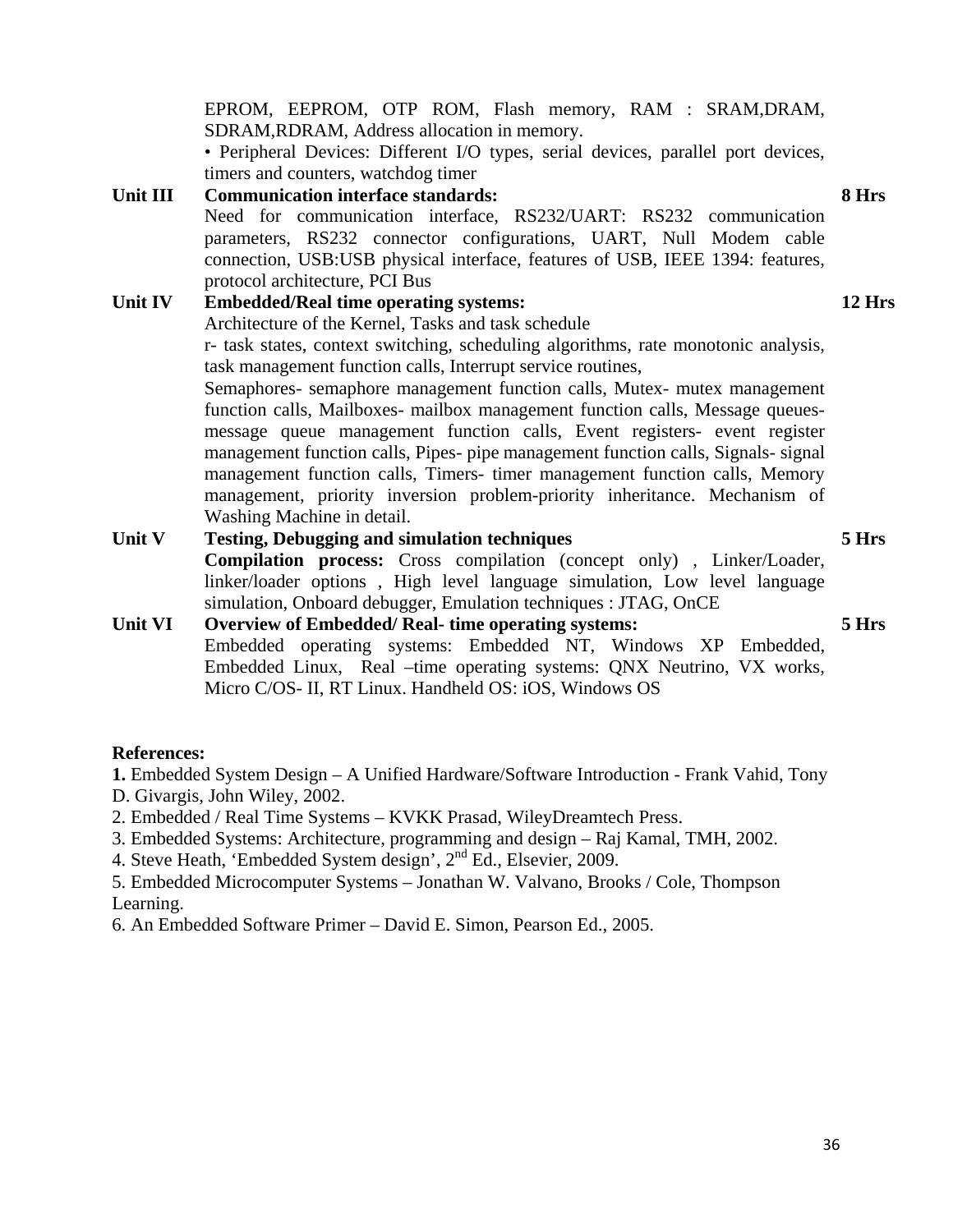| <b>MCA405</b>              |                                                |                     | <b>Elective I</b>         |                                        |     |               |                         |              |      |              |  |
|----------------------------|------------------------------------------------|---------------------|---------------------------|----------------------------------------|-----|---------------|-------------------------|--------------|------|--------------|--|
| <b>Subject</b>             |                                                | <b>Subject Name</b> |                           | <b>Teaching Scheme</b>                 |     |               | <b>Credits Assigned</b> |              |      |              |  |
| Code                       |                                                |                     |                           | (Contact Hours per week)               |     |               |                         |              |      |              |  |
|                            |                                                |                     | <b>Theory</b>             | <b>Pract</b>                           | Tut | <b>Theory</b> |                         | <b>Pract</b> | Tut  | <b>Total</b> |  |
| <b>MCA4053</b>             | <b>Service Oriented</b><br><b>Architecture</b> |                     | 04                        |                                        |     | 04            |                         |              | --   | 04           |  |
|                            |                                                |                     | <b>Examination Scheme</b> |                                        |     |               |                         |              |      |              |  |
|                            |                                                | <b>Theory</b>       |                           |                                        |     | <b>Term</b>   |                         | <b>Pract</b> | Oral | <b>Total</b> |  |
| <b>Internal Assessment</b> |                                                |                     |                           | End Sem. Exam.<br>[Once in a semester] |     |               |                         |              |      |              |  |
| Test 1                     | Test 2                                         | Average             |                           |                                        |     |               |                         |              |      |              |  |
| 20                         | 20                                             | 20                  |                           | 80                                     |     | --            |                         | --           | --   | <b>100</b>   |  |

| <b>Name of Subject</b> | <b>Service Oriented Architecture</b>                                                                                                                                                                                                                                                                                                                                                                                                                                                                                   |
|------------------------|------------------------------------------------------------------------------------------------------------------------------------------------------------------------------------------------------------------------------------------------------------------------------------------------------------------------------------------------------------------------------------------------------------------------------------------------------------------------------------------------------------------------|
| <b>Semester</b>        | IV                                                                                                                                                                                                                                                                                                                                                                                                                                                                                                                     |
| <b>Objectives</b>      | To enable the students to understand the core principles of the Service Oriented<br>Architecture. To enable students to learn to produce well designed, effective<br>integration of applications using web services. To enable students to learn to<br>produce well designed, dynamic Web service based applications. To introduce<br>tools, technologies and framework which will include service provider, service<br>consumer, service registry. To increase student business selection knowledge<br>based services |
| <b>Outcomes</b>        | Student will understand web service based working of business between service<br>consumers, service producer. It also make student aware of integration of<br>different web services based on the differ business pattern and using language<br>business process execution language. Student will learn XML based web<br>service description language.                                                                                                                                                                 |

| Unit No  | <b>Contents</b>                                                                          | No of.<br><b>Hrs</b> |  |  |  |  |
|----------|------------------------------------------------------------------------------------------|----------------------|--|--|--|--|
| Unit I   | <b>Introduction to Middleware:</b> Generic Middleware, Service Specific Middleware,      | 3 Hrs                |  |  |  |  |
|          | Client/Server Building, Working of corba, RPC, Java RMI.                                 |                      |  |  |  |  |
|          | Promises and Challenges of SOA, Service Oriented Architecture, Business driven           |                      |  |  |  |  |
|          | <b>SOA</b>                                                                               |                      |  |  |  |  |
| Unit II  | <b>Introduction to Service oriented architecture:</b> Service orientation in daily life, |                      |  |  |  |  |
|          | Drivers for SOA, Dimensions of SOA, Key components of SOA, Services,                     |                      |  |  |  |  |
|          | Enterprise Service Bus, Orchestration, Prospective of SOA, Perspectives of               |                      |  |  |  |  |
|          | <b>Standard Bodies, Future Trends</b>                                                    |                      |  |  |  |  |
| Unit III | <b>Getting started with SOA :</b> Overview of SOA Implementation Methodology,            | <b>11 Hrs</b>        |  |  |  |  |
|          | SOA Reference Architecture, Business Architecture, Business Processes,                   |                      |  |  |  |  |
|          | Information Design, Service Identification, Service Specification, Service               |                      |  |  |  |  |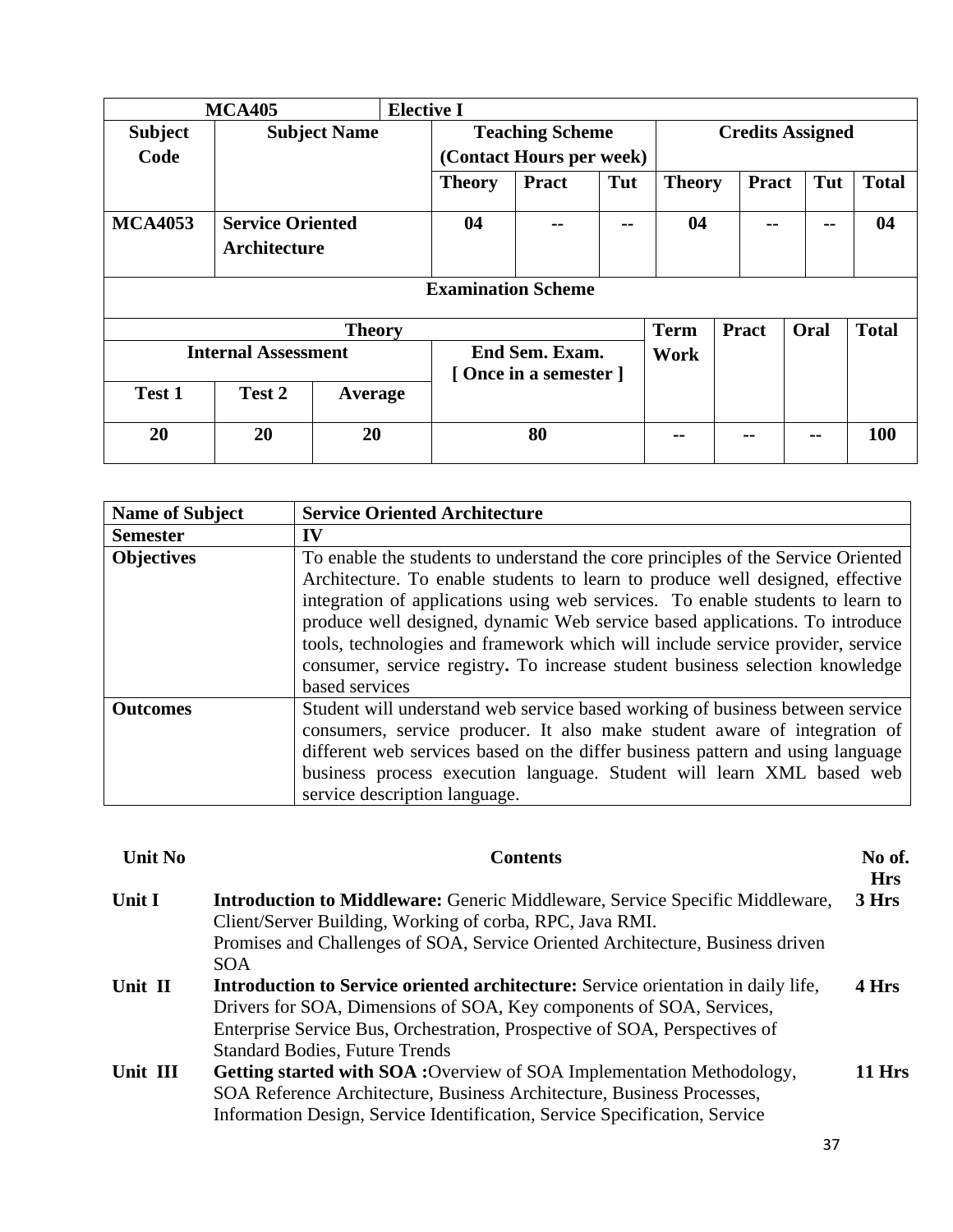Expectations, Interaction Model, Service Constraints, Service Location, Services Realization, Buying Services, Outsourcing Services, Building Services, Summary of Service Identification and Realization Concerns, Service Life Cycle, The Service Design Process, Top-Down Approaches- Enterprise System Analysis - Business Process Model, Bottom-Up Approaches- Utility Services - Service Enabling, Middle-Out: The Best of Both, Process Summary – Activities- Artifacts – Repositories - Governance, Process Phases - Architectural Context – Business - Design - Implementation - Test, Practical steps **Starting with the Business :**Business Architecture, Enterprise Business Architecture, Project Business Architecture, Value Chain, Business Context, Understanding the Business Motivation Model – Ends - Vision - Desired Results, Means - Mission - Course of Action - Directives, Influencers, Alignment and Traceability, Business Process Management and Modeling, Basic Business Process Model Components, Executable Models, Business Process Models in an SOA World Unit IV Common Semantics: Documents - Defining Documents, Adapting the Information 3 Hrs Model, Multiple Documents Documents and XML - XML Schema, Types in Schemas, Document Variations in Schemas, Designing for Change XML Patterns - Derivation Using Abstract Classes, Derivation by Extension , Derivation by Restriction **Unit V** Service Oriented Enterprise Application : Consideration for service oriented Enterprise Applications- Service Enablement, Service Integration, Service Orchestration, Service Infrastructure Patterns for SOA- Patterns for Service Enablement, Patterns for Service Integration, Patterns for Service Orchestration, Patterns for Service Infrastructure, Pattern based Architecture for Service oriented Enterprise Applications, Reference Model of Service Oriented, Java EE Enterprise Application, Technical Architecture, Composite Application, SOA programming models -Service Component Architecture (SCA), Windows Communication Foundation (WCF), Enterprise SOA Layer, Solution Architecture for Enterprise Application. **10 Hrs Unit VI Service Oriented Analysis and Design:** Need for models, Principles of service Design –Reuse, Integration, Agility Design of Activity Services ( or Business Services) -Illustration Design of Data Services, Design of Client Services, Design of Business Process Services, Illustration – Loan Approval Business Process, Explanation of Loan Approval Process **5 Hrs Unit VII SOA Governance, Security and Implementation:** SOA Governance- Strategic Architecture (Process, Technologies, People) Development of services (Governance of Service Design, Governance of Service Execution, Governance of Service Modification, Technologies for SOA governance),SOA security (Technologies for SOA security), Approaches for Enterprise-wide SOA Implementation- Strategy (Due Diligence, AS IS Assessment), TO BE Strategy , SOA Development (Transition Planning, Validation, Proof of Concept, Business Process Model), Service Deployment and Monitoring **6 Hrs**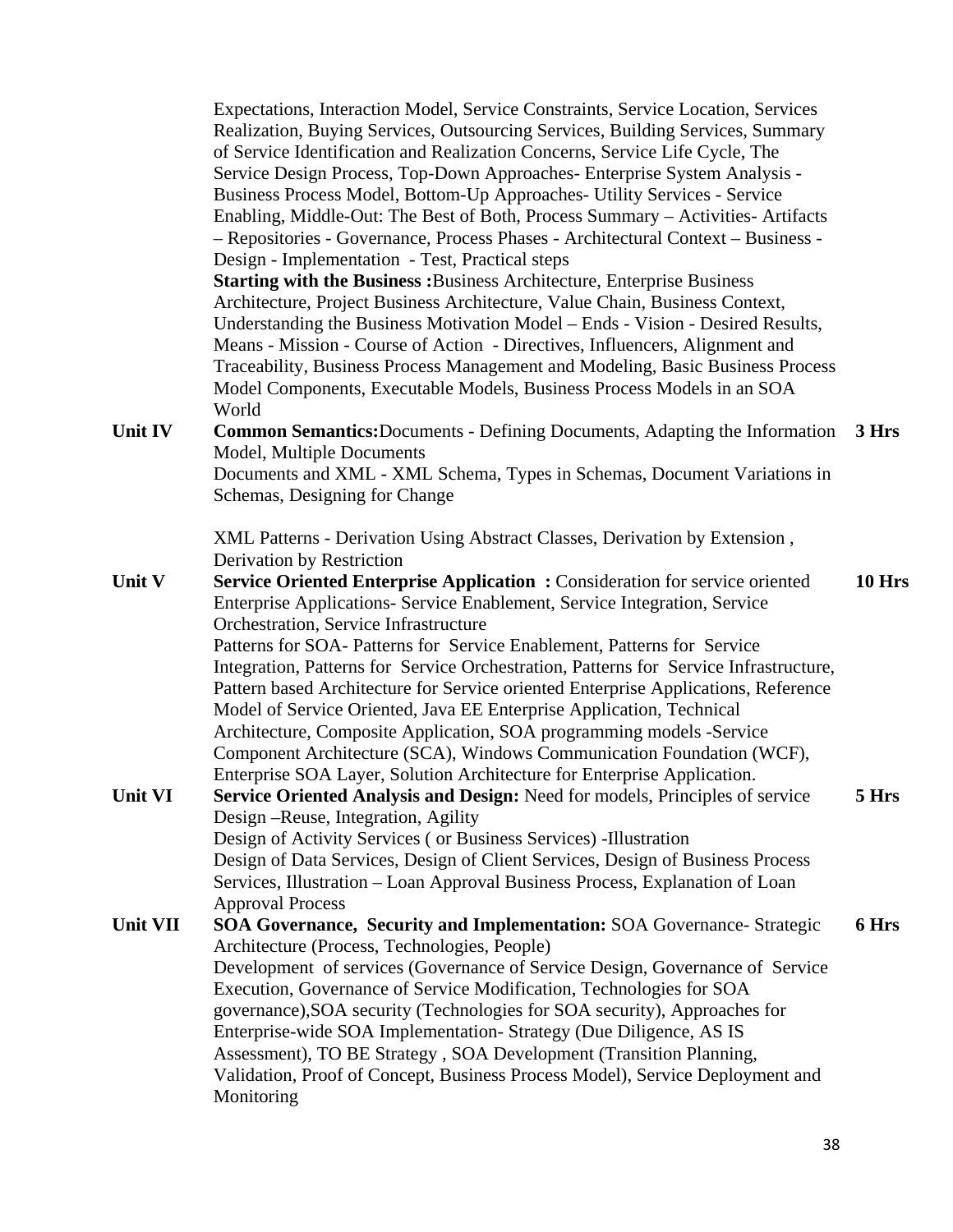**Unit VIII SOA best Practices (Case Study based):** SOA strategy – Best Practices, SOA Development – Best Practices, SOA Governance – Best Practices **3 Hrs** 

#### **References:**

- 1. Applied SOA by Michael Rosen
- 2. "Service- Oriented Architecture for Enterprise Applications", Shankar Kambhampaty, Wiley publication
- 3. G. SudhaSadasivam "Distributed Component Architecture", Wiley India edition.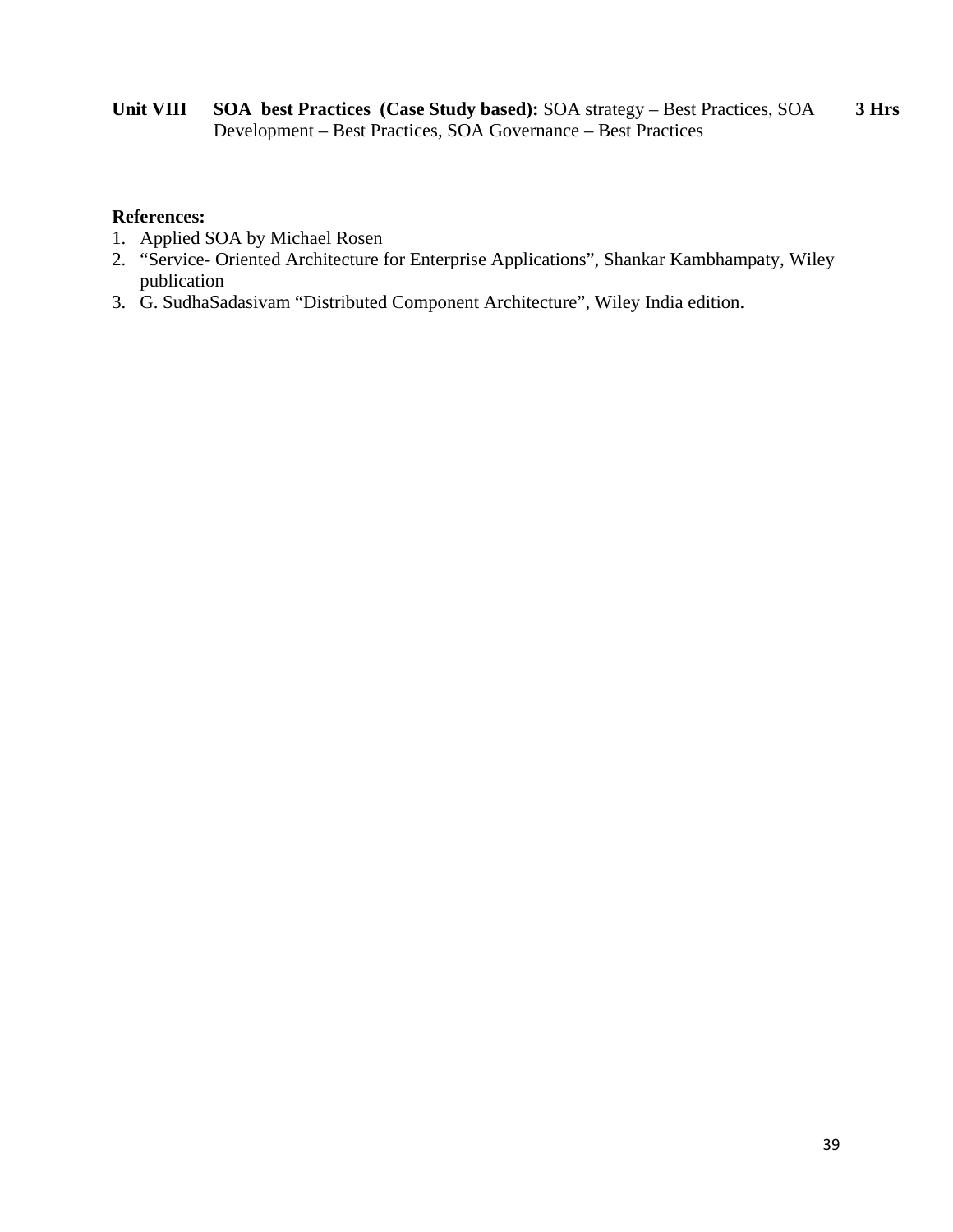| <b>MCA405</b>             |                                                                                                                                                                                                                                                                                                                                                                                                                                                                                                                                                                                                                                                                     |                                                                                                                                                                                                                                                                                                                                                                                                                                                                                                                                                                                                                                                                                                                                                                                                     |    | <b>Elective I</b>      |                           |                                |               |                         |      |                     |  |
|---------------------------|---------------------------------------------------------------------------------------------------------------------------------------------------------------------------------------------------------------------------------------------------------------------------------------------------------------------------------------------------------------------------------------------------------------------------------------------------------------------------------------------------------------------------------------------------------------------------------------------------------------------------------------------------------------------|-----------------------------------------------------------------------------------------------------------------------------------------------------------------------------------------------------------------------------------------------------------------------------------------------------------------------------------------------------------------------------------------------------------------------------------------------------------------------------------------------------------------------------------------------------------------------------------------------------------------------------------------------------------------------------------------------------------------------------------------------------------------------------------------------------|----|------------------------|---------------------------|--------------------------------|---------------|-------------------------|------|---------------------|--|
| <b>Subject</b>            | <b>Subject Name</b>                                                                                                                                                                                                                                                                                                                                                                                                                                                                                                                                                                                                                                                 |                                                                                                                                                                                                                                                                                                                                                                                                                                                                                                                                                                                                                                                                                                                                                                                                     |    | <b>Teaching Scheme</b> |                           |                                |               | <b>Credits Assigned</b> |      |                     |  |
| Code                      |                                                                                                                                                                                                                                                                                                                                                                                                                                                                                                                                                                                                                                                                     | (Contact Hours per week)                                                                                                                                                                                                                                                                                                                                                                                                                                                                                                                                                                                                                                                                                                                                                                            |    |                        |                           |                                |               |                         |      |                     |  |
|                           |                                                                                                                                                                                                                                                                                                                                                                                                                                                                                                                                                                                                                                                                     |                                                                                                                                                                                                                                                                                                                                                                                                                                                                                                                                                                                                                                                                                                                                                                                                     |    | <b>Theory</b>          |                           | Tut                            | <b>Theory</b> | <b>Pract</b>            | Tut  | <b>Total</b>        |  |
| <b>MCA4054</b>            | <b>E-Business</b>                                                                                                                                                                                                                                                                                                                                                                                                                                                                                                                                                                                                                                                   |                                                                                                                                                                                                                                                                                                                                                                                                                                                                                                                                                                                                                                                                                                                                                                                                     | 04 |                        |                           |                                | 04            |                         |      | 04                  |  |
|                           |                                                                                                                                                                                                                                                                                                                                                                                                                                                                                                                                                                                                                                                                     |                                                                                                                                                                                                                                                                                                                                                                                                                                                                                                                                                                                                                                                                                                                                                                                                     |    |                        |                           |                                |               |                         |      |                     |  |
|                           |                                                                                                                                                                                                                                                                                                                                                                                                                                                                                                                                                                                                                                                                     |                                                                                                                                                                                                                                                                                                                                                                                                                                                                                                                                                                                                                                                                                                                                                                                                     |    |                        | <b>Examination Scheme</b> |                                |               |                         |      |                     |  |
|                           |                                                                                                                                                                                                                                                                                                                                                                                                                                                                                                                                                                                                                                                                     | <b>Theory</b>                                                                                                                                                                                                                                                                                                                                                                                                                                                                                                                                                                                                                                                                                                                                                                                       |    |                        |                           |                                | <b>Term</b>   | <b>Pract</b>            | Oral | <b>Total</b>        |  |
|                           | <b>Internal Assessment</b>                                                                                                                                                                                                                                                                                                                                                                                                                                                                                                                                                                                                                                          |                                                                                                                                                                                                                                                                                                                                                                                                                                                                                                                                                                                                                                                                                                                                                                                                     |    |                        |                           | End Sem. Exam.                 | Work          |                         |      |                     |  |
|                           |                                                                                                                                                                                                                                                                                                                                                                                                                                                                                                                                                                                                                                                                     |                                                                                                                                                                                                                                                                                                                                                                                                                                                                                                                                                                                                                                                                                                                                                                                                     |    |                        |                           | [Once in a semester]           |               |                         |      |                     |  |
| Test 1                    | Test 2                                                                                                                                                                                                                                                                                                                                                                                                                                                                                                                                                                                                                                                              | Average                                                                                                                                                                                                                                                                                                                                                                                                                                                                                                                                                                                                                                                                                                                                                                                             |    |                        |                           |                                |               |                         |      |                     |  |
| 20                        | 20                                                                                                                                                                                                                                                                                                                                                                                                                                                                                                                                                                                                                                                                  | 20                                                                                                                                                                                                                                                                                                                                                                                                                                                                                                                                                                                                                                                                                                                                                                                                  |    |                        | 80                        |                                | --            | --                      | --   | <b>100</b>          |  |
| Name of<br><b>Subject</b> | <b>E-Business</b>                                                                                                                                                                                                                                                                                                                                                                                                                                                                                                                                                                                                                                                   |                                                                                                                                                                                                                                                                                                                                                                                                                                                                                                                                                                                                                                                                                                                                                                                                     |    |                        |                           |                                |               |                         |      |                     |  |
| <b>Semester</b>           | IV                                                                                                                                                                                                                                                                                                                                                                                                                                                                                                                                                                                                                                                                  |                                                                                                                                                                                                                                                                                                                                                                                                                                                                                                                                                                                                                                                                                                                                                                                                     |    |                        |                           |                                |               |                         |      |                     |  |
|                           | 2.<br>3.<br>4.<br>5.<br>6.<br>7.                                                                                                                                                                                                                                                                                                                                                                                                                                                                                                                                                                                                                                    | 1.<br>Introduction of various aspects and models for E-business<br>Introduction of electronic market and EDI<br>To study Scope E-business in the market<br>The main objective of managing digital firms is to understand Information<br>system, Perspective on Information system, contemporize approach to<br>information system, learning to use it and new opportunities with technology<br>The main objective of this unit is to understand types of information system its<br>functional perspectives and integrating functions and business process<br>The objective of this unit is to understand organization, management and its<br>strategy and how information system will impact in an organization.<br>The main objective is to develop long range plan in MIS, ascertaining the class |    |                        |                           |                                |               |                         |      |                     |  |
| <b>Outcomes</b>           | of information requirement and its implementation.<br>In-depth knowledge on e-business and its impact<br>1.<br>Gives knowledge about electronic market and EDI<br>Understand the current scenario of e- business<br>3.<br>Gives the importance of information system in a digital firm and its new<br>4.<br>opportunities with technologies.<br>Helps to understand different types of IS in functional perspectives and business<br>5.<br>process in an organization.<br>Helps to understand concepts of decision making and how decision is taken in<br>6.<br>an organization.<br>7. Gives In-depth knowledge why to develop long rang plan and it implementation |                                                                                                                                                                                                                                                                                                                                                                                                                                                                                                                                                                                                                                                                                                                                                                                                     |    |                        |                           |                                |               |                         |      |                     |  |
| <b>Unit No</b>            | in MIS.                                                                                                                                                                                                                                                                                                                                                                                                                                                                                                                                                                                                                                                             |                                                                                                                                                                                                                                                                                                                                                                                                                                                                                                                                                                                                                                                                                                                                                                                                     |    |                        | <b>Contents</b>           |                                |               |                         |      | No of.              |  |
| Unit I                    | Overview:                                                                                                                                                                                                                                                                                                                                                                                                                                                                                                                                                                                                                                                           | Definitions                                                                                                                                                                                                                                                                                                                                                                                                                                                                                                                                                                                                                                                                                                                                                                                         | of |                        |                           | Electronic Commerce/Electronic |               | Business,               |      | <b>Hrs</b><br>3 Hrs |  |

**Unit I Overview:** Definitions of Electronic Commerce/Electronic Business, Categories of E-business (b2b, b2c, b2a etc), Introduction to Whiteley's Model (Electronic Markets, EDI, Internet Commerce)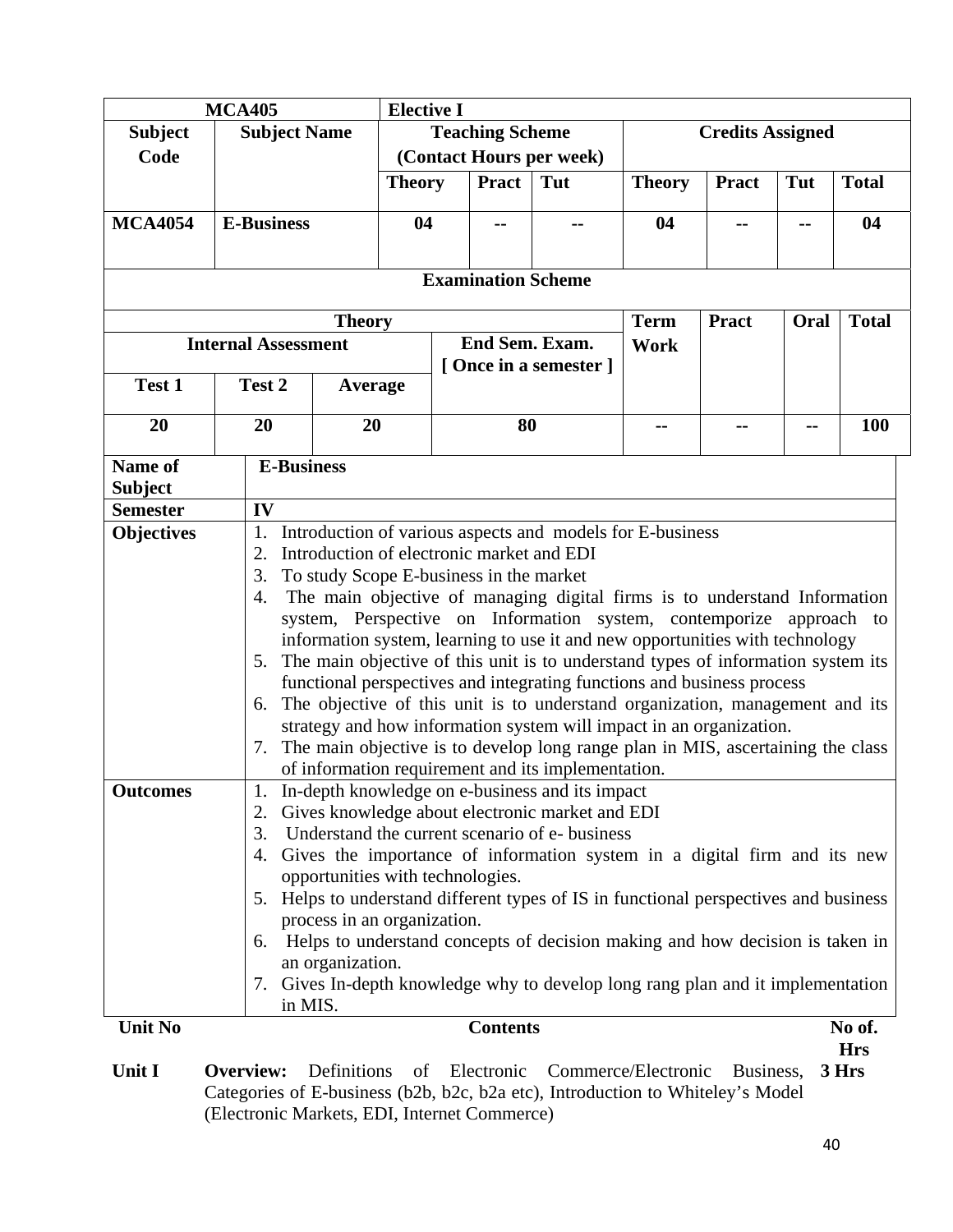|    | Unit II             | <b>Defining E-business idea:</b> The Entrepreneurial process, The entrepreneur                                                                          | 5 Hrs |
|----|---------------------|---------------------------------------------------------------------------------------------------------------------------------------------------------|-------|
|    |                     | The entrepreneurial process, Factors affecting E-usiness success, The network                                                                           |       |
|    |                     | effect, Scalability, Innovative web marketing ideas, Ease of entry into electronic<br>markets, Adaptability to change, Exploiting E-business advantages |       |
|    | Unit III            | <b>Impact of E-business on Society:</b> What is really going on?                                                                                        | 6 Hrs |
|    |                     | Issues related to the job market, work patterns, skills required and continuous                                                                         |       |
|    |                     | learning. How local becomes global. IS/IT a positive thing? Privacy and                                                                                 |       |
|    |                     | security issues. Information and knowledge.                                                                                                             |       |
|    | Unit IV             | Electronic Markets: Definition and use of Electronic Markets., Advantages                                                                               | 4 Hrs |
|    |                     | and Disadvantages associated with Electronic Markets, Some functional                                                                                   |       |
|    |                     | electronic markets, The future of Electronic Markets.                                                                                                   |       |
|    | Unit V              | <b>Electronic Data Interchange (EDI):</b> EDI definition, (overview of advantages                                                                       | 6 Hrs |
|    |                     | and disadvantages), Technical aspects of EDI, Business implications of EDI.                                                                             |       |
|    | <b>Unit VI</b>      | E-Business Today: Current global situation., E-business according to                                                                                    | 5 Hrs |
|    |                     | predictions? (good or bad!!), Where does the present situation point to? What                                                                           |       |
|    |                     | needs to be done in order to cater for the future e-business/information society?                                                                       |       |
|    | <b>Unit VII</b>     | Managing the Digital Firm: Why Information System?, Perspectives on                                                                                     | 3 Hrs |
|    |                     | Information System, Contemporary approach to Information System, Learning                                                                               |       |
|    |                     | to Use Information Systems : New Opportunities with Technology                                                                                          |       |
|    | Unit VIII           | Information System in the Enterprise, Major Types of System in Organisation, 3 Hrs                                                                      |       |
|    |                     | Systems from Functional Perspectives,                                                                                                                   |       |
|    |                     | <b>Integrating Functions and Business Processes: Introduction to</b><br>Enterprise                                                                      |       |
|    |                     | Application                                                                                                                                             |       |
|    | Unit IX             | <b>Information</b><br>Organisations,<br><b>Systems:</b><br>Management<br>and<br>Strategy,                                                               | 4 Hrs |
|    |                     | Organisations and Information Systems, How Information System impact<br>Organisations and Business Firms, The Impact of IT on Management Decision       |       |
|    |                     | Making, Information Business and Business Strategy                                                                                                      |       |
|    | Unit X              | Development of Long Range Plans of MIS,<br>Development of MIS:                                                                                          | 6 Hrs |
|    |                     | Ascertaining the class of Information,<br>Determining the Information                                                                                   |       |
|    |                     | Development and Implementation of MIS, Management of<br>Requirement,                                                                                    |       |
|    |                     | Quality in MIS,<br>Organization for development of MIS, MIS : the Factors for                                                                           |       |
|    |                     | <b>Success and Failure</b>                                                                                                                              |       |
|    | <b>References:-</b> |                                                                                                                                                         |       |
|    |                     | 1. Whiteley, D. (2000). E-Commerce, Strategy, Technologies and Applications, London,                                                                    |       |
|    | McGraw Hill.        |                                                                                                                                                         |       |
|    |                     | 2. Creating a winning E-Business by Napier, Judd, Rivers, Wagner Course Technology                                                                      |       |
| 3. |                     | <b>Thomson Learning</b><br>Management Information Systems, W. S. Jawadekar, 3rd Edition, TMH.                                                           |       |
|    |                     | 4. Management Information Systems, Loudon and Loudon, 10th Edition, Pearson Educations.                                                                 |       |
|    |                     | 5. Electronic Commerce by Gary P. Schneider Course Technology Thomson Learning                                                                          |       |

- 6. Management Information System, James O'Brien, 7<sup>th</sup> edition, TMH.
- 7. Information Systems the Foundation of E-Business, Steven Alter, 4<sup>th</sup> Edition, Pearson Education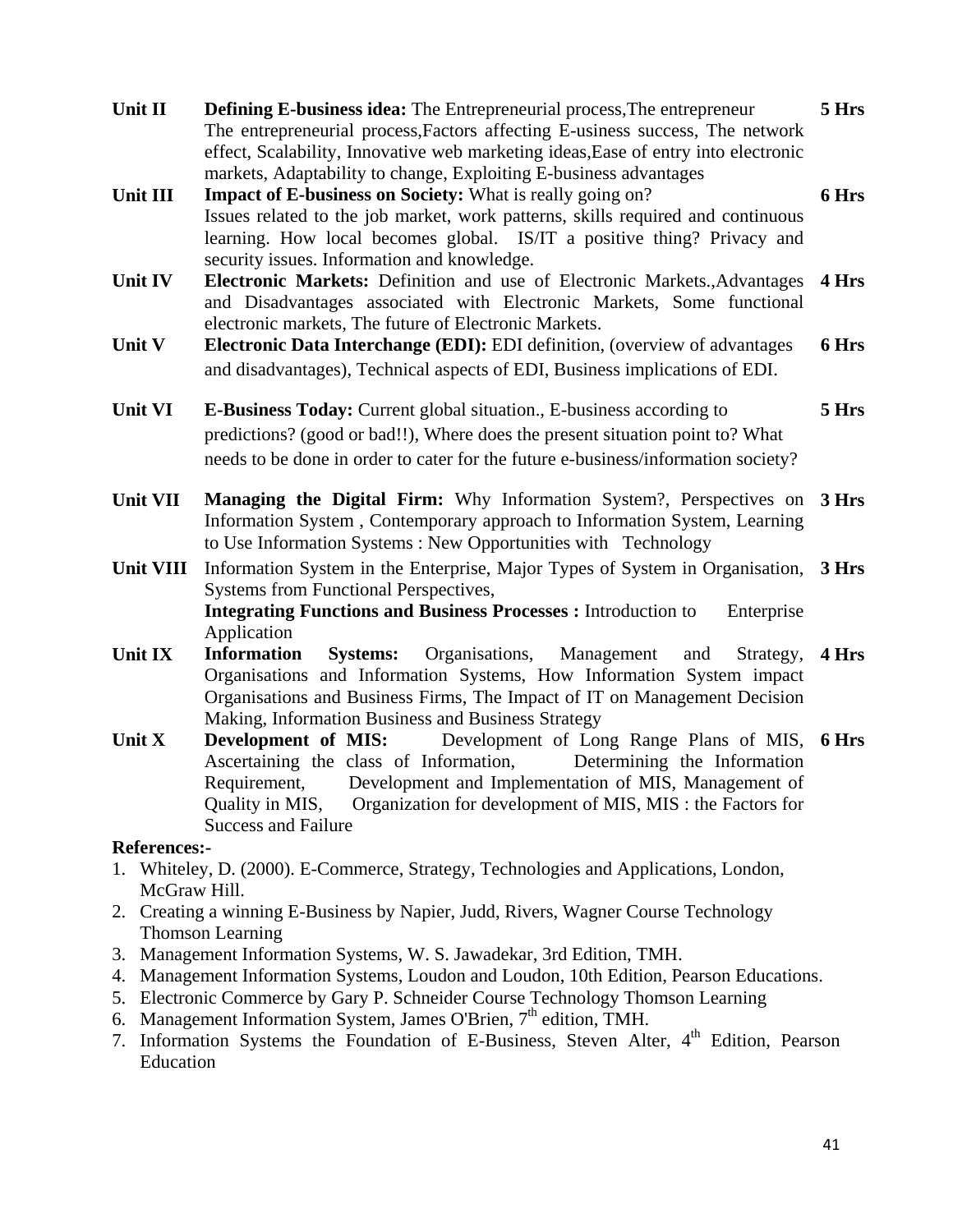| <b>MCA405</b>  |                                           |               | <b>Elective I</b>                       |                          |     |               |                         |      |              |  |  |  |
|----------------|-------------------------------------------|---------------|-----------------------------------------|--------------------------|-----|---------------|-------------------------|------|--------------|--|--|--|
| <b>Subject</b> | <b>Subject Name</b>                       |               |                                         | <b>Teaching Scheme</b>   |     |               | <b>Credits Assigned</b> |      |              |  |  |  |
| Code           |                                           |               |                                         | (Contact Hours per week) |     |               |                         |      |              |  |  |  |
|                |                                           |               | <b>Theory</b>                           | <b>Pract</b>             | Tut | <b>Theory</b> | <b>Pract</b>            | Tut  | <b>Total</b> |  |  |  |
| <b>MCA4055</b> | <b>Human Computer</b><br><b>Interface</b> |               | 04                                      | --                       | --  | 04            | --                      |      | 04           |  |  |  |
|                | <b>Examination Scheme</b>                 |               |                                         |                          |     |               |                         |      |              |  |  |  |
|                |                                           | <b>Theory</b> |                                         |                          |     | <b>Term</b>   | <b>Pract</b>            | Oral | <b>Total</b> |  |  |  |
|                | <b>Internal Assessment</b>                |               | End Sem. Exam.<br>[Once in a semester ] |                          |     | Work          |                         |      |              |  |  |  |
| Test 1         | Test 2                                    | Avera         |                                         |                          |     |               |                         |      |              |  |  |  |
|                |                                           | ge            |                                         |                          |     |               |                         |      |              |  |  |  |
| 20             | 20                                        | 20            |                                         | 80                       |     | --            |                         |      | <b>100</b>   |  |  |  |

| <b>Subject Name</b> | HUMAN COMPUTER INTERFACE                                                                                                                                                                                                                                                       |
|---------------------|--------------------------------------------------------------------------------------------------------------------------------------------------------------------------------------------------------------------------------------------------------------------------------|
| <b>Semester</b>     | IV                                                                                                                                                                                                                                                                             |
| <b>Objectives</b>   | Expose students to the main concept of human computer interaction.<br>Understand main modes of human computer interaction. To apply useful<br>criteria for guiding design and evaluation of user interfaces. To identify and<br>discuss key problems in HCI and its solutions. |
| <b>Outcomes</b>     | Understanding the importance of human factors in developing an interactive<br>system. Acquiring knowledge of design goals and standards of HCI designs                                                                                                                         |
| <b>Unit No</b>      | No of.<br>Contents                                                                                                                                                                                                                                                             |

- Unit I The User Interface: Introduction, Importance of the User Interface, Importance and benefits of Good Design History of Human Computer Interface. Characteristics of Graphical and Web User Interface**:** Graphical User Interface, popularity of graphics, concepts of Direct Manipulation, Graphical System advantage and disadvantage, Characteristics of GUI. Web User Interface, popularity of web, Characteristics of Web Interface, Merging of Graphical Business systems& the Web, Principles of User Interface Design **7 Hrs**
- **Unit II** The User Interface Design Process: Obstacles and Pitfall in the development Process, Usability, The Design Team, Human Interaction with Computers, Important Human Characteristics in Design, Human Consideration in Design, Human Interaction Speeds, Performance versus Preference, Methods for Gaining and Understanding of Users **6 Hrs**

**Hrs**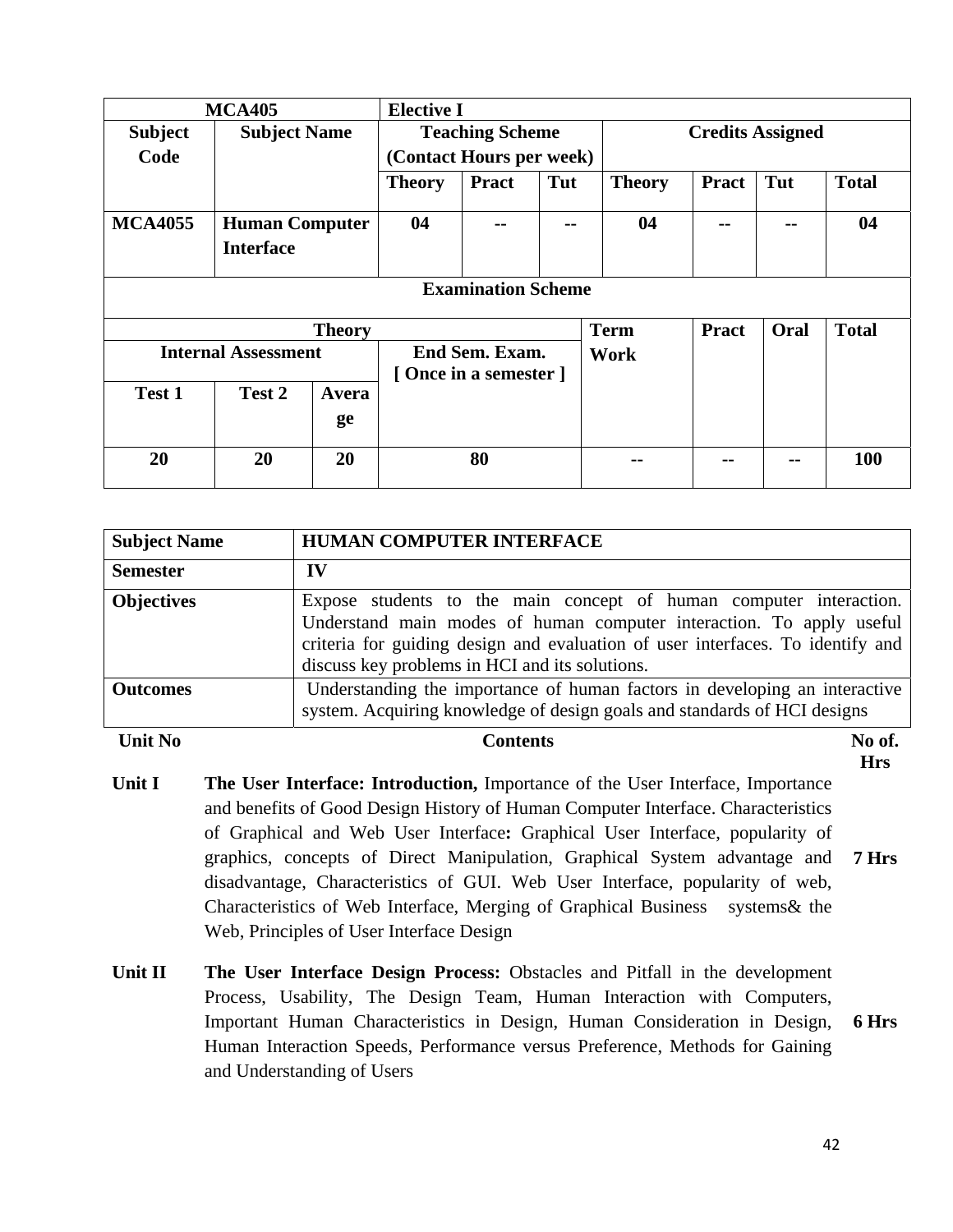- **Unit III Understanding Business Functions:** Business Definitions & Requirement analysis, Determining Business Functions, Design standards or Style Guides, System Training and Documentation **5 Hrs Unit IV Principles of Good Screen Design:** Human considerations in screen Design, interface design goals, test for a good design, screen meaning and purpose, Technological considerations in Interface Design System Menus and Navigation Schemes**:** Structure, Functions, Context, Formatting, Phrasing and Selecting, Navigating of Menus, Kinds of Graphical Menus **7 Hrs Unit V Windows Interface:** Windows characteristic, Components of Window, Windows
- Presentation Styles, Types of Windows, Window Management, Web systems **6 Hrs**
- **Unit VI Device and Screen-Based Control**: Device based controls, Operable Controls, Text entry/read-Only Controls, Section Controls, Combining Entry/Selection Controls, Other Operable Controls and Presentation Controls, Selecting proper controls **6 Hrs**
- **Unit VII Effective Feedback Guidance and Assistance**: Providing the Proper Feedback, Guidance and Assistance

Effective Internationalization and Accessibility**-** International consideration, Accessibility, Create meaningful Graphics, Icons and Images, Colors-uses, possible problems with colors, choosing colors **8 Hrs** 

**Instructions for Assignments:** Each candidate will submit a journal containing three assignments based on the above syllabus in addition to the 2 unit tests to be held in the semester.

#### **References:**

- 1. Wilbert O. Galitz, "The Essential Guide to User Interface Design", Wiley India Edition
- 2. Prece, Rogers, "Sharps Interaction Design" , Wiley India.
- 3. Ben Shneidermann , "Designing the user interface" . 3rd Edition, Pearson Education Asia.
- 4. SorenLauesen, "User Interface Design" , Pearson Education
- 5. Alan Cooper, Robert Reimann, David Cronin , "Essentials of Interaction Design", Wiley
- 6. Alan Dix, Janet Fincay, GreGoryd, Abowd, Russell,Bealg,"HumanComputer Interaction", Pearson Education,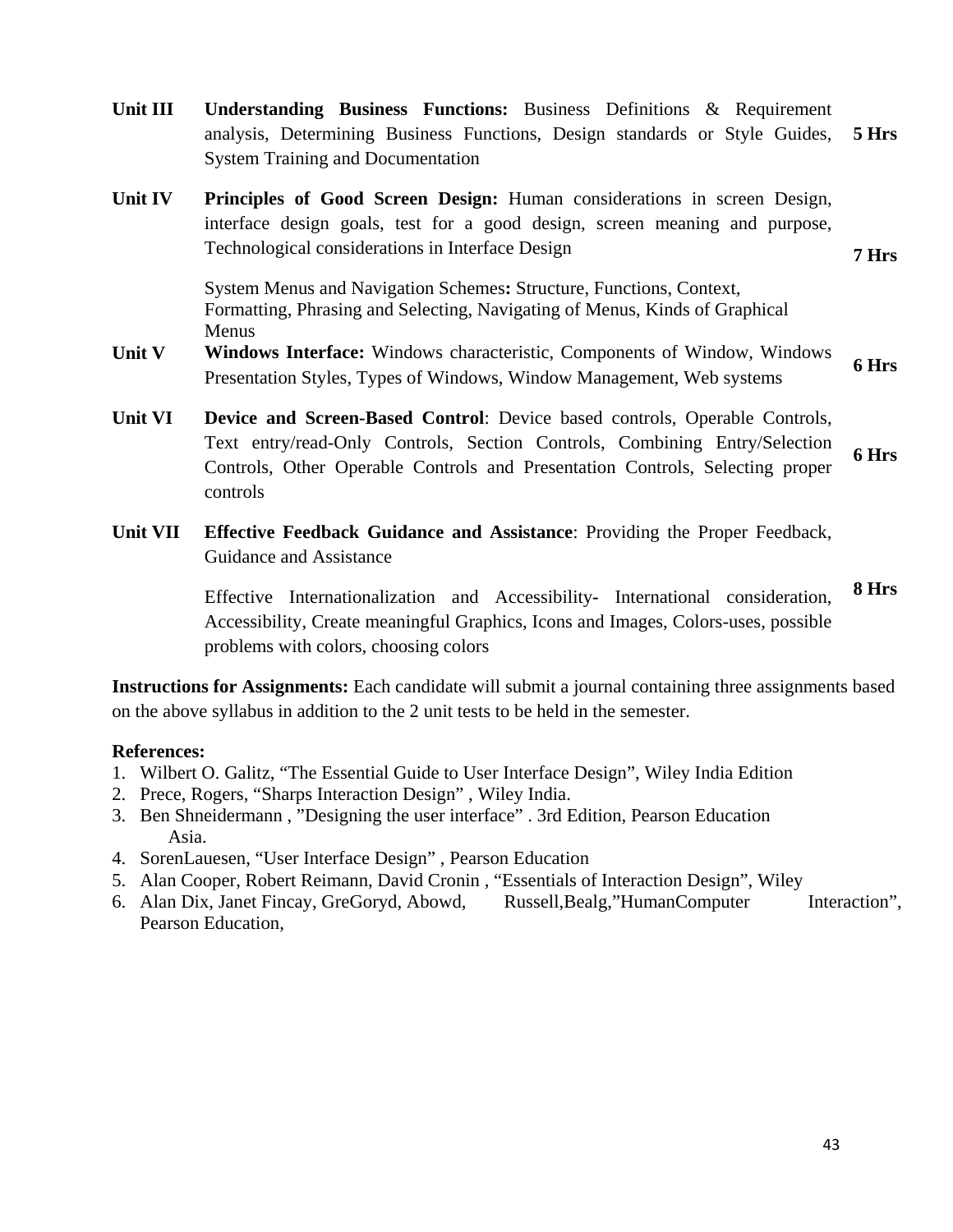| Lab I - Core & Advanced JAVA<br>L401                                                                         |                                                                                                                                                  |                                      |                           |     |               |                         |      |              |
|--------------------------------------------------------------------------------------------------------------|--------------------------------------------------------------------------------------------------------------------------------------------------|--------------------------------------|---------------------------|-----|---------------|-------------------------|------|--------------|
| <b>Subject</b>                                                                                               | <b>Subject Name</b>                                                                                                                              |                                      | <b>Teaching Scheme</b>    |     |               | <b>Credits Assigned</b> |      |              |
| Code                                                                                                         |                                                                                                                                                  |                                      | (Contact Hours per week)  |     |               |                         |      |              |
|                                                                                                              |                                                                                                                                                  | <b>Theory</b>                        | <b>Pract</b>              | Tut | <b>Theory</b> | <b>Pract</b>            | Tut  | <b>Total</b> |
| L401                                                                                                         | Laboratory I – Core &                                                                                                                            |                                      | 06                        |     |               | 03                      |      | 03           |
|                                                                                                              | <b>Advanced JAVA</b>                                                                                                                             |                                      |                           |     |               |                         |      |              |
|                                                                                                              |                                                                                                                                                  |                                      |                           |     |               |                         |      |              |
|                                                                                                              |                                                                                                                                                  |                                      | <b>Examination Scheme</b> |     |               |                         |      |              |
|                                                                                                              |                                                                                                                                                  | End Sem. Exam. [ Once in a semester] |                           |     |               |                         |      |              |
|                                                                                                              | <b>Laboratory Name</b>                                                                                                                           |                                      |                           |     | <b>Term</b>   | <b>Pract</b>            | Oral | <b>Total</b> |
|                                                                                                              | Laboratory I – Core & Advanced JAVA                                                                                                              |                                      |                           |     | Work          |                         |      |              |
| L401                                                                                                         |                                                                                                                                                  |                                      |                           |     | 25            | 50                      | 25   | <b>100</b>   |
|                                                                                                              | <b>Core JAVA</b>                                                                                                                                 |                                      |                           |     | 15            | 25                      | 15   | 55           |
|                                                                                                              | <b>Advanced JAVA</b>                                                                                                                             | 10                                   | 15                        | 10  | 35            |                         |      |              |
|                                                                                                              | <b>Journal/Documentation</b>                                                                                                                     |                                      |                           |     | --            | 10                      | --   | 10           |
| Name of<br><b>Subject</b>                                                                                    | Laboratory I - Core & Advanced JAVA                                                                                                              |                                      |                           |     |               |                         |      |              |
| <b>Semester</b>                                                                                              | IV                                                                                                                                               |                                      |                           |     |               |                         |      |              |
| <b>Objectives</b>                                                                                            | 1. To prepare students to excel and succeed in industry / technical profession through                                                           |                                      |                           |     |               |                         |      |              |
|                                                                                                              | global, rigorous education.                                                                                                                      |                                      |                           |     |               |                         |      |              |
|                                                                                                              | Excellence through application development.<br>$2_{\bullet}$                                                                                     |                                      |                           |     |               |                         |      |              |
|                                                                                                              | To provide students with a solid foundation on Tools, Technology and Framework<br><b>3.</b>                                                      |                                      |                           |     |               |                         |      |              |
| <b>Outcomes</b>                                                                                              | 1. Students will demonstrate a high degree of proficiency in programming enabling them                                                           |                                      |                           |     |               |                         |      |              |
|                                                                                                              | for careers in software engineering with competencies to design, develop, implement<br>and integrate software applications and computer systems. |                                      |                           |     |               |                         |      |              |
|                                                                                                              | Students will develop confidence for self education and ability for life-long learning.<br>$\mathbf{2}$ .                                        |                                      |                           |     |               |                         |      |              |
| <b>Unit No</b>                                                                                               |                                                                                                                                                  |                                      | <b>Contents</b>           |     |               |                         |      | No of.       |
|                                                                                                              |                                                                                                                                                  |                                      |                           |     |               |                         |      | <b>Hrs</b>   |
| Unit I                                                                                                       | <b>Introduction to Java</b>                                                                                                                      |                                      |                           |     |               |                         |      | 4 Hrs        |
|                                                                                                              | 1. Program on creation of classes and using different types of function.                                                                         |                                      |                           |     |               |                         |      |              |
| 2. Program using constructor/function overloading<br>3. Program on passing Object as parameter to a function |                                                                                                                                                  |                                      |                           |     |               |                         |      |              |
|                                                                                                              | 4. Program using static and final variable and methods                                                                                           |                                      |                           |     |               |                         |      |              |
|                                                                                                              |                                                                                                                                                  |                                      |                           |     |               |                         |      |              |
| Unit II                                                                                                      | Program based on Array, Inheritance and Wrapper Class                                                                                            |                                      |                           |     |               |                         |      | 4 Hrs        |
|                                                                                                              | 1. Program to perform different operations on Array and String                                                                                   |                                      |                           |     |               |                         |      |              |
|                                                                                                              | 2. Program using Interface and Inheritances covering domain like                                                                                 |                                      |                           |     |               |                         |      |              |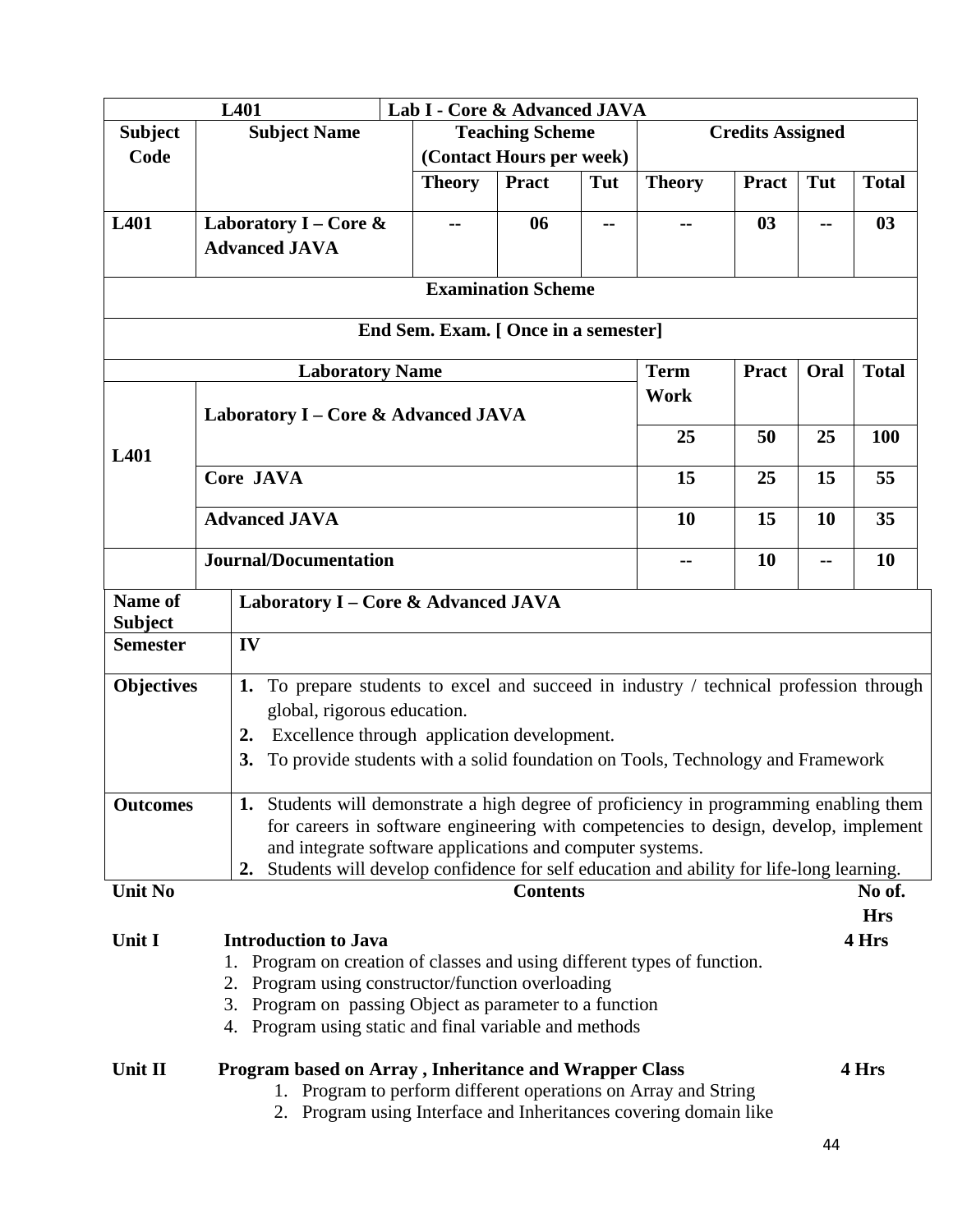|                  | educational institute, banking etc.                                    |        |
|------------------|------------------------------------------------------------------------|--------|
|                  | 3. Program using Wrapper class to cover auto boxing and un boxing      |        |
| Unit III         | Program on packages and exception Handling                             | 4 Hrs  |
|                  | 1. Program using packages to demonstrate the scope of access specifier |        |
|                  | 2. Program to On Exception Handling Mechanism covering                 |        |
|                  | (Try, Catch, Throw, Throws, Finally)                                   |        |
|                  | 3. Program to create your own exception class                          |        |
| <b>Unit IV</b>   | Program on Applet and multithreading                                   | 4 Hrs  |
|                  | Program on dynamic applet creation using image/media etc<br>1.         |        |
|                  | 2. Program on Multithreading                                           |        |
|                  | 3. Program to create multiply thread doing different task.             |        |
|                  | 4. Program based on thread priority and thread synchronization         |        |
| Unit V           | <b>Program on File Handling and JDBC</b>                               | 4 Hrs  |
|                  | 1. Program using IO streams                                            |        |
|                  | 2. Program using object serialization and object Deserialization       |        |
|                  | 3. JDBC : All data base operation using Access /oracle/MySQL as        |        |
|                  | backend                                                                |        |
| <b>Unit VI</b>   | Program to create rich User interface using various swing              | 3 Hrs  |
|                  | component                                                              |        |
| <b>Unit VII</b>  | <b>JSP</b>                                                             | 5 Hrs  |
|                  | 1. Sample program to demonstrate JSP syntax and semantics              |        |
|                  | 2. Program based on directive and error object                         |        |
|                  | 3. Program based on cookies and Sessions                               |        |
| <b>Unit VIII</b> | <b>Servlets</b>                                                        | 5 Hrs  |
|                  | 1. A Simple Servlet Generating Plain text/ HTML                        |        |
|                  | 2. Program based on cross page posting and post back posting (client   |        |
|                  | request and server response)                                           |        |
| <b>Unit IX</b>   | <b>EJB</b> (Enterprise Java Beans)                                     | 5 Hrs  |
|                  | 1. Program on session, message and entity bean                         |        |
| Unit X           | <b>Introduction to Framework: Struts</b>                               | 12 Hrs |
|                  | 2. Basic Configuration for struts                                      |        |
|                  | 3. Program based on Action validation and control in struts            |        |
|                  | 4. Program based on integration of JSP and Servlets with struts        |        |
| <b>Unit XI</b>   | Mini Project in Java                                                   | 10 Hrs |
|                  |                                                                        |        |

### **References:**

1. The complete reference JAVA2, Herbert schildt. Tata McGraw Hill

- 2. Core Java for beginners, Sharanam Shah and vaishali shah, SPD
- 3. Struts 2 for beginners, Sharanam Shah and vaishali shah, SPD
- 4. Commercial web development using java 2.0, Ivan Byaross, BPB
- 4. Struts in Action, Donald Brown, Dreamteach press
- 5. Java Server Programming java EE6, Black book, Dreamtech press.

6. Core Servlets and Java Server Pages :Vol I: Core Technologies 2/e , Marty Hall and Larry Brown, Pearson

- 7. Java EE 6 for Server Programming for professionals, Sharnam Shah and vaishali shah, SPD
- 8. Java 6 Programming, Black Book, Dreamtech Press.
- 9. Programming with Java A Primer, E.Balaguruswamy Tata McGraw Hill
- 10. XML Complete Reference, Tata McGraw Hill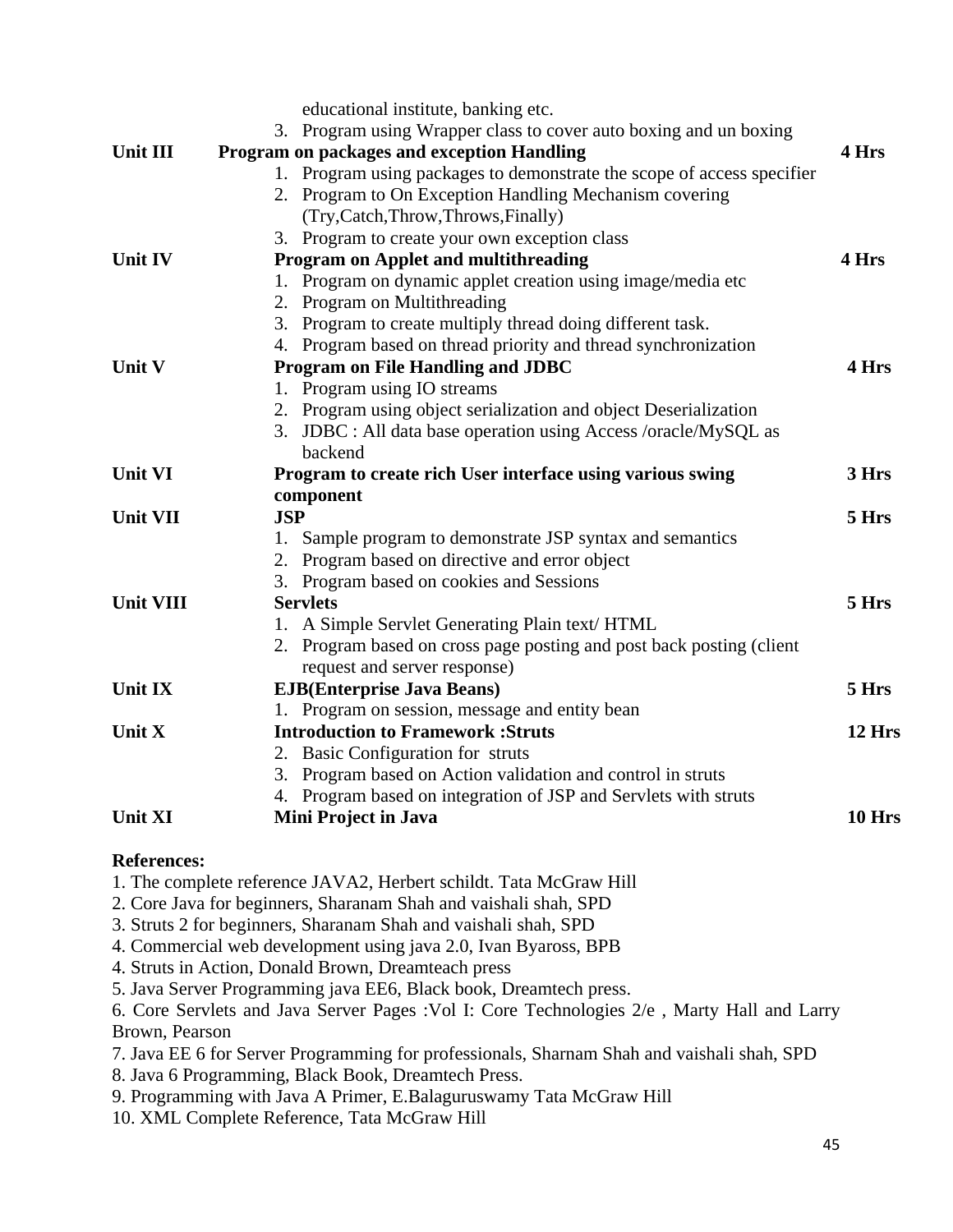|                | L402                                 | Lab II-ADTA + UML                    |                           |     |                         |              |      |                  |  |  |  |
|----------------|--------------------------------------|--------------------------------------|---------------------------|-----|-------------------------|--------------|------|------------------|--|--|--|
| <b>Subject</b> | <b>Subject Name</b>                  |                                      | <b>Teaching Scheme</b>    |     | <b>Credits Assigned</b> |              |      |                  |  |  |  |
| Code           |                                      |                                      | (Contact Hours per week)  |     |                         |              |      |                  |  |  |  |
|                |                                      | <b>Theory</b>                        | <b>Pract</b>              | Tut | <b>Theory</b>           | <b>Pract</b> | Tut  | <b>Tota</b><br>1 |  |  |  |
| L402           | Laboratory II - ADTA +<br><b>UML</b> |                                      | 06                        |     |                         | 03           |      | 03               |  |  |  |
|                |                                      |                                      | <b>Examination Scheme</b> |     |                         |              |      |                  |  |  |  |
|                |                                      | End Sem. Exam. [ Once in a semester] |                           |     |                         |              |      |                  |  |  |  |
|                | <b>Laboratory Name</b>               |                                      |                           |     | <b>Term</b>             | <b>Pract</b> | Oral | <b>Total</b>     |  |  |  |
|                | Laboratory II - ADTA + UML           |                                      |                           |     | Work                    |              |      |                  |  |  |  |
| L402           |                                      |                                      |                           |     | 25                      | 50           | 25   | 100              |  |  |  |
|                | <b>ADTA</b>                          |                                      |                           |     |                         | 25           | 15   | 55               |  |  |  |
|                | <b>UML</b>                           |                                      |                           |     |                         | 15           | 10   | 35 <sup>5</sup>  |  |  |  |
|                | <b>Journal/Documentation</b>         |                                      |                           |     | --                      | 10           | --   | 10               |  |  |  |

# **Advanced Database Theory and Applications (ADTA) LAB**

| <b>Unit No</b>  | <b>Contents</b>                                                                                                    | No of.<br><b>Hrs</b> |
|-----------------|--------------------------------------------------------------------------------------------------------------------|----------------------|
| Unit I          | Implementation of different types of Partitions : Range, Hash, List and<br>composite partitions.                   | 4 Hrs                |
|                 | Distributed Database: Horizontal, Vertical fragmentation and Replication of                                        |                      |
| Unit II         | database and Distributed Query Processing.                                                                         | 4 Hrs                |
|                 | Implementation of the ETL process.                                                                                 |                      |
| Unit III        | Creation of Star and snowflake schema.<br>Creation of MOLAP and ROLAP cubes.                                       | 4 Hrs                |
| <b>Unit IV</b>  | Implementation of                                                                                                  | 4 Hrs                |
|                 | Analytical functions: Rollup, Partial Rollup, Cube, Rank, Dense_Rank,                                              |                      |
|                 | First, Last, Lead, Lag etc                                                                                         |                      |
| <b>Unit V</b>   | Windowing functions: ROWS UNBOUNDED PRECEDING, ROWS<br>BETWEEN n PRECEDING AND n FOLLOWING, CASE EXPRESSION<br>etc | 4 Hrs                |
|                 | Implementation of Bitmap Indexes and Join Indexes.                                                                 |                      |
| <b>Unit VI</b>  | Implementation of different Data mining algorithms: Association,                                                   | 4 Hrs                |
|                 | Classification, Clustering using WEKA/XLMiner                                                                      |                      |
| <b>Unit VII</b> | Implementation of,                                                                                                 | 4 Hrs                |
|                 | <b>Abstract Data Type</b>                                                                                          |                      |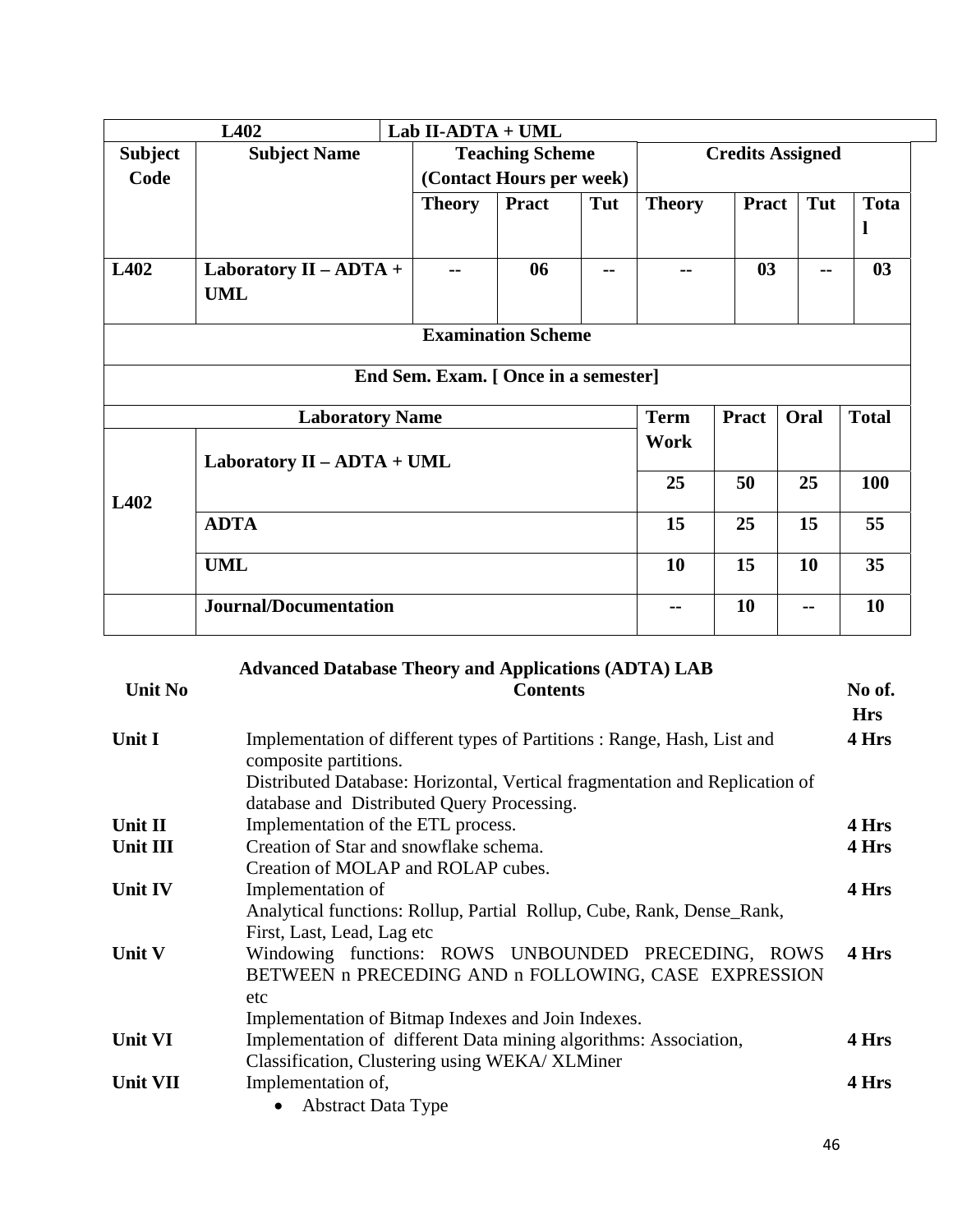- Varray
- Nested Tables
- Methods
- Inheritance
- Reference
- Overloading
- Overriding
- Object Views

Unit VIII Working with multimedia database using a front programming language eg: JAVA. **4 Hrs**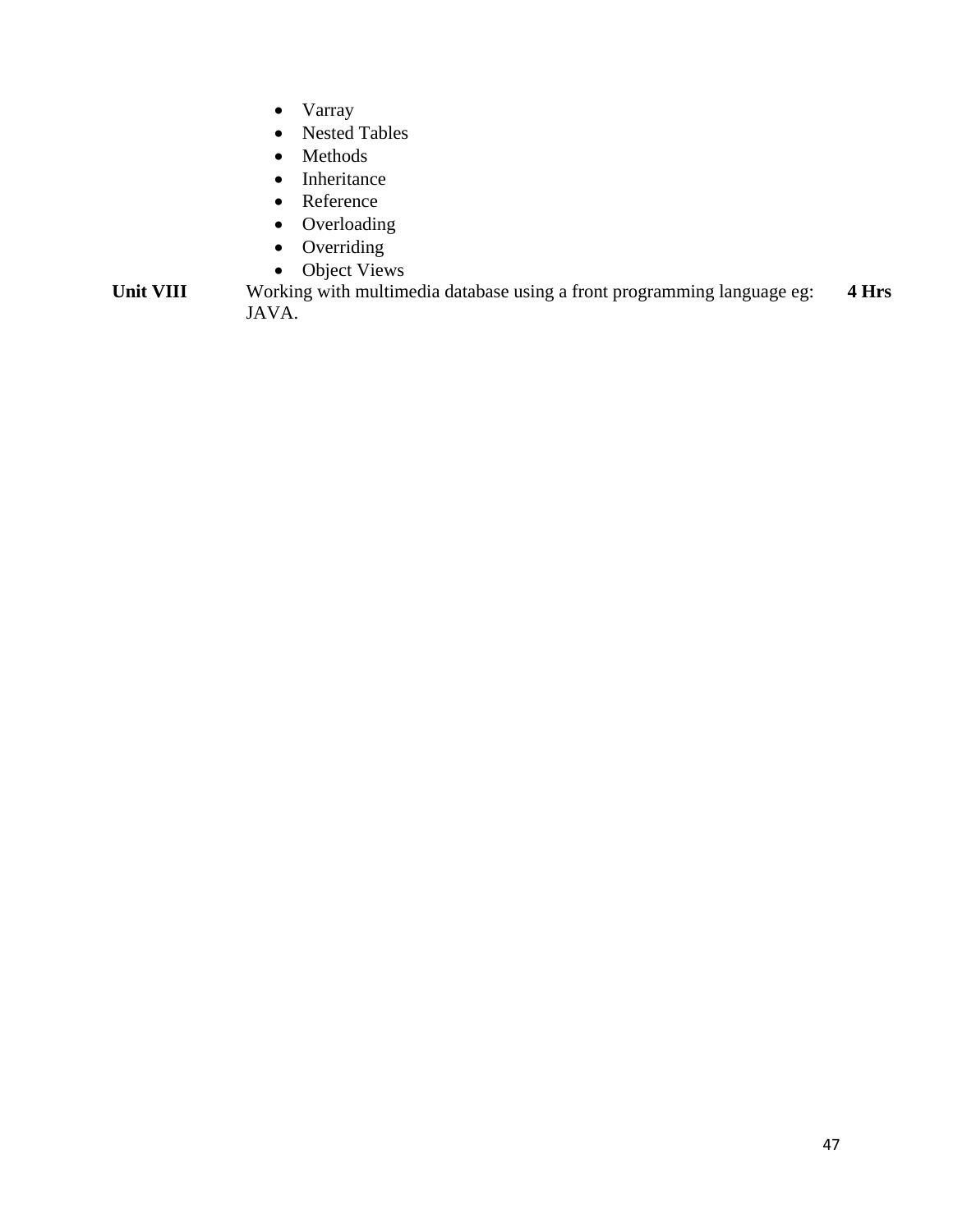**Name of the Subject UML LAB Semester** IV **Objective** 1. To provide an understanding of how modeling can be used in practice and where the Unified Modeling Language Notation fit in practical modeling 2. Develop well-documented UML-based artifacts from the early phases of the development process for the case study. 3. To define system domain, system boundaries and system interfaces **Outcome** 1. Students will be able to create a Model of the Problem Space and a Model of the Architectural Space using an industrial CASE tool. 2. Students will demonstrate skills for successful participation in a small development team.

| <b>Unit No</b>   | <b>Contents</b>                                                                | No of.<br><b>Hrs</b> |
|------------------|--------------------------------------------------------------------------------|----------------------|
| Unit I           | Introduction to UML                                                            | 2 Hrs                |
| Unit II          | Use Case Diagram                                                               | 2 Hrs                |
| Unit III         | <b>Activity Diagram</b>                                                        | 2 Hrs                |
| <b>Unit IV</b>   | Class Diagram                                                                  | 2 Hrs                |
| <b>Unit V</b>    | <b>Object Diagram</b>                                                          | 2 Hrs                |
| <b>Unit VI</b>   | <b>Interaction Diagram</b><br>Sequence Diagram<br><b>Collaboration Diagram</b> | 4 Hrs                |
| <b>Unit VII</b>  | State Chart Diagram, Composite State Chart Diagram                             | 2 Hrs                |
| <b>Unit VIII</b> | Component Diagram, Deployment Diagram                                          | 2 Hrs                |

#### **Unit IX** Case study **6 Hrs**

**Instructions for conduction:** All practicals are to be performed in any UML CASE tool available e.g. StarUML, Rational Rose, Magic Draw, Net Beans IDE, Microsoft Visio, Eclipse UML2 Tools, Visual Paradigm etc.

#### **Reference Books:**

1. Grady Booch, James Rumbaugh, Ivar Jacobson , The Unified Modeling Language User Guide Second edition, Addison Wesley (2005)

2. Michael Blaha, James Rumbaugh, Object-Oriented Modeling and Design with UML, PHI (2005)

3. Tom Pender , UML Bible, Wiley(2003)

4. Craig Larman , Applying UML and Patterns: An introduction to object-oriented analysis and Design and iterative development , Addison Wesley (2004)

5. Grady Booch, Robert A. Maksimchuk, Michael Engle, Bobbi Young, Jim Conallen, Kelli Houston, Object-Oriented Analysis and Design with Applications Third edition, Pearson Education (2008)

6. Joseph Schmuller, Sams Teach Yourself UML in 24 Hours, Sams Publishing (2004)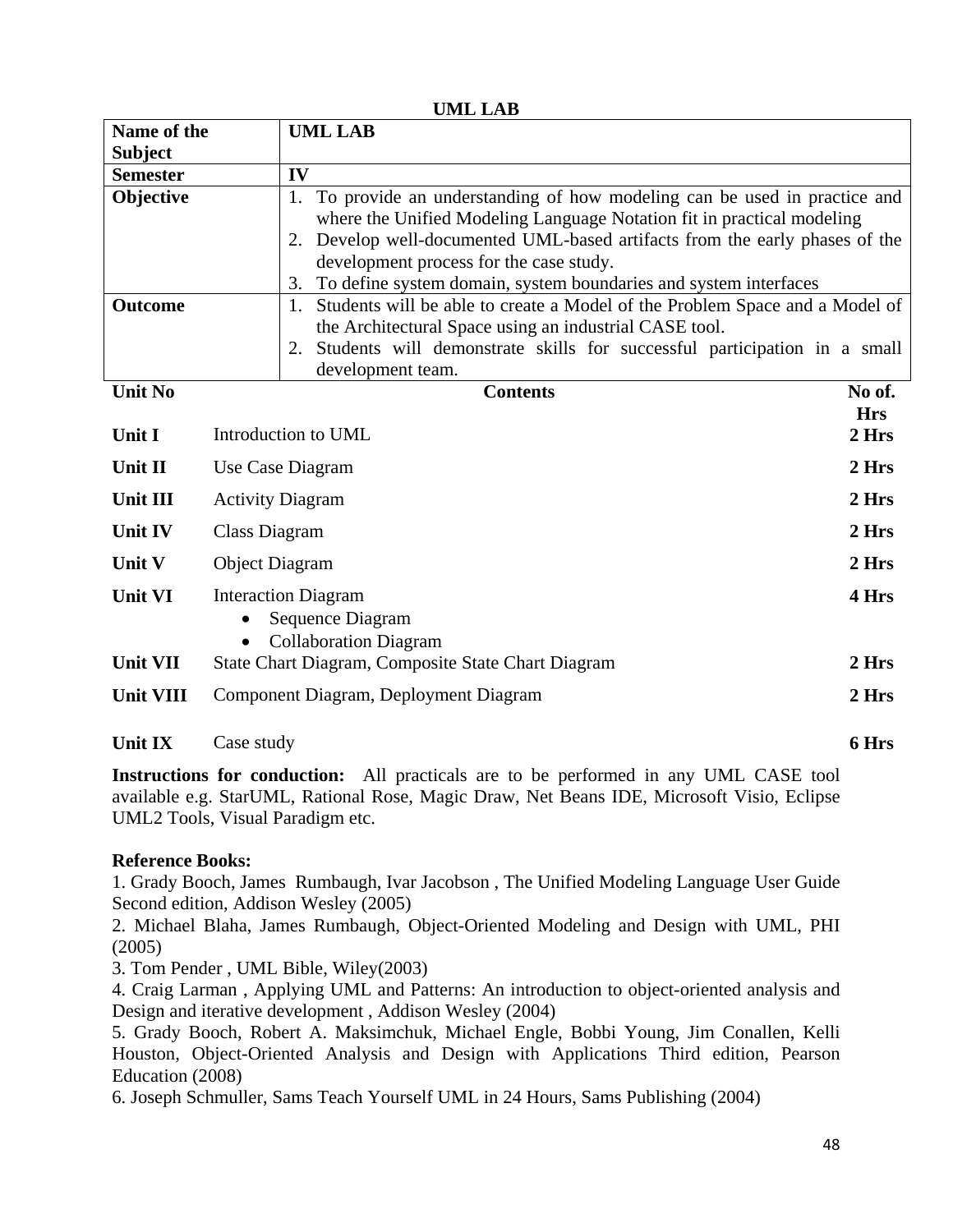# **MCA** Semester V Syllabus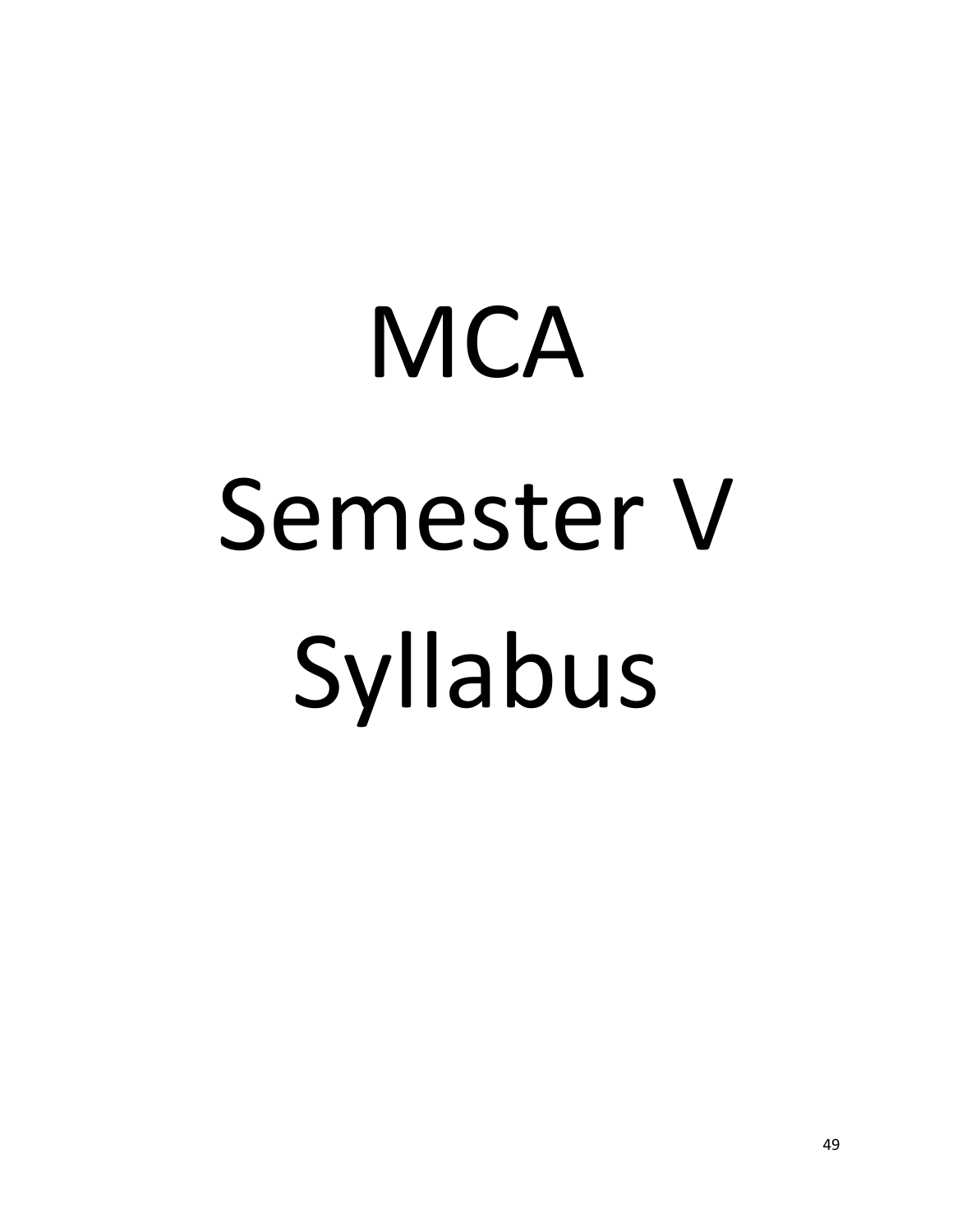| <b>MCA501</b>              |        |                                             | <b>Advanced Web Technology &amp; Dot Net</b>       |                           |     |                     |                         |      |              |
|----------------------------|--------|---------------------------------------------|----------------------------------------------------|---------------------------|-----|---------------------|-------------------------|------|--------------|
| <b>Subject</b><br>Code     |        | <b>Subject Name</b>                         | <b>Teaching Scheme</b><br>(Contact Hours per week) |                           |     |                     | <b>Credits Assigned</b> |      |              |
|                            |        |                                             | <b>Theory</b>                                      | <b>Pract</b>              | Tut | <b>Theory</b>       | <b>Pract</b>            | Tut  | <b>Total</b> |
| <b>MCA501</b>              |        | <b>Advanced web</b><br>technology & Dot Net | 04<br>--<br>--                                     |                           | 04  |                     | --                      | 04   |              |
|                            |        |                                             |                                                    | <b>Examination Scheme</b> |     |                     |                         |      |              |
|                            |        | <b>Theory</b>                               |                                                    |                           |     | <b>Term</b><br>Work | <b>Pract</b>            | Oral | <b>Total</b> |
| <b>Internal Assessment</b> |        | End Sem. Exam.                              |                                                    |                           |     |                     |                         |      |              |
| Test 1                     | Test 2 | Average                                     |                                                    | [Once in a semester]      |     |                     |                         |      |              |
| 20                         | 20     | 20                                          |                                                    | 80                        |     |                     |                         |      | <b>100</b>   |

**Subject Code MCA501** 

#### **Name Advanced Web Technology and Dot Net**

**Subject** 

#### **Semester Semester V**

- **Objectives:** The course aims to impart the concepts of advanced web programming techniques, provide extension to web technology acquired . Helps to understand basics of server side technologies and apply them to develop dynamic web applications and the DOTNET framework, C# language features and Web development using ASP.NET
- **Outcomes :** Students will learn latest technologies, tools and frameworks. Students will produce well designed standalone as well as dynamic Web applications.The students will know about popular technologies C# , ASP .NET , Ajax, JQuery and latest trends like Semantic web, Web Services, Silverlight

| Unit No.     | <b>Contents</b>                                                                                                                                                                                                                  | No.<br><b>Hrs</b> | -of |
|--------------|----------------------------------------------------------------------------------------------------------------------------------------------------------------------------------------------------------------------------------|-------------------|-----|
| Unit I       | <b>Introduction :</b> The World Wide Web: WWW Architecture, Web Search Engines 4 Hrs<br>, Web crawling, Web indexing, Web Searching, Search engines optimization and<br>limitations; Introduction to the semantic web (RDF, OWL) |                   |     |
| $I1$ if $I1$ | Introduction to NET fromework . Evolution of NET Competison of Lave 5 Urg                                                                                                                                                        |                   |     |

Unit II **Introduction to .NET framework :** Evolution of .NET, Comparison of Java 5 Hrs and .NET, Architecture of .NET framework , Common Language Runtime ,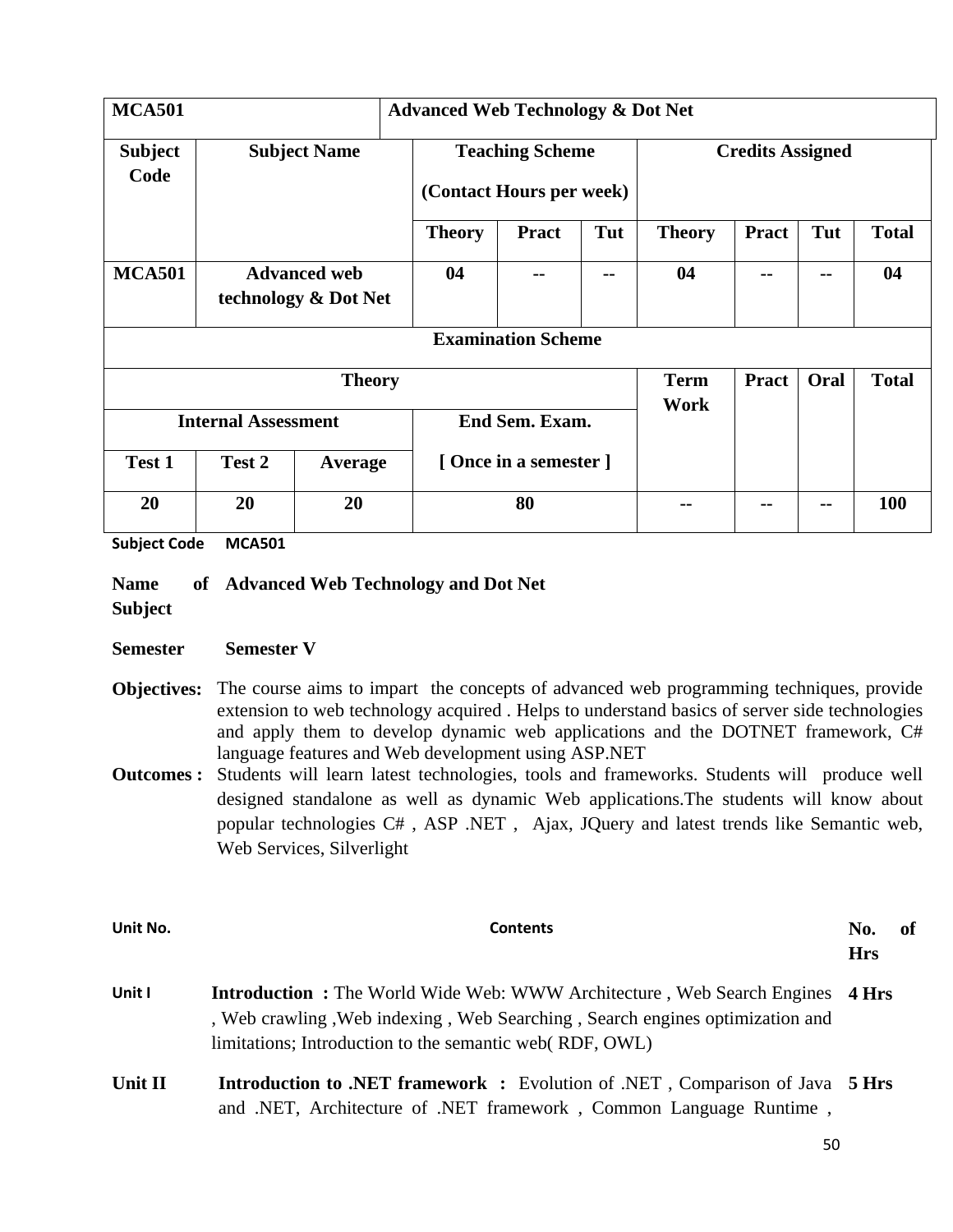Common Type System , Metadata , Assemblies , Application Domains , CFL , Features of .NET , Advantages and Application

- Unit III C# : Basic principles of object oriented programming "Basic Data 8 Hrs Types,Building Blocks- Control Structures,operators,expressions,variables, Reference Data Types- Strings , Data time objects,Arrays,Classes and object,ExceptionHandling,Generics,FileHandling,Inheritance and Polymorphism,Database programming
- **Unit IV Web Applications in ASP.NET :** ASP.Net Coding Modules, ASP.NET Page **8 Hrs** Directives, Page events and Page Life Cycle , PostBack and CrossPage Posting , ASP.Net Application Compilation models , ASP.NET server Controls , HTML Controls, Validation Controls, Building Databases **Introduction to JQuery :**  What is jQuery? JavaScript vsjQuery, How to use jQuery in ASP.NET?
- **Unit V Managing State :** Preserving State in Web Applications , Page-Level State , **5 Hrs** Using Cookies to Preserve State , ASP.NET Session State , Storing Objects in Session State , Configuring Session State , Setting Up an Out-of-Process State Server , Storing Session State in SQL Server , Using Cookieless Session IDs , Application State
- Unit VI **Introduction to web services** : What is a Web Service? Software as a service, 5 Hrs Web Service Architectures , SOA , Creating and consuming Web , XML Web Services, Designing XML Web Services , Creating an XML Web Service with Visual Studio, Creating Web Service Consumers ,Discovering Web Services Using UDDI
- Unit VI I Advance .NET Concepts: Introducing WPF, WPF Class Hierarchy, 10 Hrs Introducing WCF The WCF Architecture , WCF Endpoints , Introducing WF , Describing Components of WF , Exploring Activities , Describing Types of Workflows , Exploring Built-in Activities , Understanding Bookmark Activities , Handling Runtime Errors ,Hosting Workflows ,Creating a Simple WF Application

**Exploring Silverlight**, Architecture of Silverlight, Silverlight Controls in Silverlight Applications, Creating a Simple Silverlight Application Integrating Silverlight with ASP.NET Applications

**Introducing AJAX Controls** The ScriptManager Control , The ScriptManagerProxy Control , The Timer Control , The UpdatePanel Control , The UpdateProgress Control

**Instructions for Assignments and Tutorials:**The Term Work Should consist of two tests, One Presentation/Case Study and six assignments based on the recommended syllabus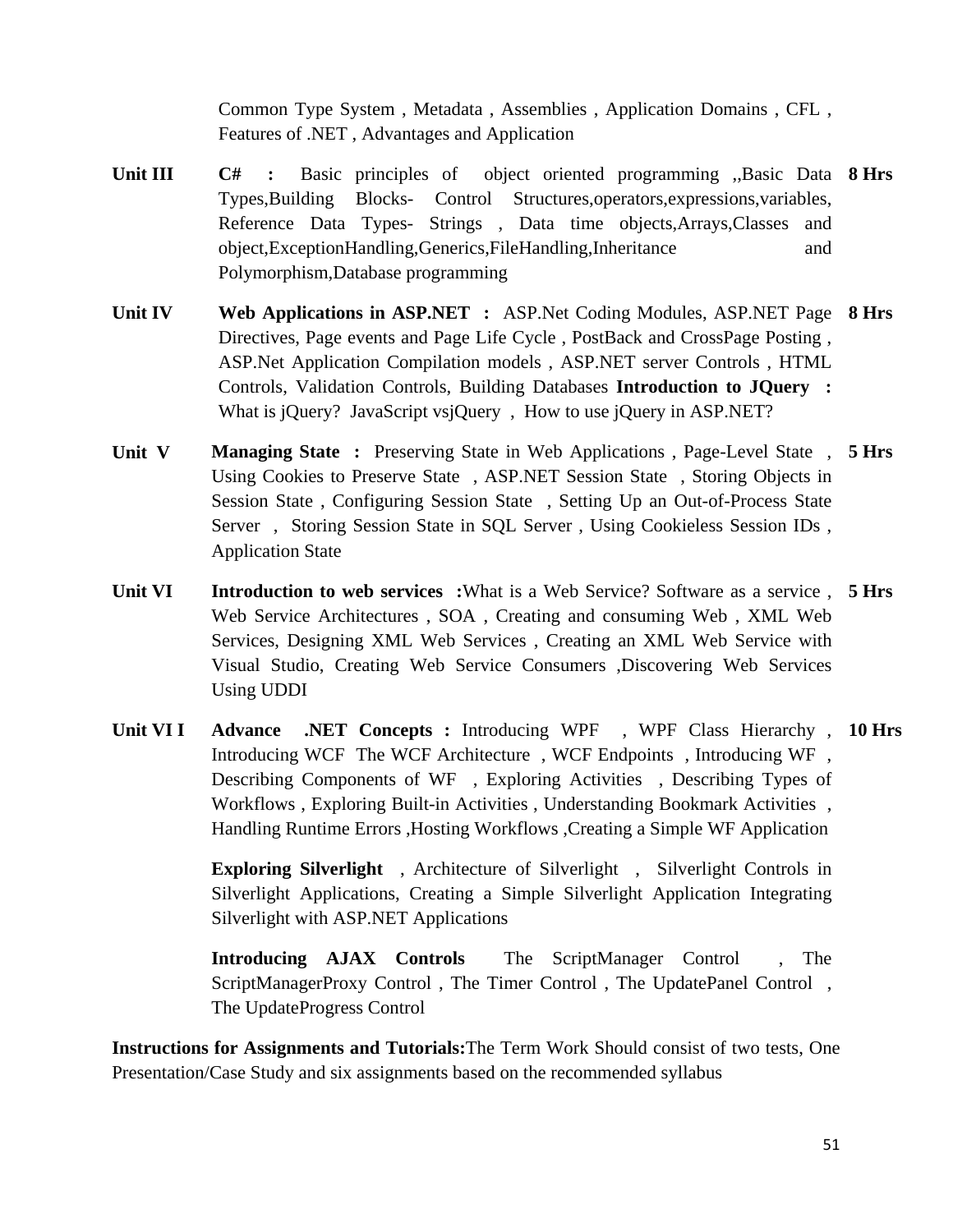#### **References:**

- 1. Beginning C# Wrox Publication
- 2. Advance .NET Technology second edition by ChiragPatel- DreamTech Press
- 3. Learning jQuery Third Edition Jonathan Chaffer and Karl Swedberg , SPD Publication
- 4. Professional C# 2012 and .NET 4.5- Wrox Publication
- 5. Internet and Web Technologies, RAJ KAMAL, Tata McGraw Hill
- 6. .NET programming Black Book
- 7. Murach's ASP. Net 4. 0 Web Programming with C# 2010
- 8. Pro C# 5.0 and the .NET 4.5 Framework Andrew Trolsen, APress
- 9. C# with Visual Studio Vijay Mukhi , BPB
- 10. Heard First C# Second Edition , O'Reilly
- 11. Murach's ADO. Net 4 Database Programming with  $C# 2010 4<sup>th</sup>$  Edition
- 12. Web Technologies Black book , DreamTech Press
- 13. Developing Web Application- Second Editon Ralph Moseley & M. T. Savaliya, Wiley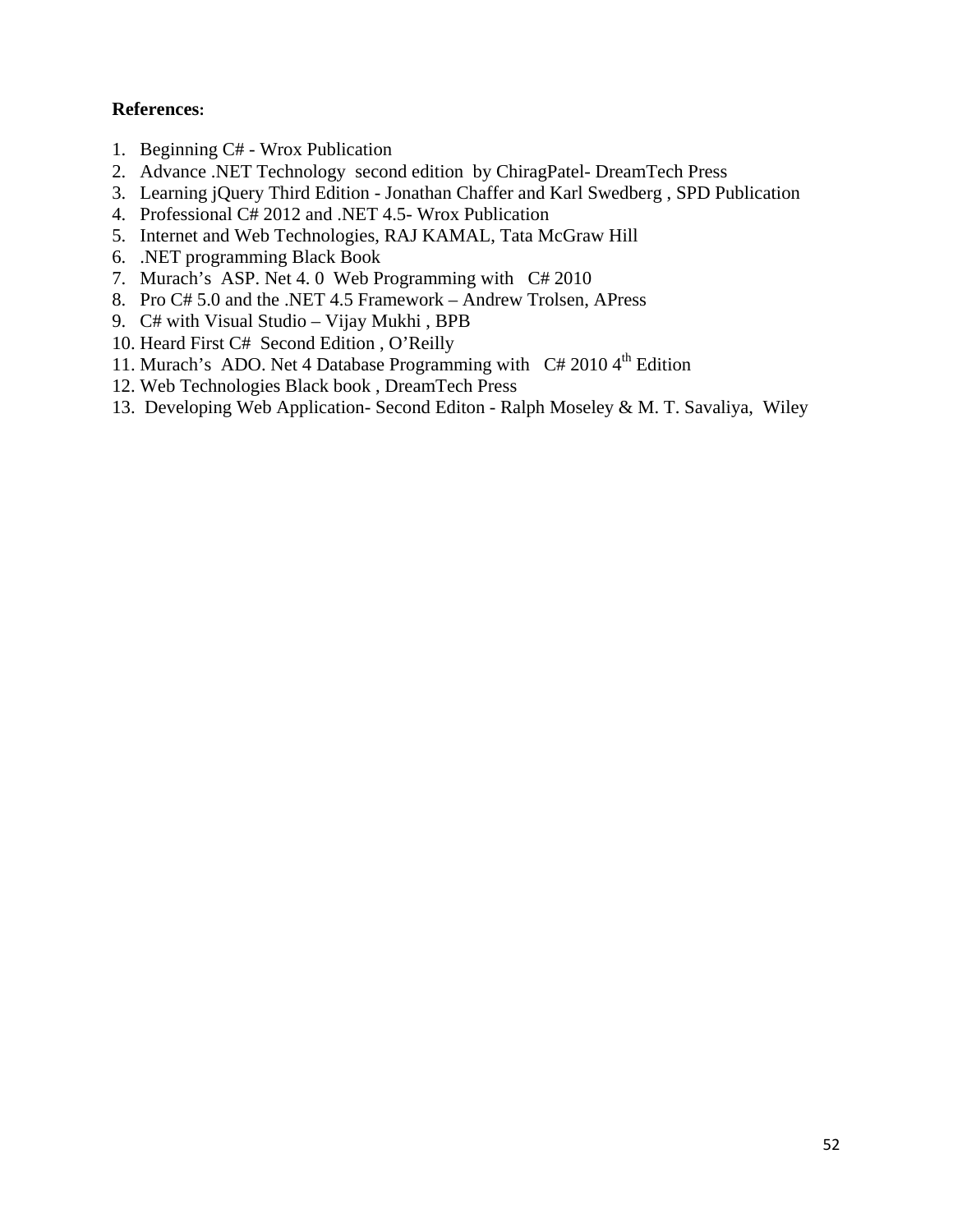| <b>MCA502</b>              |                                                   |                     | <b>Wireless &amp; Mobile Technology</b> |                                                    |     |                     |                         |            |              |
|----------------------------|---------------------------------------------------|---------------------|-----------------------------------------|----------------------------------------------------|-----|---------------------|-------------------------|------------|--------------|
| <b>Subject</b><br>Code     |                                                   | <b>Subject Name</b> |                                         | <b>Teaching Scheme</b><br>(Contact Hours per week) |     |                     | <b>Credits Assigned</b> |            |              |
|                            |                                                   |                     | <b>Theory</b>                           | <b>Pract</b>                                       | Tut | <b>Theory</b>       | <b>Pract</b>            | Tut        | <b>Total</b> |
| <b>MCA502</b>              | <b>Wireless &amp; Mobile</b><br><b>Technology</b> |                     | 04                                      | --                                                 | --  | 04                  |                         | --         | 04           |
|                            |                                                   |                     |                                         | <b>Examination Scheme</b>                          |     |                     |                         |            |              |
|                            |                                                   | <b>Theory</b>       |                                         |                                                    |     | <b>Term</b><br>Work | <b>Pract</b>            | Oral       | <b>Total</b> |
| <b>Internal Assessment</b> |                                                   |                     |                                         | End Sem. Exam.                                     |     |                     |                         |            |              |
| Test 1                     | Test 2                                            | Average             | [Once in a semester]                    |                                                    |     |                     |                         |            |              |
| 20                         | 20                                                | 20                  | 80                                      |                                                    | --  |                     |                         | <b>100</b> |              |

| <b>Subject</b><br>Code        | <b>MCA502</b>                                                                                                                                                                                                                                               |
|-------------------------------|-------------------------------------------------------------------------------------------------------------------------------------------------------------------------------------------------------------------------------------------------------------|
| <b>Name</b><br><b>Subject</b> | of Wireless & Mobile Technology                                                                                                                                                                                                                             |
| <b>Semester</b>               | <b>Semester V</b>                                                                                                                                                                                                                                           |
| <b>Objectives:</b>            | The course aims to impart the concepts of wireless communication techniques,<br>provide extension to communications fundamentals acquired. Helps to understand<br>basics of mobile environment and the technology in the various wireless<br>communications |
| <b>Outcomes:</b>              | Students will learn wireless technologies, tools and frameworks which will help them<br>to understand the mobile and the other wireless communications.                                                                                                     |
| <b>Unit No</b>                | No. of Hrs<br><b>Contents</b>                                                                                                                                                                                                                               |
| Unit I                        | <b>Introduction To Wireless Technology :</b> Mobile and wireless communications, 5 Hrs<br>Applications bistory market vision evention Frequency of Dadie Transmission                                                                                       |

Applications, history, market vision, overview Frequency of Radio Transmission, Signal Antennas, Signal Propagation , Multiplexing, Modulation, Spread Spectrum , Coding and Error Control (Convolution Codes)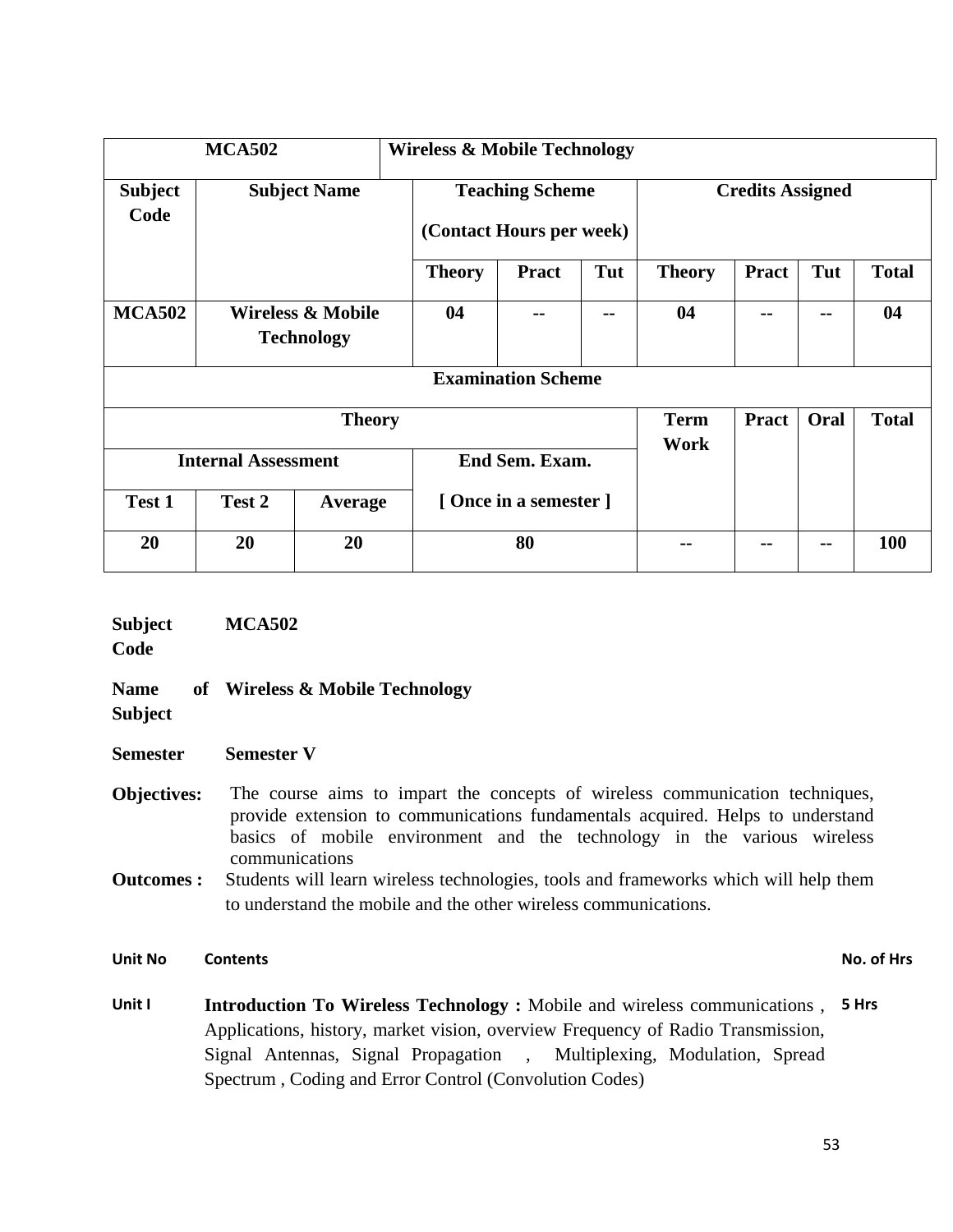- **Unit II Wireless Communication** : Cellular systems- Frequency Management and **6 Hrs** Channel Assignment, Dropped call rates & their evaluation,CDMA – FDMA – TDMA – CSDMA , Generations of Cellular Networks 1G,2G,2.5G,3G and 4G
- **Unit III Wireless Lan :** IEEE 802.11,WiFi, IEEE 802.16 ,Bluetooth, WIMAX , Standards **8 Hrs** – Architecture – Services
- **Unit IV Mobile Communication Systems :** GSM-architecture-Location tracking and call **8 Hrs** setup- Mobility management- Handover-Security-GSM SMS , International roaming for GSM- call recording functions-subscriber and service data mgt - Mobile Number portability - VoIP service for Mobile Networks , GPRS – Architecture-GPRS procedures-attach and detach procedures-PDP context procedure-combined RA/LA update procedures-Billing
- **Unit V Mobile Network Layer :** Mobile IP Dynamic Host Configuration Protocol, **6 Hrs** Mobile Ad Hoc Routing Protocols– Multicast routing
- **Unit VI Mobile Transport Layer :** TCP over Wireless Networks Indirect TCP **6 Hrs** Snooping TCP –Mobile TCP – Fast Retransmit / Fast Recovery Transmission/Timeout Freezing-Selective Retransmission – Transaction Oriented TCP , TCP over 2.5 / 3G wireless Networks
- **Unit VII Application Layer :** WAP Model- Mobile Location based services -WAP **6 Hrs** Gateway –WAP protocols – WAP user agent profile, Caching model-wireless bearers for WAP - WML – WMLScripts – WTA - iMode- SyncML

#### **Instruction forAssignments and Tutorials:**

The Term Work Should consist of two tests, One Presentation/Case Study and six assignments based on the recommended syllabus

#### **Reference Books**

- 1. Jochen Schiller, "Mobile Communications", Second Edition, Pearson Education
- 2. William Stallings, "Wireless Communications and Networks", Pearson Education
- 3. Vijay Garg, "Wireless network evolution: 2G to 3G", Prentice Hall, 2002.
- 4. MISRA "Wireless Communication and Networks: 3G and Beyond", McGraw Hill
- 5. Principles of mobile computing and mobile communications by Melizza Othman CRC press
- 6. 802.11 Wireless Networks: The Definitive Guide,  $2<sup>nd</sup>$  Edition Matthew Gast, O'Reilly
- 7. Handbook of Wireless Networks and Mobile Computing, Ivan Stojmenovic, Wiley India Edition
- 8. Wireless and Mobile Network Architectures Yi-Bing Lin, ImrichChlamtac
- 9. Wireless and Mobile Networks: Concepts and Protocols, Dr. Sunilkumar S. Manvi, S.Kakkasageri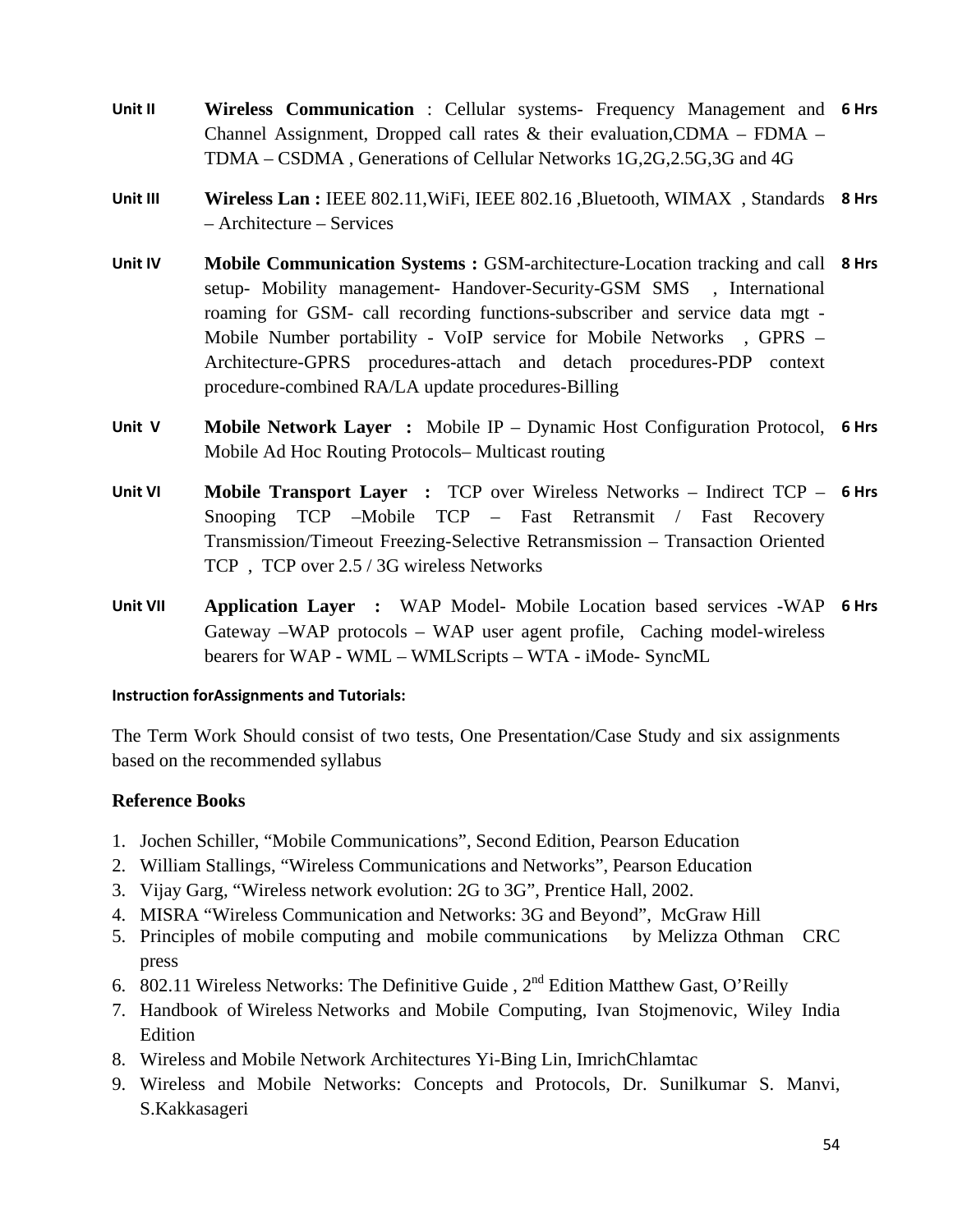| <b>MCA503</b>                                | <b>Soft Computing</b> |                       |                                                    |                           |     |                     |                         |      |              |
|----------------------------------------------|-----------------------|-----------------------|----------------------------------------------------|---------------------------|-----|---------------------|-------------------------|------|--------------|
| <b>Subject</b><br>Code                       |                       | <b>Subject Name</b>   | <b>Teaching Scheme</b><br>(Contact Hours per week) |                           |     |                     | <b>Credits Assigned</b> |      |              |
|                                              |                       |                       | <b>Theory</b>                                      | <b>Pract</b>              | Tut | <b>Theory</b>       | <b>Pract</b>            | Tut  | <b>Total</b> |
| <b>MCA503</b>                                |                       | <b>Soft Computing</b> | 04                                                 |                           | --  | 04                  | --                      |      | 04           |
|                                              |                       |                       |                                                    | <b>Examination Scheme</b> |     |                     |                         |      |              |
|                                              |                       | <b>Theory</b>         |                                                    |                           |     | <b>Term</b><br>Work | <b>Pract</b>            | Oral | <b>Total</b> |
| End Sem. Exam.<br><b>Internal Assessment</b> |                       |                       |                                                    |                           |     |                     |                         |      |              |
| Test 1                                       | Test 2                | Average               | [Once in a semester]                               |                           |     |                     |                         |      |              |
| 20                                           | 20                    | 20                    |                                                    | 80                        |     | --                  |                         |      | <b>100</b>   |

| <b>Name of Subject</b> | <b>Soft Computing</b>                                                                                                                                                                                                |                         |
|------------------------|----------------------------------------------------------------------------------------------------------------------------------------------------------------------------------------------------------------------|-------------------------|
| <b>Semester</b>        | $\mathbf{V}$                                                                                                                                                                                                         |                         |
| <b>Objectives</b>      | To teach MCA students fundamental concepts of soft computing, to make them<br>understand Artificial Neural Network, Fuzzy Logic, Classical Sets and Fuzzy Sets,<br>Genetic Algorithm, Applications of Soft Computing |                         |
| <b>Outcomes</b>        | Understanding fundamental concepts of Soft Computing. Students should be able to<br>apply Fuzzy Logic, Classical Sets and Fuzzy Sets, Genetic Algorithm on applications                                              |                         |
|                        | Students should be able to apply Soft Computing concepts on Applications                                                                                                                                             |                         |
| <b>Unit No</b>         | <b>Contents</b>                                                                                                                                                                                                      | No<br>of.<br><b>Hrs</b> |
| Unit I                 | <b>Introduction to Soft Computing:</b> Evolution of Computing - Soft Computing<br>Constituents – From Conventional AI to Computational Intelligence - Machine<br><b>Learning Basics</b>                              | 2 Hrs                   |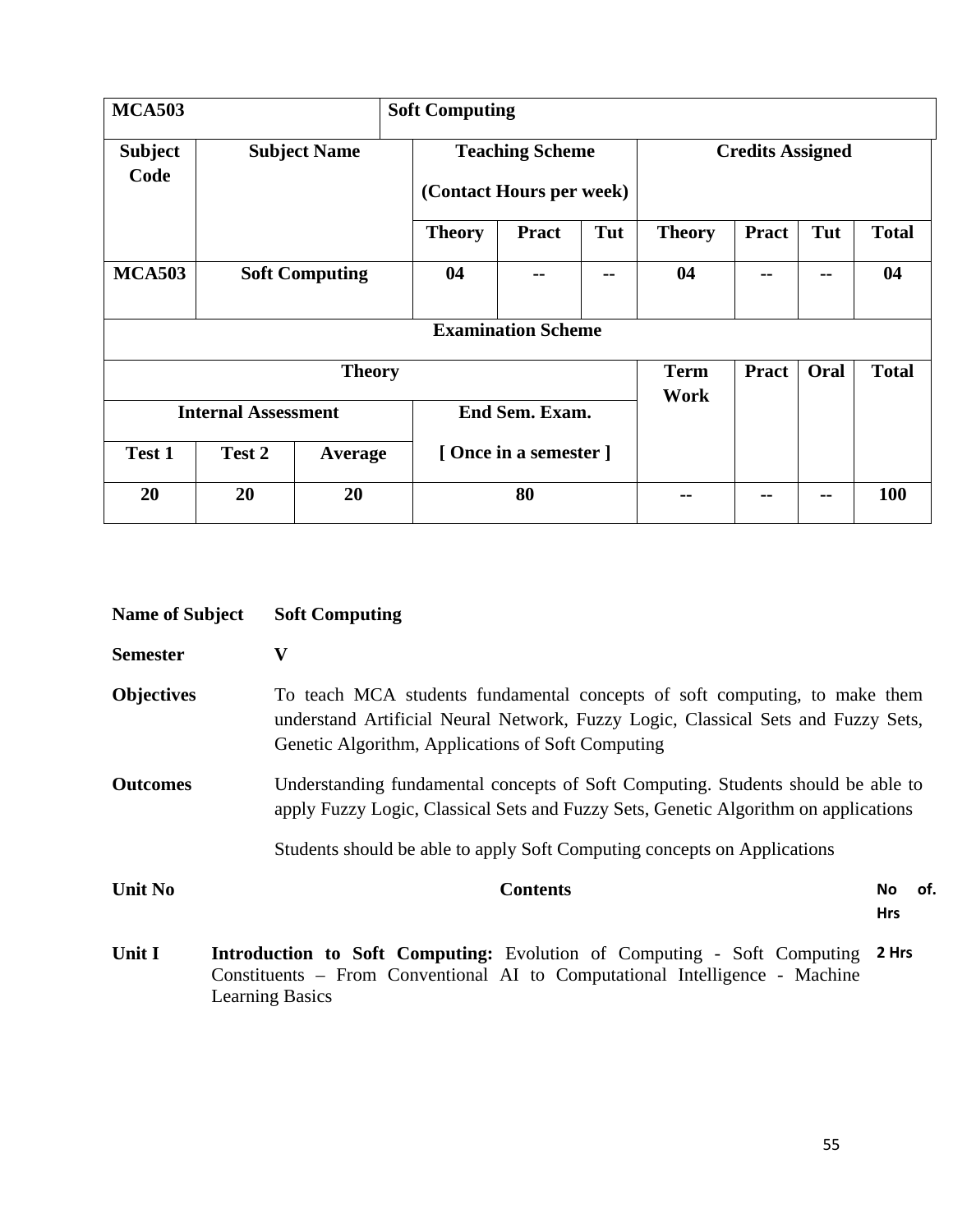Unit II **Artificial Neural Network: Introduction**, Fundamental Concept, Artificial Neural 6 Hrs Network, Biological Neural Network, Brain vs. Computer - Comparison Between Biological Neuron and Artificial Neuron (Brain vs. Computer), Evolution of Neural Networks, Basic Models of Artificial Neural Network

> **Supervised Learning Network-** Perceptron Networks, Adaptive Linear Neuron (Adaline), Multiple Adaptive Linear Neurons, Back-Propagation Network, back propogation learning methods, effect of learning rule co-efficient ;back propagation algorithm, factors affecting backpropagation training, **Associative Memory Networks, Unsupervised Learning Networks, Special Networks**

- Unit III Introduction to Fuzzy Logic, Classical Sets and Fuzzy Sets, Introduction to Fuzzy 3 Hrs Logic, Classical Sets (Crisp Sets),Fuzzy Sets
- **Unit IV Classical Relations and Fuzzy Relations:** Introduction, Cartesian Product of **4 Hrs** Relation, Classical Relation, Fuzzy Relations
- **Unit V Membership Functions:** Introduction, Features of the Membership Functions, **3 Hrs** Fuzzification, Methods of Membership Value Assignments
- **Unit VI Defuzzification:** Introduction, Lambda-Cuts for Fuzzy Sets (Alpha-Cuts), Lambda-**3 Hrs** Cuts for Fuzzy Relations, Defuzzification Methods
- **Unit VII Fuzzy Arithmetic and Fuzzy Measures:** Introduction, Fuzzy Arithmetic- Interval **4 Hrs** Analysis of Uncertain Values, Fuzzy Numbers, Fuzzy Ordering, Fuzzy Vectors, Extension Principle, Fuzzy Measures- Belief and Plausibility Measures, Probability Measures, Possibility and Necessity Measures, Measures of Fuzziness, Fuzzy Integrals
- **Unit VIII Fuzzy Rule Base and Approximate Reasoning:** Introduction,Truth Values and **4 Hrs** Tables in Fuzzy Logic, Fuzzy Propositions, Formation of Rules, Decomposition of Rules (Compound Rules), Aggregation of Fuzzy Rules, Fuzzy Reasoning (Approximate Reasoning)- Categorical Reasoning, Qualitative Reasoning, Syllogistic Reasoning, Dispositional Reasoning, Fuzzy Inference Systems (FIS)- Construction and Working Principle of FIS, Methods of FIS,Overview of Fuzzy Expert System
- **Unit IX Fuzzy Decision Making:** Introduction, Individual Decision Making, Multiperson **3 Hrs** Decision Making, Multiobjective Decision Making, Multiattribute Decision Making, Fuzzy Bayesian Decision Making, **Fuzzy Logic Control Systems-** Introduction, Control System Design, Architecture and Operation of FLC System, FLC System Models, Application of FLC Systems
- Unit X Genetic Algorithm: Basic concepts, Difference between genetic algorithm and 4 Hrs traditional methods, Simple genetic algorithm, Similarity templates, Working principle, Procedures of GA, Genetic operators- reproduction, Mutation, crossover,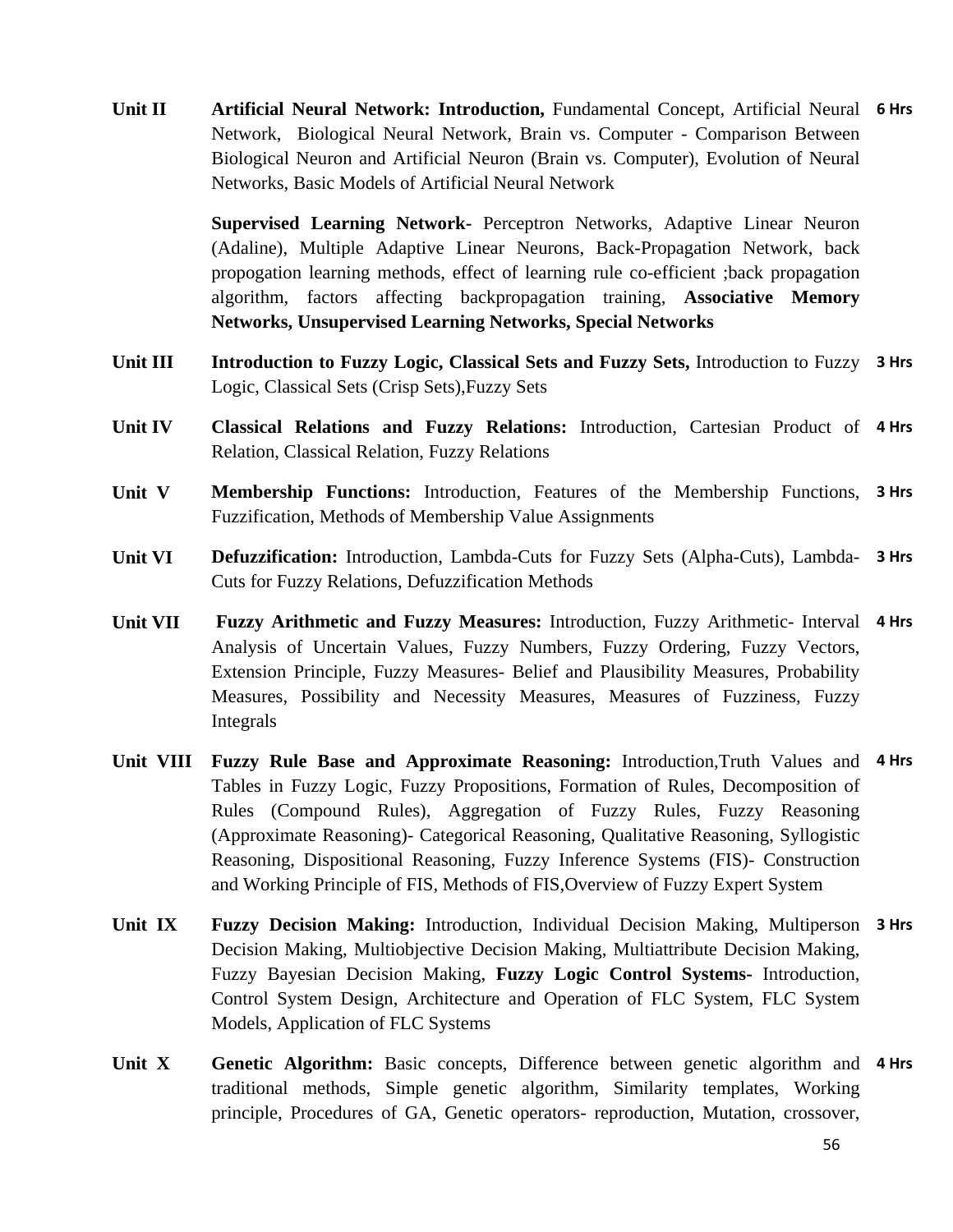basic building block hypothesis, the two-armed and k-armed bandit problem, Minimal deceptive problem, Applications

Unit XI Applications of Soft Computing: Introduction, A Fusion Approach of Multispectral 9 Hrs Images with SAR (Synthetic Aperture Radar) Image for Flood Area- Image Fusion, Neural Network Classification, Methodology and Results, Optimization of Traveling Salesman Problem using Genetic Algorithm Approach- Genetic Algorithms, Schemata, Problem Representation, Reproductive Algorithms, Mutation Methods, Results, Genetic Algorithm-Based Internet Search Technique- Genetic Algorithms and Internet, First Issue: Representation of Genomes, Second Issue: Definition of the Crossover Operator, Third Issue: Selection of the Degree of Crossover, Fourth Issue: Definition of the Mutation Operator, Fifth Issue: Definition of the Fitness Function, Sixth Issue: Generation of the Output Set, Soft Computing Based Hybrid Fuzzy Controllers- Neuro-Fuzzy System, Real-Time Adaptive Control of a Direct Drive Motor, GA-Fuzzy Systems for Control of Flexible Robots, GP-Fuzzy Hierarchical Behavior Control, GP-Fuzzy Approach,Soft Computing Based Rocket Engine Control- Bayesian Belief Networks, Fuzzy Logic Control, Software Engineering in Marshall's Flight Software Group, Experimental Apparatus and Facility Turbine Technologies SR-30 Engine, System Modifications, Fuel-Flow Rate Measurement System, Exit Conditions Monitoring

#### **Instructions forAssignments and Tutorials:**

The Term Work Should consist of two tests, One Presentation/Case Study and six assignments based on the recommended syllabus

#### **References:**

- 1. Dr. S. N. Sivanandam and Dr. S. N. Deepa,"Principles of Soft Computing "John Wiley
- 2. S. Rajsekaran& G.A. VijayalakshmiPai, "Neural Networks,Fuzzy Logic and Genetic Algorithm:Synthesis and Applications" Prentice Hall of India.
- 3. N.P.Padhy, "Artificial Intelligence and Intelligent Systems" Oxford University Press.
- 4. SimanHaykin, "Neural Netowrks"Prentice Hall of India
- 5. imothy J. Ross, "Fuzzy Logic with Engineering Applications" Wiley India.
- 6. Kumar Satish, "Neural Networks" Tata McGraw Hill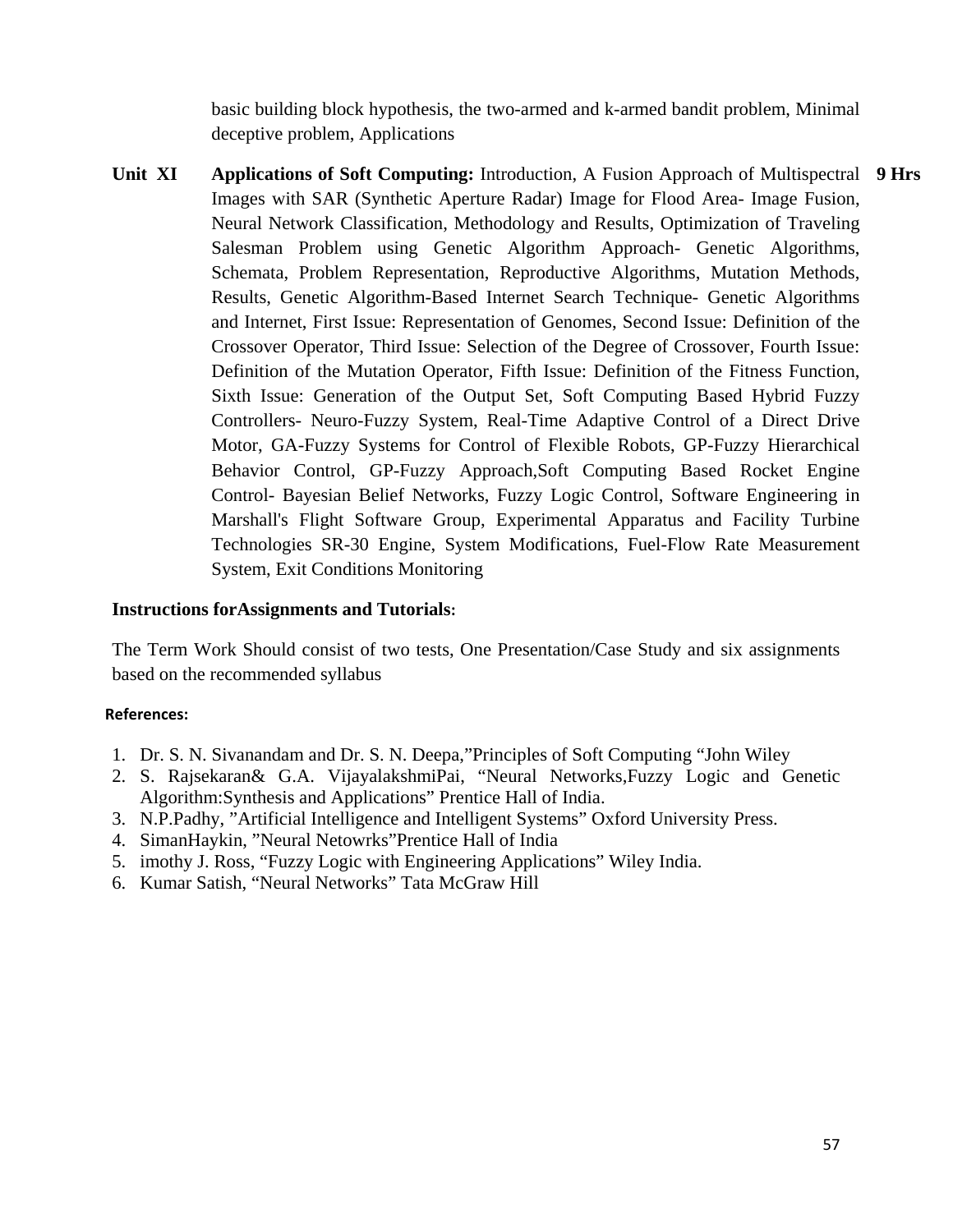| MCA504                                                                     |                                                                                                                                                                                                                                       | <b>Distributed computing and Cloud Computing</b>                                                                                                                                                                                   |               |                                                    |     |               |                         |      |                         |     |
|----------------------------------------------------------------------------|---------------------------------------------------------------------------------------------------------------------------------------------------------------------------------------------------------------------------------------|------------------------------------------------------------------------------------------------------------------------------------------------------------------------------------------------------------------------------------|---------------|----------------------------------------------------|-----|---------------|-------------------------|------|-------------------------|-----|
| <b>Subject</b><br>Code                                                     |                                                                                                                                                                                                                                       | <b>Subject Name</b>                                                                                                                                                                                                                |               | <b>Teaching Scheme</b><br>(Contact Hours per week) |     |               | <b>Credits Assigned</b> |      |                         |     |
|                                                                            |                                                                                                                                                                                                                                       |                                                                                                                                                                                                                                    | <b>Theory</b> | <b>Pract</b>                                       | Tut | <b>Theory</b> | <b>Pract</b>            | Tut  | <b>Total</b>            |     |
| <b>MCA504</b>                                                              |                                                                                                                                                                                                                                       | <b>Distributed computing</b><br>04<br>--<br>--<br>and Cloud Computing                                                                                                                                                              |               |                                                    | 04  | --            |                         | 04   |                         |     |
|                                                                            |                                                                                                                                                                                                                                       |                                                                                                                                                                                                                                    |               | <b>Examination Scheme</b>                          |     |               |                         |      |                         |     |
|                                                                            |                                                                                                                                                                                                                                       | <b>Theory</b>                                                                                                                                                                                                                      |               |                                                    |     | <b>Term</b>   | Pract                   | Oral | <b>Total</b>            |     |
|                                                                            | <b>Internal Assessment</b>                                                                                                                                                                                                            |                                                                                                                                                                                                                                    |               | End Sem. Exam.                                     |     | <b>Work</b>   |                         |      |                         |     |
| Test 1                                                                     | Test 2                                                                                                                                                                                                                                | Average                                                                                                                                                                                                                            |               | [Once in a semester]                               |     |               |                         |      |                         |     |
| 20                                                                         | 20                                                                                                                                                                                                                                    | 20                                                                                                                                                                                                                                 | 80            |                                                    |     | --            |                         |      | 100                     |     |
| <b>Name of Subject</b><br><b>Distributed Computing and Cloud Computing</b> |                                                                                                                                                                                                                                       |                                                                                                                                                                                                                                    |               |                                                    |     |               |                         |      |                         |     |
| <b>Semester</b>                                                            |                                                                                                                                                                                                                                       | <b>Semester V</b>                                                                                                                                                                                                                  |               |                                                    |     |               |                         |      |                         |     |
| <b>Objectives</b>                                                          |                                                                                                                                                                                                                                       | To introduce distributed computing concepts, To elaborate on the design<br>techniques and constraints, and to analyze the latest trends in distributed<br>systems like Service Oriented Architectures and cloud computing          |               |                                                    |     |               |                         |      |                         |     |
| <b>Outcomes</b>                                                            |                                                                                                                                                                                                                                       | The students would know about existing distributed systems, latest trends like<br>SOA and cloud will be introduced, and students will know about popular<br>cloud technologies like Amazon, Google and Microsoft                   |               |                                                    |     |               |                         |      |                         |     |
| <b>Unit No</b>                                                             |                                                                                                                                                                                                                                       |                                                                                                                                                                                                                                    |               | <b>Contents</b>                                    |     |               |                         |      | <b>No</b><br><b>Hrs</b> | of. |
| Unit I                                                                     |                                                                                                                                                                                                                                       | <b>Introduction to Distributed Computing Concepts</b>                                                                                                                                                                              |               |                                                    |     |               |                         |      | 3 hrs                   |     |
|                                                                            | Basic concepts of distributed systems, distributed computing models, software<br>concepts, issues in designing distributed systems, client server model and current<br>case studies of the World Wide Web 1.0 and World Wide Web 2.0. |                                                                                                                                                                                                                                    |               |                                                    |     |               |                         |      |                         |     |
| Unit II                                                                    |                                                                                                                                                                                                                                       | <b>Inter Process Communication</b>                                                                                                                                                                                                 |               |                                                    |     |               |                         |      | 5 hrs                   |     |
|                                                                            | <b>Internet Protocol</b>                                                                                                                                                                                                              | Fundamental concepts related to inter process communication including message-<br>passing mechanism, a case study on IPC in MACH, concepts of group<br>communication and case study of group communication CBCAST in ISIS, API for |               |                                                    |     |               |                         |      |                         |     |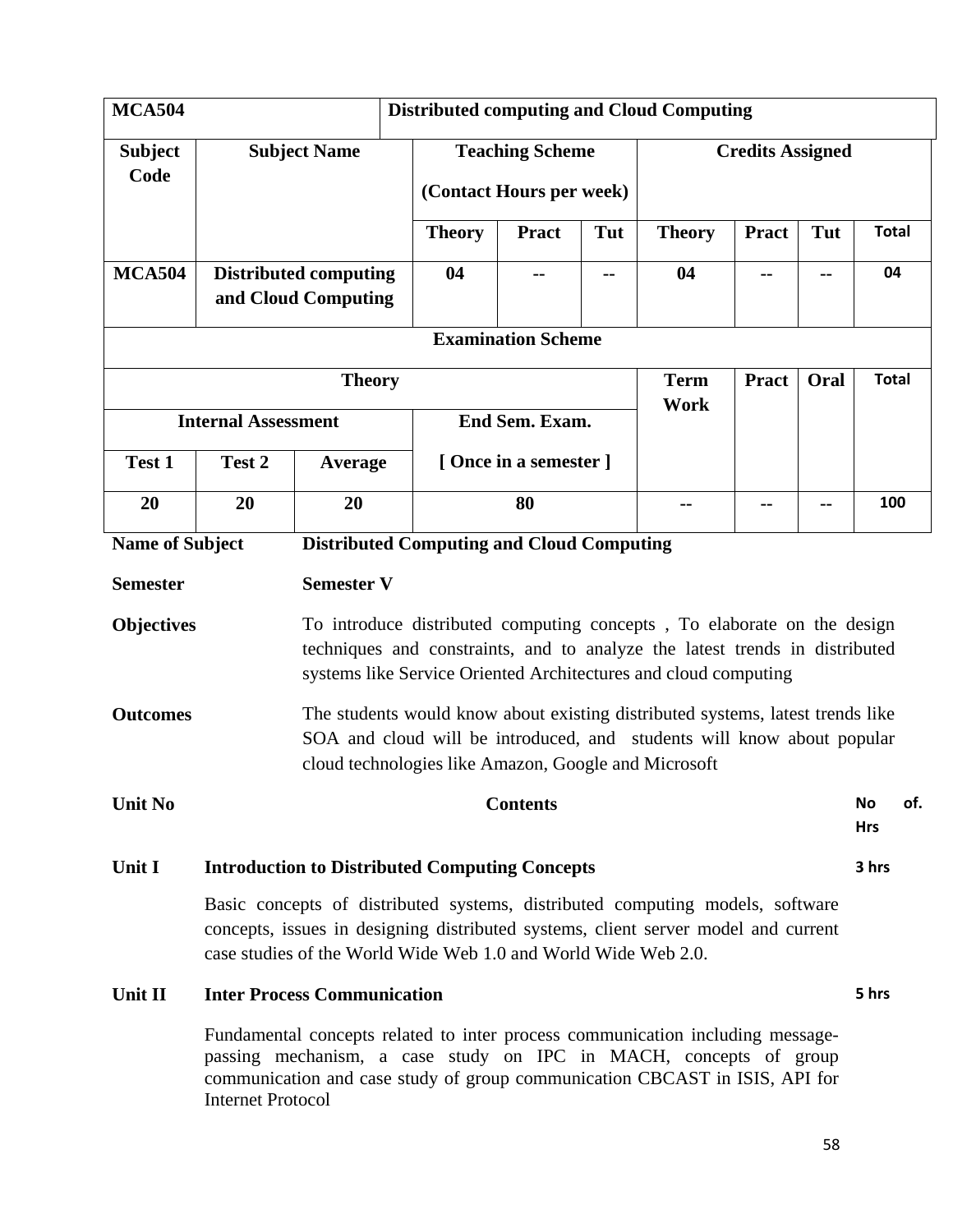#### **Unit III Formal Model Specifications and Remote Communication**

Basic concepts of formal model definitions, Different types of communication systems, algorithms for message passing systems, Basic concept of middleware, Remote Procedural Call (RPC), a case study on Sun RPC, Remote Method Invocation (RMI) along with a case study on Java RMI.

#### **Unit IV Clock synchronization**

clock synchronization, physical and logical clocks, global state mutual Exclusion algorithms, election algorithms.

#### **Unit V Distributed System Management**

Resource management, process management, threads, and fault tolerance

#### **Unit VI Distributed Shared Memory**

Fundamental concepts of DSM, types of DSM, various hardware DSM systems, Consistency models, issues in designing and implementing DSM systems ,

#### **Unit VII Distributed File System**

Concepts of a Distributed File System (DFS), file models, issues in file system design , naming transparency and semantics of file sharing, techniques of DFS implementation,

#### **Unit VIII Advances in Distributed Computing (SOA & Cloud Computing)**

Service-Oriented Architecture, Elements of Service-Oriented Architectures, RPC versus Document Orientation, Major Benefits of Service- Oriented Computing, Composing Services, Goals of Composition, Challenges for Composition, Spirit of the Approach

#### **Unit IX Fundamentals of Cloud computing**

Evolution of Cloud Computing ,cluster computing Grid computing, Grid computing versus Cloud Computing, Key Characteristics of cloud computing

#### **Unit X Cloud models**

Benefits of Cloud models, Public Cloud, Private Cloud, Hybrid Cloud, Community Cloud, Shared Private Cloud, Dedicated Private Cloud, Dynamic Private Cloud, Savings and cost impact

Web services delivered from cloud, Platform as a service, Software as a service, Infrastructure as a service

#### **5 hrs**

**3 hrs**

**5 hrs**

**5 hrs**

**4 hrs**

**4 hrs**

**4 hrs**

**2 hrs**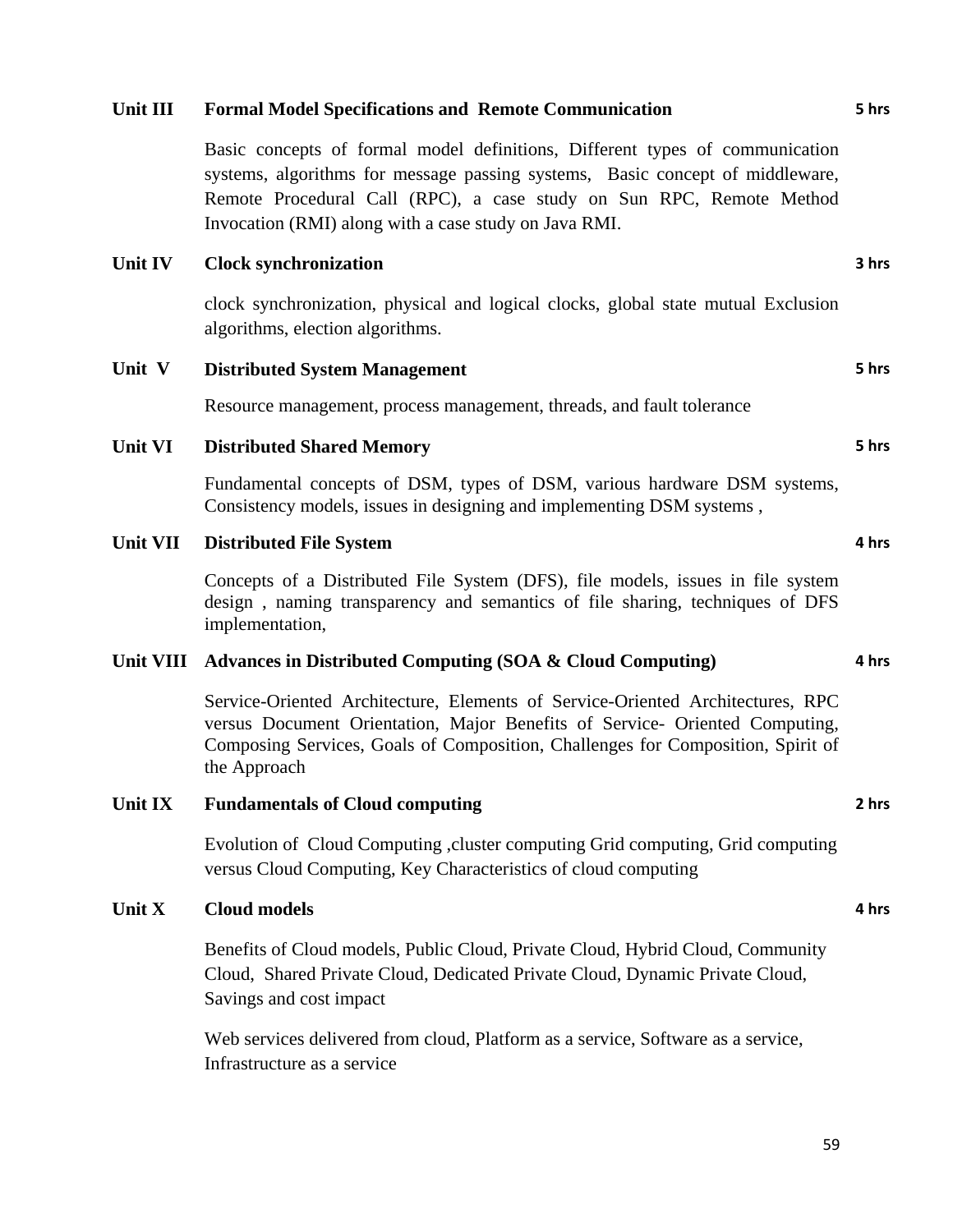#### **Unit XI Cloud Security Fundamentals**

 Privacy and security in cloud, Security architecture , Data security, Identity and access management, security challenges

#### **Unit XII Implementation of Cloud Technologies**

Introduction to Cloud Technologies, Hypervisor, Web services, AJAX , MASHUP, Hadoop, Map reduce, Virtualization Technologies, Virtual Machine TechnologyCloud data centre, Case studies : Google, Microsoft, Amazon

#### **Instructions forAssignments and Tutorials:**

The Term Work Should consist of two tests, One Presentation/Case Study and six assignments based on the recommended syllabus

#### **Reference books:**

- 1. Distributed Computing by Dr. SunitaMahajan , Seema Shah, Oxford University Press
- 2. Distributed Operating Systems by Tanenbaum S, Pearson Education
- 3. Distributed OS by Pradeep K. Sinha , PHI
- 4. Distributed Systems concepts and design by George Coulouris, Jean Dollimore, Tim Kindberg, Addison-Wesley
- 5. Cloud Computing a Practical Approach by Anthony T. Velte, Robert Elsenpeter, TMH
- 6. Cloud Computing insights into new-era infrastructure by Dr. Kumar Saurabh, Wiley India
- 7. Cloud Computing implementation, management and security by John W. Rittinghouse, James F. Ransome, CRC Press, Taylor & Francis group, 2010.
- 8. Distributed Computing Architecture by Shivanandan
- 9. Cloud Application Architecture by George Reese, O'reilly and associates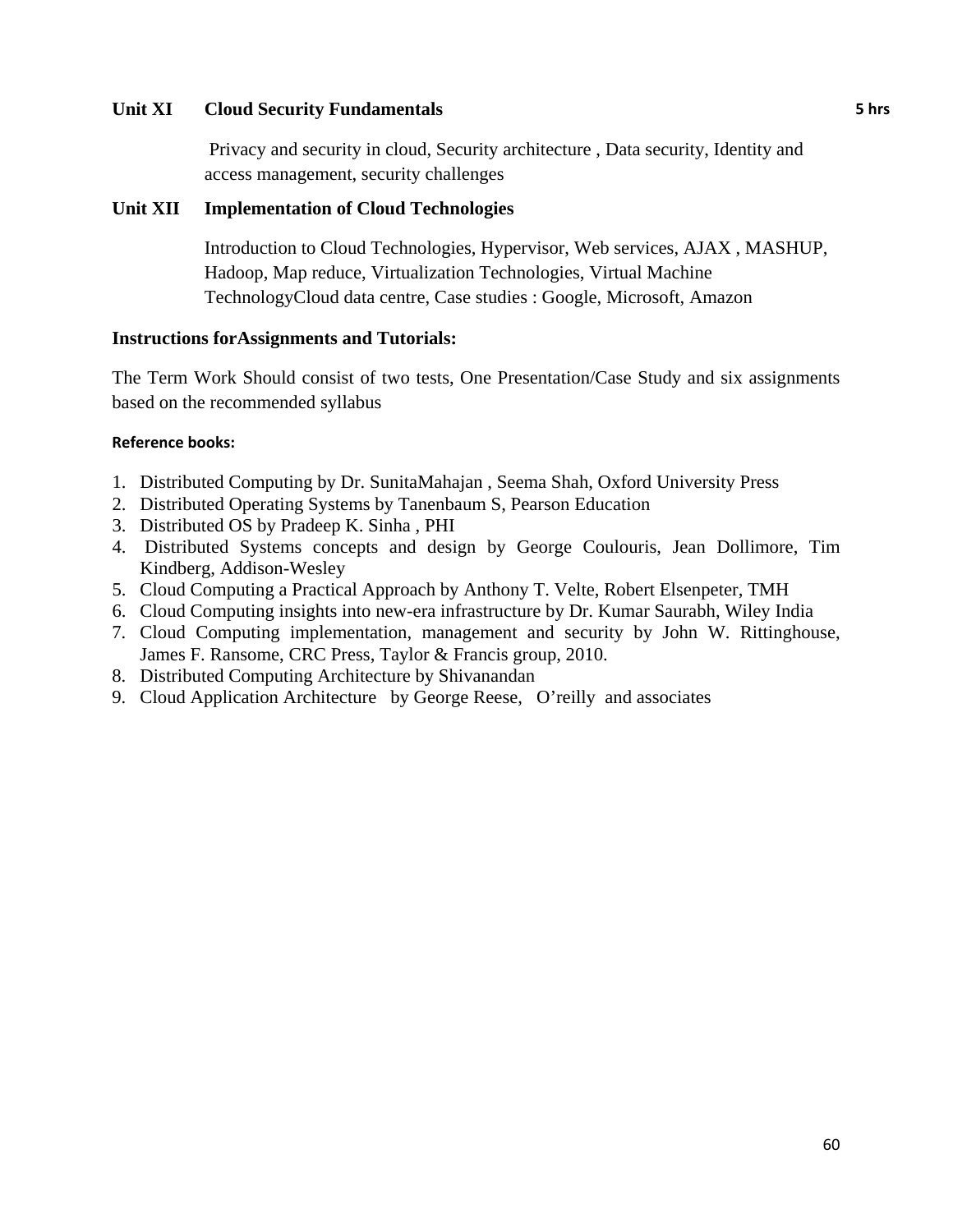| <b>MCA505</b>              | <b>Elective II</b> |                                                                  |                                                    |                           |     |                     |                         |      |              |
|----------------------------|--------------------|------------------------------------------------------------------|----------------------------------------------------|---------------------------|-----|---------------------|-------------------------|------|--------------|
| <b>Subject</b><br>Code     |                    | <b>Subject Name</b>                                              | <b>Teaching Scheme</b><br>(Contact Hours per week) |                           |     |                     | <b>Credits Assigned</b> |      |              |
|                            |                    |                                                                  | <b>Theory</b>                                      | <b>Pract</b>              | Tut | <b>Theory</b>       | <b>Pract</b>            | Tut  | <b>Total</b> |
| <b>MCA5051</b>             |                    | <b>Cyber Security</b>                                            | 04                                                 | --                        | --  | 04                  | --                      | --   | 04           |
|                            |                    |                                                                  |                                                    | <b>Examination Scheme</b> |     |                     |                         |      |              |
|                            |                    | <b>Theory</b>                                                    |                                                    |                           |     | <b>Term</b><br>Work | <b>Pract</b>            | Oral | <b>Total</b> |
| <b>Internal Assessment</b> |                    |                                                                  | End Sem. Exam.                                     |                           |     |                     |                         |      |              |
| Test 1                     | Test 2             | Average                                                          | [Once in a semester]                               |                           |     |                     |                         |      |              |
| 20                         | 20                 | 20                                                               |                                                    | 80                        |     | --                  |                         |      | <b>100</b>   |
| $\mathbf{N}$ $\mathbf{L}$  |                    | $\mathbf{f}$ $\mathbf{C}$ $\mathbf{L}$ $\mathbf{C}$ $\mathbf{C}$ |                                                    |                           |     |                     |                         |      |              |

**Name of Cyber Security** 

**Subject** 

#### **Elective II**

**Semester V** 

- **Objectives** Securing vital resources and information in the network is the most challenging feat for system enterprise. Develop an understanding of information assurance as practiced in computer operating systems, distributed systems, networks and representative applications.Gain familiarity with prevalent network and distributed system attacks, defenses against them.Develop a basic understanding of cryptography, how it has evolved, and some key encryption techniques used today.Develop an understanding of security policies (such as authentication, integrity and confidentiality), as well as protocols to implement such policies in the form of message exchanges.
- **Outcomes** Knowledge about the technical andlegal terms relating to thecybersecurity , cyber offences and crimes. Gain an insight to the Indian Act 2000 and the organizational implications of cyber Security

| <b>Unit No</b> |                                   | No of.<br><b>Contents</b> |
|----------------|-----------------------------------|---------------------------|
|                |                                   | <b>Hrs</b>                |
| Unit I         | <b>Introduction to Cybercrime</b> | 4 hrs                     |

Cybercrime definition and origins of the world, Cybercrime and information security, Classifications of cybercrime,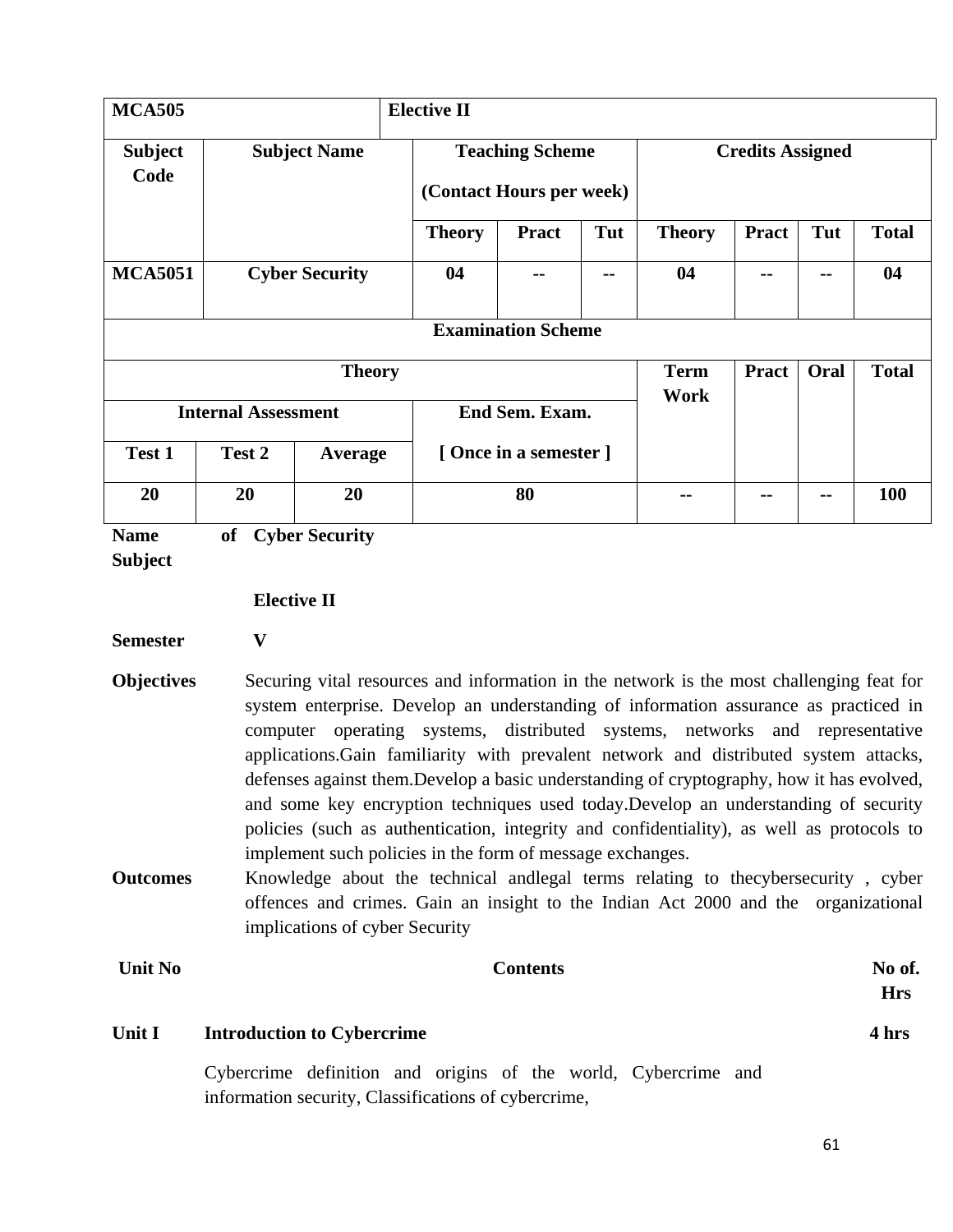Unit II **ITA 2000 :** Cybercrime and the Indian ITA 2000, A global Perspective on 4 hrs cybercrimes

#### **Unit III Cyberoffenses& Cybercrime: Issues and challenges**

How criminal plan the attacks, Social Engg, Cyber stalking, Cybercafe and Cybercrimes, Botnets, Attack vector, Cloud computing,Proliferation of Mobile and Wireless Devices, Trends in Mobility, Credit Card Frauds in Mobile and Wireless Computing Era, Security Challenges Posed by Mobile Devices, Registry Settings for Mobile Devices, Authentication Service Security, Attacks on Mobile/Cell Phones, Mobile Devices:Security Implications for Organizations, Organizational Measures for Handling Mobile, Devices-Related Security Issues, Organizational Security Policies and Measures in Mobile Computing Era, Laptops

Internet Filtering Encryption issues, Internet Gambling, Spam - Unsolicited Junk Email, Digital Signatures, Anti-Spam Laws, Anti-Spam Suits, What is Cyber squatting? Ant cyber squatting, Software Piracy, Domain Name Disputes, File Sharing ,

#### **Unit IV Tools and Methods Used in Cyberline :**

Proxy Servers and Anonymizers, Phishing, Password Cracking, Keyloggers and Spywares, Virus and Worms, Steganography, DoSDDoS Attacks, SQL Injection, Buffer Over Flow, Attacks on Wireless Networks, Phishing, Identity Theft (ID Theft)

#### **Unit V Cybercrimes and Cybersecurity: The Legal Perspectives**

Why do we need Cyberlaw: The Indian Context, The Indian IT Act, Digital Signature and the Indian IT Act, Amendments to the Indian IT Act, Cybercrime and Punishment, Cyberlaw, Technology and Students: Indian Scenario

#### **Unit VI Cybersecurity: Organizational Implications**

Cost of Cybercrimes and IPR Issues:Lesson for Organizations, Web Treats for Organizations: The Evils and Perils, Security and Privacy Implications from Cloud Computing, Social Media Marketing:Security Risk and Perils for Organization, Social Computing and the Associated Challenges for Organizations, Protecting People's Privacy in the Organization,Organizational Guidelines for Internet Usage, Safe Computing Guidelines and Computer Usage Policy, Incident Handling: An Essential Component,Intellectual Property in the Cyberspace of Cybersecurity, Importance of Endpoint Security in Organizations

#### **Unit VII Cyber Acts and related issues**

Children's Online Privacy Protection Act (COPPA), The Children's Internet Protection Act (CIPA Sexual Predator Laws), The Child Online Protection Act (COPA) , The Communications Decency Act (CDA), Electronic Signatures in Global

# **5 Hrs**

**12 hrs** 

# **6 hrs**

**6 hrs** 

**8 hrs**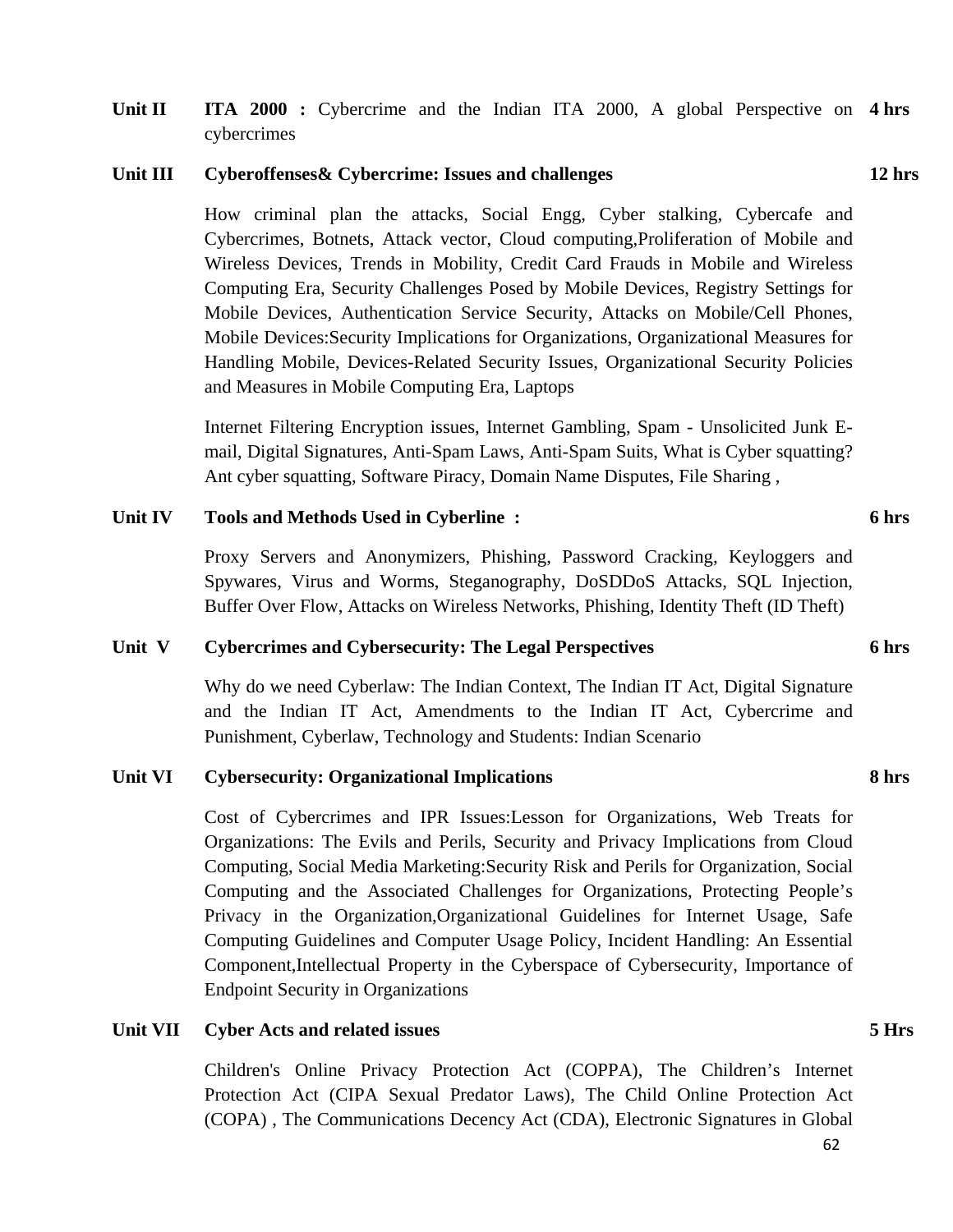#### & National Commerce Act (E-Sign),

#### **Instructions forAssignments and Tutorials:**

The Term Work Should consist of two tests, One Presentation/Case Study and six assignments based on the recommended syllabus

#### **References::**

- 1. Nina Godbole, SunitBelapure, Cyber Security: Understanding Cyber Crimes, Computer Forensics and Legal Perspectives, Wiley India, New Delhi
- 2. KAHATE ,"Cryptography and Network Security", TMH
- 3. Information Systems Security, Nina Godbole, Wiley India, New Delhi
- 4. Cybersecurity: The Essential Body of Knowledge, Dan Shoemaker, William Arthur Conklin, Wm Arthur Conklin, Cengage Learning.
- 5. Cyber Security, Edward Amoroso, Silicon Press, First Edition
- 6. Cyber Security &Global Information Assurance,Kennetch J. Knapp, Information Science Publishing.
- 7. William Stallings, Cryptography and Network Security, Pearson Publication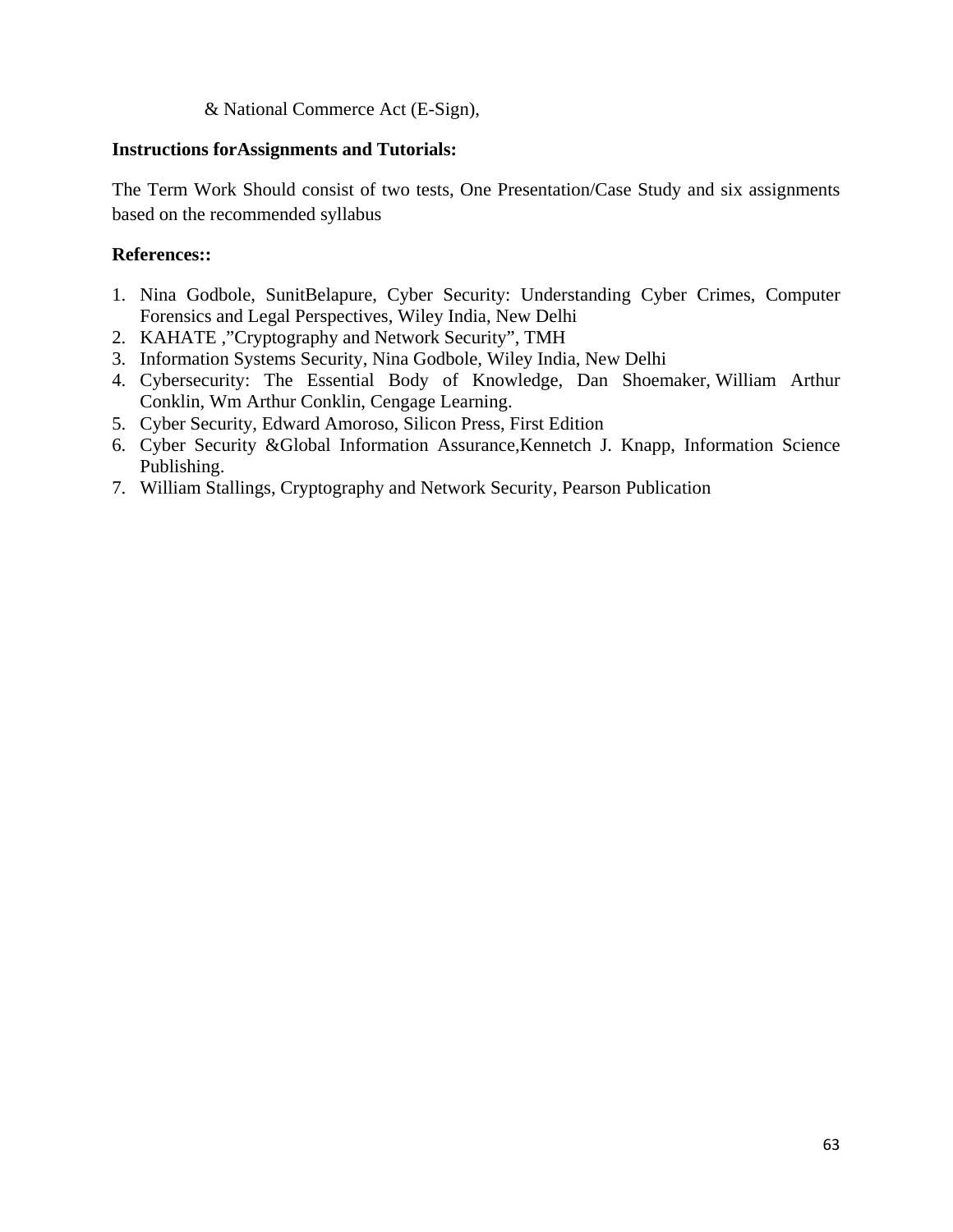| <b>MCA505</b>              |                              |                     | <b>Elective II</b>                                 |                           |     |               |                         |      |              |
|----------------------------|------------------------------|---------------------|----------------------------------------------------|---------------------------|-----|---------------|-------------------------|------|--------------|
| <b>Subject</b><br>Code     |                              | <b>Subject Name</b> | <b>Teaching Scheme</b><br>(Contact Hours per week) |                           |     |               | <b>Credits Assigned</b> |      |              |
|                            |                              |                     | <b>Theory</b>                                      | <b>Pract</b>              | Tut | <b>Theory</b> | <b>Pract</b>            | Tut  | <b>Total</b> |
| <b>MCA5052</b>             | <b>Multimedia Technology</b> |                     | 04                                                 | --                        | --  | 04            |                         | --   | 04           |
|                            |                              |                     |                                                    | <b>Examination Scheme</b> |     |               |                         |      |              |
|                            |                              | <b>Theory</b>       |                                                    |                           |     | <b>Term</b>   | <b>Pract</b>            | Oral | <b>Total</b> |
| <b>Internal Assessment</b> |                              |                     | End Sem. Exam.                                     |                           |     | Work          |                         |      |              |
| <b>Test 1</b>              | Test 2                       | Average             | [Once in a semester]                               |                           |     |               |                         |      |              |
| 20                         | 20                           | 20                  |                                                    | 80                        |     |               |                         |      | 100          |

| Name of | <b>Multimedia Systems</b> |
|---------|---------------------------|
|---------|---------------------------|

**Subject** 

## **Semester V**

- **Objectives** Students should be aware of multimedia system, its characteristics, properties, architecture, applications in different fields.Students should know various elements, objects, medium of mu Students should understand importance of compression and decompression methods, should be aware with standard compression techniques like JEPG & JPEG 2000 for still images ,MPEG and its variation for Video and Audio.Students should know various file formats for text, image, audio & video. In terms of audio, they should be aware with MIDI, MP3, WAV format which we use in day to day life.Students should know latest multimedia applications like Animation, Virtual Reality, Knowledge based multimedia systems.
- **Outcomes** Students will be aware of multimedia system, its characteristics, properties, architecture, applications in different fields, its various elements, objects, medium. Students understood compression and decompression methods, techniques like JEPG& JPEG 2000 for still images, MPEG and its variation for Video and Audio. Students shall understand what is authoring system, need of authoring system, choosing of authoring system depending on application type, user interface issues. Student will be aware of Copyright Act, various methods of licensing. Students will be aware of latest multimedia applications like Animation, Virtual Reality, Knowledge based multimedia systems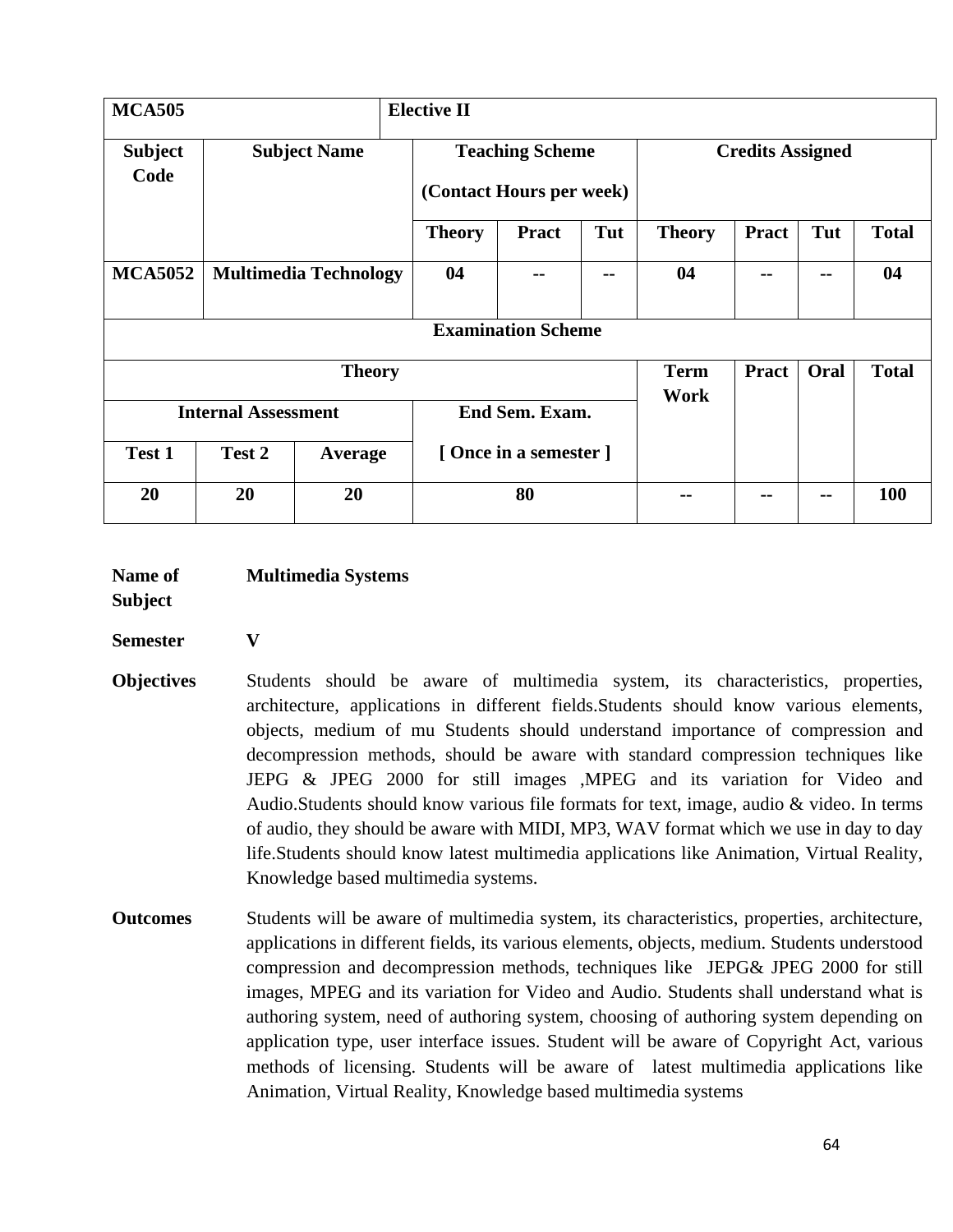| <b>Unit No</b>  | <b>Contents</b>                                                                                                                                                                                                                                                                                                                                                                                                                                                                                          | No of.<br><b>Hrs</b> |
|-----------------|----------------------------------------------------------------------------------------------------------------------------------------------------------------------------------------------------------------------------------------------------------------------------------------------------------------------------------------------------------------------------------------------------------------------------------------------------------------------------------------------------------|----------------------|
| Unit I          | <b>Introduction</b> to Multimedia: Definition and Scope of Multimedia, its Components &<br>applications, Interactive Multimedia, Multimedia Growth, Multimedia Advantages &<br>disadvantages. Major categories of Multimedia titles. Multimedia Products, Kiosk,<br>Multimedia in Public place, Multimedia on Web, Multimedia in business. Multimedia<br>in mobile phones, iPod, Hypermedia and Hypertext. Hypermedia Applications.                                                                      | 6 Hrs                |
| Unit II         | Graphics & Text: Graphics: Bitmap Graphics, Vector Graphics, Image file format,<br>GIF vs. JPEG, Graphics image sources, Graphics on internet. Graphic programs<br>feature. Animation: Principals of animations, Animation types & technique,<br>Applications of Animation, Morphing, Warping, Animation file and formats, Text:<br>Text in multimedia Applications, General guidelines , Designing and use of text,<br>working with text, Text fonts, Menus and Navigation, Font editing drawing tools. | 7 Hrs                |
| Unit III        | Sound, Audio and Video: Multimedia system sounds, Sound, Sound file formats,<br>MIDI, MIDI Messages, MIDI Vs Digital Audio, sound on Internet, Adding sound &<br>video to your multimedia project, Analog display standards, Digital display<br>standards, Digital video Basics, Video recording and tap formats, Video on<br>internet, Difference between computer, TV and Video, Optimizing video files for<br>CD-Rom.                                                                                 | 7 Hrs                |
| Unit IV         | Multimedia Authoring Tools: Making instance multimedia, Types of Authoring<br>tools, Time based authoring tools, card and page based authoring tools, Icon and<br>object based authoring tools, Authoring Vs Presentation, Story boarding, Graphic<br>design principle for PowerPoint, Development process for Multimedia Applications,<br>Contents analysis for different applications.                                                                                                                 | 5 Hrs                |
| Unit V          | Designing and Producing: Designing, designing the structure of multimedia,<br>Different types of Multimedia structure. Hot spots, Buttons, User interface analysis $\&$<br>Design: Rules of user interface design, models of user interface design, User<br>interface Analysis & Elements of user interface, User interface design, User interface<br>evaluation & examples. Delivering: Testing, Preparing of delivery.                                                                                 | 6 Hrs                |
| <b>Unit VI</b>  | <b>Planning and costing:</b> The process of making multimedia $\&$ multimedia skills,<br>multimedia skills team, Planning & costing: Project planning, scheduling & costing,<br>Idea analysis, Idea management software, Pre testing, Task planning, Building a<br>Team, Prototype, Multimedia project team roles. Development: Alpha Development,<br>Beta Development.                                                                                                                                  | 7 Hrs                |
| <b>Unit VII</b> | Coding and Compression: Introduction to coding and compression techniques,                                                                                                                                                                                                                                                                                                                                                                                                                               | 7 Hrs                |

65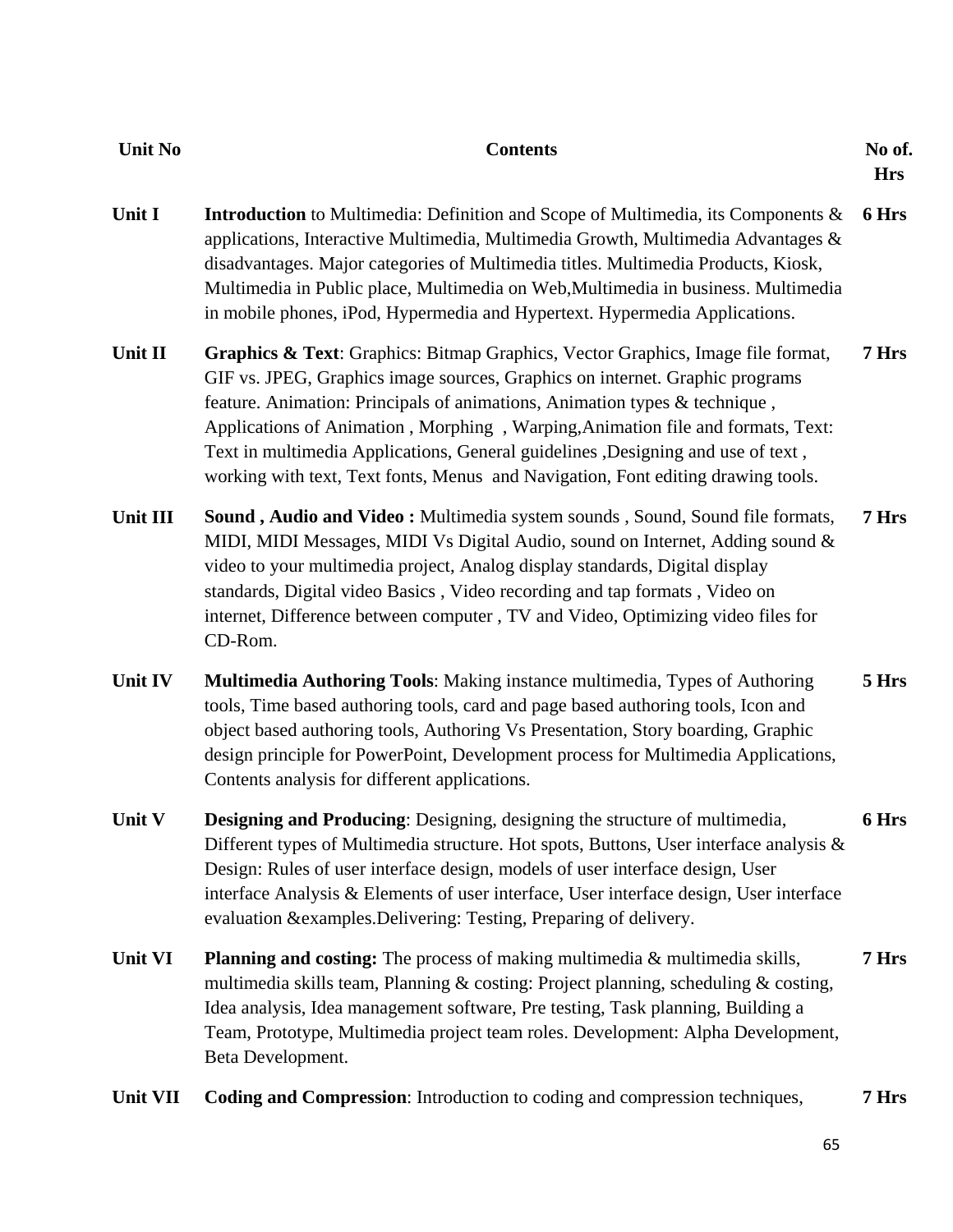Entropy encoding, run length, Arithmetic encoding, Huffman, LimpelZiv encoding, JPEG compression process, MPEG audio and video compression, Various CD Formats ,MPEG Standards.

#### **Instructions forAssignments and Tutorials:**

The Term Work Should consist of two tests, One Presentation/Case Study and six assignments based on the recommended syllabus

#### **References :**

- 1. Multimedia Madness, RonWodaski , SAMS pub.
- 2. Multimedia : Making it works, Tay Vaughan , TMH pub
- 3. Multimedia Communication –Rao, Wiley -Dreamtech
- 4. Multimedia System : S.K. Triphathi, S. V. Raghvan
- 5. Mutimedia System Design, P.K. AndleighKthakar, Prentice hail of India
- 6. Multimedia System , J.E.K Budford , Addision Wesley.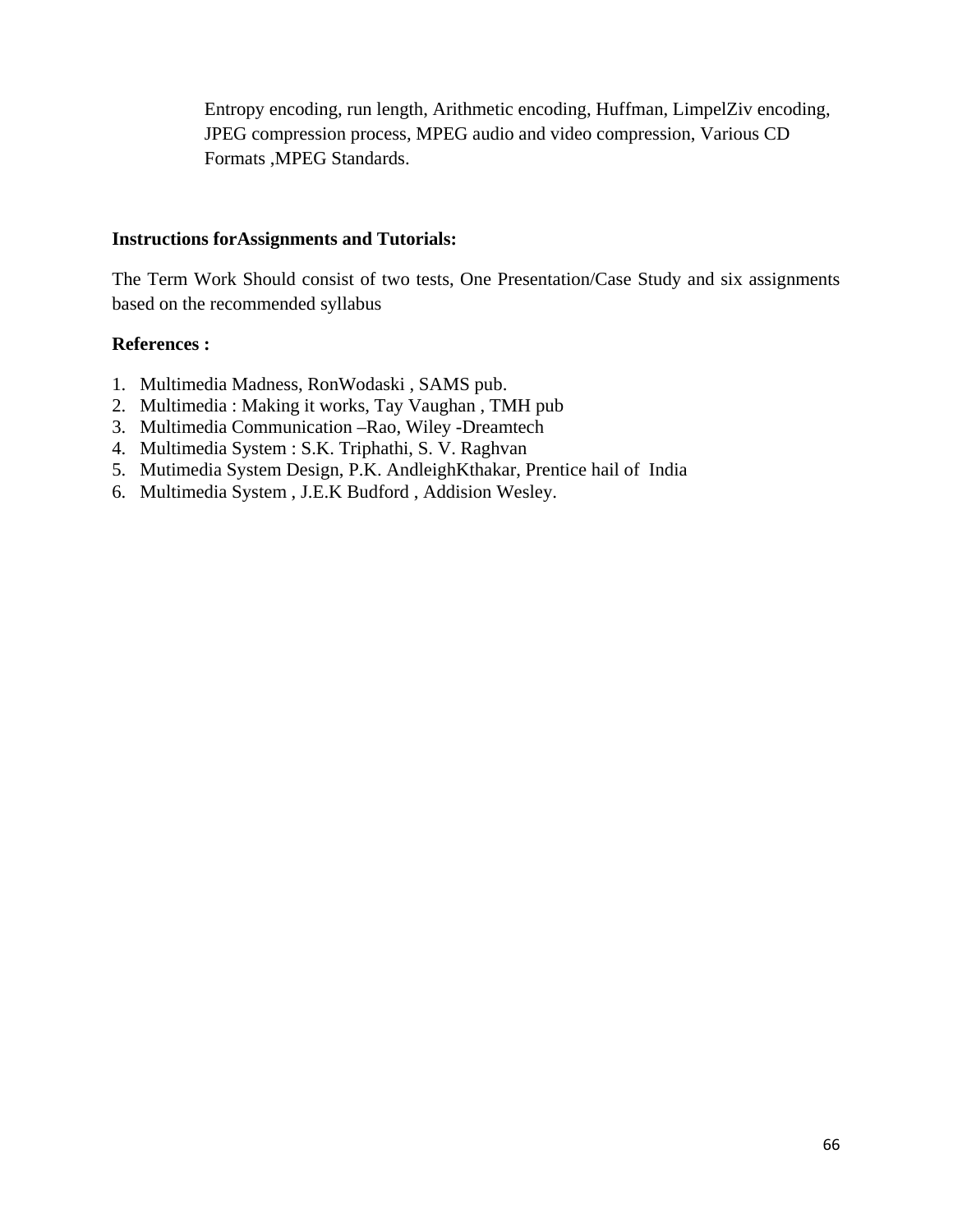| <b>MCA505</b>             |                                          | <b>Elective II</b>  |                |                                                    |     |                     |                         |      |              |  |
|---------------------------|------------------------------------------|---------------------|----------------|----------------------------------------------------|-----|---------------------|-------------------------|------|--------------|--|
| <b>Subject</b><br>Code    |                                          | <b>Subject Name</b> |                | <b>Teaching Scheme</b><br>(Contact Hours per week) |     |                     | <b>Credits Assigned</b> |      |              |  |
|                           |                                          |                     | <b>Theory</b>  | <b>Pract</b>                                       | Tut | <b>Theory</b>       | <b>Pract</b>            | Tut  | <b>Total</b> |  |
| <b>MCA5053</b>            | <b>Information Security</b><br>and Audit |                     | 04             |                                                    | --  | 04                  |                         |      | 04           |  |
| <b>Examination Scheme</b> |                                          |                     |                |                                                    |     |                     |                         |      |              |  |
|                           |                                          | <b>Theory</b>       |                |                                                    |     | <b>Term</b><br>Work | <b>Pract</b>            | Oral | <b>Total</b> |  |
|                           | <b>Internal Assessment</b>               |                     | End Sem. Exam. |                                                    |     |                     |                         |      |              |  |
| Test 1                    | Test 2                                   | Average             |                | [Once in a semester]                               |     |                     |                         |      |              |  |
| 20                        | 20                                       | 20                  |                | 80                                                 |     |                     | --                      | --   | 100          |  |
|                           | $\sim$ $\sim$ $\sim$                     |                     |                |                                                    |     |                     |                         |      |              |  |

**Name Information Security and Audit** 

**Subject** 

#### **Elective II**

**Semester V** 

**Objectives** The subject aims to learn about the theory underlying computer-security.. The emphasis is on network security appliances and networking infrastructure such as firewalls, access control, secure network design and Virtual Private Networks.

**Outcomes** On successful completion of this subject students will be able to describe the theoretical aspects of computer security with an in-depth focus on modern network security threats. Design, configure, test, manage, monitor and support network security infrastructure devices. And network security theory into practice using industry based techniques, processes and standards.

Unit No Contents No of Contents No of No. 1997.

#### **Unit I Security Principles and Practices:**

Information System Security Principles, Threats and Attacks, Classification of threats and assessing damages, Protecting Information Systems Security,

Information System Security Engineering Process

**5 hrs** 

**Hrs**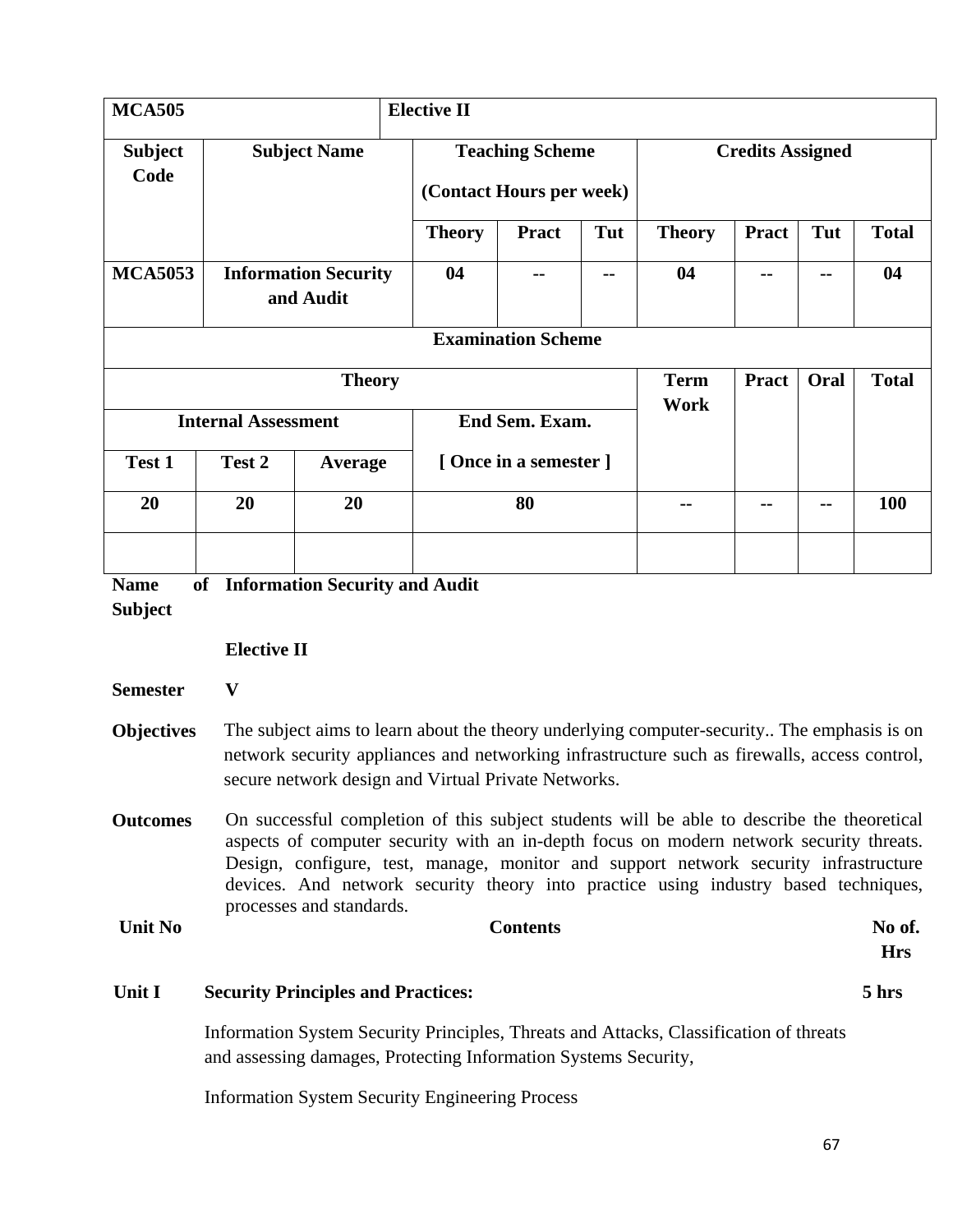Security Policies, standards, Guidelines and Procedures

#### **Unit II Data and Program Security:**

Data Protection, End Point security, Physical Security, Insider threats and data Protection

Secure programs, Non-malicious program errors, malicious code, Targeted malicious code, Controls against program threats

#### **Unit III Operating System Security:**

 Role of Operating systems in Information systems applications, Operating systems Security, Patched Operating systems, Protected Objects and Methods of Protection, Memory Address Protection, Control of Access to General Objects, File Protection Mechanism

#### **Unit IV Database Security :**

Database Security Requirements and Challenges, Database Integrity, Data Security Policies, Sensitive data, Interface, Multilevel database

Application Software Controls :Concurrency Control, Cryptograph control, Audit train control.

#### **Unit V Steganography and Digital Forensics:**

Steganography- Overview and Principles, need of steganography, pros and cons, Steganography vs Cryptography, Types of Steganography

Digital Forensics- Introduction, Forensic life cycle,Water marking.

#### **Unit VI Laws, & Legal Framework for Information Security:**

Introduction, Information Security and Law, Understanding the Laws of Information Security, Indian IT Act, Laws of IPR, Patent laws, Copyright Law, Case Study

Ethical Issues in Information Security: Introduction, Issues in Network enterprises, Computer Ethics and Security and Privacy Policies, Case study

#### **Unit VII Software Web Services Security :**

Technologies for web services (XML, SOAP, WSDL & UDDI), Web Services Security – Token types, XML encription, XML segment.

#### **UnitVIII Secutiry of Wireless Networks:**

An overview of wireless technology, Wired world versus wireless world: putting

#### **6 hrs**

**4 hrs** 

**4 hrs** 

#### **3 hrs**

# **5 hrs**

**4 hrs** 

**5 hrs**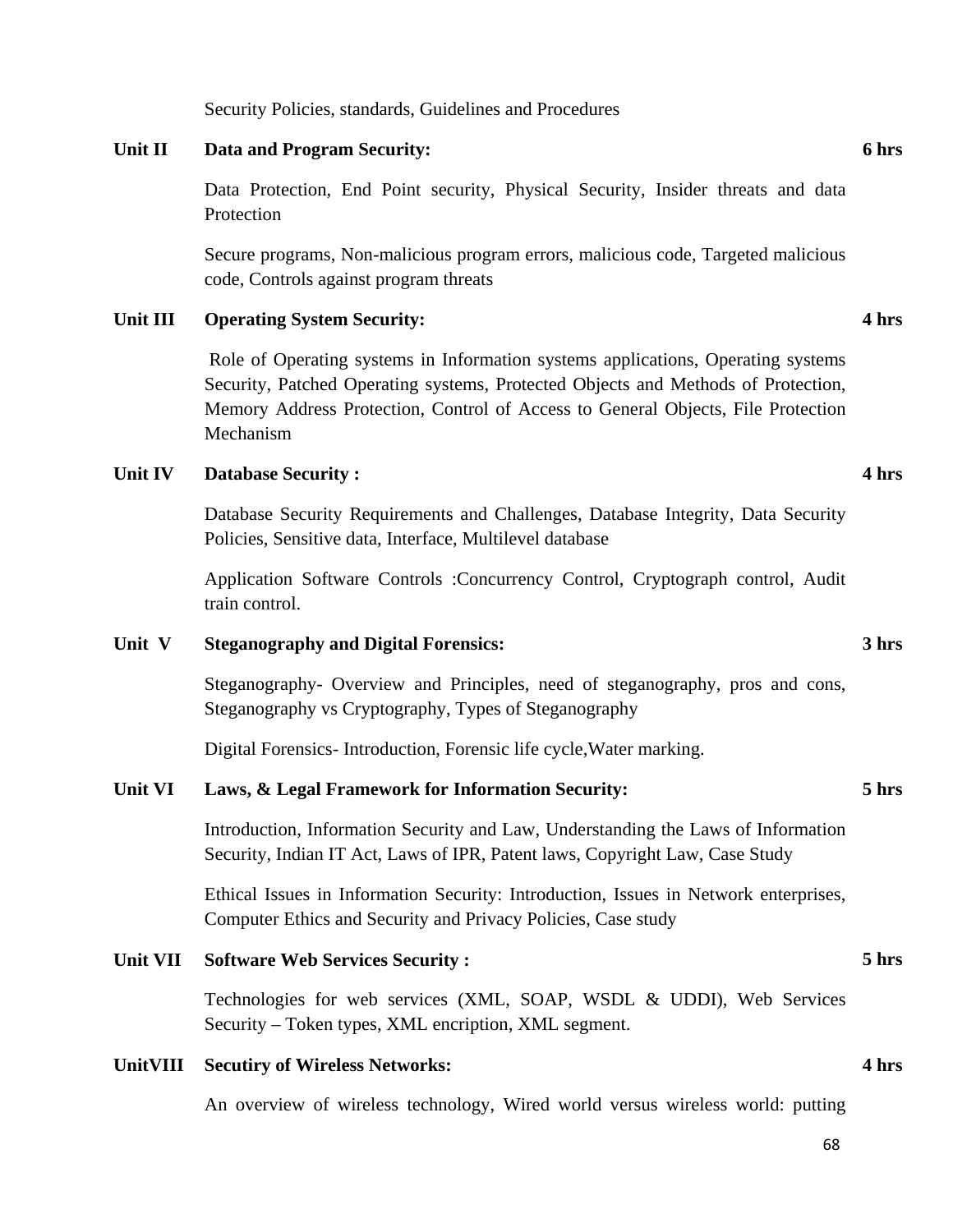Wireless Networks in Information Security Context,Attacks on Wireless Networks

#### **Unit IX Auditing for Security:**

Introduction, Organizations Roles and Responsibilities for Security Audits, Auditors Responsibilities for Security Audits, Types of Security Audits, Technology Based Audits, Phases in Security Audits, Budgeting for Security Audits.

#### **Instructions forAssignments and Tutorials:**

The Term Work Should consist of two tests, One Presentation/Case Study and six assignments based on the recommended syllabus

#### **References:**

- 1. Nina Godbole, "Information Systems Security", Wiley India
- 2. Eric Cole, "Network Security Bible", Wiley India Edition
- 3.
- 4. C. P. Pfleeger, and S. L. Pfleeger, "Security in Computing", Pearson Education.
- 5. Matt Bishop, "Computer Security: Art and Science", Pearson Education.

**9 hrs**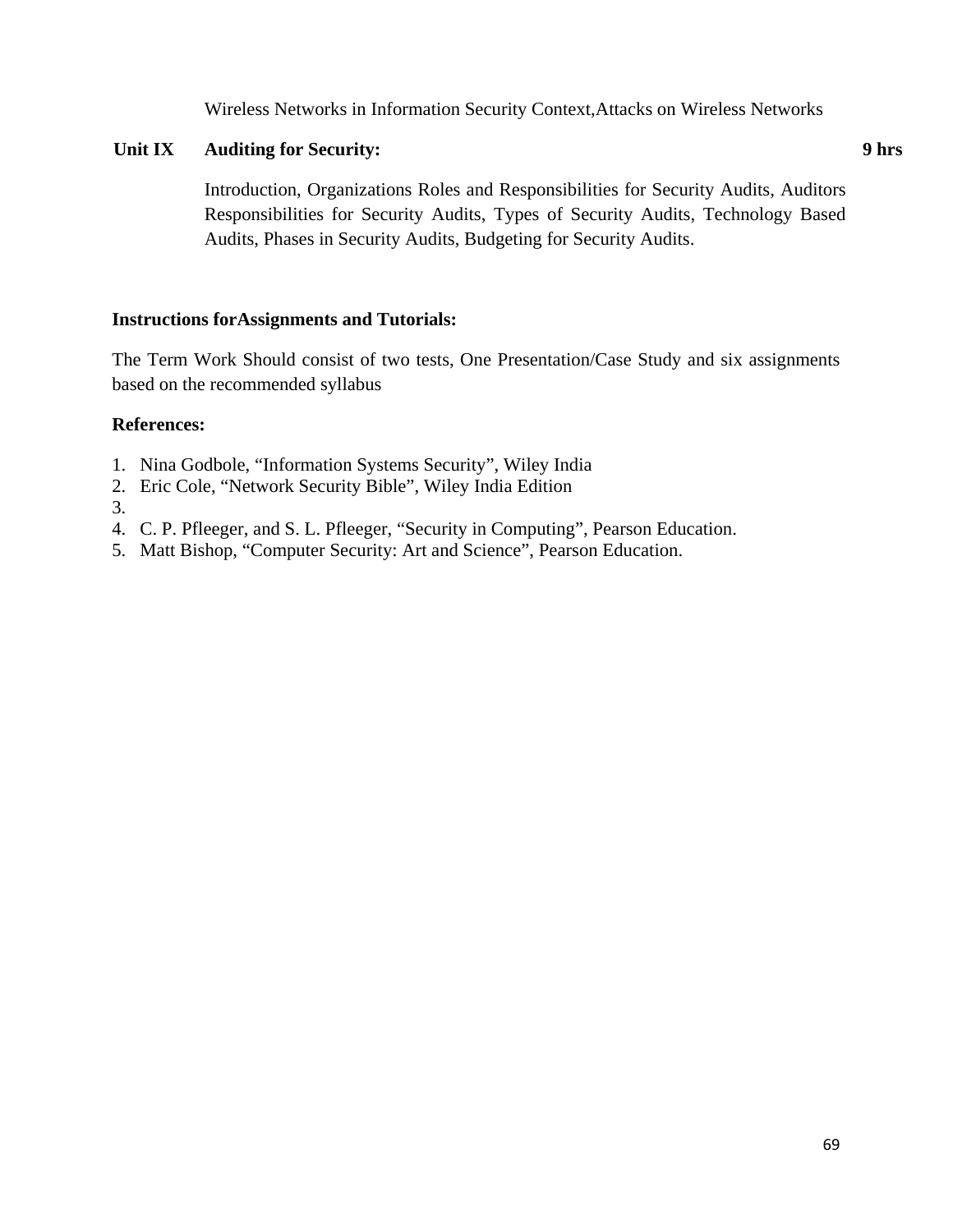| <b>MCA505</b>          |                            |                     | <b>Elective II</b> |                                                    |     |                     |                         |      |              |  |
|------------------------|----------------------------|---------------------|--------------------|----------------------------------------------------|-----|---------------------|-------------------------|------|--------------|--|
| <b>Subject</b><br>Code |                            | <b>Subject Name</b> |                    | <b>Teaching Scheme</b><br>(Contact Hours per week) |     |                     | <b>Credits Assigned</b> |      |              |  |
|                        |                            |                     | <b>Theory</b>      | <b>Pract</b>                                       | Tut | <b>Theory</b>       | <b>Pract</b>            | Tut  | <b>Total</b> |  |
| <b>MCA5054</b>         | <b>Bioinformatics</b>      |                     | 04                 | --                                                 | --  | 04                  | --                      | --   | 04           |  |
|                        |                            |                     |                    | <b>Examination Scheme</b>                          |     |                     |                         |      |              |  |
|                        |                            | <b>Theory</b>       |                    |                                                    |     | <b>Term</b><br>Work | <b>Pract</b>            | Oral | <b>Total</b> |  |
|                        | <b>Internal Assessment</b> |                     | End Sem. Exam.     |                                                    |     |                     |                         |      |              |  |
| Test 1                 | Test 2                     | Average             |                    | [Once in a semester ]                              |     |                     |                         |      |              |  |
| 20                     | 20                         | 20                  |                    | 80                                                 |     | --                  |                         |      | 100          |  |

| Name of<br><b>Subject</b> | <b>Bioinformatics</b>                                                                                                                                                                                                                        |                      |  |  |  |  |
|---------------------------|----------------------------------------------------------------------------------------------------------------------------------------------------------------------------------------------------------------------------------------------|----------------------|--|--|--|--|
| <b>Semester</b>           | $\mathbf{V}$                                                                                                                                                                                                                                 |                      |  |  |  |  |
| <b>Objectives</b>         | To impart knowledge on introduction and historical and academic perspective to the<br>field of bioinformatics, To learn the key methods and tools used in bioinformatics, and<br>the influence of biological science on computing science    |                      |  |  |  |  |
| <b>Outcomes</b>           | The student should be able to Understand the theoretical basis behind bioinformatics<br>Communicate about essential and modern biology and how it relates to Informatics and<br>explore the tools and techniques used in Bioinformatics      |                      |  |  |  |  |
| <b>Unit No</b>            | <b>Contents</b>                                                                                                                                                                                                                              | No of.<br><b>Hrs</b> |  |  |  |  |
| Unit I                    | What is Bioinformatics?, Bioinformatics as multidisciplinary domain, Goal and<br>scope of bioinformatics, Future prospectus of bioinformatics, Use of computers to<br>biologists                                                             | 4 Hrs                |  |  |  |  |
| Unit II                   | Biological research on the web, Public biological databases : Primary sequence<br>database, Protein sequence databases, Secondary databases, Protein pattern<br>databases, Searching<br>biological databases- depositing data into<br>public |                      |  |  |  |  |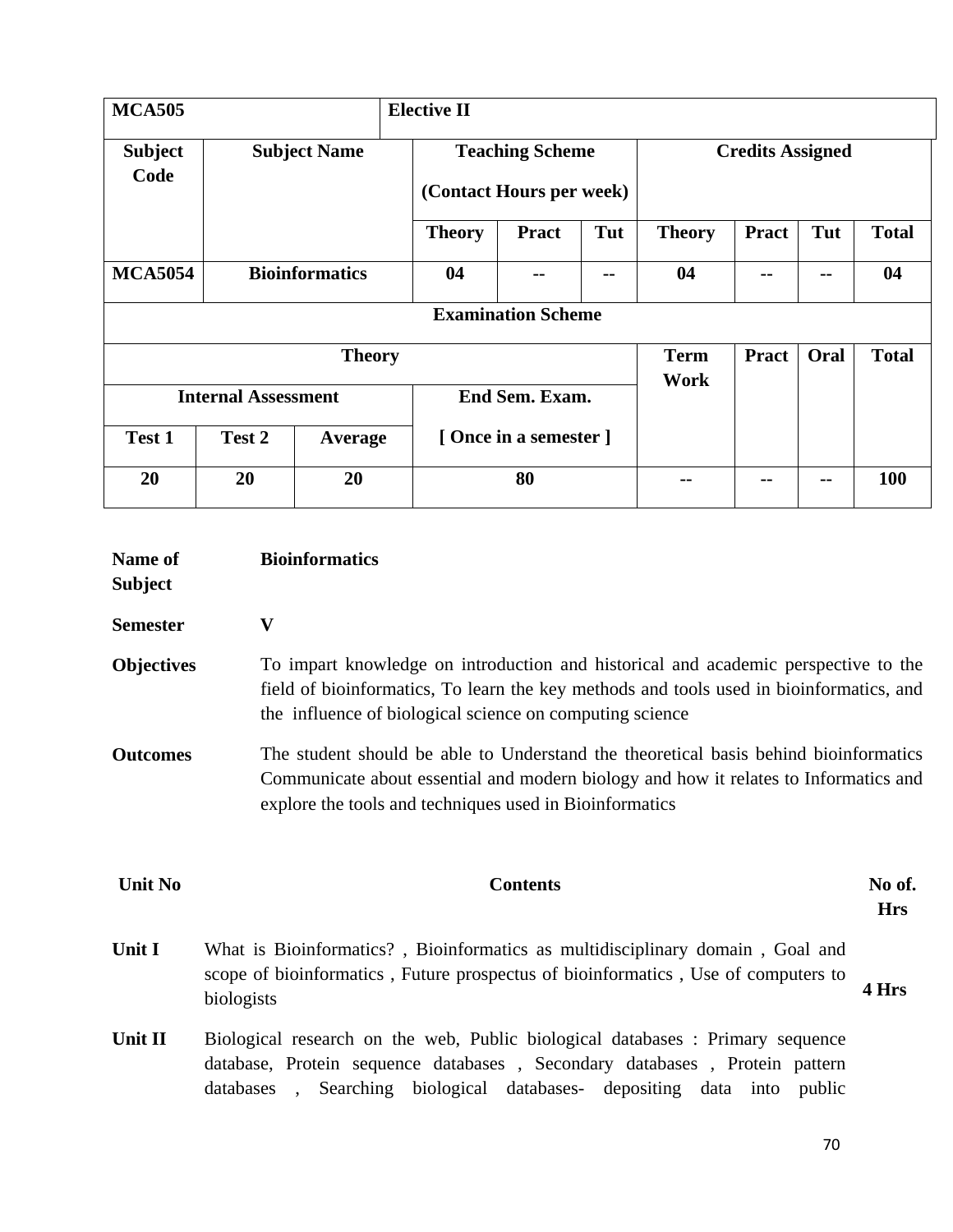databasesFinding software , Judging the quality of information **6 Hrs Unit III** Introduction to Protein structure, Chemistry of proteins : 1D to 3D, Peptide bond, Amino Acid Web based protein structure tools : Structure visualization , Cn3D, RasMol Structure modeling , MolMol , JMol Structure classification : Types of classification, Databases (SCOP,CATH) Structure alignment : Comparing two structures (ProFit) Structure analysis : ProCheck **9 Hrs**  Unit IV Composition of DNA and RNA, Watson and Crick Solve the Structure of DNA, 6 Hrs

- Importanace and features of DNA sequence analysis , Development of DNA Sequencing Methods, Genefinders and Feature Detection in DNA ,
- Unit V Pairwise Sequence Comparison, Pairwise Sequence alignemnt methods : Dot plot, 9 Hrs Dynamic programming , Local and Global similarities , Word and K-tuple , BLAST , FASTA, Multiple sequence alignment methods : Progressive , ClustalW , Iterative , DiAlign
- **Unit VI** Phylogenetic Analysis : Phylogenetic Trees Based on Pairwise Distances, Phylogenetic Trees Based on Neighbor Joining, Phylogenetic Trees Based on Maximum Parsimony , Phylogenetic Trees Based on Maximum Likelihood Estimation Introduction to motif **6 Hrs**
- Unit VII Automating data analysis using Perl, Perl basics, Pattern matching and regular 5 Hrs expressions , Parsing BLAST output using Perl

#### **Instructions forAssignments and Tutorials:**

The Term Work Should consist of two tests, One Presentation/Case Study and six assignments based on the recommended syllabus

#### **References:**

- 1. Developing Bioinformatics Computer Skills by Cynthia Gibas, Per Jambeck, O'Reilly
- 2. Introduction to Bioinformatics by T K attwood& D J Parry-Smith, Addison Wesley Longman
- 3. Bioinformatics A beginners Guide-Machael, Wiley-Dreamtech
- 4. Biotechnology: a multi-volume comprehensive treatise Volume 5b by Rehm and Reed
- 5. An Introduction to Bioinformatics Algorithms by Neil C. Jones,Pavel A. Pevzner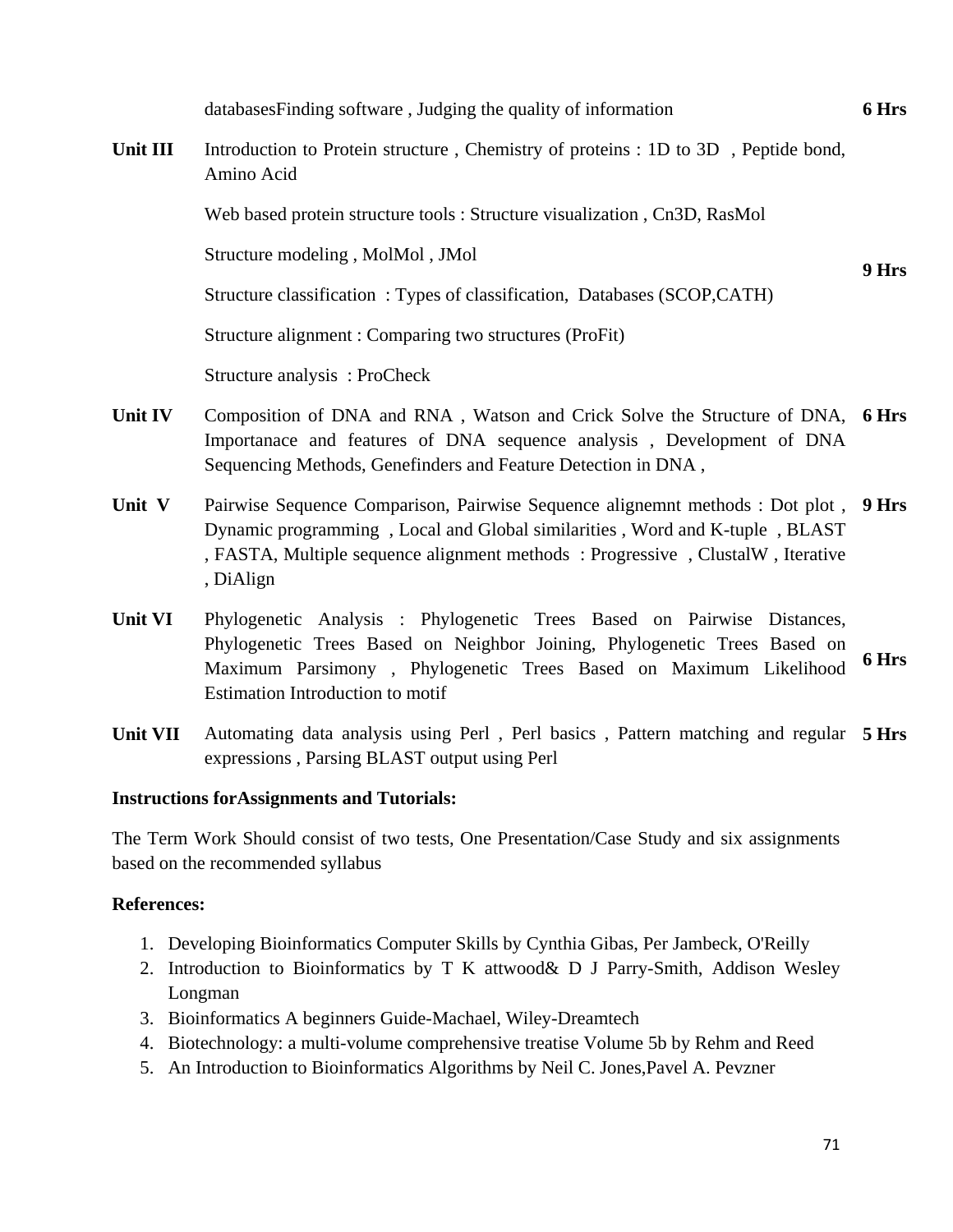| <b>MCA505</b>          |                                             |                     | <b>Elective II</b>                                 |                           |     |                         |              |            |              |  |
|------------------------|---------------------------------------------|---------------------|----------------------------------------------------|---------------------------|-----|-------------------------|--------------|------------|--------------|--|
| <b>Subject</b><br>Code |                                             | <b>Subject Name</b> | <b>Teaching Scheme</b><br>(Contact Hours per week) |                           |     | <b>Credits Assigned</b> |              |            |              |  |
|                        |                                             |                     | <b>Theory</b>                                      | <b>Pract</b>              | Tut | <b>Theory</b>           | <b>Pract</b> | Tut        | <b>Total</b> |  |
| <b>MCA5055</b>         | <b>Software Quality</b><br><b>Assurance</b> |                     | 04                                                 | --                        | --  | 04                      | --           | --         | 04           |  |
|                        |                                             |                     |                                                    | <b>Examination Scheme</b> |     |                         |              |            |              |  |
|                        |                                             | <b>Theory</b>       |                                                    |                           |     | <b>Term</b><br>Work     | <b>Pract</b> | Oral       | <b>Total</b> |  |
|                        | <b>Internal Assessment</b>                  |                     | End Sem. Exam.                                     |                           |     |                         |              |            |              |  |
| Test 1                 | Test 2                                      | Average             | [Once in a semester]                               |                           |     |                         |              |            |              |  |
| 20                     | 20                                          | 20                  | 80                                                 |                           |     |                         |              | <b>100</b> |              |  |

| Name of<br><b>Subject</b> | <b>Software Quality Assurance</b>                                                                                                                                                                                                                                                                                                |                      |  |  |  |  |
|---------------------------|----------------------------------------------------------------------------------------------------------------------------------------------------------------------------------------------------------------------------------------------------------------------------------------------------------------------------------|----------------------|--|--|--|--|
| <b>Semester</b>           | $\mathbf{V}$                                                                                                                                                                                                                                                                                                                     |                      |  |  |  |  |
| <b>Objectives</b>         | To give a focus on concept of quality its models and improvements, guidance on measuring<br>quality and metrics and quality management system through its elements. It focuses on<br>principles and practices in quality management system and gives guidance on measure and<br>metrics in process and product domain of quality |                      |  |  |  |  |
| <b>Outcomes</b>           | The students gets knowledge on software quality, its model and improvements, in-depth<br>knowledge on measuring quality, knowledge on quality management system and on<br>principles and practices of QMS                                                                                                                        |                      |  |  |  |  |
| <b>Unit No</b>            | <b>Contents</b>                                                                                                                                                                                                                                                                                                                  | No of.<br><b>Hrs</b> |  |  |  |  |
| Unit I                    | <b>Fundamentals Of Software Quality Engineering</b>                                                                                                                                                                                                                                                                              | 9 Hrs                |  |  |  |  |
|                           | Concepts of Quality-Hierarchical Modeling- Quality Models- Quality Criteria<br>And its Interrelation – Fundamentals of Software Quality Improvement-<br>Concepts of Process Maturity- Improving Process Maturity                                                                                                                 |                      |  |  |  |  |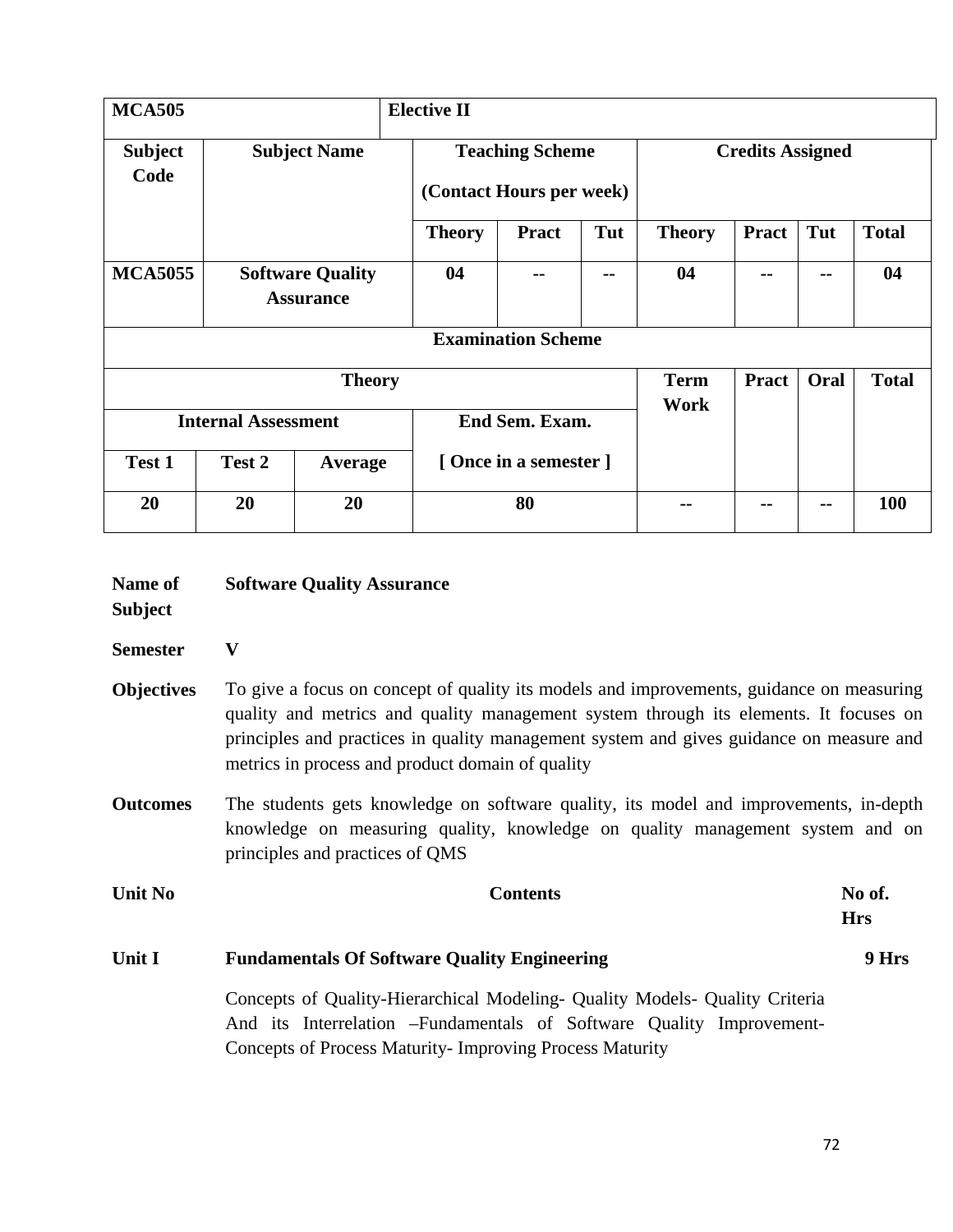# **Unit II Development In Measuring Quality**

Selecting Quality Goals And Measures-Principles Of Measurement-Measures And Metrics-Quality Functional Deployment-Goal/Question/Measures Paradigm- Quality Characteristics Tree-The FURPS Model And FURPS-Gilb Approach- Quality Prompts

## **Unit III Quality Management System**

Element Of A Quality Engineering Program- Quality Control , Assurance And Engineering- Reliability, Maintainability, Verifiability, Testability, Safety And Supportability- Historical Perspective Element Of QMS-Human Factors-Time Management-QMS For Software- Quality Assurance-ISO9000 Series- A Generic Quality Management standard-Tools For Quality

## **Unit IV Principles And Practices In Qms**

Process-Product-Project-People In Software Development And Management Spectrum-Principle And Critical Practices In QMS-ISO 9001And Capability Maturity Models-Six Sigma, Zero Defects And Statistical Quality Control.

### **Unit V Measures And Metrics In Process And Project Domain**

Key Measures For Software Engineers-Defects- Productivity And Quality-Measuring And Improving The Development Process- Assigning Measures To Process Elements And Events- Isikawa Diagrams- Metrics For Software Quality – Integrating Metric Within Software Engineering Process-Metrics For Small Organization

#### **Instructions forAssignments and Tutorials:**

The Term Work Should consist of two tests, One Presentation/Case Study and six assignments based on the recommended syllabus

## **References:**

- 1. Brian Hambling " Managing Software Quailty", Tata McGraw Hill
- 2. Juran. J.M.Franks, M.Gyrna, "Quality Planning and Analysis(from the product development through use)",Tata McGraw Hill
- 3. Alcon Gillies" Software Quality: Theory and Mangement", International Thomson, Computer Press 1997.
- 4. Software Testing Quality Assurance-Naik –Tripathi, Wiley -Dreamtech
- 5. Stephan H.Kan, "Metric and Model in Software Quality Engineering", Addison Wesley, 1995.
- 6. Roger S. Pressman, "Software Engineering A Practitioner's Approach", Fifth Edition ,McGraw Hill, 2001
- 7. Humphrey Watts," Managing the Software Process", Addison Wesley,1986.

 **9 Hrs** 

 **9 Hrs** 

 **9 Hrs** 

 **9 Hrs**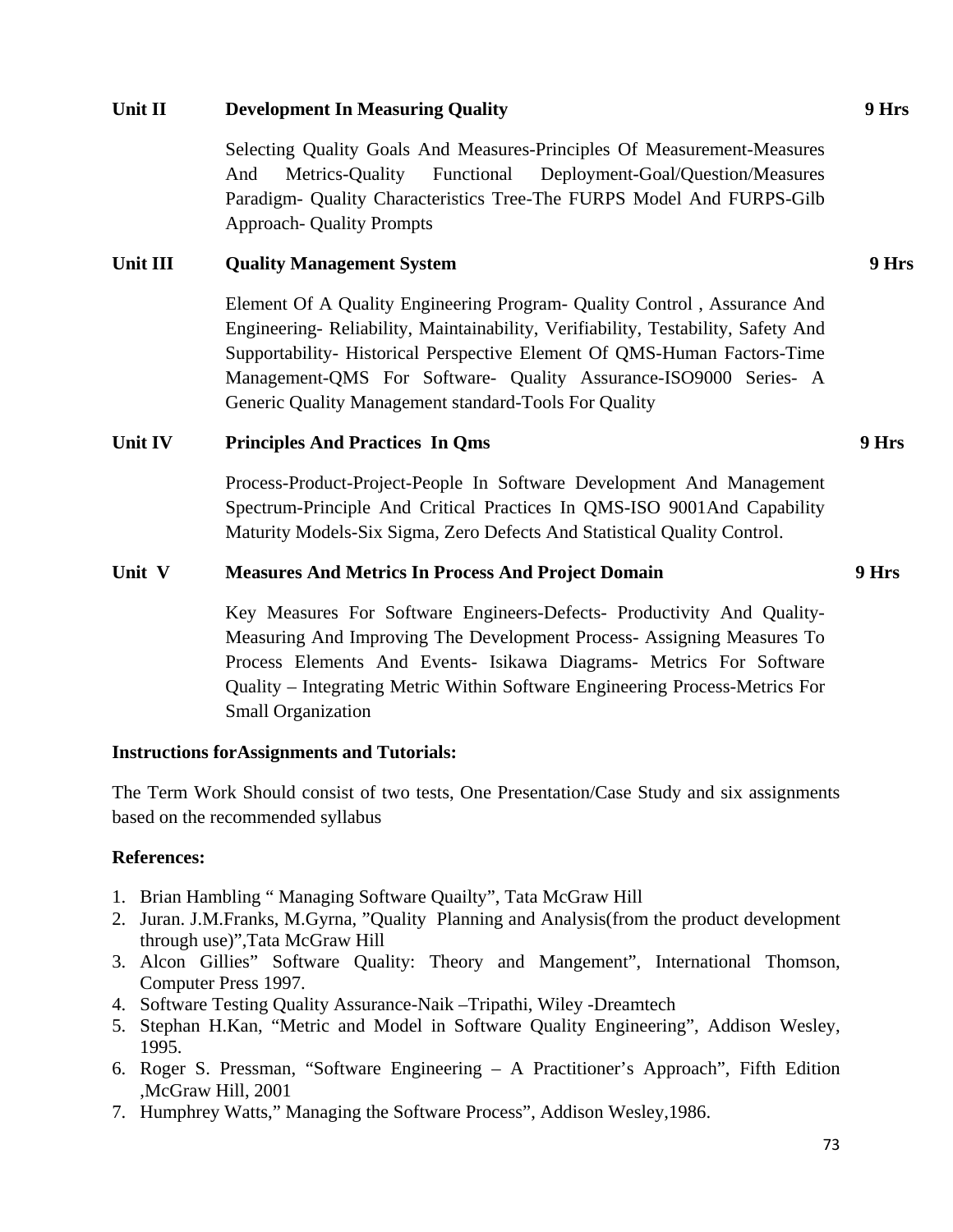| L501                   |                                      | Laboratory I -AWT + Dot Net                        |              |               |                         |              |      |              |  |
|------------------------|--------------------------------------|----------------------------------------------------|--------------|---------------|-------------------------|--------------|------|--------------|--|
| <b>Subject</b><br>Code | <b>Subject Name</b>                  | <b>Teaching Scheme</b><br>(Contact Hours per week) |              |               | <b>Credits Assigned</b> |              |      |              |  |
|                        |                                      | <b>Theory</b>                                      | <b>Pract</b> | Tut           | <b>Theory</b>           | <b>Pract</b> | Tut  | <b>Total</b> |  |
| L501                   | Laboratory I - AWT +<br>Dot Net      |                                                    | 06           | $-$           | --                      | 06           | --   | 03           |  |
|                        | <b>Examination Scheme</b>            |                                                    |              |               |                         |              |      |              |  |
|                        | End Sem. Exam. [ Once in a semester] |                                                    |              |               |                         |              |      |              |  |
| <b>Laboratory Name</b> |                                      |                                                    |              |               | <b>Term</b><br>Work     | <b>Pract</b> | Oral | <b>Total</b> |  |
| L501                   | Laboratory I - AWT + Dot Net         |                                                    |              |               | 25                      | 50           | 25   | 100          |  |
|                        | <b>AWT</b>                           |                                                    |              |               | 15                      | 25           | 15   | 55           |  |
|                        | Dot Net                              |                                                    |              |               | 10                      | 15           | 10   | 35           |  |
|                        | <b>Journal/Documentation</b>         |                                                    |              | $\sim$ $\sim$ | 10                      | --           | 10   |              |  |

**Semester Semester V** 

**Subject Code L501** 

**Name of Subject Lab I - AWT + Dot Net** 

**Objectives** To enable the students to understand the concepts of the advanced web technologies and enable students to learn to produce well designed, effective standalone applications using .NET technology and enable students to learn the implementation of web services. The subjects enable students to learn to produce well designed, effective Web applications.

**Outcomes** Students understand the concepts of the advanced web technologies. Students learn to produce well designed, effective standalone applications using .NET technology. Students learn to the implementation of web services. Students learn to produce well designed, dynamic Web applications.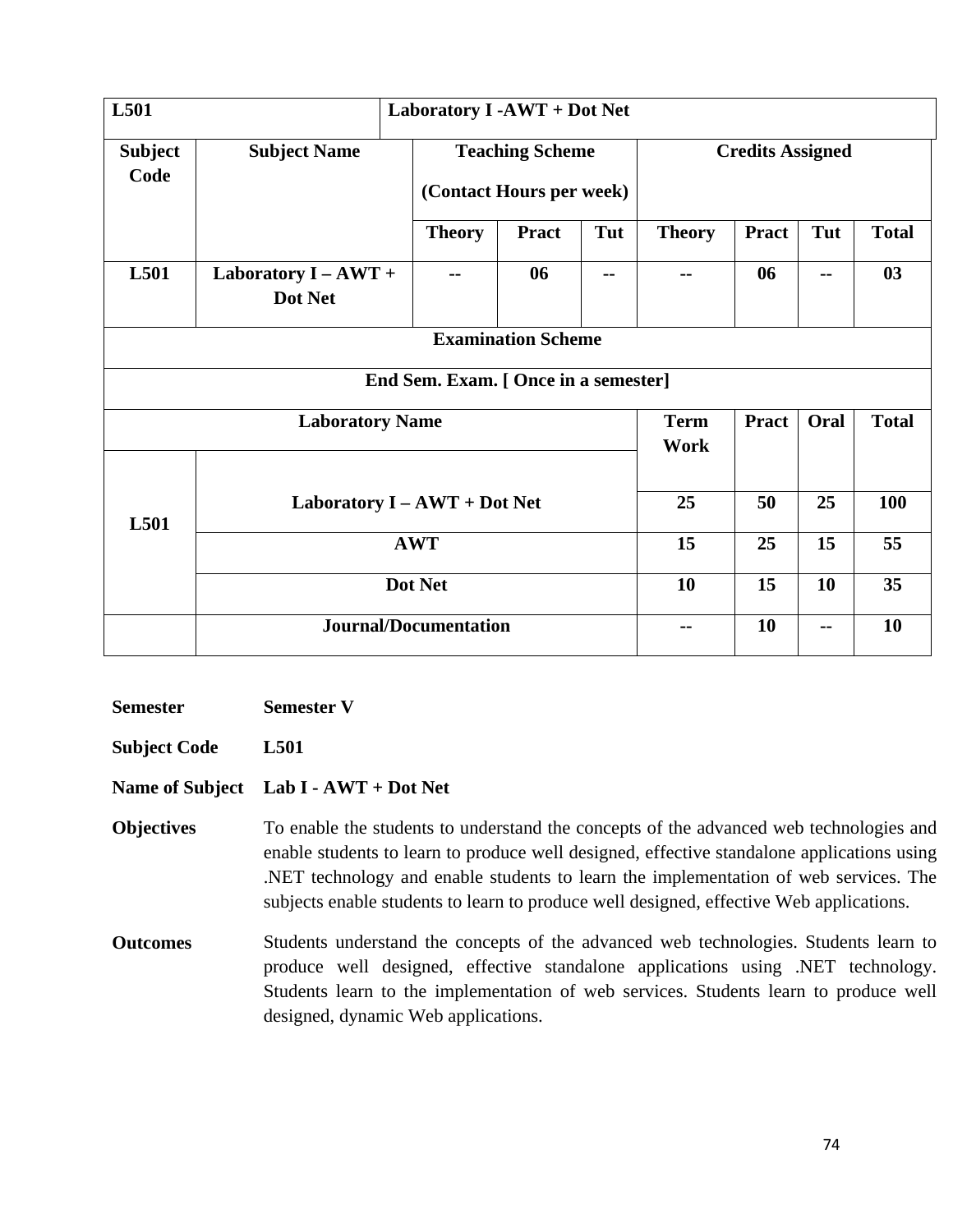|                 | <b>Contents</b>                                                                                                                                                                                                                                                                                                |                      |  |  |  |
|-----------------|----------------------------------------------------------------------------------------------------------------------------------------------------------------------------------------------------------------------------------------------------------------------------------------------------------------|----------------------|--|--|--|
| Unit            |                                                                                                                                                                                                                                                                                                                | No. of<br><b>Hrs</b> |  |  |  |
| Unit I          | Introduction to C#                                                                                                                                                                                                                                                                                             | 8 Hrs                |  |  |  |
|                 | Program to demonstrate reference data types <i>i.e.</i> string, date time<br>Program using array, using object and class, using array list, collection                                                                                                                                                         |                      |  |  |  |
| Unit II         | Program based on Exception Handling , Generic, Inheritance and 9 Hrs<br>polymorphism                                                                                                                                                                                                                           |                      |  |  |  |
| <b>Unit III</b> | Program to demonstrate getter and setter method<br>On<br>Exception Handling Mechanism<br>Program<br>to<br>covering<br>(Try, Catch, Throw, Throws, Finally)<br>Program to demonstrate generic, to demonstrate inheritance and<br>polymorphism<br>Program based on File handling and Database programming        | 9 Hrs                |  |  |  |
|                 | • Program to demonstrate use of directories, sequential access file,                                                                                                                                                                                                                                           |                      |  |  |  |
|                 | random access file<br>Program on serialization and deserialization<br>Program to demonstrate LINQ, based on database access using                                                                                                                                                                              |                      |  |  |  |
| Unit IV         | ADO.NET<br><b>ASP.NET:</b>                                                                                                                                                                                                                                                                                     | 8 Hrs                |  |  |  |
|                 | Program based on PostBack and CrossPage posting<br>Program based on validation controls<br>Program using Master Pages and Themes and Skins<br>Program to demonstrate PageLife Cycle<br>Program to demonstrate binding of different Controls using ADO<br><b>NET</b> , Program to demonstrate the use of jQuery |                      |  |  |  |
| Unit V          | <b>Managing State:</b>                                                                                                                                                                                                                                                                                         | 8 Hrs                |  |  |  |
| <b>Unit VI</b>  | Program to demonstrate Managing State with ViewState and Session<br>Program based on Cookies for maintaining state.<br>Program using Cache Object to store Data, Program on a Shopping Cart<br><b>Web services:</b>                                                                                            | 9 Hrs                |  |  |  |
|                 | Program to create web service<br>Program to create web service which returns DataSet.<br>Program to call web service asynchronously<br>Program for securing a Service using Windows Authentication<br>Program for securing a Service using SOAP header                                                         |                      |  |  |  |
| <b>Unit VII</b> | <b>Advance .NET Concepts:</b><br>Simple Program based on WCF, based on WPF, based on WF                                                                                                                                                                                                                        | 9 Hrs                |  |  |  |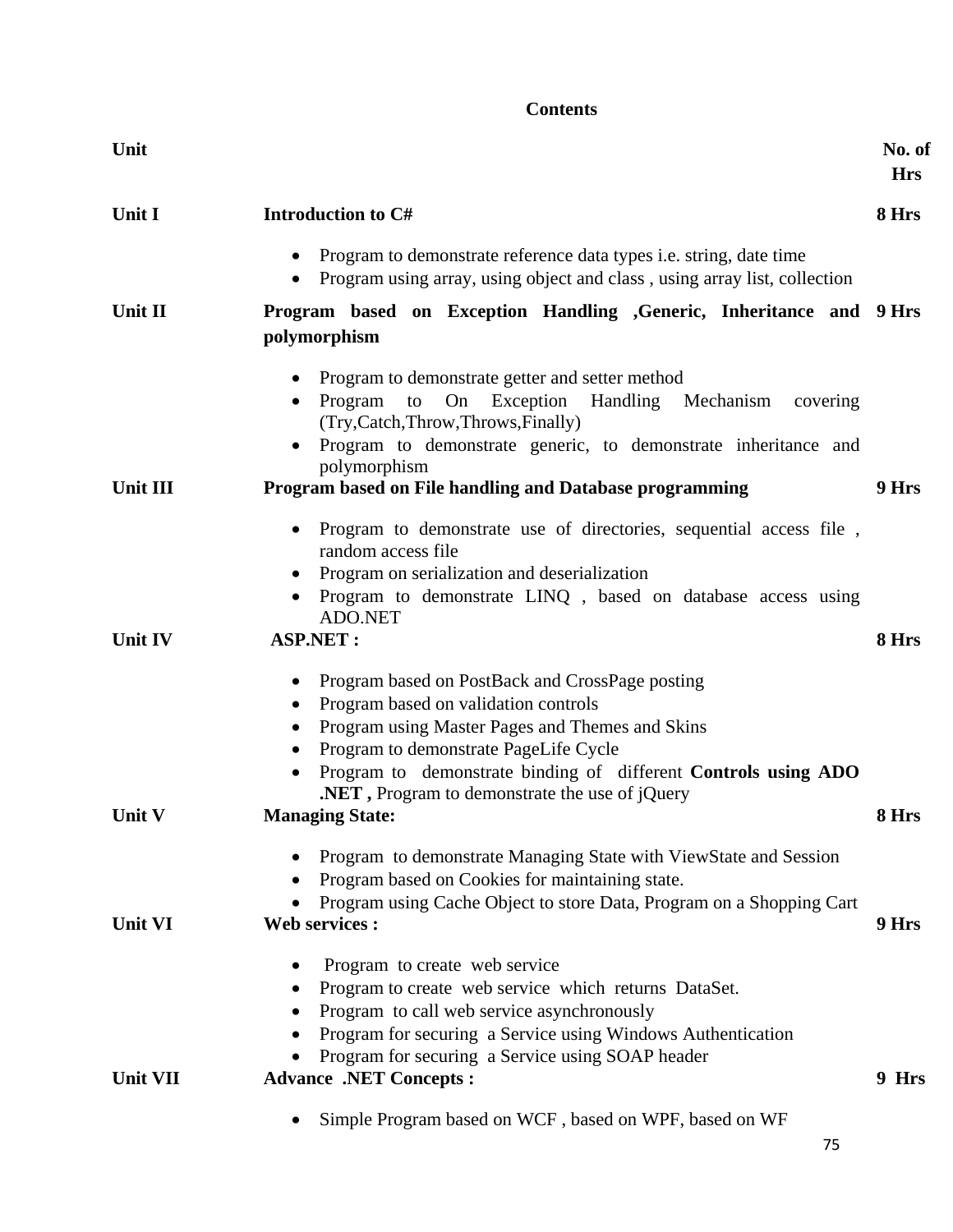- Program to demonstrate the use of silverlight
- Program using AJAX controls

## **References :**

- 1. B.M. Harwani ,"Practical ASP.NET Projects", SPD Publication
- 2. .NET programming Black Book, DreamTech Press
- 3. Jack Purdum, "Beginning C# 3.0: An Introduction to Object Oriented Programming", Wrox Publication,2008
- 4. Jonathan Chaffer and Karl Swedberg "Learning jQuery", 3<sup>rd</sup> Edition, SPD Publication, 2012
- 5. ChiragPatel, "Advance .NET Technology" 2<sup>nd</sup> Edition, DreamTech Press, 2012
- 6. CristianNagel,BillEvjen,JayGlynn,Karli Watson, Morgan Skinner, "Professional C# 2012 and .NET 4.5" , Wrox Publication
- 7. Anne Boehm, JoelMurach, "murach's ASP. NET 4 Web Programming with  $C# 2010$ ", 4<sup>th</sup> Edition, SPD Publication,2011
- 8. Anne Boehm, Ged Mead, "murach's ADO. NET 4 database Programming with C# 2010", 4<sup>th</sup> Edition, SPD Publication,2011
- 9. Andrew Trolsen, "Pro C# 5.0 and the .NET 4.5 Framework" 6<sup>th</sup> Edition, APress, 2013
- 10. Vijay Mukhi and SonalMukhi, "Visual Studio .NET with C#" , BPB Publication
- 11. Andrew Stellman and Jennifer Greene, "Head First C#", 2nd Edition , O'Reilly, SPD Publication
- 12. Web Technologies Black book , DreamTech Press, 2013
- 13. Ralph Moseley & M. T. Savaliya, "Developing Web Application", 2nd Edition, Wiley,2012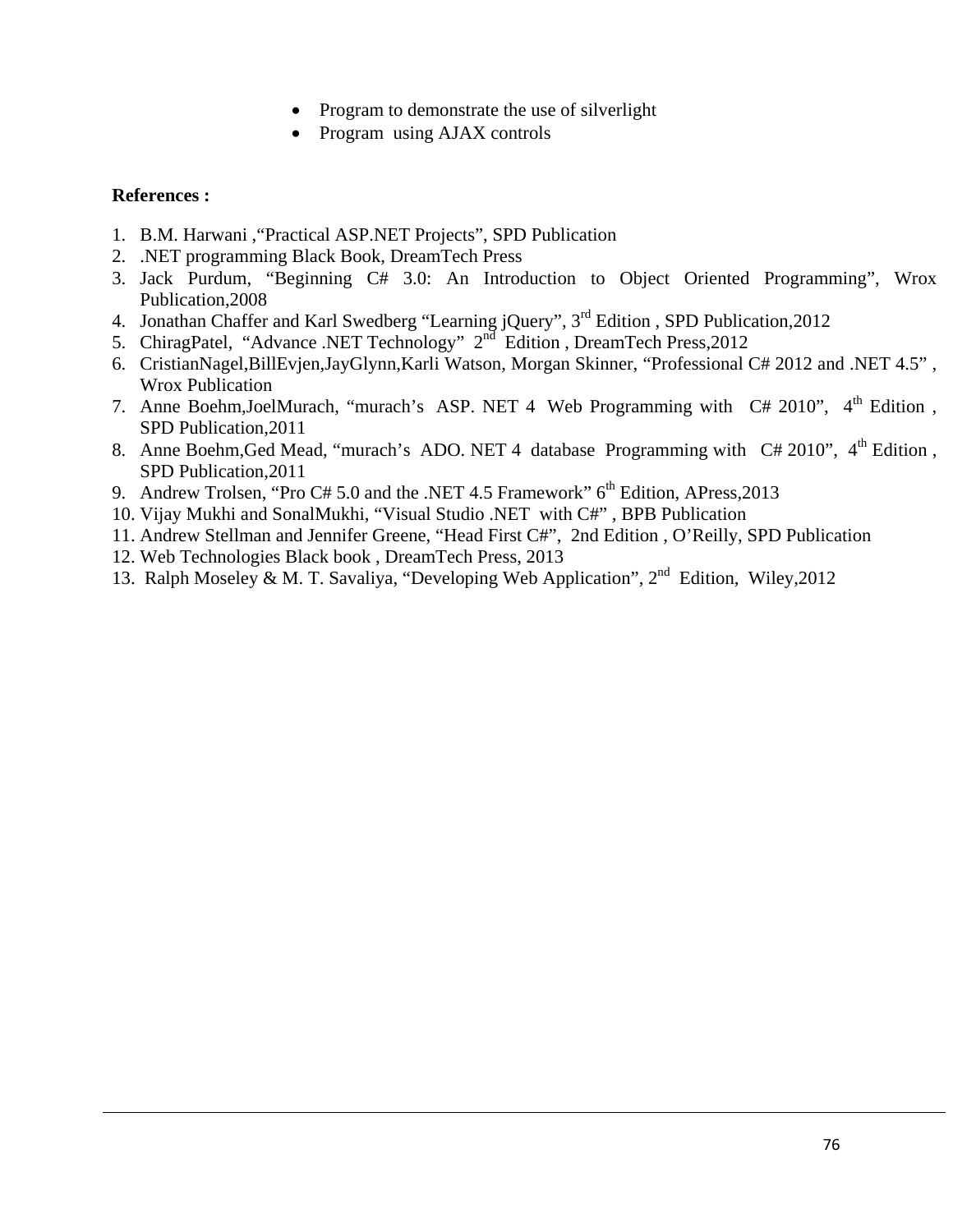| L502<br>Lab II- Wireless & Mobile Technology + Mini project |                                                                                 |                                                                                                                                                                                                                                                                                                                 |                                      |                  |                                                                                                                                                                                                                                                                                                                                                                                                                                                                                                                    |              |             |              |  |
|-------------------------------------------------------------|---------------------------------------------------------------------------------|-----------------------------------------------------------------------------------------------------------------------------------------------------------------------------------------------------------------------------------------------------------------------------------------------------------------|--------------------------------------|------------------|--------------------------------------------------------------------------------------------------------------------------------------------------------------------------------------------------------------------------------------------------------------------------------------------------------------------------------------------------------------------------------------------------------------------------------------------------------------------------------------------------------------------|--------------|-------------|--------------|--|
| <b>Subject Name</b><br><b>Subject</b><br>Code               |                                                                                 | <b>Teaching Scheme</b><br>(Contact Hours per week)                                                                                                                                                                                                                                                              |                                      |                  | <b>Credits Assigned</b>                                                                                                                                                                                                                                                                                                                                                                                                                                                                                            |              |             |              |  |
|                                                             |                                                                                 | <b>Theory</b>                                                                                                                                                                                                                                                                                                   | <b>Pract</b>                         | Tut              | <b>Theory</b>                                                                                                                                                                                                                                                                                                                                                                                                                                                                                                      | <b>Pract</b> | Tut         | <b>Total</b> |  |
| L502                                                        | Laboratory II -<br><b>Wireless &amp; Mobile</b><br>Technology + Mini<br>project |                                                                                                                                                                                                                                                                                                                 | 06                                   | --               |                                                                                                                                                                                                                                                                                                                                                                                                                                                                                                                    | 06           | --          | 03           |  |
|                                                             |                                                                                 |                                                                                                                                                                                                                                                                                                                 | <b>Examination Scheme</b>            |                  |                                                                                                                                                                                                                                                                                                                                                                                                                                                                                                                    |              |             |              |  |
|                                                             |                                                                                 |                                                                                                                                                                                                                                                                                                                 | End Sem. Exam. [ Once in a semester] |                  |                                                                                                                                                                                                                                                                                                                                                                                                                                                                                                                    |              |             |              |  |
| <b>Laboratory Name</b>                                      |                                                                                 |                                                                                                                                                                                                                                                                                                                 |                                      | <b>Term Work</b> | <b>Pract</b>                                                                                                                                                                                                                                                                                                                                                                                                                                                                                                       | Oral         | <b>Tota</b> |              |  |
|                                                             |                                                                                 | Laboratory II - Wireless & Mobile Technology                                                                                                                                                                                                                                                                    |                                      |                  |                                                                                                                                                                                                                                                                                                                                                                                                                                                                                                                    |              |             |              |  |
| L502                                                        |                                                                                 | + Mini project                                                                                                                                                                                                                                                                                                  |                                      |                  | 25                                                                                                                                                                                                                                                                                                                                                                                                                                                                                                                 | 50           | 25          | <b>100</b>   |  |
|                                                             |                                                                                 | <b>Wireless &amp; Mobile Technology</b>                                                                                                                                                                                                                                                                         |                                      |                  |                                                                                                                                                                                                                                                                                                                                                                                                                                                                                                                    | 25           | 15          | 55           |  |
|                                                             |                                                                                 | Mini project                                                                                                                                                                                                                                                                                                    |                                      |                  |                                                                                                                                                                                                                                                                                                                                                                                                                                                                                                                    | 15           | 10          | 35           |  |
|                                                             |                                                                                 | <b>Journal/Documentation</b>                                                                                                                                                                                                                                                                                    |                                      |                  | --                                                                                                                                                                                                                                                                                                                                                                                                                                                                                                                 | 10           | ۰.          | 10           |  |
| Name of                                                     |                                                                                 |                                                                                                                                                                                                                                                                                                                 |                                      |                  | <b>WIRELESS AND MOBILE TECHNOLOGY LAB AND MINI PROJECT</b>                                                                                                                                                                                                                                                                                                                                                                                                                                                         |              |             |              |  |
| <b>Subject</b>                                              |                                                                                 |                                                                                                                                                                                                                                                                                                                 |                                      |                  |                                                                                                                                                                                                                                                                                                                                                                                                                                                                                                                    |              |             |              |  |
| <b>Semester</b>                                             | $\mathbf{V}$                                                                    |                                                                                                                                                                                                                                                                                                                 |                                      |                  |                                                                                                                                                                                                                                                                                                                                                                                                                                                                                                                    |              |             |              |  |
| <b>Objectives</b>                                           | mobile devices using JavaScript, HTML5 and CSS                                  |                                                                                                                                                                                                                                                                                                                 |                                      |                  | This subject aims to provide a working knowledge of latest wireless and<br>communication technology and an interactive environment in which the students can<br>learn and practice their skills in mobile applications, mobile software development,<br>and game design. It provide students with skills to apply design and development<br>principles in the construction of recent mobile technologies and PhoneGap which is a<br>mobile development ramework which enables programmers to build application for |              |             |              |  |
| <b>Outcomes</b>                                             |                                                                                 | Students would be able to demonstrate knowledge and understanding of mobile,<br>Application Programming Interface(API), in order to develop mobile. Using mobile<br>development framework like PhoneGap, it enables students to develop applications<br>irrespective of the underlying mobile operating system. |                                      |                  |                                                                                                                                                                                                                                                                                                                                                                                                                                                                                                                    |              |             |              |  |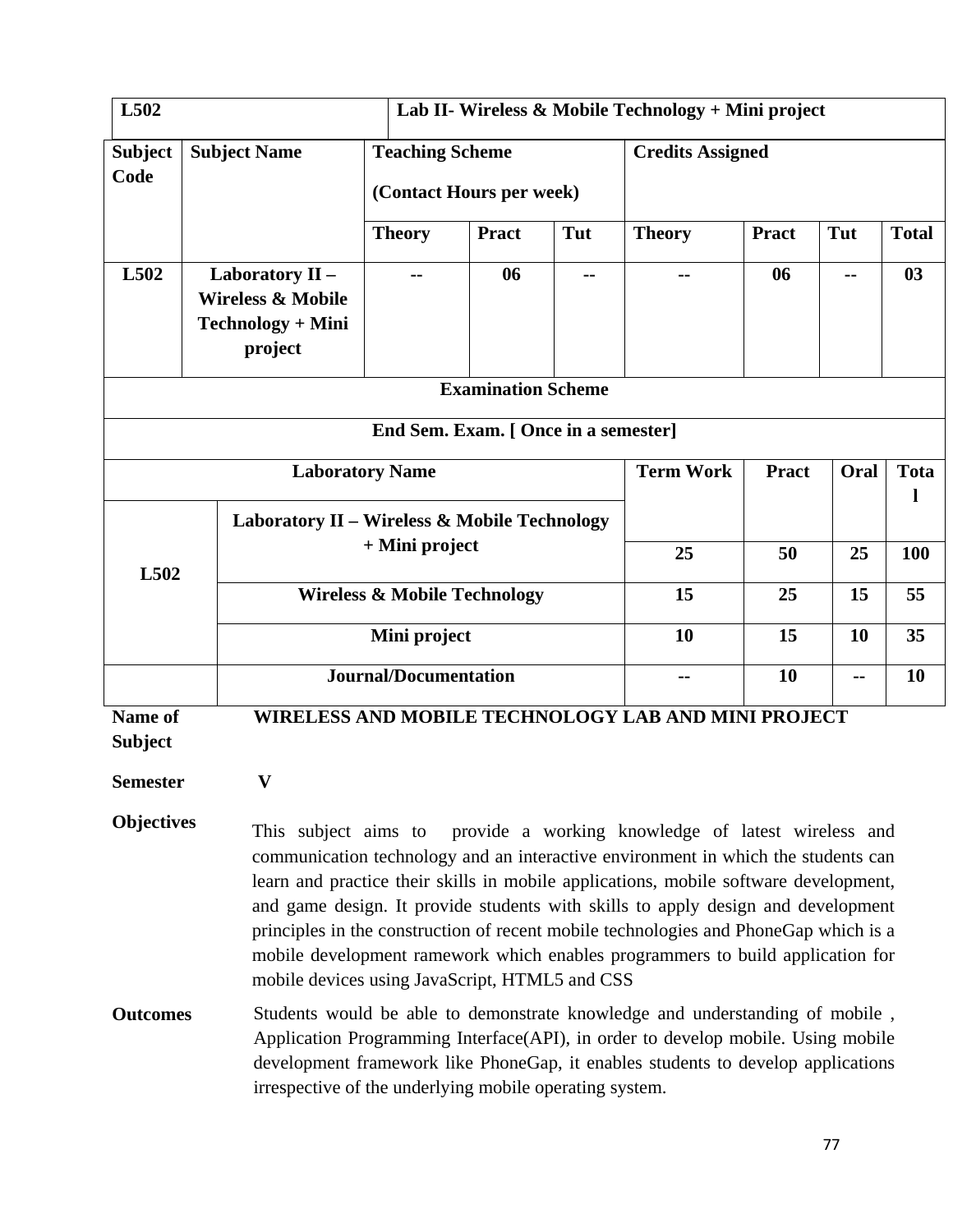| <b>Unit No</b> | <b>Contents</b>                                                                              |                                                               |    | No<br>- of.<br><b>Hrs</b> |
|----------------|----------------------------------------------------------------------------------------------|---------------------------------------------------------------|----|---------------------------|
| <b>Unit I</b>  |                                                                                              | <b>Introduction To Phonegap</b>                               |    | 4 Hrs                     |
|                | O                                                                                            | A Little PhoneGap History                                     |    |                           |
|                | O                                                                                            | Why Use PhoneGap?                                             |    |                           |
|                | O                                                                                            | <b>How PhoneGap Works</b>                                     |    |                           |
|                | O                                                                                            | Designing for the Container                                   |    |                           |
|                | O                                                                                            | <b>Writing PhoneGap Applications</b>                          |    |                           |
|                | O                                                                                            | <b>Building PhoneGap Applications</b>                         |    |                           |
|                | O                                                                                            | <b>PhoneGap Limitations</b>                                   |    |                           |
|                | O                                                                                            | PhoneGap Plug-Ins                                             |    |                           |
|                | O                                                                                            | Getting Support for PhoneGap                                  |    |                           |
|                | O                                                                                            | <b>PhoneGap Resources</b>                                     |    |                           |
|                | O                                                                                            | <b>Hybrid Application Frameworks</b>                          |    |                           |
| Unit II        |                                                                                              | <b>Phonegap Development, Testing, And Debugging</b>           |    | 8 Hrs                     |
|                | O                                                                                            | Hello, World!                                                 |    |                           |
|                | O                                                                                            | PhoneGap Initialization                                       |    |                           |
|                | O                                                                                            | Leveraging PhoneGap APIs                                      |    |                           |
|                | O                                                                                            | Enhancing the User Interface of a PhoneGap Application        |    |                           |
|                | O                                                                                            | <b>Testing and Debugging PhoneGap Applications</b>            |    |                           |
|                | O                                                                                            | Dealing with Cross-Platform Development Issues                |    |                           |
|                | O                                                                                            |                                                               |    |                           |
| Unit III       | <b>API</b> Consistency<br><b>Configuring An Android Development Environment For Phonegap</b> |                                                               |    | 8 Hrs                     |
|                | O                                                                                            | Installing the Android SDK                                    |    |                           |
|                | O                                                                                            | Eclipse Development Environment Configuration                 |    |                           |
|                | O                                                                                            | Creating an Android PhoneGap Project                          |    |                           |
|                | O                                                                                            | <b>Testing Android PhoneGap Applications</b>                  |    |                           |
| <b>Unit IV</b> | <b>API</b>                                                                                   |                                                               |    | 20 Hrs                    |
|                | O                                                                                            | Accelerometer                                                 |    |                           |
|                |                                                                                              | <b>Querying Device Orientation</b>                            |    |                           |
|                |                                                                                              | Watching a Device's Orientation<br>٠                          |    |                           |
|                |                                                                                              | Capture                                                       |    |                           |
|                |                                                                                              | Using the Capture API                                         |    |                           |
|                |                                                                                              | <b>Configuring Capture Options</b>                            |    |                           |
|                |                                                                                              | Capture at Work                                               |    |                           |
|                | O                                                                                            | Contacts                                                      |    |                           |
|                |                                                                                              | Introduction<br>п                                             |    |                           |
|                |                                                                                              | Listing all available contacts<br>Г                           |    |                           |
|                |                                                                                              | Displaying contact information for a specific individual<br>п |    |                           |
|                |                                                                                              | Creating and saving a new contact                             |    |                           |
|                | $\circ$                                                                                      | Events                                                        |    |                           |
|                |                                                                                              | Creating an Event Listener                                    |    |                           |
|                |                                                                                              | Device ready Event                                            |    |                           |
|                |                                                                                              | <b>Application Status Events</b>                              |    |                           |
|                |                                                                                              | <b>Network Status Events</b><br>п                             |    |                           |
|                |                                                                                              |                                                               | 78 |                           |
|                |                                                                                              |                                                               |    |                           |